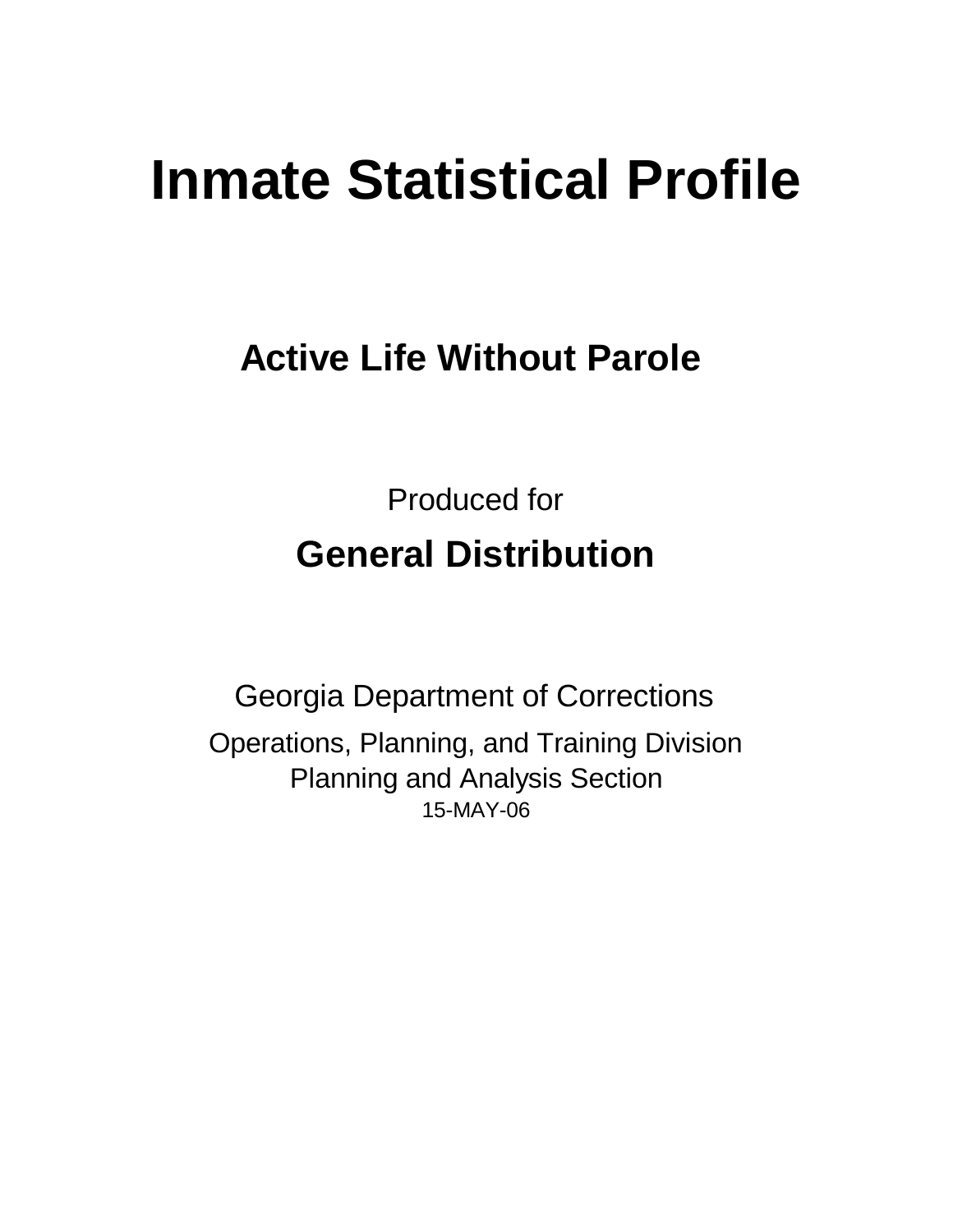#### **Active Life Without Parole**

#### Produced for **General Distribution**

### Current age, broken out in ten-year age groups

|                       |                   | <b>Male</b> |         |              | <b>Female</b> |       | <b>Total</b>   |            |
|-----------------------|-------------------|-------------|---------|--------------|---------------|-------|----------------|------------|
| <b>Current Age</b>    | <b>Count</b>      | Col %       | Row %   | <b>Count</b> | Col %         | Row % | <b>Total</b>   | Col %      |
| <b>Teens</b>          |                   | 0.24%       | 100.00% |              |               |       |                | 0.24%      |
| <b>Twenties</b>       | 76                | 18.36%      | 98.70%  |              | 16.67%        | 1.30% | 77 I           | 18.33%     |
| <b>Thirties</b>       | 150               | 36.23%      | 98.68%  | 2            | 33.33%        | 1.32% |                | 152 36.19% |
| <b>Forties</b>        | 121               | 29.23%      | 97.58%  | 3            | 50.00%        | 2.42% | 124            | 29.52%     |
| <b>Fifties</b>        | 51                | 12.32%      | 100.00% |              |               |       | 51             | 12.14%     |
| <b>Sixties</b>        | $12 \overline{ }$ | 2.90%       | 100.00% |              |               |       | 12             | 2.86%      |
| Seventy +             | 3                 | 0.72%       | 100.00% |              |               |       | 3 <sup>1</sup> | 0.71%      |
| <b>Total Reported</b> | 414               | 100%        | 98.57%  | 6            | 100%          | 1.43% | 420            | 100%       |

| <b>STAR</b><br>المراسم بالمس<br>τeα<br>N<br>$\sim$ |  |             |
|----------------------------------------------------|--|-------------|
| $F \sim 4 \sim 7$<br><b>.</b><br>_                 |  | "^^<br>44 V |

| Mean<br>(average)       | 40.27    | 39.5      | 40.26 |
|-------------------------|----------|-----------|-------|
| <b>Median (middle)</b>  | 39       | 42.5      | 39    |
| Mode<br>(most frequent) | 25<br>vu | 00<br>. . | 45    |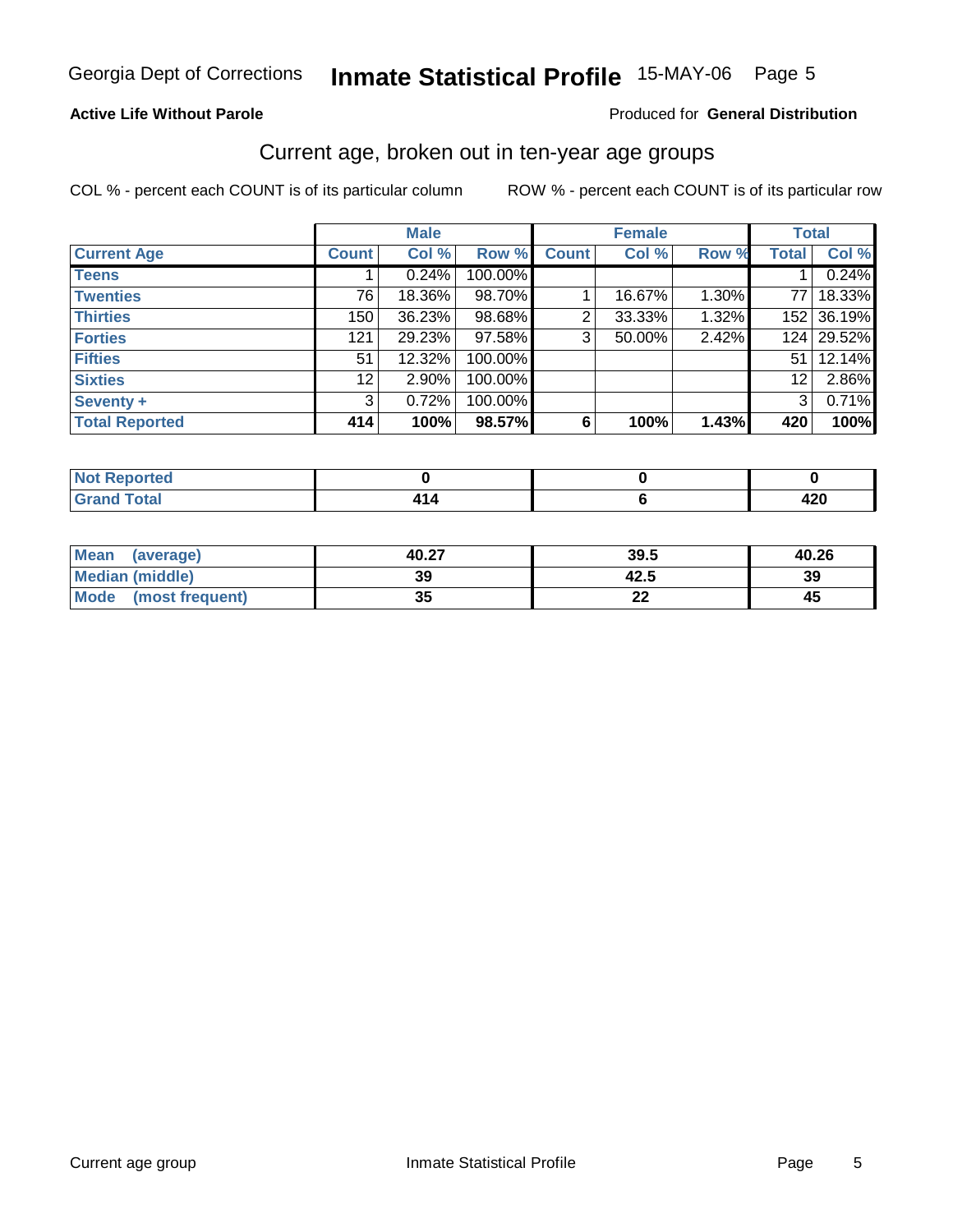### **Active Life Without Parole**

#### Produced for **General Distribution**

### Race group

|                       |              | <b>Male</b> |                    |   | <b>Female</b> |          |       | <b>Total</b> |
|-----------------------|--------------|-------------|--------------------|---|---------------|----------|-------|--------------|
| <b>Race Group</b>     | <b>Count</b> | Col %       | <b>Row % Count</b> |   | Col %         | Row %    | Total | Col %        |
| White                 | 109          | 26.33%      | 96.46%             | 4 | 66.67%        | $3.54\%$ | 113   | 26.90%       |
| <b>Black</b>          | 305          | 73.67%      | 99.35%             | 2 | 33.33%        | $.65\%$  | 307   | 73.10%       |
| <b>Total Reported</b> | 414          | 100%        | 98.57%             |   | 100%          | 1.43%    | 420   | 100%         |

| norted<br>ive:100.00<br>.<br>$\cdots$ |                  |             |
|---------------------------------------|------------------|-------------|
| Total<br>_____                        | <b>A</b><br>- 14 | ,,,<br>44 U |

| ' M∩<br>nuemn<br> | Black | White | 3lack |
|-------------------|-------|-------|-------|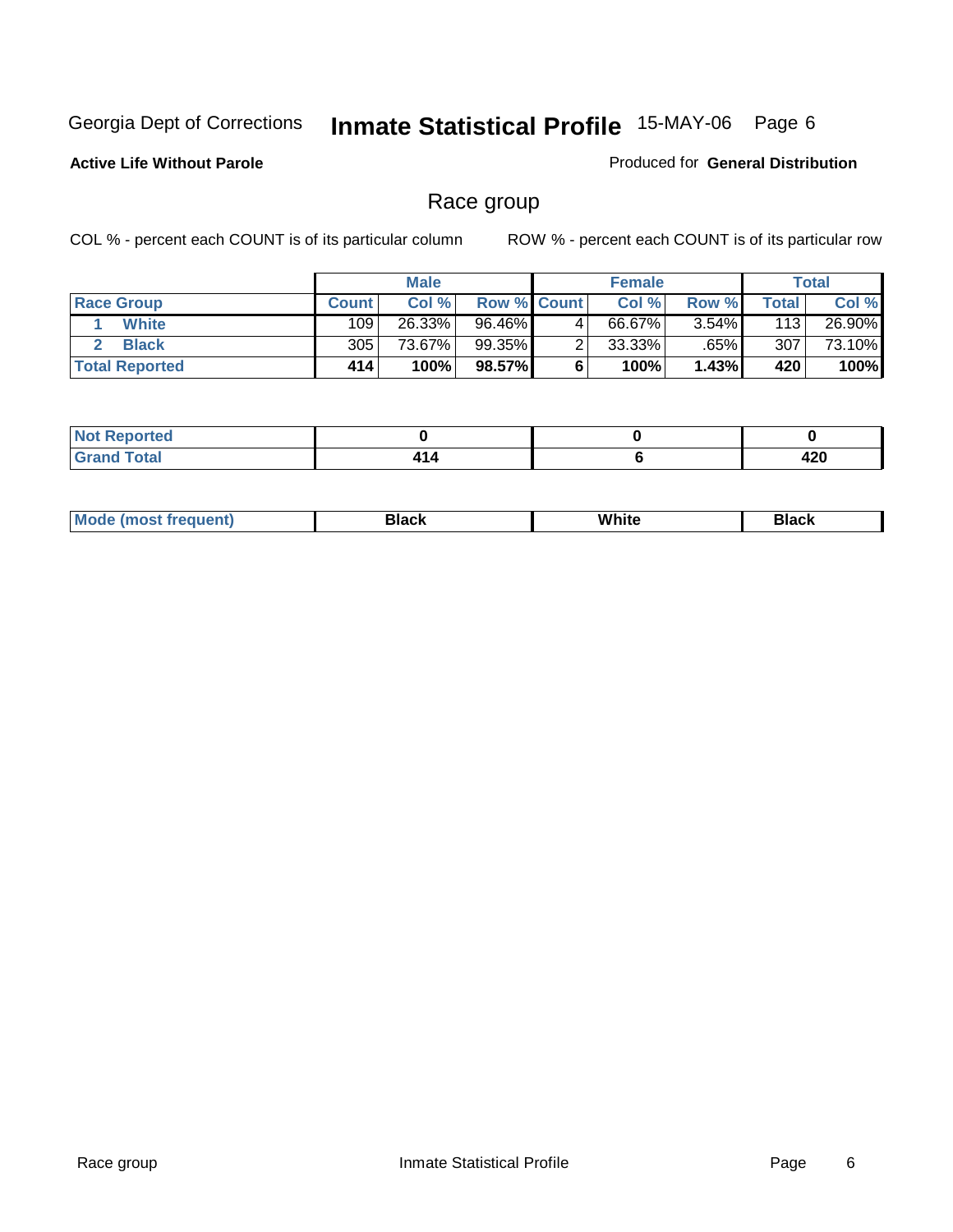#### **Active Life Without Parole**

#### Produced for **General Distribution**

### Marital status, self-reported at entry to prison

|                        |              | <b>Male</b> |         |              | <b>Female</b> |       |              | <b>Total</b> |
|------------------------|--------------|-------------|---------|--------------|---------------|-------|--------------|--------------|
| <b>Marital Status</b>  | <b>Count</b> | Col %       | Row %   | <b>Count</b> | Col %         | Row % | <b>Total</b> | Col %        |
| <b>Single</b>          | 232          | 57.00%      | 98.31%  | 4            | 66.67%        | 1.69% | 236          | 57.14%       |
| <b>Married</b>         | 53           | 13.02%      | 100.00% |              |               |       | 53           | 12.83%       |
| <b>Separated</b><br>3  | 17           | 4.18%       | 100.00% |              |               |       | 17           | 4.12%        |
| <b>Divorced</b><br>4   | 52           | 12.78%      | 98.11%  |              | 16.67%        | 1.89% | 53           | 12.83%       |
| <b>Widowed</b><br>5    | 14           | 3.44%       | 93.33%  |              | 16.67%        | 6.67% | 15           | 3.63%        |
| <b>Common Law</b><br>6 | 39           | 9.58%       | 100.00% |              |               |       | 39           | 9.44%        |
| <b>Total Reported</b>  | 407          | 100%        | 98.55%  | 6            | 100%          | 1.45% | 413          | 100%         |

| rted.<br>m.                                          |  |            |
|------------------------------------------------------|--|------------|
| $f \wedge f \wedge f$<br>$\sim$ $\sim$ $\sim$ $\sim$ |  | חהו<br>44V |

|  | Mode (most frequent) | Sinale | ⊡nαle | male and a |
|--|----------------------|--------|-------|------------|
|--|----------------------|--------|-------|------------|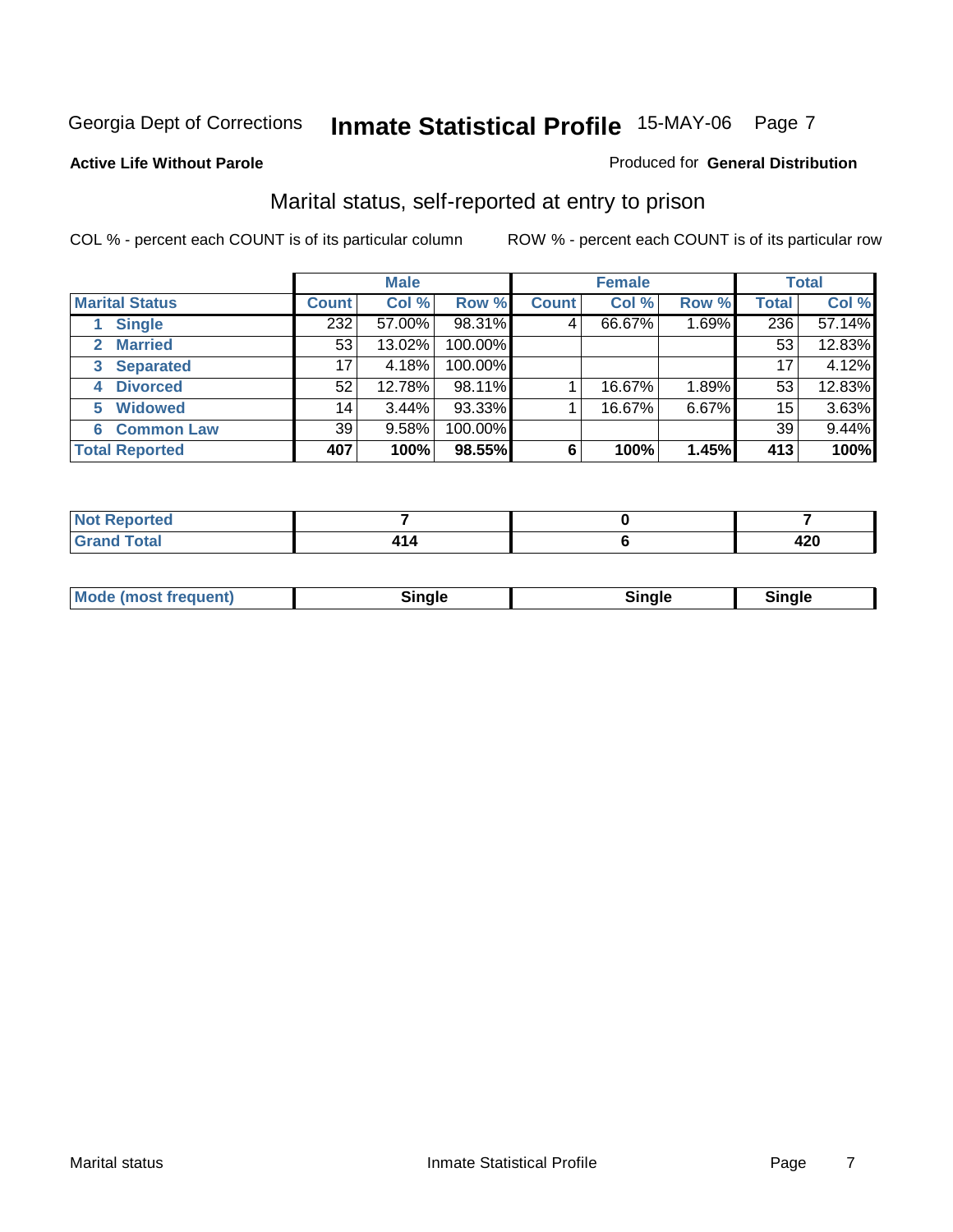#### **Active Life Without Parole**

#### Produced for **General Distribution**

### Number of children, self reported at entry to prison

|                           |              | <b>Male</b> |         |              | <b>Female</b> |       | <b>Total</b> |        |
|---------------------------|--------------|-------------|---------|--------------|---------------|-------|--------------|--------|
| <b>Number of Children</b> | <b>Count</b> | Col %       | Row %   | <b>Count</b> | Col %         | Row % | <b>Total</b> | Col %  |
| $\bf{0}$                  | 150          | 36.41%      | 99.34%  |              | 16.67%        | 0.66% | 151          | 36.12% |
|                           | 103          | 25.00%      | 96.26%  | 4            | 66.67%        | 3.74% | 107          | 25.60% |
| $\overline{2}$            | 72           | 17.48%      | 98.63%  |              | 16.67%        | 1.37% | 73           | 17.46% |
| 3                         | 48           | 11.65%      | 100.00% |              |               |       | 48           | 11.48% |
| 4                         | 18           | 4.37%       | 100.00% |              |               |       | 18           | 4.31%  |
| 5                         | 12           | 2.91%       | 100.00% |              |               |       | 12           | 2.87%  |
| 6                         | 2            | 0.49%       | 100.00% |              |               |       | 2            | 0.48%  |
|                           |              | 0.24%       | 100.00% |              |               |       |              | 0.24%  |
| 8                         |              | 0.24%       | 100.00% |              |               |       |              | 0.24%  |
| 9                         | 2            | 0.49%       | 100.00% |              |               |       | 2            | 0.48%  |
| Over 10                   | 3            | 0.73%       | 100.00% |              |               |       | 3            | 0.72%  |
| <b>Total Reported</b>     | 412          | 100%        | 98.56%  | 6            | 100%          | 1.44% | 418          | 100%   |

| المناسبة المست<br>теа<br>. |  |            |
|----------------------------|--|------------|
| $T = 4$<br>-               |  | ,,,<br>42V |

| Mean<br>(average)    | 1.46 | 1.46 |
|----------------------|------|------|
| Median (middle)      |      |      |
| Mode (most frequent) |      |      |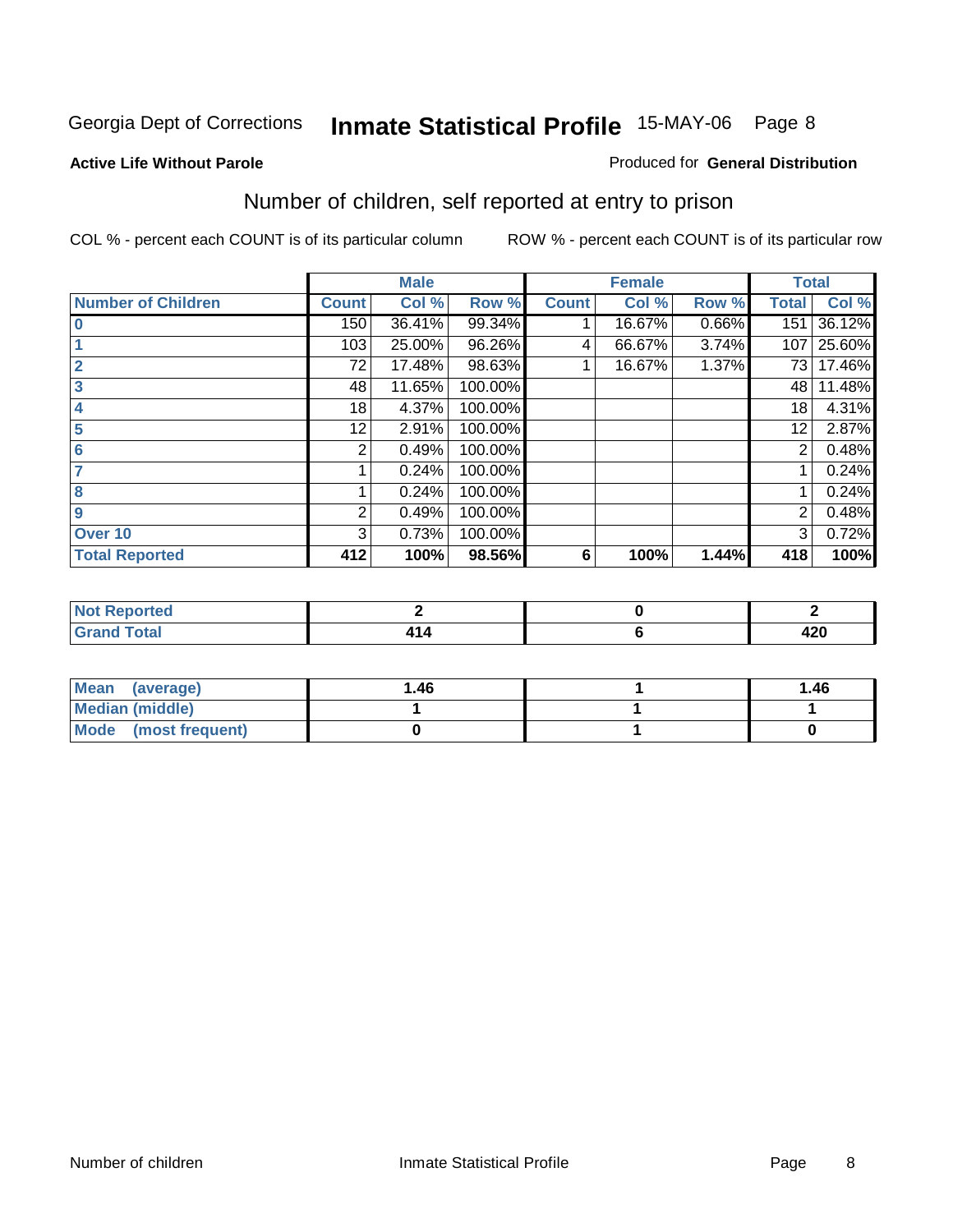#### **Active Life Without Parole**

#### Produced for **General Distribution**

### Religious affiliation, self-reported at entry to prison

|              |                              |              | <b>Male</b> |         |                | <b>Female</b> |        |              | <b>Total</b> |
|--------------|------------------------------|--------------|-------------|---------|----------------|---------------|--------|--------------|--------------|
|              | <b>Religious Affiliation</b> | <b>Count</b> | Col %       | Row %   | <b>Count</b>   | Col %         | Row %  | <b>Total</b> | Col %        |
|              | <b>Islam</b>                 | 29           | 8.10%       | 100.00% |                |               |        | 29           | 7.97%        |
| $\mathbf{2}$ | <b>Catholic</b>              | 11           | 3.07%       | 100.00% |                |               |        | 11           | 3.02%        |
| 3            | <b>Baptist</b>               | 163          | 45.53%      | 98.19%  | 3              | 50.00%        | 1.81%  | 166          | 45.60%       |
| 4            | <b>Methodist</b>             | 5            | 1.40%       | 100.00% |                |               |        | 5            | 1.37%        |
| 7            | <b>Chc Of God</b>            |              | .28%        | 100.00% |                |               |        |              | .27%         |
| 8            | <b>Holiness</b>              | 9            | 2.51%       | 90.00%  |                | 16.67%        | 10.00% | 10           | 2.75%        |
| 9            | <b>Jewish</b>                |              | .28%        | 100.00% |                |               |        |              | .27%         |
| 16           | <b>Seven D Ad</b>            | 4            | 1.12%       | 100.00% |                |               |        | 4            | 1.10%        |
| 17           | <b>Jehovah Wt</b>            | 6            | 1.68%       | 100.00% |                |               |        | 6            | 1.65%        |
| 18           | <b>Latr Day S</b>            |              | .28%        | 100.00% |                |               |        |              | .27%         |
| 20           | <b>Other Prot</b>            | 50           | 13.97%      | 96.15%  | $\overline{2}$ | 33.33%        | 3.85%  | 52           | 14.29%       |
| 96           | <b>None</b>                  | 78           | 21.79%      | 100.00% |                |               |        | 78           | 21.43%       |
|              | <b>Total Reported</b>        | 358          | 100%        | 98.35%  | 6              | 100%          | 1.65%  | 364          | 100%         |

| <b>Continued by Allen</b><br>'ted | - -<br>JU | วง          |
|-----------------------------------|-----------|-------------|
| 'ota.                             |           | מרו<br>44 U |

| l Mo          | <b>aptist</b> | 3aptist              | Baptis. |
|---------------|---------------|----------------------|---------|
| <b>auent)</b> |               | $\sim$ $\sim$ $\sim$ |         |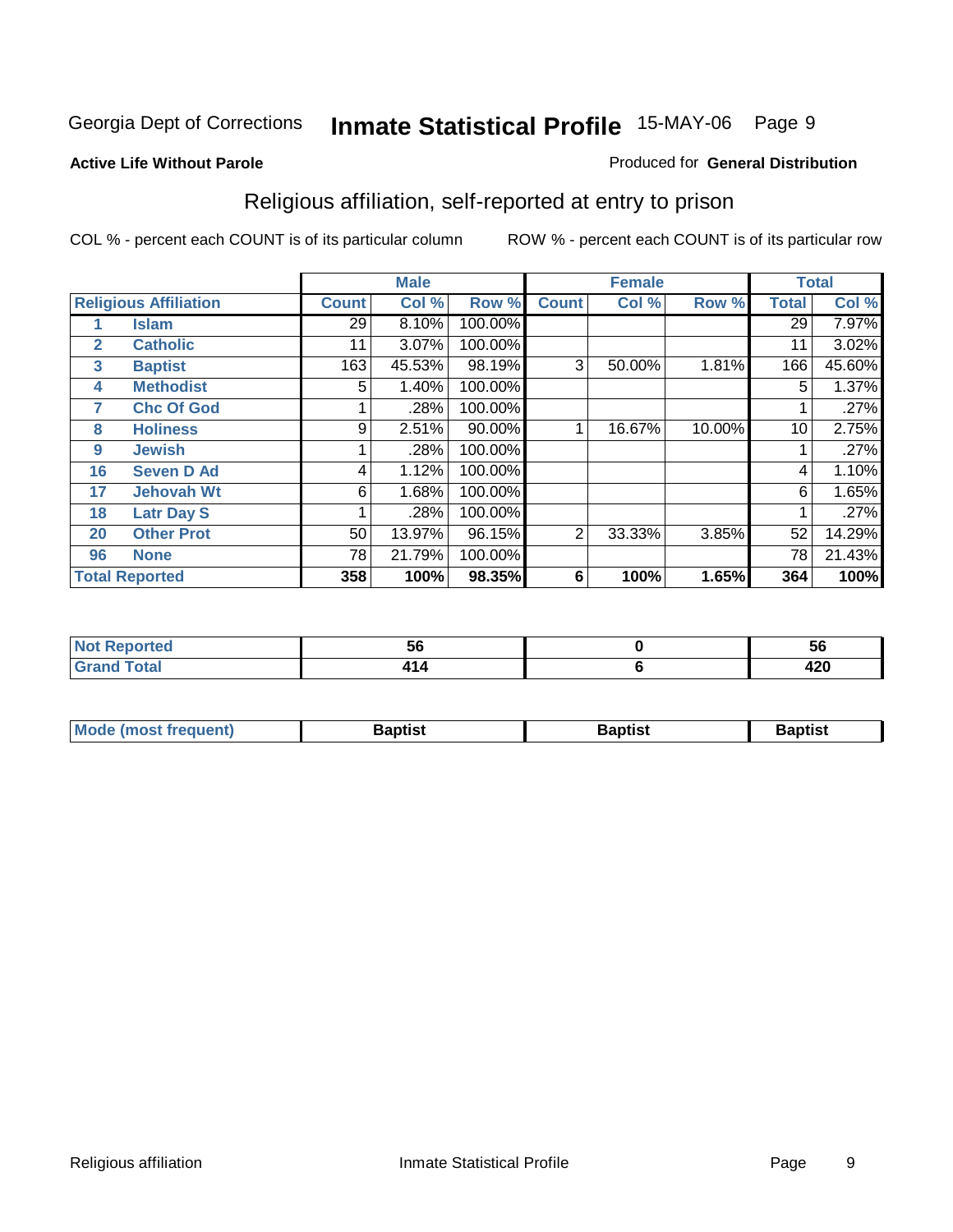#### **Active Life Without Parole**

#### Produced for **General Distribution**

### Home county, self-reported at entry to prison

|                 |                    |                 | <b>Male</b> |         |              | Female |        | <b>Total</b>    |        |
|-----------------|--------------------|-----------------|-------------|---------|--------------|--------|--------|-----------------|--------|
|                 | <b>Home County</b> | <b>Count</b>    | Col %       | Row %   | <b>Count</b> | Col %  | Row %  | <b>Total</b>    | Col %  |
| $\overline{1}$  | <b>Appling</b>     | $\overline{2}$  | .52%        | 100.00% |              |        |        | $\overline{2}$  | .52%   |
| $\overline{2}$  | <b>Atkinson</b>    | 1               | .26%        | 100.00% |              |        |        | 1               | .26%   |
| 5               | <b>Baldwin</b>     | 4               | 1.05%       | 100.00% |              |        |        | 4               | 1.03%  |
| $\overline{7}$  | <b>Barrow</b>      | 3               | .79%        | 100.00% |              |        |        | 3               | .77%   |
| 8               | <b>Bartow</b>      | $\overline{3}$  | .79%        | 100.00% |              |        |        | $\overline{3}$  | .77%   |
| 9               | <b>Ben Hill</b>    | $\overline{3}$  | .79%        | 100.00% |              |        |        | $\overline{3}$  | .77%   |
| 11              | <b>Bibb</b>        | $\overline{9}$  | 2.36%       | 100.00% |              |        |        | 9               | 2.32%  |
| 12              | <b>Bleckley</b>    | 3               | .79%        | 100.00% |              |        |        | 3               | .77%   |
| 14              | <b>Brooks</b>      | 1               | .26%        | 100.00% |              |        |        | 1               | .26%   |
| 16              | <b>Bulloch</b>     | 1               | .26%        | 100.00% |              |        |        | 1               | .26%   |
| 17              | <b>Burke</b>       | $\overline{3}$  | .79%        | 100.00% |              |        |        | 3               | .77%   |
| 18              | <b>Butts</b>       | 1               | .26%        | 100.00% |              |        |        | $\mathbf{1}$    | .26%   |
| 20              | <b>Camden</b>      | 4               | 1.05%       | 100.00% |              |        |        | 4               | 1.03%  |
| 22              | <b>Carroll</b>     | $\overline{2}$  | .52%        | 100.00% |              |        |        | $\overline{2}$  | .52%   |
| 25              | <b>Chatham</b>     | $\overline{18}$ | 4.71%       | 100.00% |              |        |        | 18              | 4.64%  |
| 28              | <b>Cherokee</b>    | $\overline{2}$  | .52%        | 100.00% |              |        |        | $\overline{2}$  | .52%   |
| 29              | <b>Clarke</b>      | $\overline{10}$ | 2.62%       | 100.00% |              |        |        | 10              | 2.58%  |
| 31              | <b>Clayton</b>     | $\overline{10}$ | 2.62%       | 90.91%  | 1            | 16.67% | 9.09%  | $\overline{11}$ | 2.84%  |
| 33              | <b>Cobb</b>        | $\overline{13}$ | 3.40%       | 100.00% |              |        |        | $\overline{13}$ | 3.35%  |
| 34              | <b>Coffee</b>      | $\overline{2}$  | .52%        | 100.00% |              |        |        | $\overline{2}$  | .52%   |
| 35              | <b>Colquitt</b>    | $\overline{2}$  | .52%        | 100.00% |              |        |        | $\overline{2}$  | .52%   |
| 36              | <b>Columbia</b>    | $\overline{2}$  | .52%        | 100.00% |              |        |        | $\overline{2}$  | .52%   |
| 37              | <b>Cook</b>        | 1               | .26%        | 100.00% |              |        |        | $\mathbf{1}$    | .26%   |
| 38              | <b>Coweta</b>      | 1               | .26%        | 100.00% |              |        |        | $\mathbf{1}$    | .26%   |
| 40              | <b>Crisp</b>       | 1               | .26%        | 100.00% |              |        |        | 1               | .26%   |
| 43              | <b>Decatur</b>     | 1               | .26%        | 100.00% |              |        |        | 1               | .26%   |
| 44              | <b>Dekalb</b>      | $\overline{28}$ | 7.33%       | 100.00% |              |        |        | $\overline{28}$ | 7.22%  |
| 47              | <b>Dougherty</b>   | $\overline{10}$ | 2.62%       | 100.00% |              |        |        | $\overline{10}$ | 2.58%  |
| 48              | <b>Douglas</b>     | 6               | 1.57%       | 85.71%  | 1            | 16.67% | 14.29% | $\overline{7}$  | 1.80%  |
| $\overline{51}$ | <b>Effingham</b>   | 1               | .26%        | 100.00% |              |        |        | 1               | .26%   |
| $\overline{52}$ | <b>Elbert</b>      | $\overline{2}$  | .52%        | 100.00% |              |        |        | $\overline{2}$  | .52%   |
| 56              | <b>Fayette</b>     | $\overline{c}$  | .52%        | 100.00% |              |        |        | $\overline{c}$  | .52%   |
| 57              | <b>Floyd</b>       | $\overline{4}$  | 1.05%       | 100.00% |              |        |        | 4               | 1.03%  |
| 59              | <b>Franklin</b>    | $\overline{2}$  | .52%        | 100.00% |              |        |        | $\overline{2}$  | .52%   |
| 60              | <b>Fulton</b>      | 49              | 12.83%      | 100.00% |              |        |        | 49              | 12.63% |
| 61              | <b>Gilmer</b>      | 1               | .26%        | 100.00% |              |        |        | 1               | .26%   |
| 63              | <b>Glynn</b>       | $\overline{7}$  | 1.83%       | 100.00% |              |        |        | $\overline{7}$  | 1.80%  |
| 64              | <b>Gordon</b>      | $\mathbf{1}$    | .26%        | 100.00% |              |        |        | 1               | .26%   |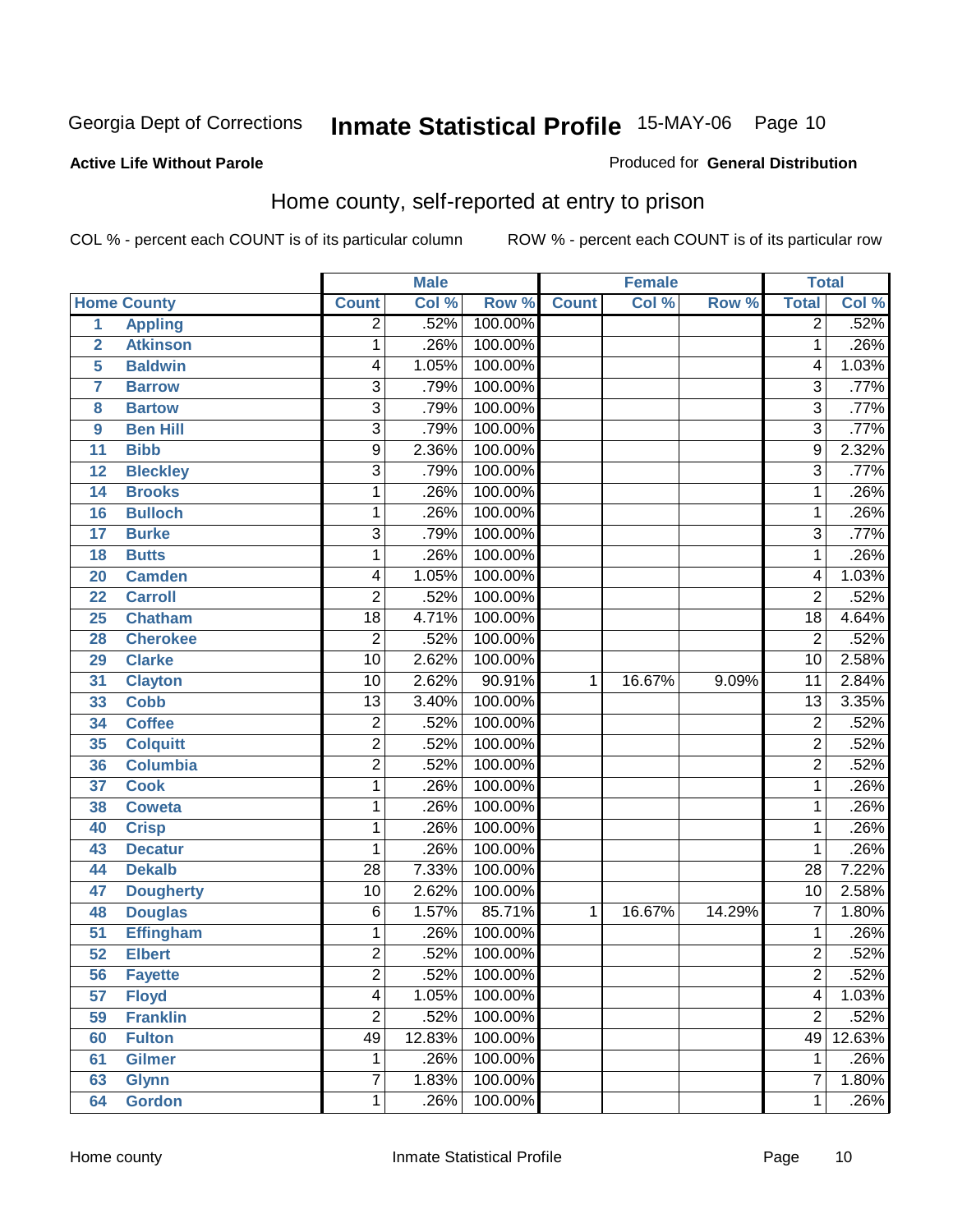#### **Active Life Without Parole**

#### Produced for **General Distribution**

### Home county, self-reported at entry to prison

|     |                    |                 | <b>Male</b> |         |              | <b>Female</b> |        | <b>Total</b>    |       |
|-----|--------------------|-----------------|-------------|---------|--------------|---------------|--------|-----------------|-------|
|     | <b>Home County</b> | <b>Count</b>    | Col %       | Row %   | <b>Count</b> | Col %         | Row %  | <b>Total</b>    | Col % |
| 66  | <b>Greene</b>      | $\mathbf 1$     | .26%        | 100.00% |              |               |        | $\overline{1}$  | .26%  |
| 67  | <b>Gwinnett</b>    | 7               | 1.83%       | 100.00% |              |               |        | 7               | 1.80% |
| 68  | <b>Habersham</b>   | 1               | .26%        | 100.00% |              |               |        | 1               | .26%  |
| 69  | <b>Hall</b>        | 7               | 1.83%       | 100.00% |              |               |        | 7               | 1.80% |
| 70  | <b>Hancock</b>     | $\overline{2}$  | .52%        | 100.00% |              |               |        | $\overline{2}$  | .52%  |
| 72  | <b>Harris</b>      | 1               | .26%        | 100.00% |              |               |        | 1               | .26%  |
| 73  | <b>Hart</b>        | 2               | .52%        | 100.00% |              |               |        | $\overline{2}$  | .52%  |
| 75  | <b>Henry</b>       | $\overline{3}$  | .79%        | 100.00% |              |               |        | $\overline{3}$  | .77%  |
| 76  | <b>Houston</b>     | 6               | 1.57%       | 100.00% |              |               |        | $\overline{6}$  | 1.55% |
| 78  | <b>Jackson</b>     | 3               | .79%        | 100.00% |              |               |        | $\overline{3}$  | .77%  |
| 80  | <b>Jeff Davis</b>  | 1               | .26%        | 100.00% |              |               |        | 1               | .26%  |
| 82  | <b>Jenkins</b>     | 2               | .52%        | 100.00% |              |               |        | $\overline{2}$  | .52%  |
| 87  | <b>Laurens</b>     | $\overline{2}$  | .52%        | 100.00% |              |               |        | $\overline{2}$  | .52%  |
| 89  | <b>Liberty</b>     | 4               | 1.05%       | 100.00% |              |               |        | 4               | 1.03% |
| 90  | <b>Lincoln</b>     | 1               | .26%        | 100.00% |              |               |        | 1               | .26%  |
| 91  | Long               | 1               | .26%        | 100.00% |              |               |        | $\mathbf{1}$    | .26%  |
| 92  | <b>Lowndes</b>     | 3               | .79%        | 100.00% |              |               |        | $\overline{3}$  | .77%  |
| 96  | <b>Marion</b>      | 1               | .26%        | 100.00% |              |               |        | 1               | .26%  |
| 97  | <b>Mcduffie</b>    | 1               | .26%        | 100.00% |              |               |        | 1               | .26%  |
| 98  | <b>Mcintosh</b>    | 2               | .52%        | 100.00% |              |               |        | $\overline{2}$  | .52%  |
| 100 | <b>Miller</b>      | 1               | .26%        | 100.00% |              |               |        | 1               | .26%  |
| 101 | <b>Mitchell</b>    | 1               | .26%        | 100.00% |              |               |        | 1               | .26%  |
| 102 | <b>Monroe</b>      | 1               | .26%        | 100.00% |              |               |        | 1               | .26%  |
| 104 | <b>Morgan</b>      | 1               | .26%        | 100.00% |              |               |        | $\mathbf{1}$    | .26%  |
| 106 | <b>Muscogee</b>    | $\overline{11}$ | 2.88%       | 100.00% |              |               |        | $\overline{11}$ | 2.84% |
| 107 | <b>Newton</b>      | 1               | .26%        | 50.00%  | $\mathbf{1}$ | 16.67%        | 50.00% | $\overline{c}$  | .52%  |
| 109 | <b>Oglethorpe</b>  | 2               | .52%        | 100.00% |              |               |        | $\overline{2}$  | .52%  |
| 110 | <b>Paulding</b>    | 1               | .26%        | 100.00% |              |               |        | $\mathbf{1}$    | .26%  |
| 113 | <b>Pierce</b>      | 1               | .26%        | 100.00% |              |               |        | 1               | .26%  |
| 114 | <b>Pike</b>        | 2               | .52%        | 66.67%  | 1            | 16.67%        | 33.33% | 3               | .77%  |
| 115 | <b>Polk</b>        | 1               | .26%        | 100.00% |              |               |        | 1               | .26%  |
| 117 | <b>Putnam</b>      | $\overline{2}$  | .52%        | 100.00% |              |               |        | $\overline{2}$  | .52%  |
| 119 | <b>Rabun</b>       | 1               | .26%        | 100.00% |              |               |        | 1               | .26%  |
| 120 | <b>Randolph</b>    | $\overline{2}$  | .52%        | 100.00% |              |               |        | $\overline{2}$  | .52%  |
| 121 | <b>Richmond</b>    | 14              | 3.66%       | 93.33%  | 1            | 16.67%        | 6.67%  | 15              | 3.87% |
| 122 | <b>Rockdale</b>    | 1               | .26%        | 100.00% |              |               |        | 1               | .26%  |
| 125 | <b>Seminole</b>    | 1               | .26%        | 100.00% |              |               |        | 1               | .26%  |
| 126 | <b>Spalding</b>    | $\overline{5}$  | 1.31%       | 100.00% |              |               |        | $\overline{5}$  | 1.29% |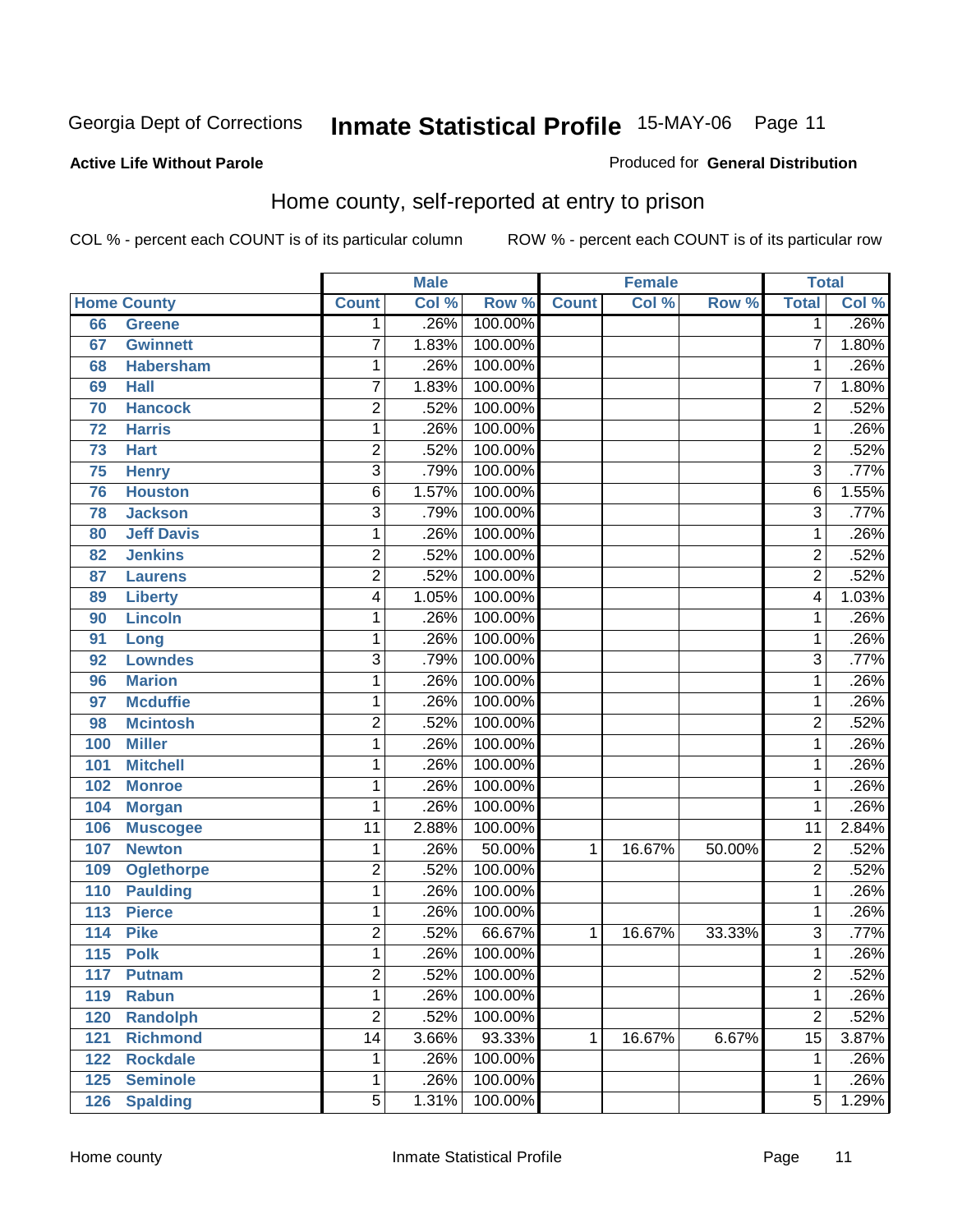#### **Active Life Without Parole**

#### Produced for **General Distribution**

### Home county, self-reported at entry to prison

|     |                      |              | <b>Male</b> |         |              | <b>Female</b> |        | <b>Total</b>   |         |
|-----|----------------------|--------------|-------------|---------|--------------|---------------|--------|----------------|---------|
|     | <b>Home County</b>   | <b>Count</b> | Col %       | Row %   | <b>Count</b> | Col %         | Row %  | <b>Total</b>   | Col %   |
| 127 | <b>Stephens</b>      | 2            | .52%        | 100.00% |              |               |        | $\overline{2}$ | .52%    |
| 129 | <b>Sumter</b>        |              | .26%        | 100.00% |              |               |        | 1              | .26%    |
| 132 | <b>Tattnall</b>      |              | .26%        | 100.00% |              |               |        | $\mathbf 1$    | .26%    |
| 136 | <b>Thomas</b>        | 2            | .52%        | 100.00% |              |               |        | 2              | .52%    |
| 137 | <b>Tift</b>          | 2            | .52%        | 100.00% |              |               |        | 2              | .52%    |
| 138 | <b>Toombs</b>        | 3            | .79%        | 100.00% |              |               |        | 3              | .77%    |
| 141 | <b>Troup</b>         |              | .26%        | 100.00% |              |               |        | 1              | $.26\%$ |
| 144 | <b>Union</b>         |              | .26%        | 100.00% |              |               |        | 1              | .26%    |
| 145 | <b>Upson</b>         |              | .26%        | 100.00% |              |               |        | 1 <sub>1</sub> | .26%    |
| 146 | <b>Walker</b>        | 2            | .52%        | 66.67%  | 1            | 16.67%        | 33.33% | 3              | .77%    |
| 147 | <b>Walton</b>        | 2            | .52%        | 100.00% |              |               |        | $\overline{2}$ | .52%    |
| 148 | <b>Ware</b>          | 5            | 1.31%       | 100.00% |              |               |        | $\overline{5}$ | 1.29%   |
| 150 | <b>Washington</b>    | 3            | .79%        | 100.00% |              |               |        | 3              | .77%    |
| 151 | <b>Wayne</b>         | 3            | .79%        | 100.00% |              |               |        | 3              | .77%    |
| 155 | <b>Whitfield</b>     | 2            | .52%        | 100.00% |              |               |        | $\overline{2}$ | .52%    |
| 158 | <b>Wilkinson</b>     |              | .26%        | 100.00% |              |               |        | 1              | .26%    |
| 160 | <b>Unknown</b>       | 34           | 8.90%       | 100.00% |              |               |        | 34             | 8.76%   |
|     | <b>Total Rported</b> | 382          | 100%        | 98.45%  | 6            | 100%          | 1.55%  | 388            | 100%    |

| Reported    | $\sim$<br>◡ | $\ddot{\phantom{0}}$<br>- 94 |
|-------------|-------------|------------------------------|
| <b>otal</b> |             | חהו<br>44 U                  |

| <b>Mou</b><br>ıltor<br>$-$<br> | $\sim$ $\sim$ | ultor |
|--------------------------------|---------------|-------|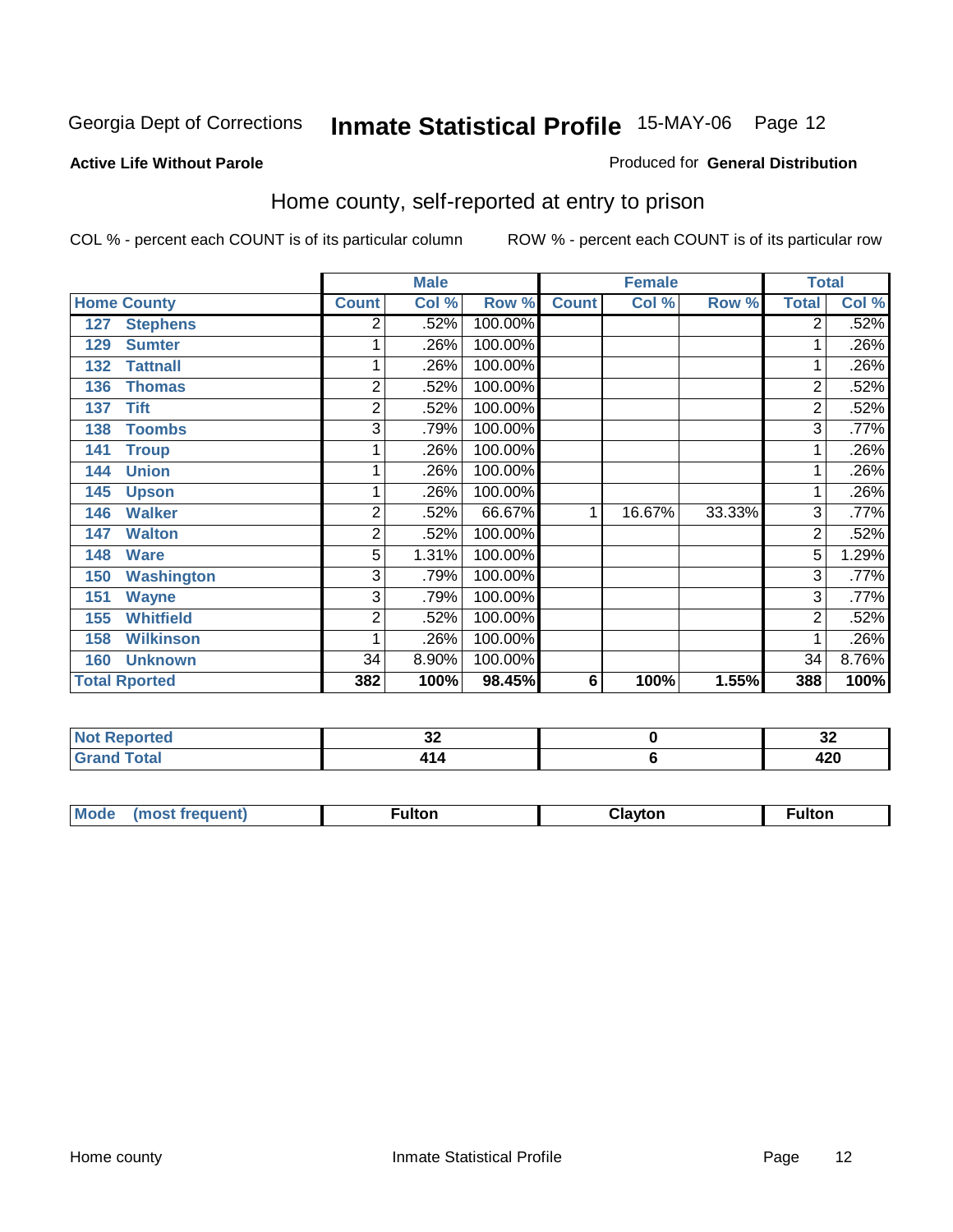#### **Active Life Without Parole**

#### Produced for **General Distribution**

### Socioeconomic class, self-reported at entry to prison

|                            | <b>Male</b>  |        |           |              | <b>Female</b> | <b>Total</b> |                  |        |
|----------------------------|--------------|--------|-----------|--------------|---------------|--------------|------------------|--------|
| <b>Socioeconomic Class</b> | <b>Count</b> | Col %  | Row %     | <b>Count</b> | Col %         | Row %        | Total            | Col %  |
| <b>Welfare</b>             | 23           | 5.82%  | 100.00%   |              |               |              | 23               | 5.75%  |
| <b>Occ Employ</b>          | 18           | 4.56%  | 100.00%   |              |               |              | 18               | 4.50%  |
| <b>Minimum Std</b>         | 216          | 54.68% | 99.54%    |              | $20.00\%$     | .46%         | 217              | 54.25% |
| <b>Middle</b>              | 138          | 34.94% | $97.18\%$ |              | 80.00%        | 2.82%        | 142 <sub>1</sub> | 35.50% |
| <b>Total Reported</b>      | 395          | 100%   | 98.75%    |              | 100%          | 1.25%        | 400              | 100%   |

| rted                                                               | - - | - -        |
|--------------------------------------------------------------------|-----|------------|
|                                                                    |     | Zu         |
| $T \cap f \cap T$<br>$\sim$ udi $\sim$<br>$\sim$ . $\sim$ . $\sim$ |     | 100<br>42U |

| <b>Minin</b><br>Std<br>3td<br>aic<br>.<br>____ |
|------------------------------------------------|
|------------------------------------------------|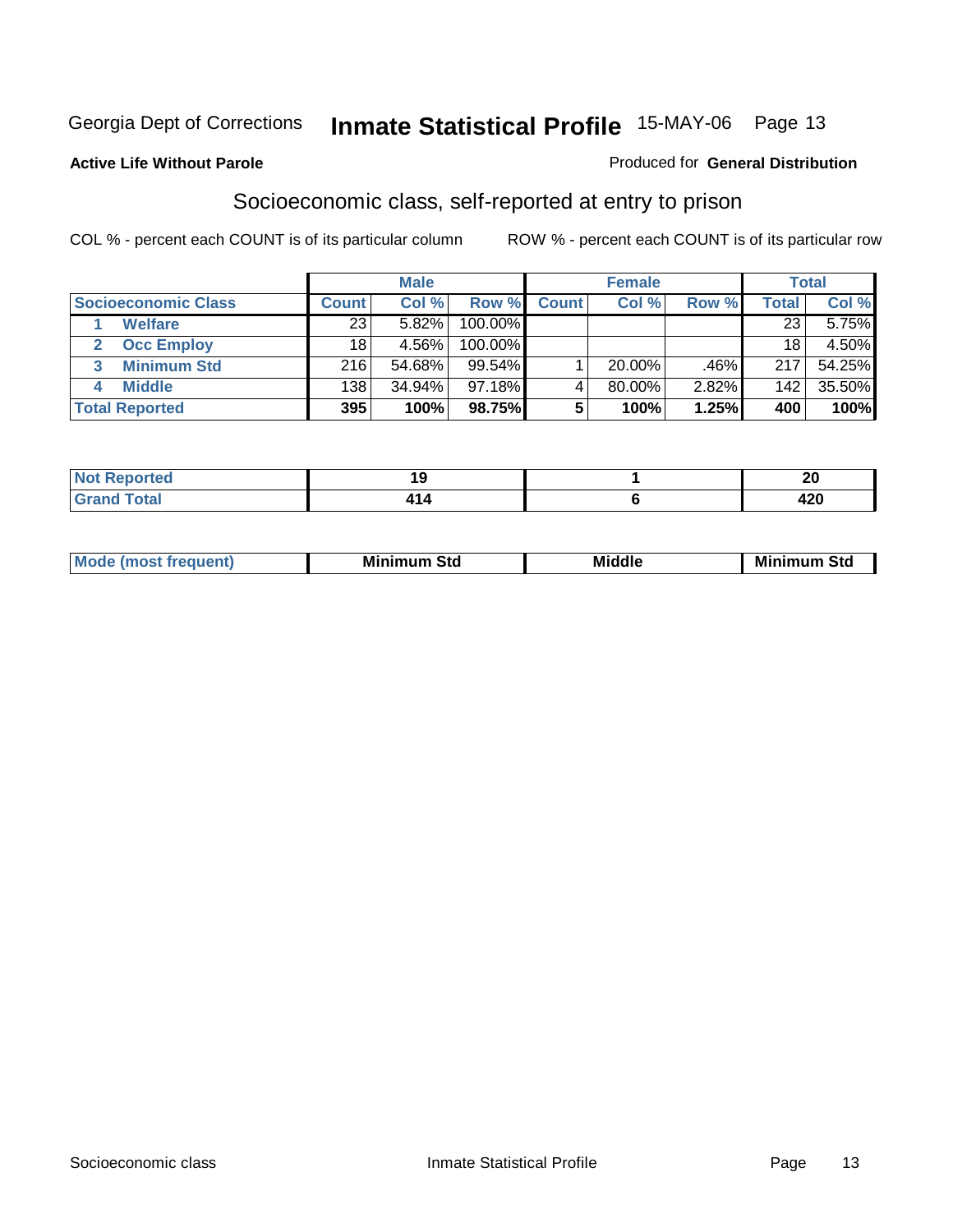#### **Active Life Without Parole**

#### Produced for **General Distribution**

### Environment to age 16, self-reported at entry to prison

|                              | <b>Male</b>  |        |            |              | <b>Female</b> |        | <b>Total</b> |        |
|------------------------------|--------------|--------|------------|--------------|---------------|--------|--------------|--------|
| <b>Environment to age 16</b> | <b>Count</b> | Col %  | Row %      | <b>Count</b> | Col %         | Row %  | Total        | Col %  |
| <b>Rural/Farm</b>            |              | 1.75%  | 100.00%    |              |               |        |              | 1.72%  |
| <b>Rural/Nfarm</b>           | 20           | 4.99%  | 86.96%     | 3            | 50.00%        | 13.04% | 23           | 5.65%  |
| <b>S.M.S.A</b><br>3          | 165          | 41.15% | $100.00\%$ |              |               |        | 165          | 40.54% |
| <b>Urban</b>                 | 84           | 20.95% | $97.67\%$  | ⌒            | 33.33%        | 2.33%  | 86           | 21.13% |
| <b>Small Town</b><br>5.      | 125          | 31.17% | $99.21\%$  |              | 16.67%        | .79%   | 126          | 30.96% |
| <b>Total Reported</b>        | 401          | 100%   | 98.53%     |              | 100%          | 1.47%  | 407          | 100%   |

| <b>orted</b><br>Not<br>Redo |      |            |
|-----------------------------|------|------------|
| <b>Total</b><br>Grand       | 714. | חהו<br>44V |

| M<br>.<br>---<br>s an A<br>.<br>M<br>M<br>-- |  |  |
|----------------------------------------------|--|--|
|                                              |  |  |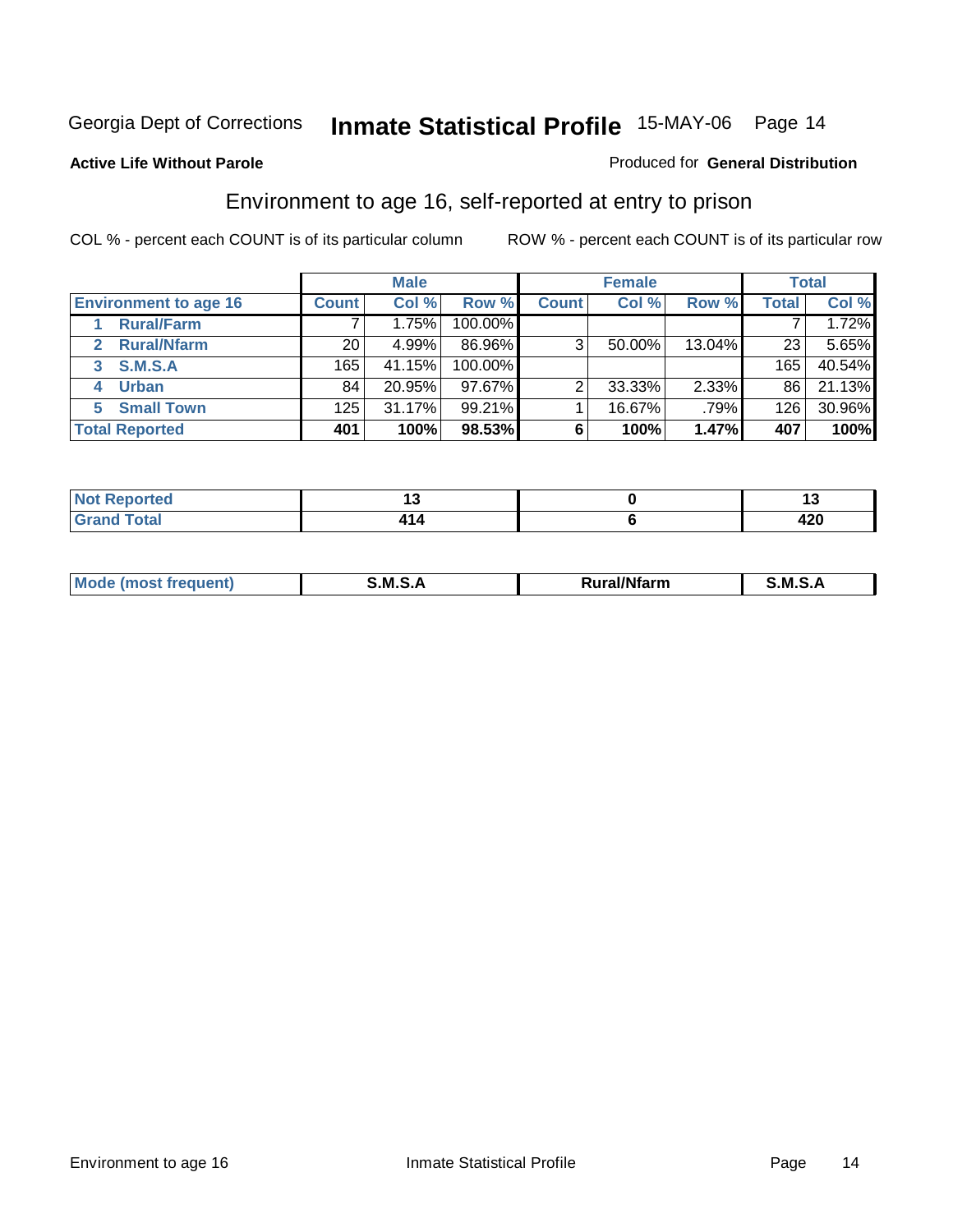#### **Active Life Without Parole**

#### Produced for **General Distribution**

### Guardian status to age 16, self-reported at entry to prison

|                                  |              | <b>Male</b> |         |              | <b>Female</b> |       |              | <b>Total</b> |
|----------------------------------|--------------|-------------|---------|--------------|---------------|-------|--------------|--------------|
| <b>Guardian Status To Age 16</b> | <b>Count</b> | Col %       | Row %   | <b>Count</b> | Col %         | Row % | <b>Total</b> | Col %        |
| 2 Father Only                    | 9            | 2.36%       | 100.00% |              |               |       | 9            | 2.32%        |
| 3 Ftr Mtr Hd                     | 31           | 8.12%       | 100.00% |              |               |       | 31           | 7.99%        |
| <b>4 Mother Only</b>             | 150          | 39.27%      | 99.34%  |              | 16.67%        | .66%  | 151          | 38.92%       |
| 5 Mtr Ftr Hd                     | 132          | 34.55%      | 97.06%  | 4            | 66.67%        | 2.94% | 136          | 35.05%       |
| <b>6 Oth Female</b>              | 13           | 3.40%       | 100.00% |              |               |       | 13           | 3.35%        |
| <b>7 Oth Male</b>                | 3            | .79%        | 100.00% |              |               |       | 3            | .77%         |
| 8 Step-Parnts                    | 11           | 2.88%       | 100.00% |              |               |       | 11           | 2.84%        |
| 9 Foster Home                    | 7            | 1.83%       | 100.00% |              |               |       | 7            | 1.80%        |
| <b>10 Grand Prnts</b>            | 26           | 6.81%       | 96.30%  |              | 16.67%        | 3.70% | 27           | 6.96%        |
| <b>Total Reported</b>            | 382          | 100%        | 98.45%  | 6            | 100%          | 1.55% | 388          | 100%         |

| vΔ | υŁ                       |
|----|--------------------------|
|    | $\overline{100}$<br>44 U |

| <b>Mod</b> | <b>Mother</b><br>Onlv | Hc<br>. <u>.</u><br>Mtr | Only |
|------------|-----------------------|-------------------------|------|
|            |                       |                         |      |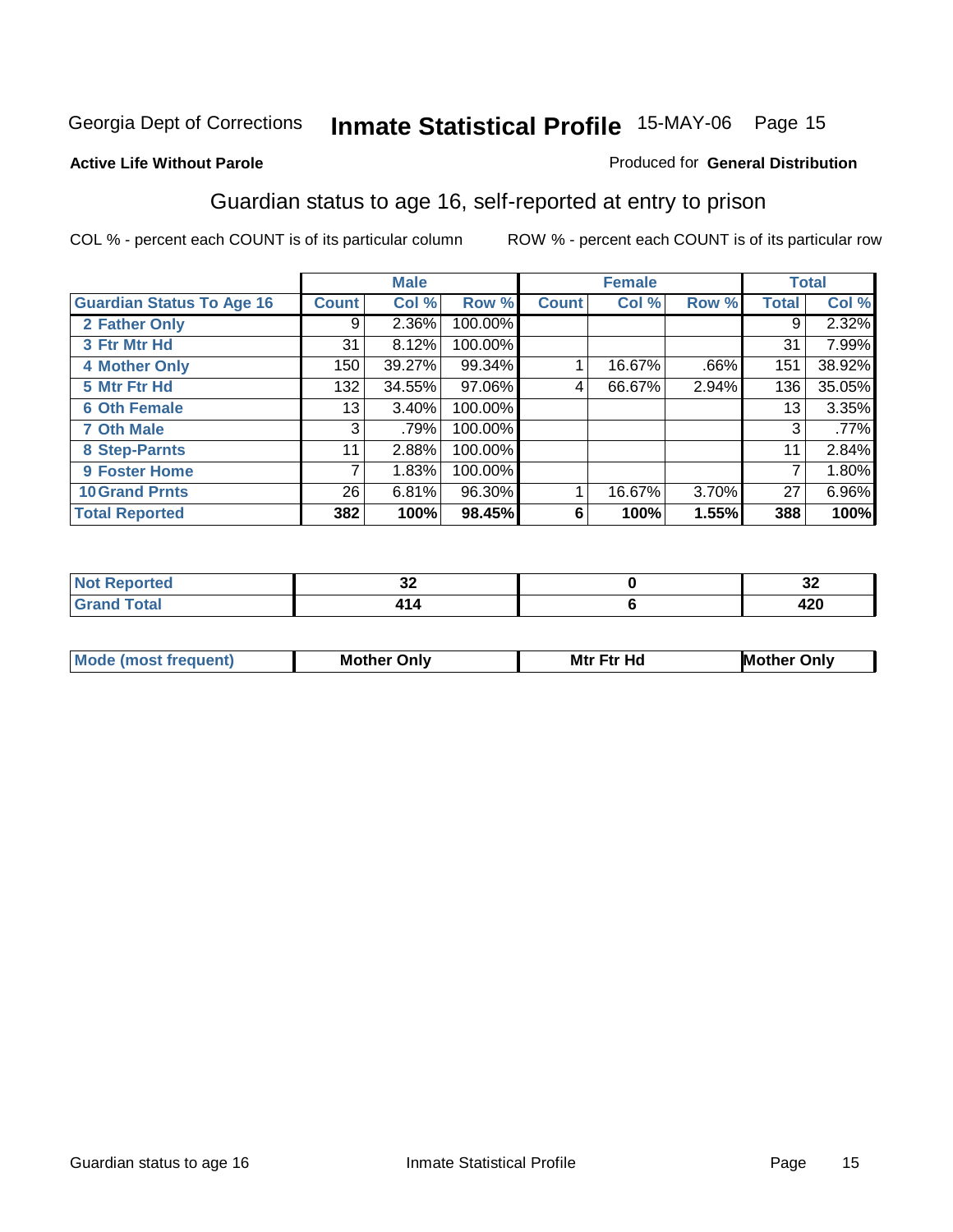### **Active Life Without Parole**

#### Produced for **General Distribution**

### Employment status before prison, self-reported at entry to prison

|              |                          |                  | <b>Male</b> |         |              | <b>Female</b> |          |       | <b>Total</b> |
|--------------|--------------------------|------------------|-------------|---------|--------------|---------------|----------|-------|--------------|
|              | <b>Employment Status</b> | <b>Count</b>     | Col %       | Row %   | <b>Count</b> | Col %         | Row %    | Total | Col %        |
|              | <b>Full Time</b>         | $\overline{205}$ | 56.16%      | 98.09%  |              | 80.00%        | $1.91\%$ | 209   | 56.49%       |
| $\mathbf{2}$ | <b>Part Time</b>         | 18               | 4.93%       | 100.00% |              |               |          | 18    | 4.86%        |
| 3            | Unempl $<$ 6m            | 39               | 10.68%      | 97.50%  |              | 20.00%        | 2.50%    | 40    | 10.81%       |
| 4            | Unempl $> 6m$            | 61               | 16.71%      | 100.00% |              |               |          | 61    | 16.49%       |
| 5            | <b>Never Workd</b>       | 26               | 7.12%       | 100.00% |              |               |          | 26    | 7.03%        |
| 6            | <b>Student</b>           |                  | .27%        | 100.00% |              |               |          |       | $.27\%$      |
|              | <b>Incapable</b>         | 15               | 4.11%       | 100.00% |              |               |          | 15    | 4.05%        |
|              | <b>Total Reported</b>    | 365              | 100%        | 98.65%  | 5            | 100%          | 1.35%    | 370   | 100%         |

|                 | . .<br>49 | - -<br>vv.  |
|-----------------|-----------|-------------|
| $- - - - - - -$ |           | חרו<br>44 U |

| Mo | - - | ne | .<br><b>Full Time</b> |
|----|-----|----|-----------------------|
|    |     |    |                       |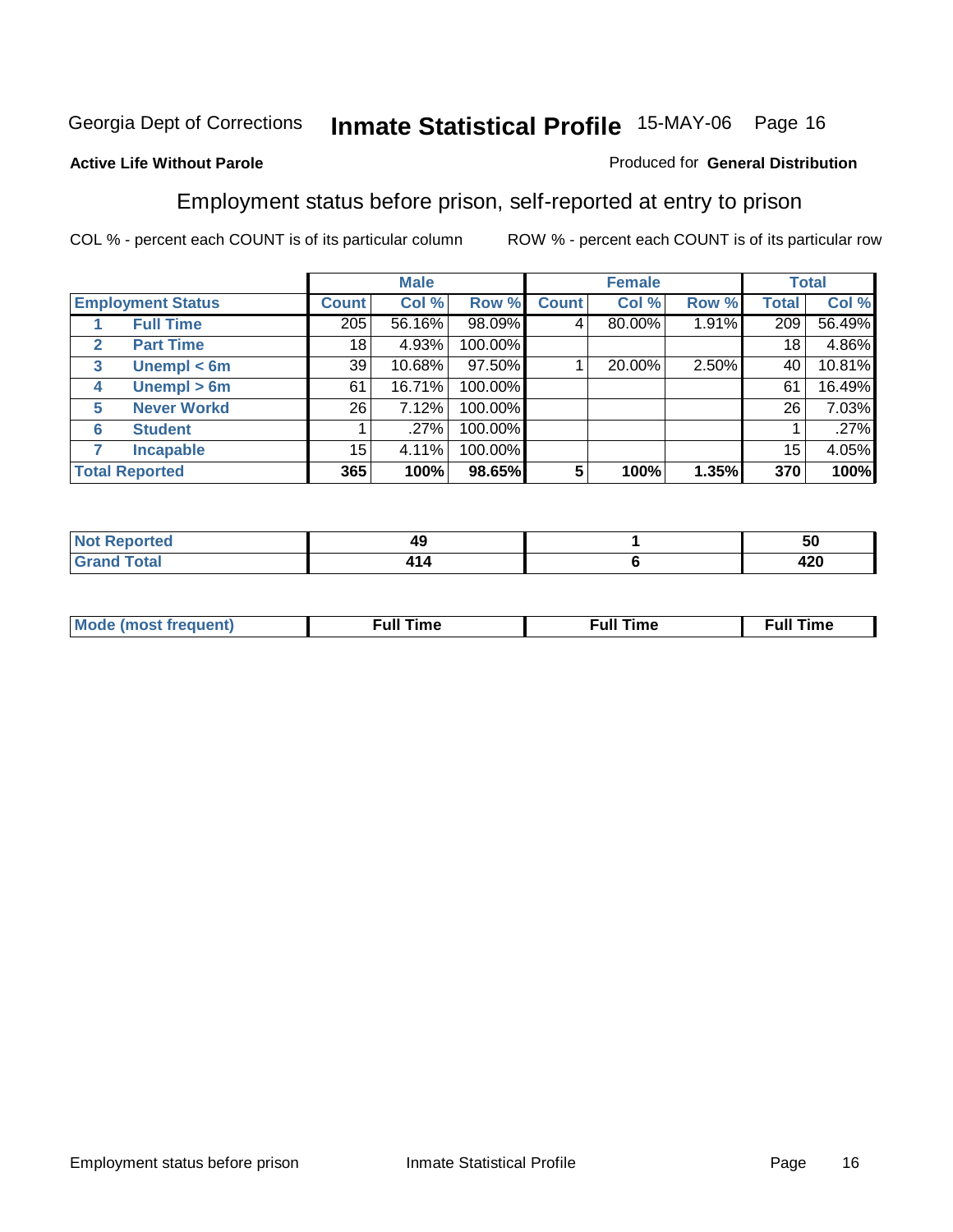#### **Active Life Without Parole**

Produced for **General Distribution**

### Age at admission

|                         |                  | <b>Male</b> |         |              | <b>Female</b> |        |                 | <b>Total</b> |
|-------------------------|------------------|-------------|---------|--------------|---------------|--------|-----------------|--------------|
| <b>Age At Admission</b> | <b>Count</b>     | Col %       | Row %   | <b>Count</b> | Col %         | Row %  | <b>Total</b>    | Col %        |
| 17                      | 1                | 0.24%       | 100.00% |              |               |        | 1               | 0.24%        |
| 18                      | 3                | 0.72%       | 100.00% |              |               |        | $\overline{3}$  | 0.71%        |
| 19                      | 11               | 2.66%       | 100.00% |              |               |        | $\overline{11}$ | 2.62%        |
| 20                      | 6                | 1.45%       | 85.71%  | 1            | 16.67%        | 14.29% | 7               | 1.67%        |
| 21                      | 16               | 3.86%       | 100.00% |              |               |        | 16              | 3.81%        |
| 22                      | $\overline{22}$  | 5.31%       | 100.00% |              |               |        | $\overline{22}$ | 5.24%        |
| 23                      | 14               | 3.38%       | 100.00% |              |               |        | $\overline{14}$ | 3.33%        |
| 24                      | 14               | 3.38%       | 100.00% |              |               |        | 14              | 3.33%        |
| $\overline{25}$         | 16               | 3.86%       | 94.12%  | 1            | 16.67%        | 5.88%  | 17              | 4.05%        |
| 26                      | 16               | 3.86%       | 100.00% |              |               |        | 16              | 3.81%        |
| 27                      | $\overline{13}$  | 3.14%       | 100.00% |              |               |        | $\overline{13}$ | 3.10%        |
| 28                      | 15               | 3.62%       | 100.00% |              |               |        | 15              | 3.57%        |
| 29                      | $\overline{16}$  | 3.86%       | 100.00% |              |               |        | $\overline{16}$ | 3.81%        |
| 30                      | $\overline{12}$  | 2.90%       | 100.00% |              |               |        | $\overline{12}$ | 2.86%        |
| 31                      | $\overline{13}$  | 3.14%       | 100.00% |              |               |        | $\overline{13}$ | 3.10%        |
| 32                      | 14               | 3.38%       | 93.33%  | 1            | 16.67%        | 6.67%  | 15              | 3.57%        |
| 33                      | $\overline{12}$  | 2.90%       | 100.00% |              |               |        | $\overline{12}$ | 2.86%        |
| 34                      | $\overline{7}$   | 1.69%       | 100.00% |              |               |        | 7               | 1.67%        |
| 35                      | 15               | 3.62%       | 100.00% |              |               |        | $\overline{15}$ | 3.57%        |
| 36                      | 20               | 4.83%       | 100.00% |              |               |        | $\overline{20}$ | 4.76%        |
| $\overline{37}$         | $\overline{13}$  | 3.14%       | 100.00% |              |               |        | $\overline{13}$ | 3.10%        |
| 38                      | 14               | 3.38%       | 100.00% |              |               |        | 14              | 3.33%        |
| 39                      | $\overline{12}$  | 2.90%       | 100.00% |              |               |        | $\overline{12}$ | 2.86%        |
| 40                      | 7                | 1.69%       | 100.00% |              |               |        | 7               | 1.67%        |
| 41                      | 18               | 4.35%       | 100.00% |              |               |        | 18              | 4.29%        |
| 42                      | 12               | 2.90%       | 100.00% |              |               |        | $\overline{12}$ | 2.86%        |
| 43                      | 10               | 2.42%       | 100.00% |              |               |        | 10              | 2.38%        |
| 44                      | 8                | 1.93%       | 88.89%  | 1            | 16.67%        | 11.11% | 9               | 2.14%        |
| 45                      | $\overline{12}$  | 2.90%       | 100.00% |              |               |        | $\overline{12}$ | 2.86%        |
| 46                      | $\boldsymbol{7}$ | 1.69%       | 87.50%  | 1            | 16.67%        | 12.50% | 8               | 1.90%        |
| 47                      | $\overline{2}$   | 0.48%       | 100.00% |              |               |        | $\overline{2}$  | 0.48%        |
| 48                      | 6                | 1.45%       | 85.71%  | 1            | 16.67%        | 14.29% | 7               | 1.67%        |
| 49                      | 10               | 2.42%       | 100.00% |              |               |        | 10              | 2.38%        |
| 50                      | 3                | 0.72%       | 100.00% |              |               |        | $\overline{3}$  | 0.71%        |
| 51                      | 3                | 0.72%       | 100.00% |              |               |        | $\overline{3}$  | 0.71%        |
| 52                      | 6                | 1.45%       | 100.00% |              |               |        | 6               | 1.43%        |
| 54                      | 1                | 0.24%       | 100.00% |              |               |        | 1               | 0.24%        |
| 56                      | 3                | 0.72%       | 100.00% |              |               |        | 3               | 0.71%        |
| 57                      | $\overline{3}$   | 0.72%       | 100.00% |              |               |        | $\overline{3}$  | 0.71%        |
| 58                      | $\overline{2}$   | 0.48%       | 100.00% |              |               |        | $\overline{2}$  | 0.48%        |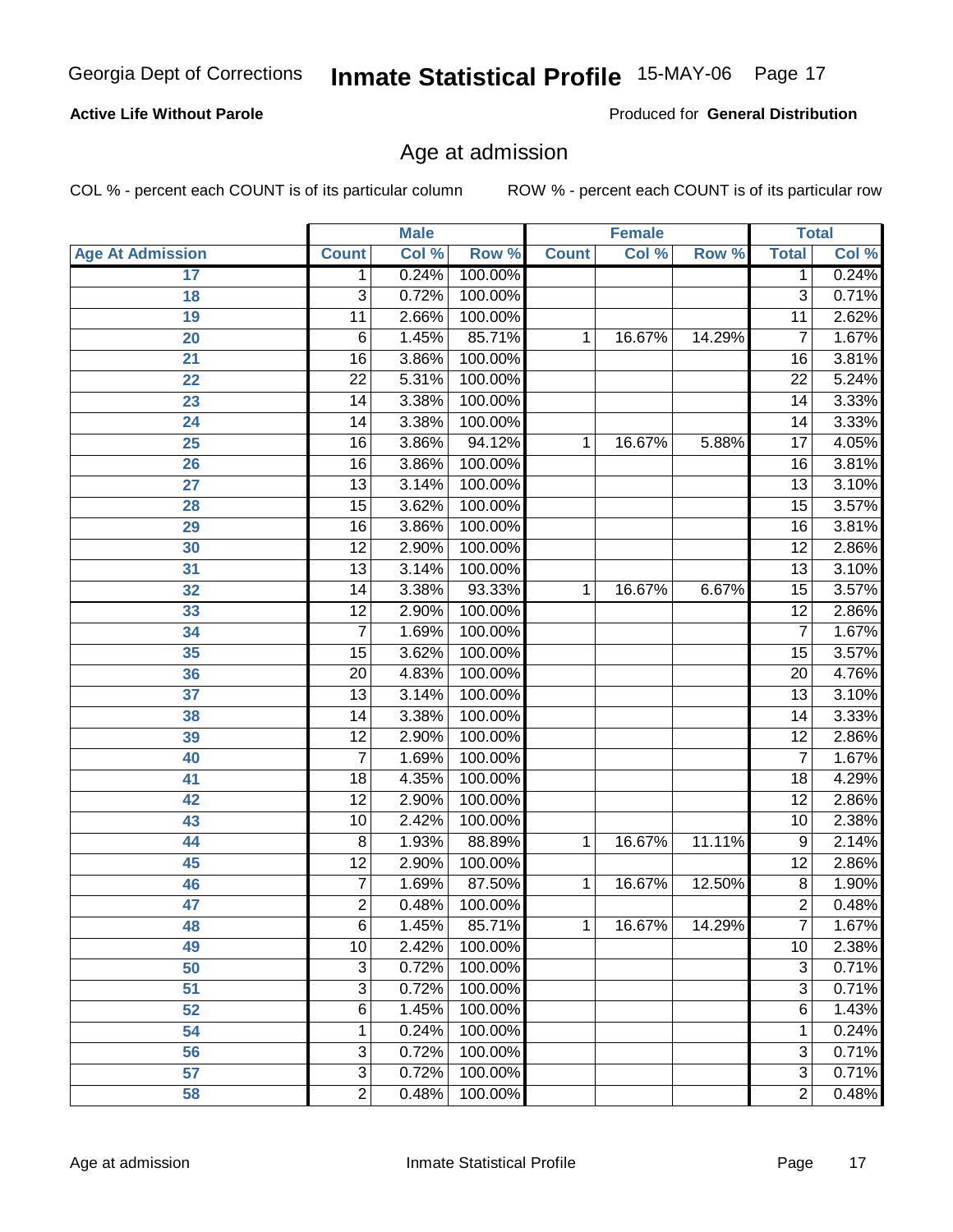#### **Active Life Without Parole**

Produced for **General Distribution**

### Age at admission

|                         |              | <b>Male</b> |         |              | <b>Female</b> |       |       | <b>Total</b> |
|-------------------------|--------------|-------------|---------|--------------|---------------|-------|-------|--------------|
| <b>Age At Admission</b> | <b>Count</b> | Col %       | Row %   | <b>Count</b> | Col %         | Row % | Total | Col %        |
| 63                      |              | 0.24%       | 100.00% |              |               |       |       | 0.24%        |
| 64                      | 3            | 0.72%       | 100.00% |              |               |       | 3     | 0.71%        |
| 65                      |              | 0.24%       | 100.00% |              |               |       |       | 0.24%        |
| 66                      |              | 0.24%       | 100.00% |              |               |       |       | 0.24%        |
| <b>Total Reported</b>   | 414          | 100%        | 98.57%  | 6            | 100%          | 1.43% | 420   | 100%         |

| <b>NO</b><br>тео                                   |  |            |
|----------------------------------------------------|--|------------|
| A <sup>t</sup><br>$\sim$ $\sim$ $\sim$ $\sim$<br>_ |  | . מ<br>−∠∪ |

| Mean<br>(average)       | 33.93 | 35.83 | 33.96        |
|-------------------------|-------|-------|--------------|
| Median (middle)         | JJ    | 38    | n n<br>აა    |
| Mode<br>(most frequent) |       | 20    | $\sim$<br>LL |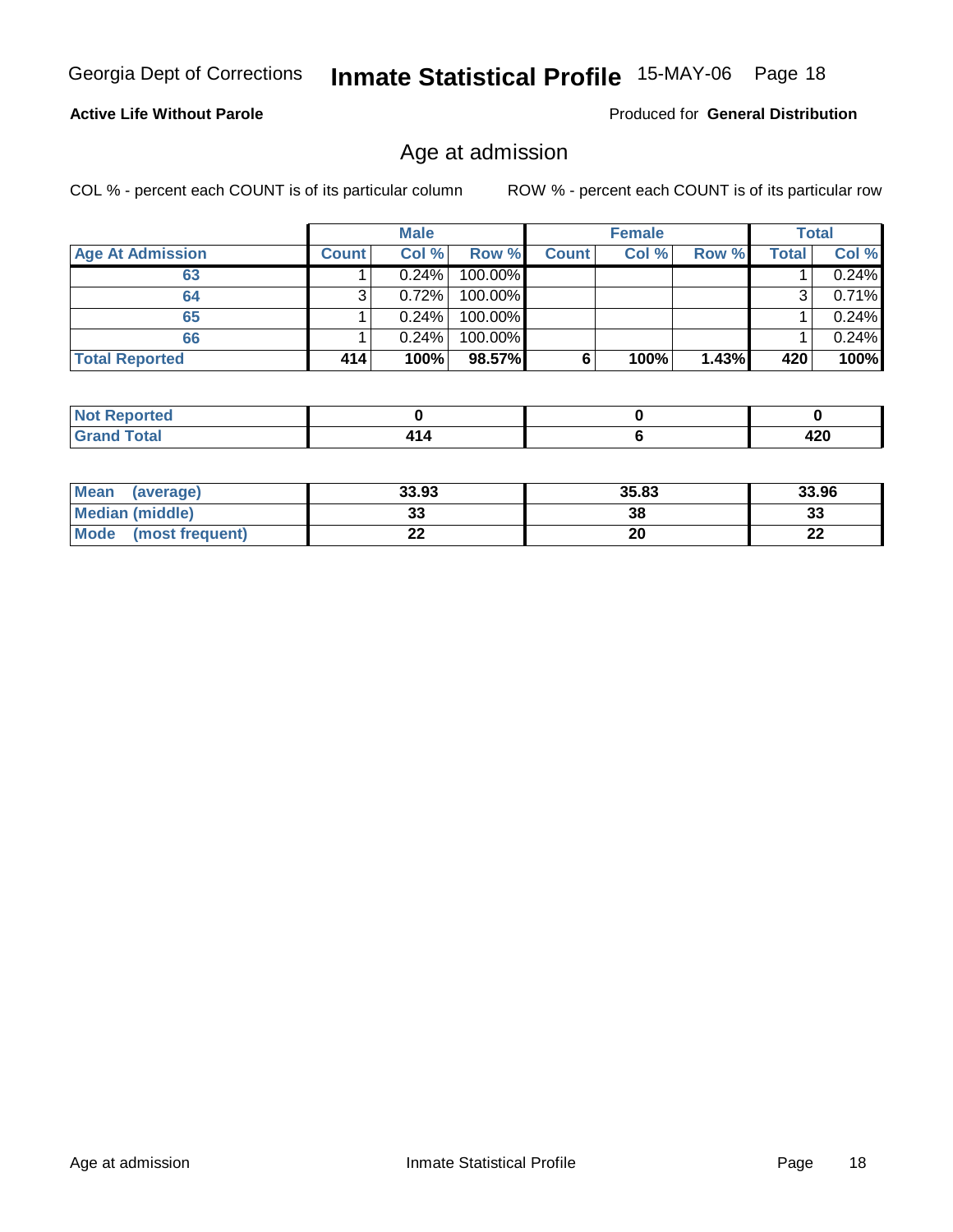**Still Active Not Reported**

 **Grand Total**

 **Total Reported**

**Active Life Without Parole** 

| Mean<br>(average)    | N/A | N/A | N/A |
|----------------------|-----|-----|-----|
| Median (middle)      | N/A | N/A | N/A |
| Mode (most frequent) | N/A | N/A | N/A |

Age at release

 **Age At Release Count Col % Row % Count Col % Row % Total Col %** 

**Male**

 **414 0 414**

COL % - percent each COUNT is of its particular column ROW % - percent each COUNT is of its particular row

**Female Total**

Produced for **General Distribution**

 **420 0 420**

 **6 0 6**

## Georgia Dept of Corrections **Inmate Statistical Profile** 15-MAY-06 Page 19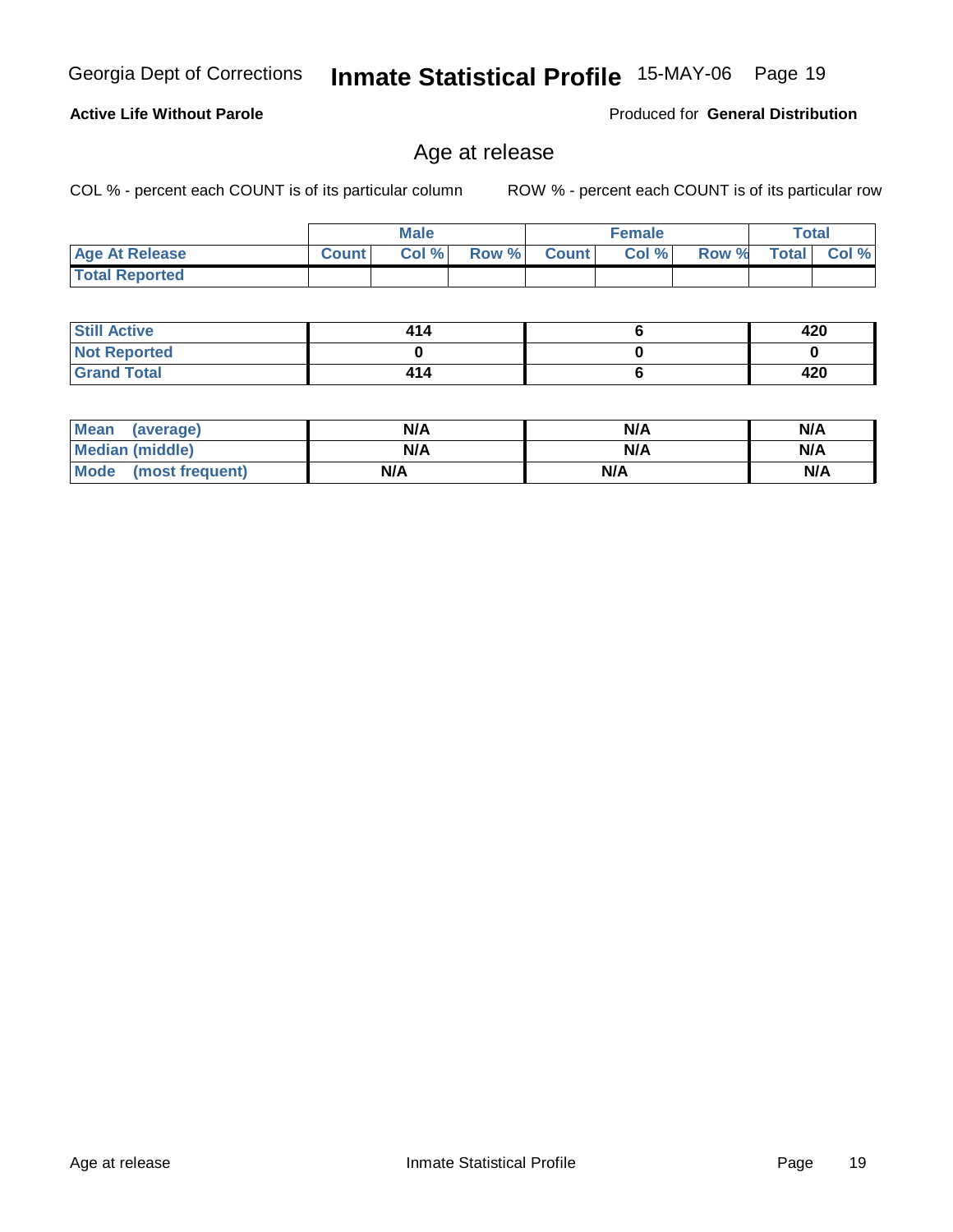### **Active Life Without Parole**

#### Produced for **General Distribution**

### Height, measured at entry to prison

|                       |                | <b>Male</b> |         |                | <b>Female</b> |        | <b>Total</b>    |        |
|-----------------------|----------------|-------------|---------|----------------|---------------|--------|-----------------|--------|
| <b>Height</b>         | <b>Count</b>   | Col %       | Row %   | <b>Count</b>   | Col %         | Row %  | <b>Total</b>    | Col %  |
| 5'01''                | 1              | 0.24%       | 100.00% |                |               |        | 1               | 0.24%  |
| 5'02"                 | $\overline{2}$ | 0.48%       | 100.00% |                |               |        | $\overline{2}$  | 0.48%  |
| 5'03"                 | $\overline{c}$ | 0.48%       | 50.00%  | $\overline{2}$ | 33.33%        | 50.00% | 4               | 0.95%  |
| 5'04"                 | 4              | 0.97%       | 80.00%  | 1              | 16.67%        | 20.00% | 5               | 1.19%  |
| 5'05"                 | 14             | 3.38%       | 93.33%  | 1              | 16.67%        | 6.67%  | 15              | 3.57%  |
| 5'06"                 | 31             | 7.49%       | 100.00% |                |               |        | $\overline{31}$ | 7.38%  |
| 5'07''                | 29             | 7.00%       | 96.67%  | 1              | 16.67%        | 3.33%  | 30              | 7.14%  |
| 5'08"                 | 41             | 9.90%       | 97.62%  | 1              | 16.67%        | 2.38%  | 42              | 10.00% |
| 5'09''                | 48             | 11.59%      | 100.00% |                |               |        | 48              | 11.43% |
| 5'10''                | 51             | 12.32%      | 100.00% |                |               |        | 51              | 12.14% |
| 5'11''                | 59             | 14.25%      | 100.00% |                |               |        | 59              | 14.05% |
| 6'00"                 | 47             | 11.35%      | 100.00% |                |               |        | 47              | 11.19% |
| 6'01"                 | 33             | 7.97%       | 100.00% |                |               |        | 33              | 7.86%  |
| 6'02"                 | 20             | 4.83%       | 100.00% |                |               |        | 20              | 4.76%  |
| 6'03"                 | 15             | 3.62%       | 100.00% |                |               |        | 15              | 3.57%  |
| 6'04"                 | 11             | 2.66%       | 100.00% |                |               |        | 11              | 2.62%  |
| 6'05"                 | 4              | 0.97%       | 100.00% |                |               |        | 4               | 0.95%  |
| 6'06"                 | 1              | 0.24%       | 100.00% |                |               |        | 1               | 0.24%  |
| Seven feet +          | 1              | 0.24%       | 100.00% |                |               |        | 1               | 0.24%  |
| <b>Total Reported</b> | 414            | 100%        | 98.57%  | 6              | 100%          | 1.43%  | 420             | 100%   |

| rtea<br>. |   |            |
|-----------|---|------------|
| $\sim$    | . | 100<br>−∠∪ |

| Mean<br>(average)       | 5'10" | 5'05" | 5'10"        |
|-------------------------|-------|-------|--------------|
| <b>Median (middle)</b>  | 5'10" |       | 5'10"        |
| Mode<br>(most frequent) | 544"  | 5'03" | <b>K'11"</b> |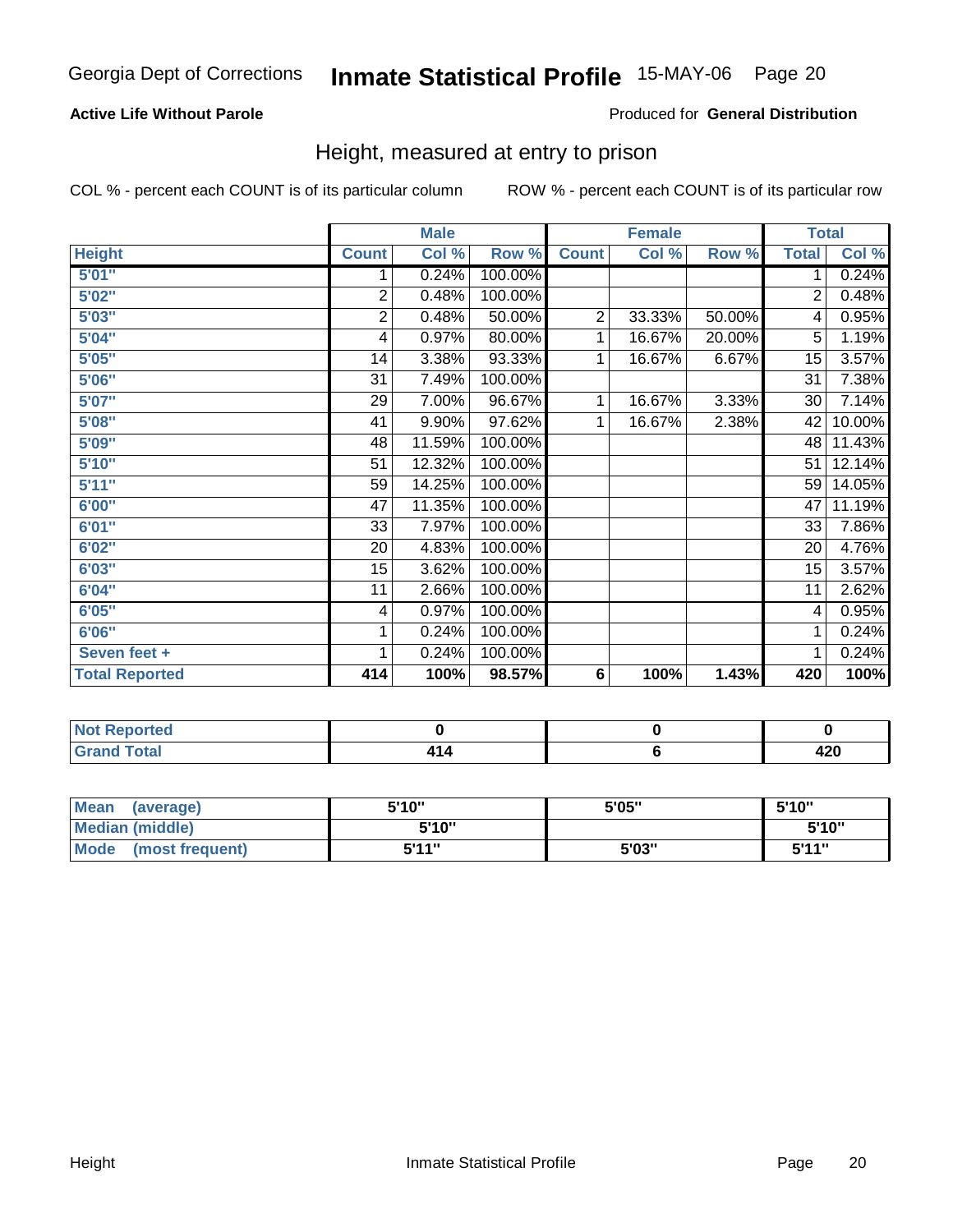### **Active Life Without Parole**

#### Produced for **General Distribution**

### Weight, measured at entry to prison

|                       |                | <b>Male</b> |         |                | <b>Female</b> |         | <b>Total</b>    |        |
|-----------------------|----------------|-------------|---------|----------------|---------------|---------|-----------------|--------|
| <b>Weight</b>         | <b>Count</b>   | Col %       | Row %   | <b>Count</b>   | Col %         | Row %   | <b>Total</b>    | Col %  |
| 110 - 119 pounds      |                |             |         | 1              | 16.67%        | 100.00% | 1               | 0.24%  |
| 120 - 129 pounds      | $\overline{4}$ | 0.97%       | 80.00%  | 1              | 16.67%        | 20.00%  | 5               | 1.19%  |
| 130 - 139 pounds      | 10             | 2.42%       | 100.00% |                |               |         | 10              | 2.38%  |
| 140 - 149 pounds      | 28             | 6.76%       | 100.00% |                |               |         | 28              | 6.67%  |
| 150 - 159 pounds      | 30             | 7.25%       | 96.77%  | 1              | 16.67%        | 3.23%   | 31              | 7.38%  |
| 160 - 169 pounds      | 61             | 14.73%      | 96.83%  | $\overline{2}$ | 33.33%        | 3.17%   | 63              | 15.00% |
| 170 - 179 pounds      | 58             | 14.01%      | 98.31%  | 1              | 16.67%        | 1.69%   | 59              | 14.05% |
| 180 - 189 pounds      | 53             | 12.80%      | 100.00% |                |               |         | 53              | 12.62% |
| 190 - 199 pounds      | 41             | 9.90%       | 100.00% |                |               |         | 41              | 9.76%  |
| 200 - 209 pounds      | 28             | 6.76%       | 100.00% |                |               |         | 28              | 6.67%  |
| 210 - 219 pounds      | 29             | 7.00%       | 100.00% |                |               |         | 29              | 6.90%  |
| 220 - 229 pounds      | 28             | 6.76%       | 100.00% |                |               |         | 28              | 6.67%  |
| 230 - 239 pounds      | 12             | 2.90%       | 100.00% |                |               |         | 12              | 2.86%  |
| 240 - 249 pounds      | 7              | 1.69%       | 100.00% |                |               |         | 7               | 1.67%  |
| 250 - 259 pounds      | 5              | 1.21%       | 100.00% |                |               |         | $\overline{5}$  | 1.19%  |
| 260 - 269 pounds      | 10             | 2.42%       | 100.00% |                |               |         | $\overline{10}$ | 2.38%  |
| 270 - 279 pounds      | $\overline{2}$ | 0.48%       | 100.00% |                |               |         | 2               | 0.48%  |
| 280 - 289 pounds      | $\overline{3}$ | 0.72%       | 100.00% |                |               |         | $\overline{3}$  | 0.71%  |
| 290 - 299 pounds      | 1              | 0.24%       | 100.00% |                |               |         |                 | 0.24%  |
| 310 - 319 pounds      | $\overline{c}$ | 0.48%       | 100.00% |                |               |         | $\overline{2}$  | 0.48%  |
| 400 pounds and over   | $\overline{2}$ | 0.48%       | 100.00% |                |               |         | $\overline{2}$  | 0.48%  |
| <b>Total Reported</b> | 414            | 100%        | 98.57%  | 6              | 100%          | 1.43%   | 420             | 100.0% |

| <b>A 10</b><br>N0<br>него.<br>. |  |   |
|---------------------------------|--|---|
| inta'<br>$\cdots$<br>_          |  | ™ |

| Mean<br>(average)    | 189   | 149   | 189   |
|----------------------|-------|-------|-------|
| Median (middle)      | 183.5 | 159.5 | 182.5 |
| Mode (most frequent) | 170   | 110   | 170   |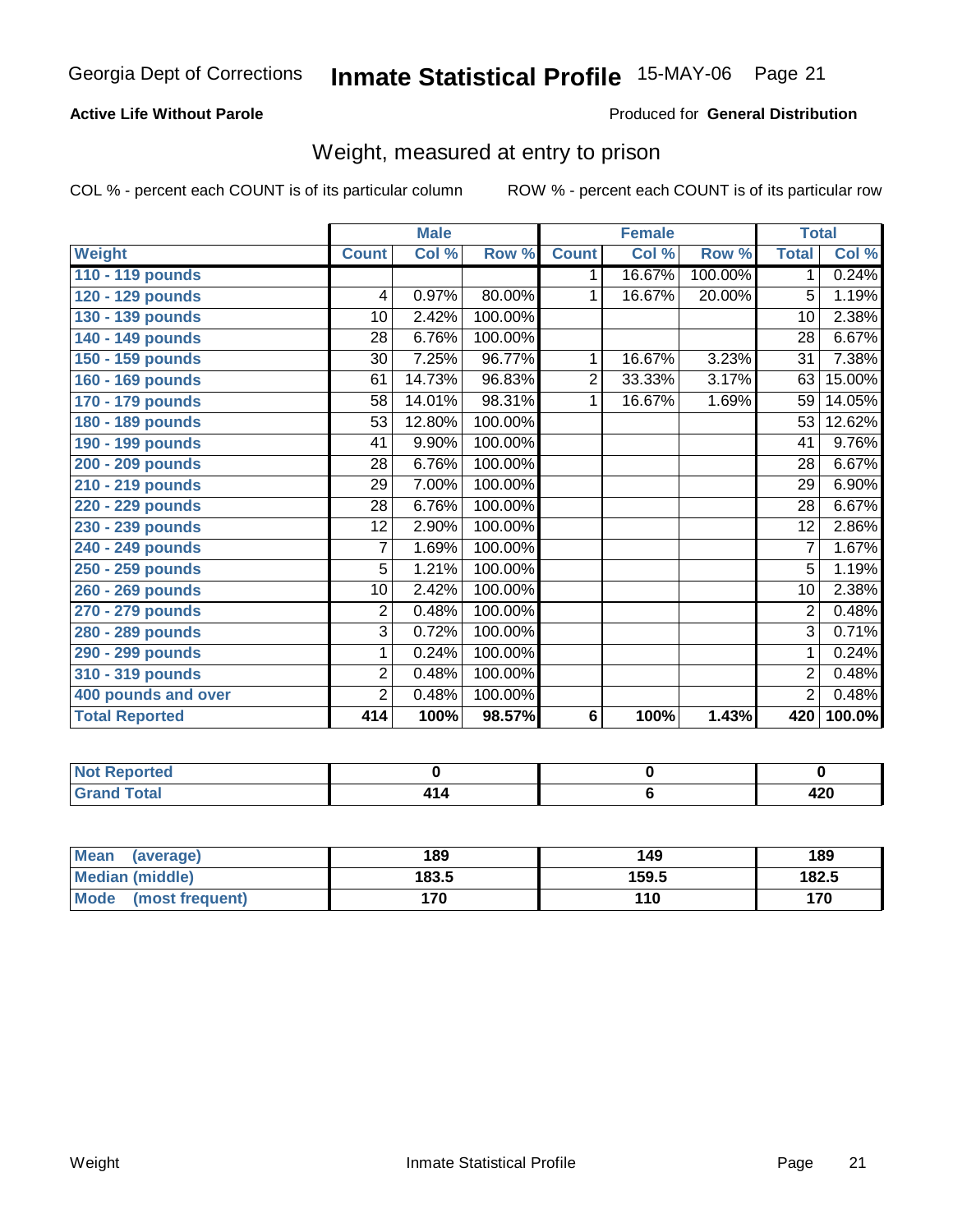#### **Active Life Without Parole**

#### Produced for **General Distribution**

### Type of admission to prison

|    |                             |                 | <b>Male</b> |                    |   | <b>Female</b> |       |              | <b>Total</b> |
|----|-----------------------------|-----------------|-------------|--------------------|---|---------------|-------|--------------|--------------|
|    | <b>Type of Admission</b>    | Count           | Col %       | <b>Row % Count</b> |   | Col %         | Row % | <b>Total</b> | Col %        |
|    | <b>Committed From Court</b> | 118             | 28.50%      | 97.52%             | 3 | 50.00%        | 2.48% | 121          | 28.81%       |
| 3  | <b>Parole Rev/New Sent</b>  | 32              | 7.73%       | 100.00%            |   |               |       | 32           | 7.62%        |
| 4  | <b>Par Rev/No New Sent</b>  | 6               | 1.45%       | 100.00%            |   |               |       | 6            | 1.43%        |
| 6  | <b>Prob Viol/Partial</b>    | 3               | .72%        | 100.00%            |   |               |       | 3            | .71%         |
| 9  | <b>Prob Rev/Remainder</b>   | 10 <sup>1</sup> | 2.42%       | 100.00%            |   |               |       | 10           | 2.38%        |
| 10 | <b>New Sent/Par Rev Pnd</b> |                 | .24%        | 100.00%            |   |               |       |              | .24%         |
| 11 | <b>Life W/O Parole</b>      | 243             | 58.70%      | 98.78%             | 3 | 50.00%        | 1.22% | 246          | 58.57%       |
| 30 | <b>Par Rev/Rsn Unknown</b>  |                 | .24%        | 100.00%            |   |               |       |              | .24%         |
|    | <b>Total Reported</b>       | 414             | 100%        | 98.57%             | 6 | 100%          | 1.43% | 420          | 100%         |

| eported<br><b>NOT</b>             |  |            |
|-----------------------------------|--|------------|
| <b>Total</b><br>$C$ ron<br>$\sim$ |  | ,,,<br>TŁU |

| <b>Mode (most frequent)</b> | f W/O Par | <b>Court Cmmt</b> | `W/O Par |
|-----------------------------|-----------|-------------------|----------|
|                             |           |                   |          |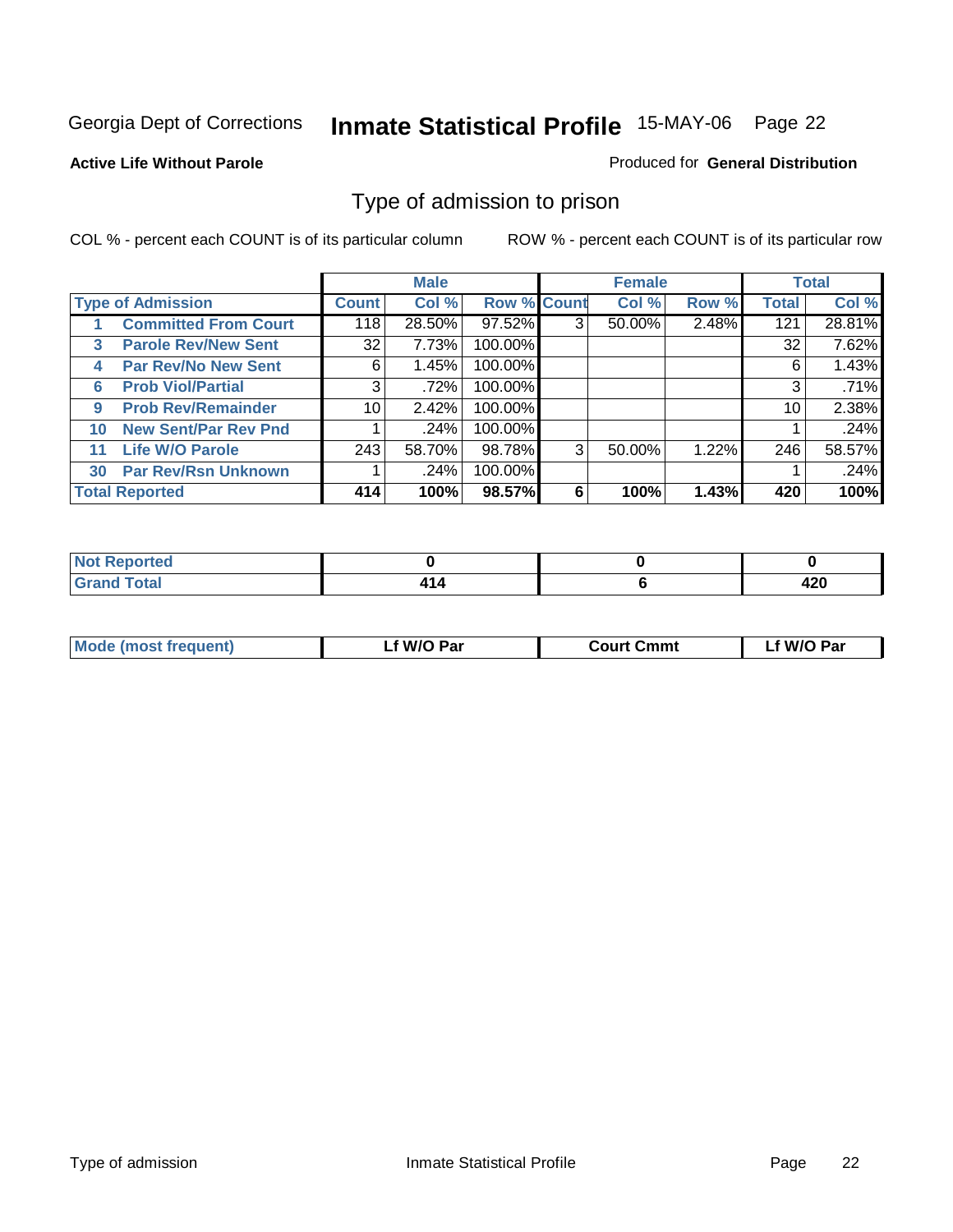#### **Active Life Without Parole**

#### Produced for **General Distribution**

### Current / last security status

|                        |              | <b>Male</b> |                    |   | <b>Female</b> |       |       | <b>Total</b> |
|------------------------|--------------|-------------|--------------------|---|---------------|-------|-------|--------------|
| <b>Security Status</b> | <b>Count</b> | Col %       | <b>Row % Count</b> |   | Col %         | Row % | Total | Col %        |
| 3 Minimum              |              | ا 24%.      | $100.00\%$         |   | .00%          |       |       | .24%         |
| 4 Medium               | 43           | 10.41%      | $100.00\%$         |   | $.00\%$       |       | 43    | 10.26%       |
| 5 Close                | 344          | 83.29%      | 98.29%             | 6 | 100.00%       | 1.71% | 350   | 83.53%       |
| <b>6 Maximum</b>       | 25           | 6.05%       | 100.00%            |   | $.00\%$       |       | 25    | 5.97%        |
| <b>Total Reported</b>  | 413          | 100%        | 98.57%             | 6 | 100%          | 1.43% | 419   | 100%         |

| <b>Still being diagnosed</b> |     |     |
|------------------------------|-----|-----|
| <b>Not Reported</b>          |     |     |
| <b>Grand Total</b>           | 414 | 420 |

| Mode (most frequent)<br>Close<br>oseت<br>Close |
|------------------------------------------------|
|------------------------------------------------|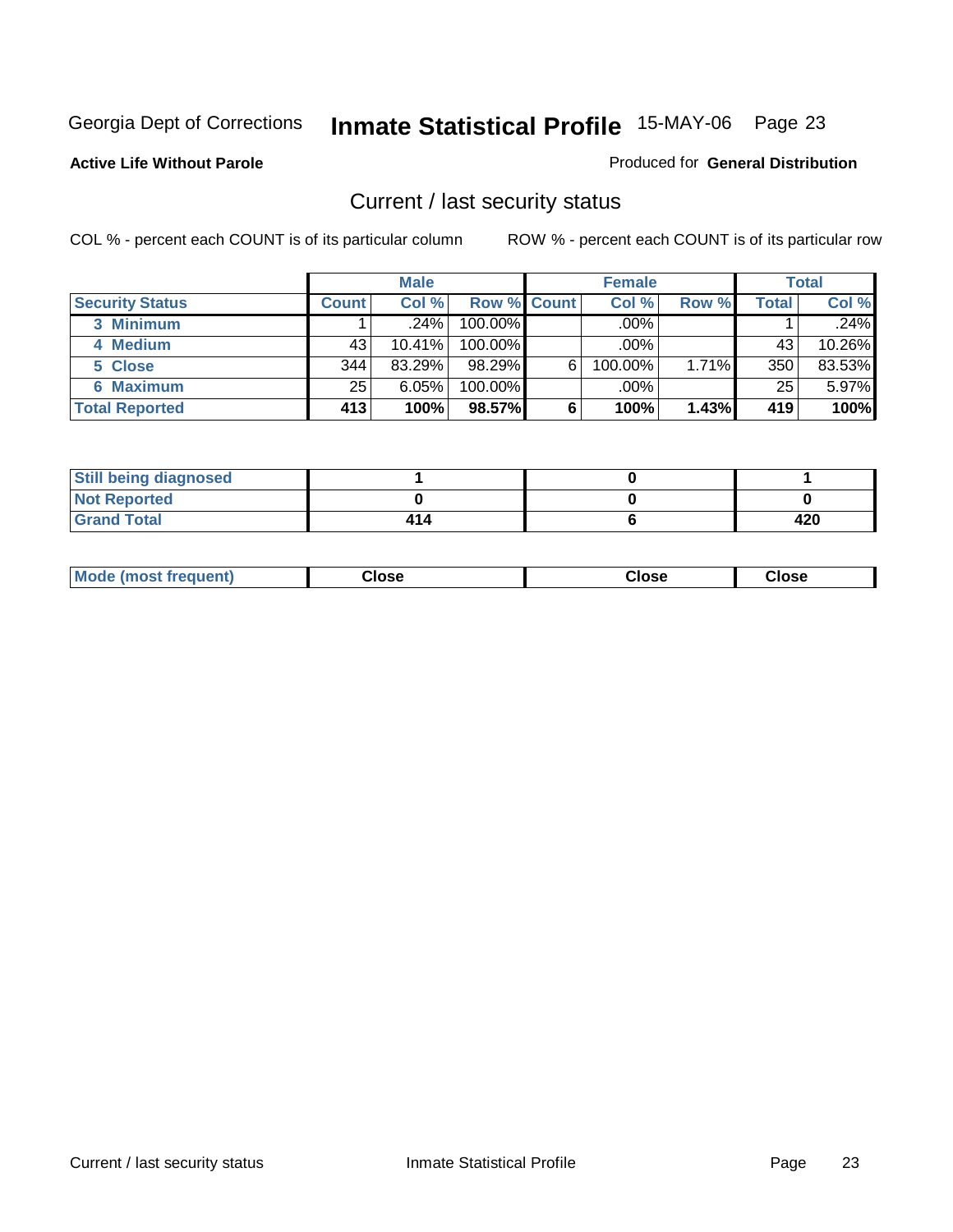**Active Life Without Parole** 

Produced for **General Distribution**

### Current / last type of institution

|                            |              | <b>Male</b> |                    |    | <b>Female</b> |         |       | Total                 |
|----------------------------|--------------|-------------|--------------------|----|---------------|---------|-------|-----------------------|
| <b>Type of Institution</b> | <b>Count</b> | Col %       | <b>Row % Count</b> |    | Col %         | Row %   | Total | Col %                 |
| <b>State Prison</b>        | 414          | $100.00\%$  | 98.57%             | 61 | 100.00%」      | $.43\%$ | 420   | $100.\overline{00\%}$ |
| <b>Total Rported</b>       | 414          | 100%        | 98.57%             |    | 100%          | 1.43%   | 420   | 100%                  |

| ≺eportea<br>w<br>$\cdots$ |  |             |
|---------------------------|--|-------------|
| $\sim$<br>i vtal<br>$-1$  |  | חרי<br>44 U |

|  | <b>Mode (most frequent)</b> | <b>State Prison</b> | <b>State Prison</b> | <b>State Prison</b> |
|--|-----------------------------|---------------------|---------------------|---------------------|
|--|-----------------------------|---------------------|---------------------|---------------------|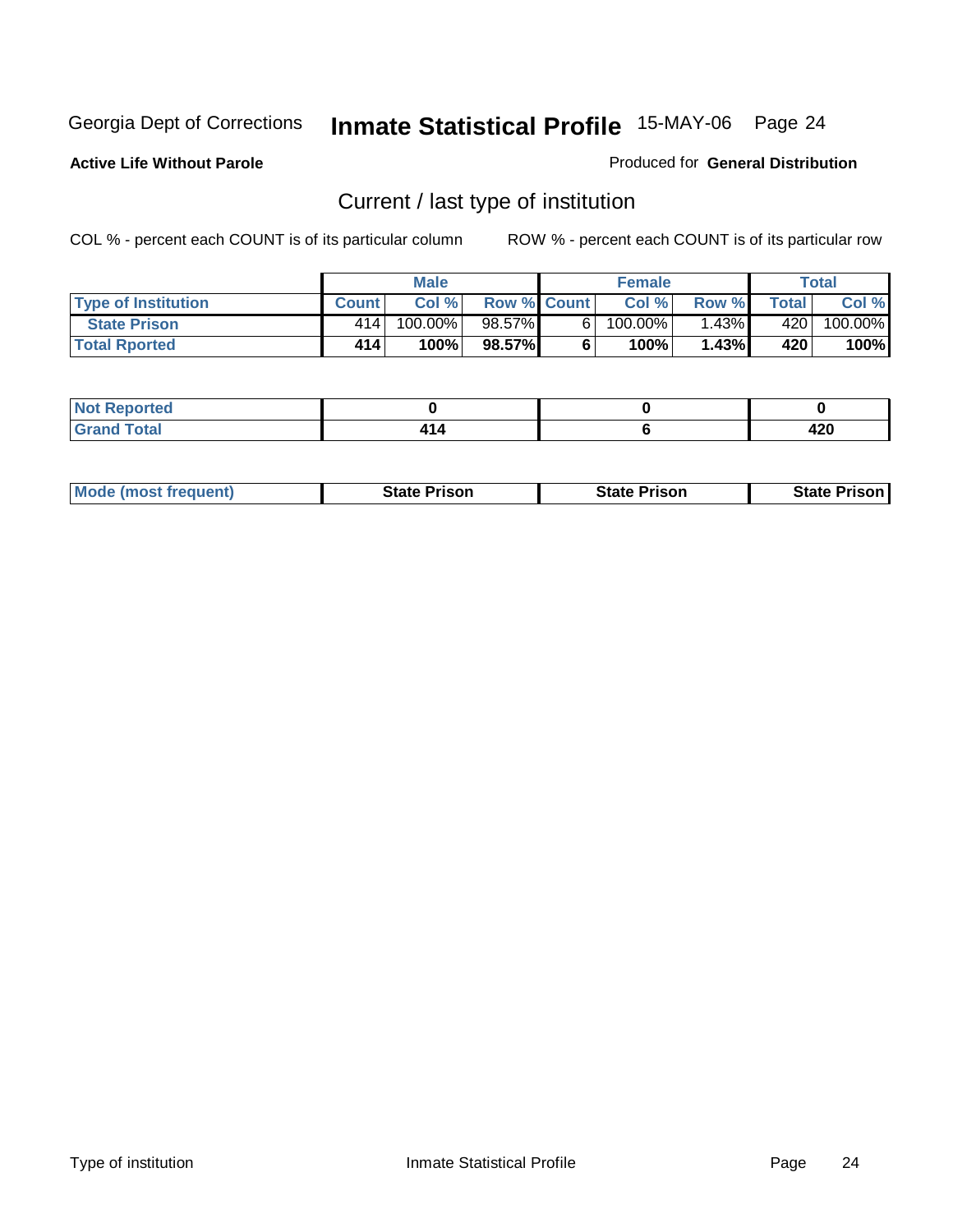**Active Life Without Parole** 

#### Produced for **General Distribution**

### Institution type - transitional centers

|                                                | <b>Male</b> |                          | <b>Female</b> |                   | <b>Total</b> |
|------------------------------------------------|-------------|--------------------------|---------------|-------------------|--------------|
| <b>Institution Type - Trans. Centers Count</b> |             | <b>Col %</b> Row % Count |               | Col % Row % Total | Col %        |
| <b>Total Rported</b>                           |             |                          |               |                   |              |

| <b>Not Reported</b>               |  |  |
|-----------------------------------|--|--|
| <b>Total</b><br>$C$ rar<br>$\sim$ |  |  |

| Mode (most frequent) | <b>Null</b> | <b>Null</b> | <b>Null</b> |
|----------------------|-------------|-------------|-------------|
|                      |             |             |             |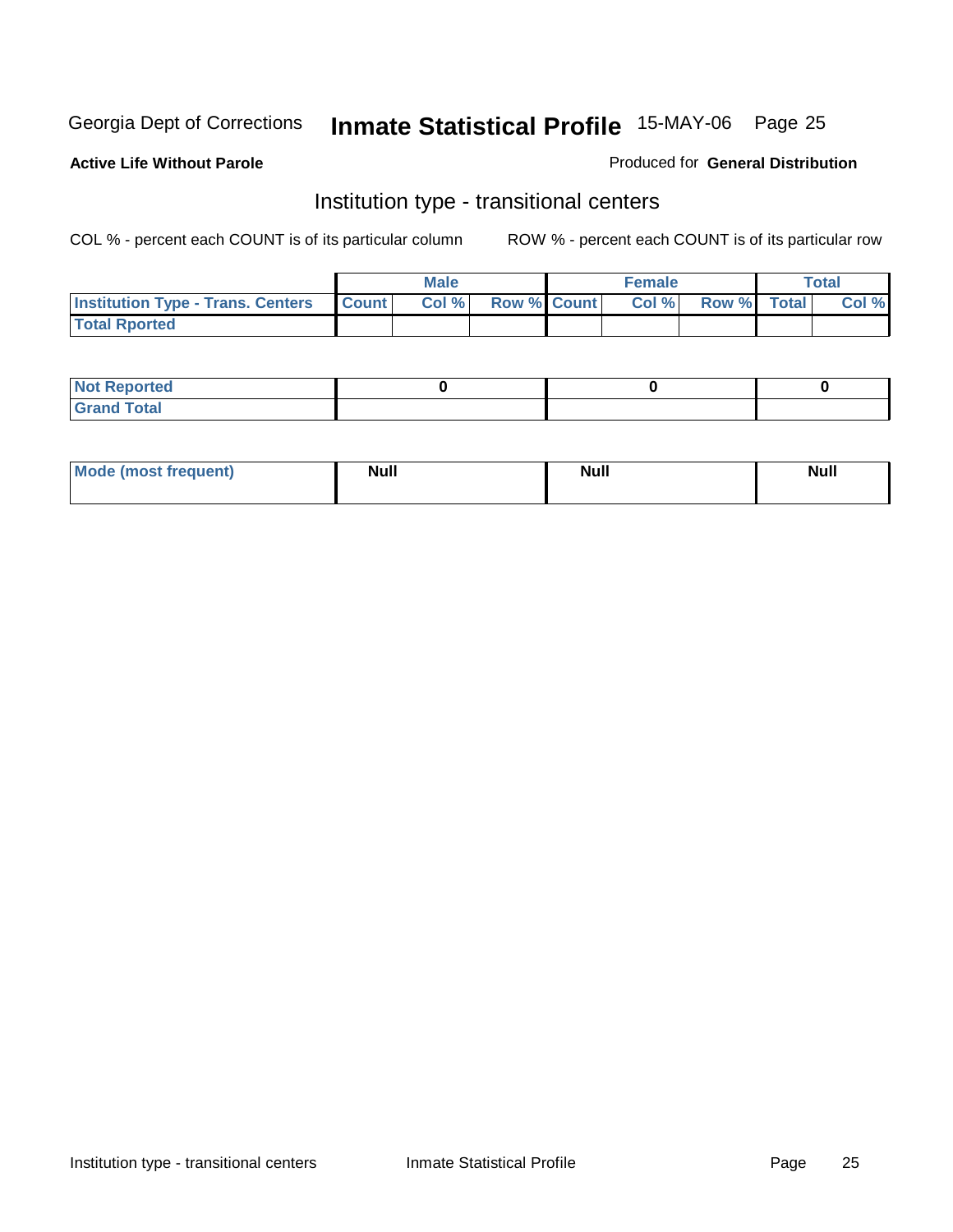### **Active Life Without Parole**

#### Produced for **General Distribution**

### Institution type - mental hospitals

|                                                      | <b>Male</b> |                    | <b>Female</b> |                    | Total |
|------------------------------------------------------|-------------|--------------------|---------------|--------------------|-------|
| <b>Institution Type - Mental Hospitals   Count  </b> | Col%        | <b>Row % Count</b> | Col%          | <b>Row % Total</b> | Col % |
| <b>Total Rported</b>                                 |             |                    |               |                    |       |

| <b>Not Reported</b> |  |  |
|---------------------|--|--|
| <b>Total</b><br>r.  |  |  |

| Mode (most frequent) | <b>Null</b> | <b>Null</b> | <b>Null</b> |
|----------------------|-------------|-------------|-------------|
|                      |             |             |             |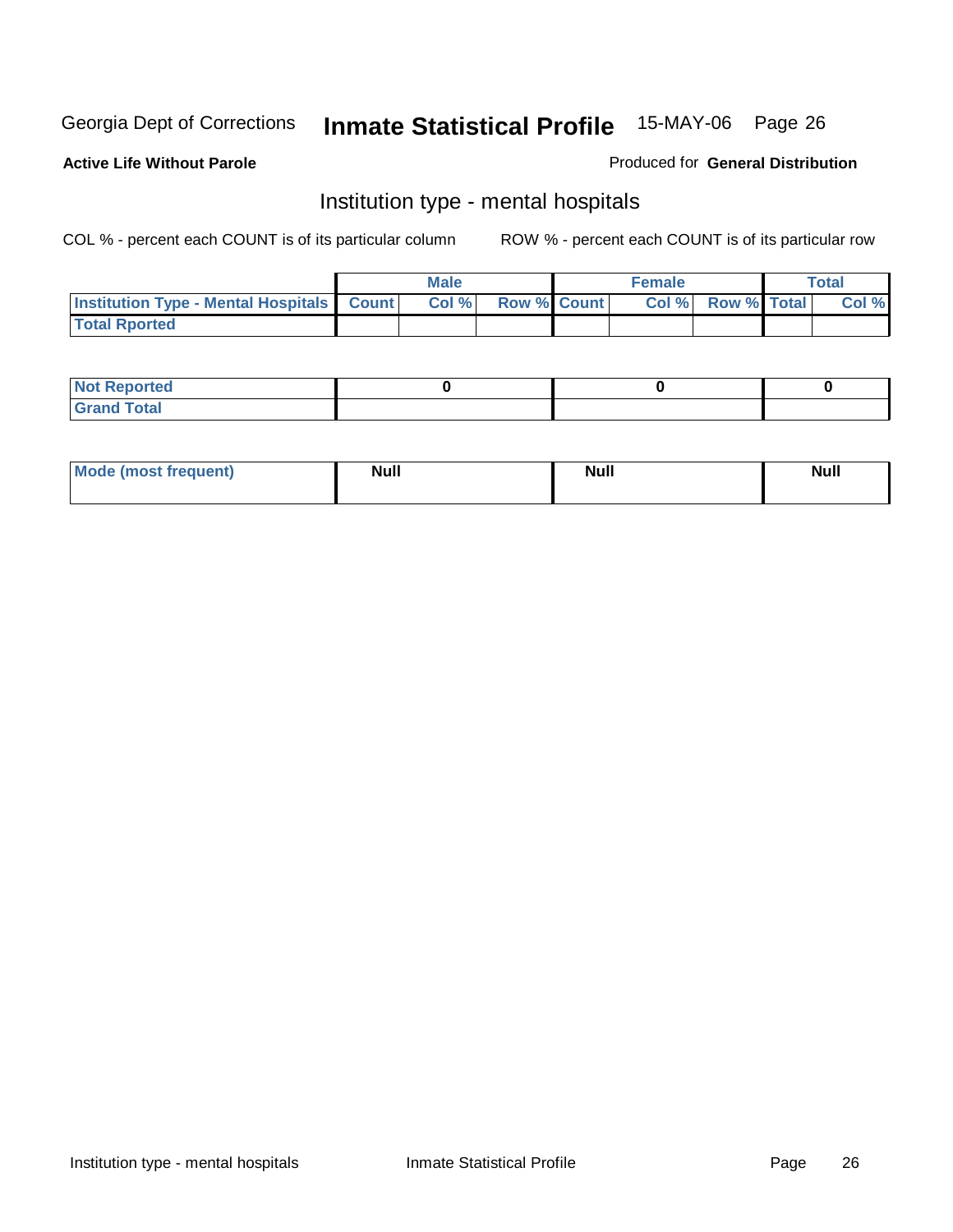**Active Life Without Parole** 

Produced for **General Distribution**

### Institution type - county prisons

|                                                    | <b>Male</b> |                    | <b>Female</b> |       |              | <b>Total</b> |
|----------------------------------------------------|-------------|--------------------|---------------|-------|--------------|--------------|
| <b>Institution Type - County Prisons   Count  </b> | Col%        | <b>Row % Count</b> | Col %         | Row % | <b>Total</b> | Col %        |
| <b>Total Rported</b>                               |             |                    |               |       |              |              |

| <b>Not Reported</b> |  |  |
|---------------------|--|--|
| <b>Grand Total</b>  |  |  |

| Mode<br><b>ost frequent)</b> | <b>Null</b> | <b>Modl</b><br>'YUI. | <b>Null</b> |
|------------------------------|-------------|----------------------|-------------|
|                              |             |                      |             |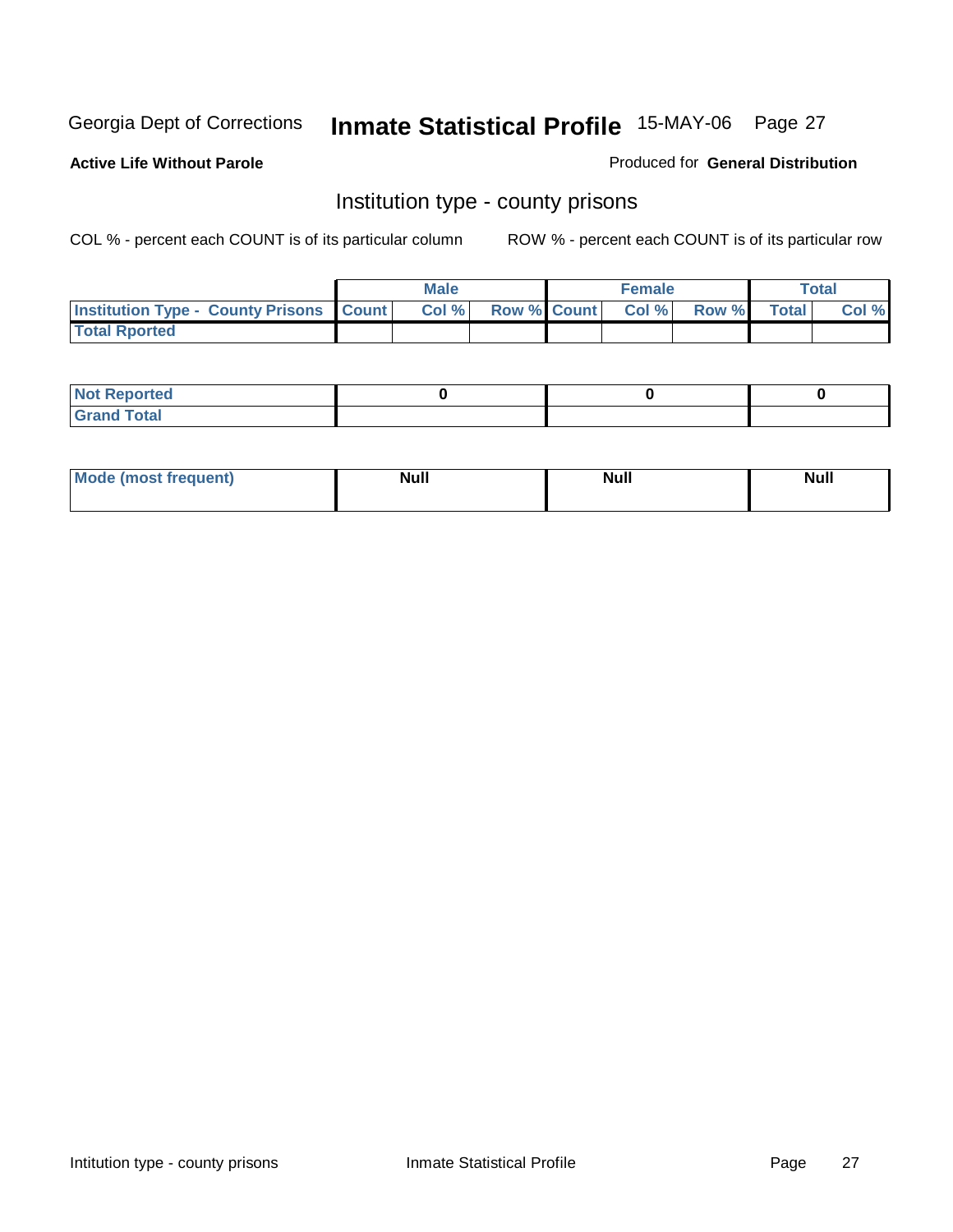#### **Active Life Without Parole**

#### Produced for **General Distribution**

### Institution type - state prisons

|     |                                         |              | <b>Male</b> |         |              | <b>Female</b> |         | <b>Total</b> |        |
|-----|-----------------------------------------|--------------|-------------|---------|--------------|---------------|---------|--------------|--------|
|     | <b>Institution Type - State Prisons</b> | <b>Count</b> | Col %       | Row %   | <b>Count</b> | Col %         | Row %   | <b>Total</b> | Col %  |
| 508 | <b>Arrendale State Prison</b>           |              |             |         | 2            | 33.33%        | 100.00% | 2            | .48%   |
| 532 | <b>Augusta State Med.</b>               | 17           | 4.11%       | 100.00% |              |               |         | 17           | 4.05%  |
|     | <b>Prison</b>                           |              |             |         |              |               |         |              |        |
| 553 | <b>Baldwin State Prison</b>             |              | .24%        | 100.00% |              |               |         |              | .24%   |
| 547 | <b>Calhoun State Prison</b>             | 3            | .72%        | 100.00% |              |               |         | 3            | .71%   |
| 523 | <b>Coastal State Prison</b>             | 9            | 2.17%       | 100.00% |              |               |         | 9            | 2.14%  |
| 521 | <b>Ga Diag &amp; Class Pris</b>         | 1            | .24%        | 100.00% |              |               |         |              | .24%   |
| 522 | <b>Ga Diag &amp; Class Pris-</b>        |              | .24%        | 100.00% |              |               |         |              | .24%   |
|     | <b>Perm</b>                             |              |             |         |              |               |         |              |        |
| 517 | <b>Ga State Prison</b>                  | 62           | 14.98%      | 100.00% |              |               |         | 62           | 14.76% |
| 541 | <b>Hancock State Prison</b>             | 34           | 8.21%       | 100.00% |              |               |         | 34           | 8.10%  |
| 540 | <b>Hays State Prison</b>                | 28           | 6.76%       | 100.00% |              |               |         | 28           | 6.67%  |
| 549 | <b>Macon State Prison</b>               | 70           | 16.91%      | 100.00% |              |               |         | 70           | 16.67% |
| 505 | <b>Phillips State Prison</b>            | 19           | 4.59%       | 100.00% |              |               |         | 19           | 4.52%  |
| 557 | <b>Pulaski State Prison (W)</b>         |              |             |         | 4            | 66.67%        | 100.00% | 4            | .95%   |
| 550 | <b>Smith State Prison</b>               | 37           | 8.94%       | 100.00% |              |               |         | 37           | 8.81%  |
| 542 | <b>Telfair State Prison</b>             | 60           | 14.49%      | 100.00% |              |               |         | 60           | 14.29% |
| 537 | <b>Valdosta State Prison</b>            | 35           | 8.45%       | 100.00% |              |               |         | 35           | 8.33%  |
| 501 | <b>Ware State Prison</b>                | 31           | 7.49%       | 100.00% |              |               |         | 31           | 7.38%  |
| 552 | <b>Washington Sp</b>                    | 6            | 1.45%       | 100.00% |              |               |         | 6            | 1.43%  |
|     | <b>Total Rported</b>                    | 414          | 100%        | 98.57%  | 6            | 100%          | 1.43%   | 420          | 100%   |

| <b>Not Reported</b>                |  |      |
|------------------------------------|--|------|
| $\sim$ $\sim$ $\sim$ $\sim$ $\sim$ |  | 44 U |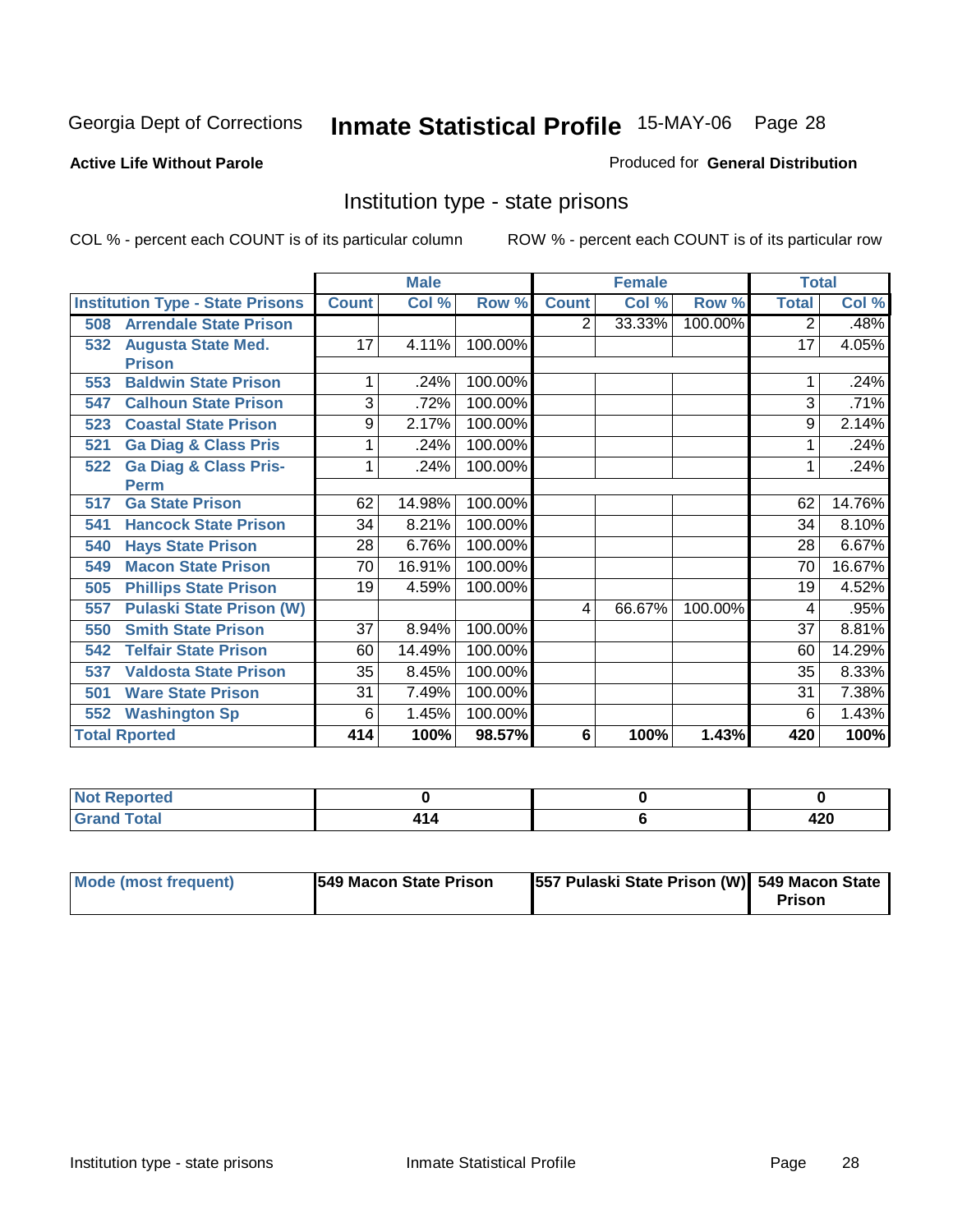#### **Active Life Without Parole**

#### Produced for **General Distribution**

### Institution type - private prisons

|                                                     | <b>Male</b> |                    | <b>Female</b> |                    | <b>Total</b> |
|-----------------------------------------------------|-------------|--------------------|---------------|--------------------|--------------|
| <b>Institution Type - Private Prisons   Count  </b> | Col%        | <b>Row % Count</b> | Col %         | <b>Row %</b> Total | Col %        |
| <b>Total Rported</b>                                |             |                    |               |                    |              |

| <b>Not Reported</b>                       |  |  |
|-------------------------------------------|--|--|
| <b>Total</b><br>Gr <sub>2</sub><br>$\sim$ |  |  |

| Mode (most frequent) | Null | <b>Null</b> | <b>Null</b> |
|----------------------|------|-------------|-------------|
|                      |      |             |             |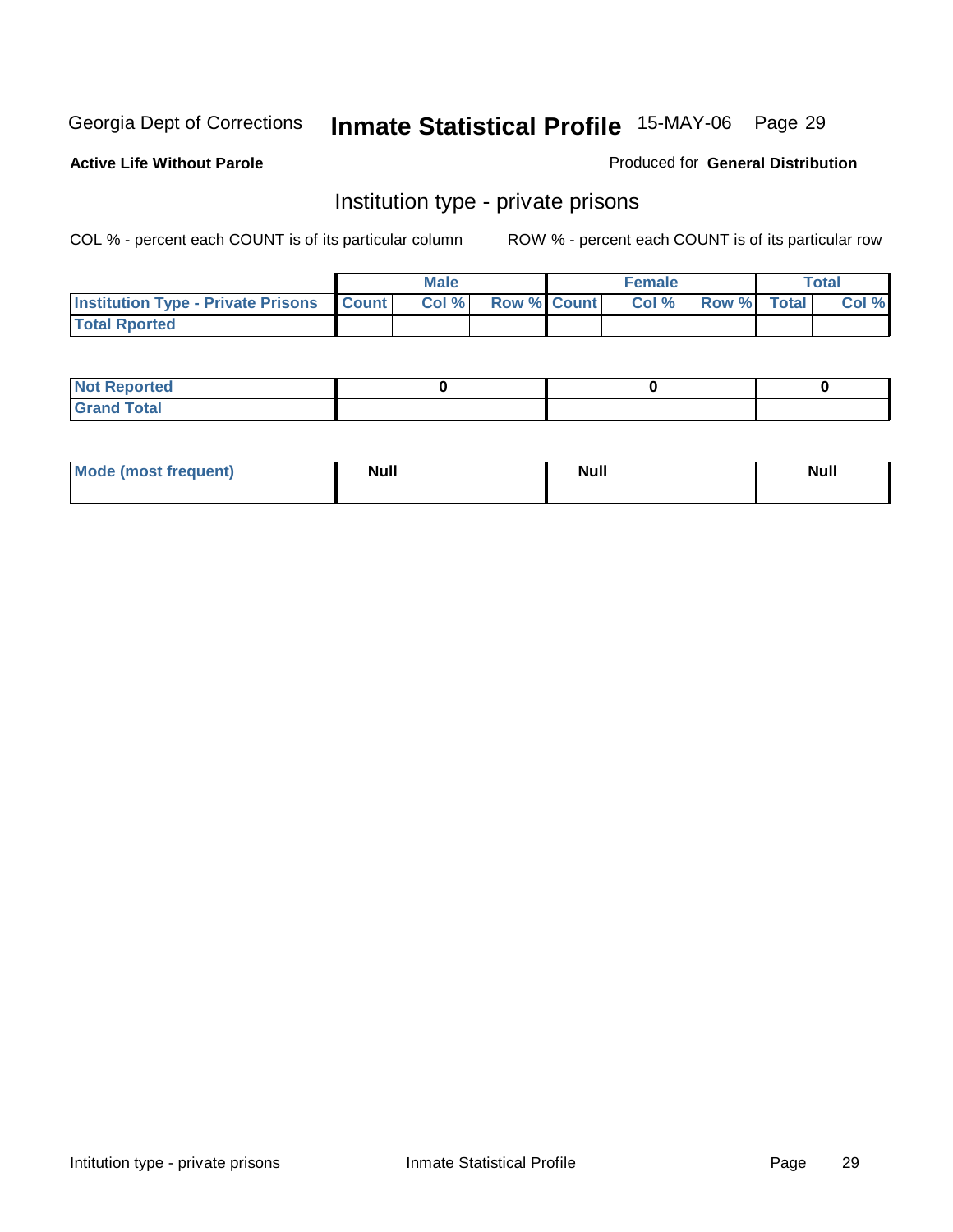**Active Life Without Parole** 

Produced for **General Distribution**

### Institution type - prison annexes

|                                                   | <b>Male</b> |             | <b>Female</b> |             | <b>Total</b> |
|---------------------------------------------------|-------------|-------------|---------------|-------------|--------------|
| <b>Institution Type - Prison Annexe   Count  </b> | Col %       | Row % Count | Col %         | Row % Total | Col %        |
| <b>Total Rported</b>                              |             |             |               |             |              |

| $N$ nt R<br>Reported         |  |  |
|------------------------------|--|--|
| <b>Total</b><br><b>Grano</b> |  |  |

| Mode (most frequent) | <b>Null</b> | <b>Null</b> | <b>Null</b> |
|----------------------|-------------|-------------|-------------|
|                      |             |             |             |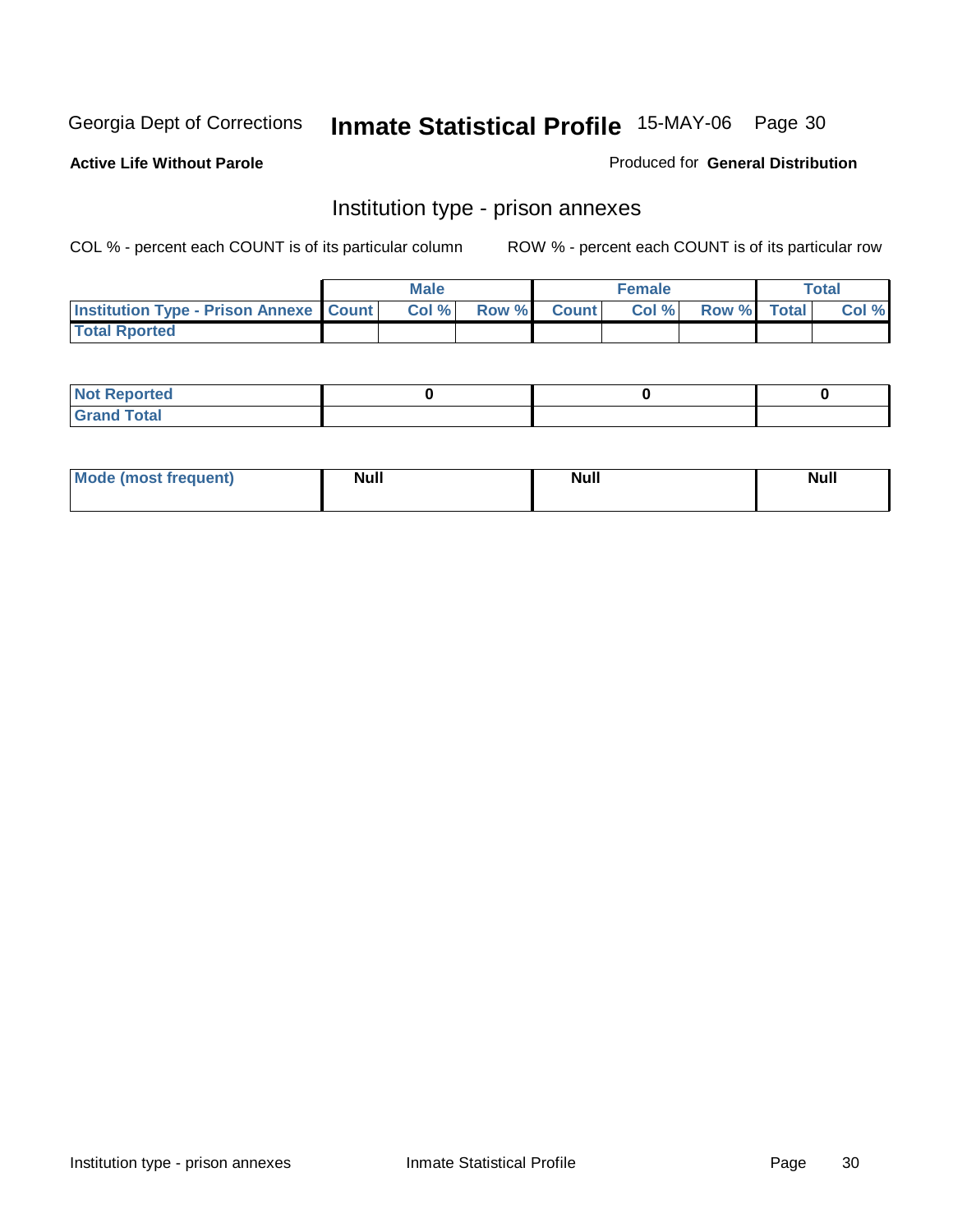**Active Life Without Parole** 

#### Produced for **General Distribution**

### Institution type - inmate boot camp

|                                      |              | <b>Male</b> |                    | Female |             | Total |
|--------------------------------------|--------------|-------------|--------------------|--------|-------------|-------|
| <b>Institution Type - Boot Camps</b> | <b>Count</b> | Col%        | <b>Row % Count</b> | Col %  | Row % Total | Col % |
| <b>Total Rported</b>                 |              |             |                    |        |             |       |

| <b>Not Reported</b> |  |  |
|---------------------|--|--|
| $f$ ota'<br>C<br>.  |  |  |

| Mode (most frequent) | <b>Null</b> | <b>Null</b> | <b>Null</b> |
|----------------------|-------------|-------------|-------------|
|                      |             |             |             |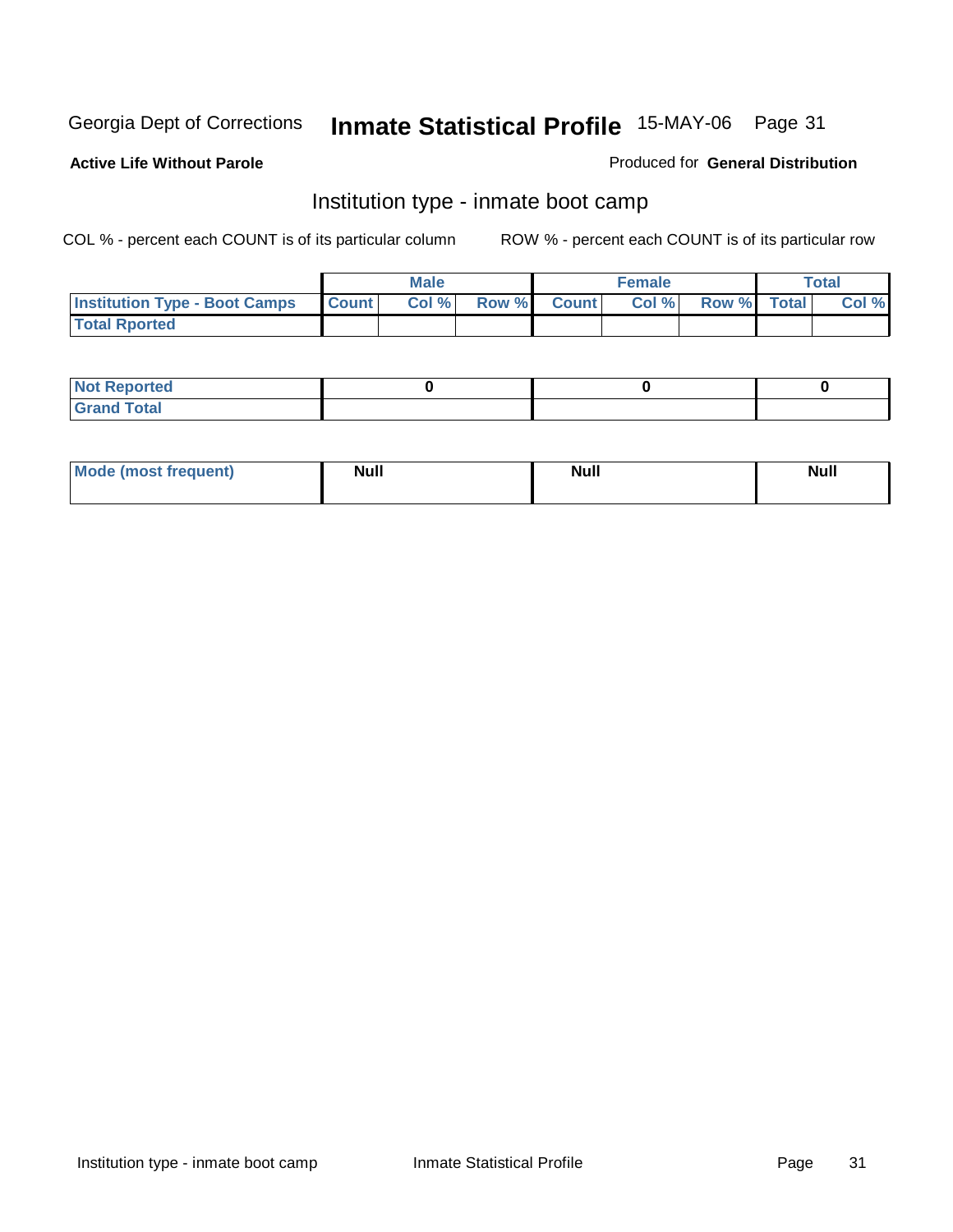#### **Active Life Without Parole**

#### Produced for **General Distribution**

### Number of disciplinary reports

|                                      |              | <b>Male</b> |             |   | <b>Female</b> |       |       | <b>Total</b> |
|--------------------------------------|--------------|-------------|-------------|---|---------------|-------|-------|--------------|
| <b>Number of Disciplinary Report</b> | <b>Count</b> | Col %       | Row % Count |   | Col %         | Row % | Total | Col %        |
|                                      | 96           | 23.19%      | 97.96%      | 2 | 33.33%        | 2.04% | 98    | 23.33%       |
|                                      | 52           | 12.56%      | 98.11%      |   | 16.67%        | 1.89% | 53    | 12.62%       |
|                                      | 41           | $9.90\%$    | $97.62\%$   |   | 16.67%        | 2.38% | 42    | 10.00%       |
| 3                                    | 32           | 7.73%       | 100.00%     |   |               |       | 32    | 7.62%        |
| 4                                    | 24           | 5.80%       | 100.00%     |   |               |       | 24    | 5.71%        |
| 5                                    | 24           | 5.80%       | 100.00%     |   |               |       | 24    | 5.71%        |
| <b>More Than 5</b>                   | 145          | 35.02%      | 98.64%      | 2 | 33.33%        | 1.36% | 147   | 35.00%       |
| <b>Total Reported</b>                | 414          | 100%        | 98.57%      | 6 | 100%          | 1.43% | 420   | 100%         |

| тес<br>N                                              |  |            |
|-------------------------------------------------------|--|------------|
| $\sim$ 4 $\sim$<br>$\sim$ $\sim$ $\sim$ $\sim$ $\sim$ |  | 'יי<br>--- |

| Mean (average)       | 6.98 | 7.67 | 6.99 |
|----------------------|------|------|------|
| Median (middle)      |      | .    |      |
| Mode (most frequent) |      |      |      |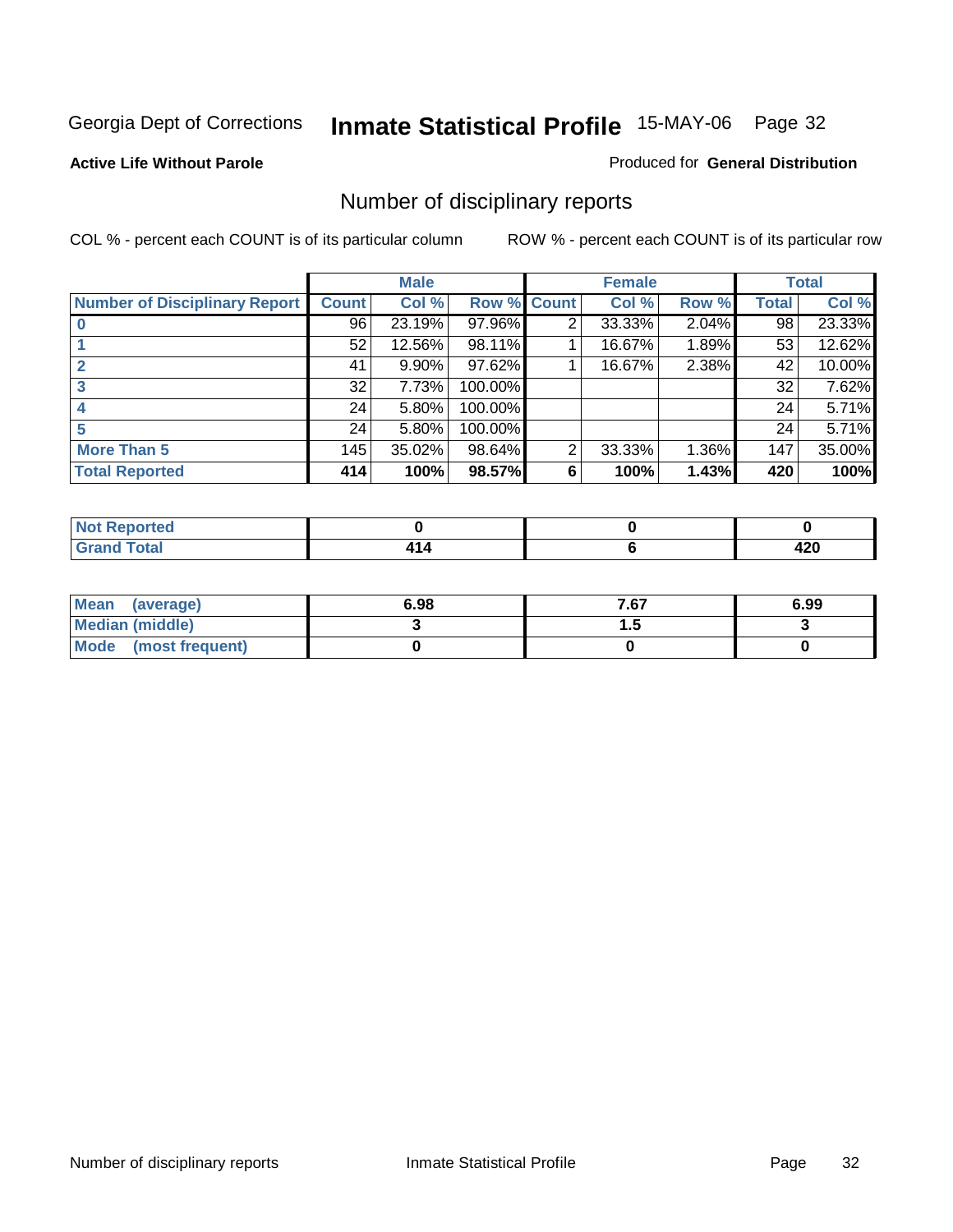### **Active Life Without Parole**

#### Produced for **General Distribution**

### Number of transfers

|                            |              | <b>Male</b> |             |                | <b>Female</b> |       |              | <b>Total</b> |
|----------------------------|--------------|-------------|-------------|----------------|---------------|-------|--------------|--------------|
| <b>Number of Transfers</b> | <b>Count</b> | Col %       | Row % Count |                | Col %         | Row % | <b>Total</b> | Col %        |
|                            | 2            | 0.48%       | 100.00%     |                |               |       | 2            | 0.48%        |
|                            | 130          | 31.40%      | 97.01%      | 4              | 66.67%        | 2.99% | 134          | 31.90%       |
|                            | 110          | 26.57%      | 98.21%      | $\overline{2}$ | 33.33%        | 1.79% | 112          | 26.67%       |
| 3                          | 77           | 18.60%      | 100.00%     |                |               |       | 77           | 18.33%       |
|                            | 42           | 10.14%      | 100.00%     |                |               |       | 42           | 10.00%       |
|                            | 14           | 3.38%       | 100.00%     |                |               |       | 14           | 3.33%        |
| <b>More Than 5</b>         | 39           | 9.42%       | 100.00%     |                |               |       | 39           | 9.29%        |
| <b>Total Reported</b>      | 414          | 100%        | 98.57%      | 6              | 100%          | 1.43% | 420          | 100%         |

| .<br>тес<br>N |  |               |
|---------------|--|---------------|
| .             |  | .<br>.<br>−∠∪ |

| Mean (average)       | 2.65 | 1.33 | 2.63 |
|----------------------|------|------|------|
| Median (middle)      |      |      |      |
| Mode (most frequent) |      |      |      |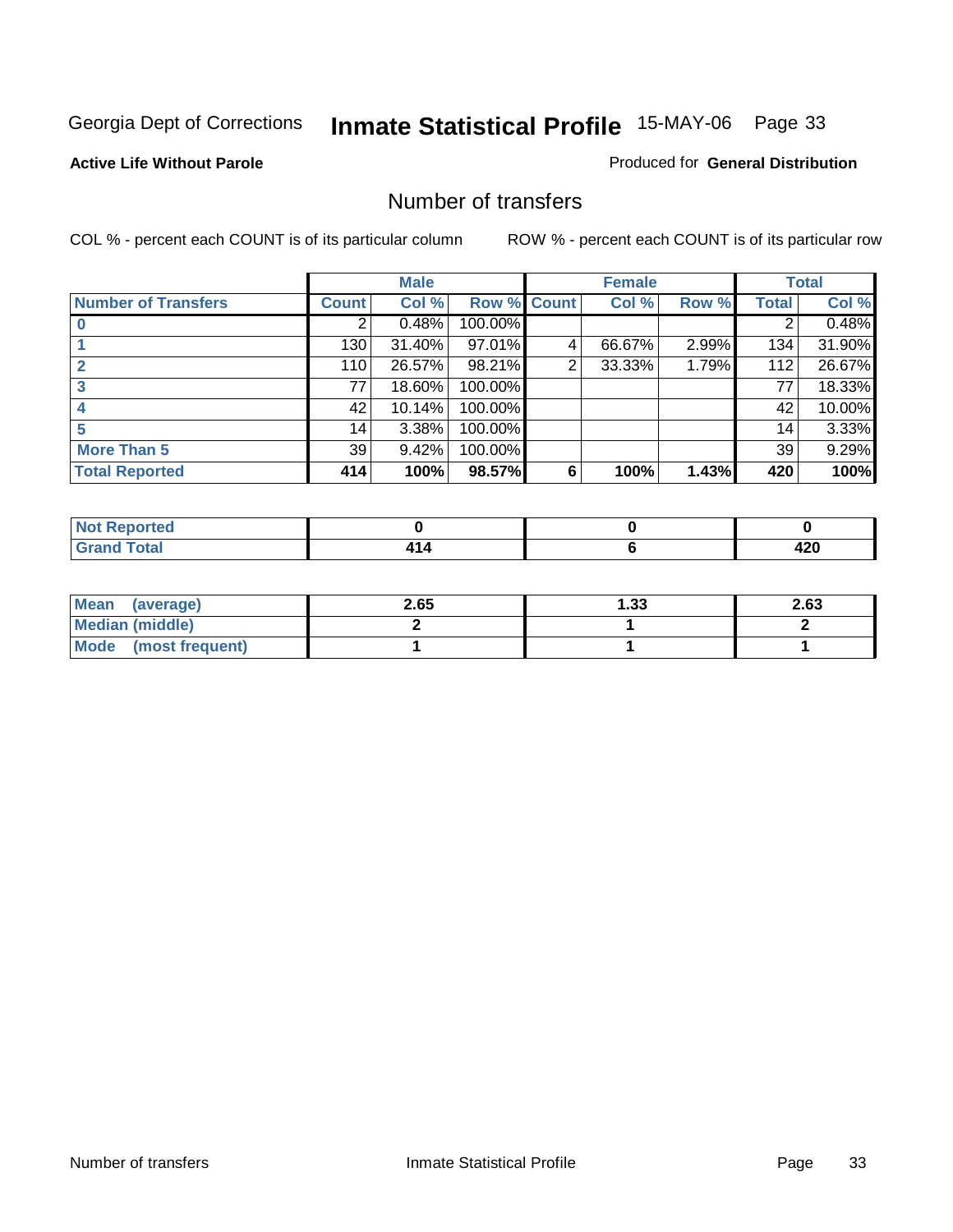**Active Life Without Parole** 

Produced for **General Distribution**

### Number of escapes

|                          |              | <b>Male</b> |                    |   | <b>Female</b> |          |       | Total    |
|--------------------------|--------------|-------------|--------------------|---|---------------|----------|-------|----------|
| <b>Number of Escapes</b> | <b>Count</b> | Col %       | <b>Row % Count</b> |   | Col %         | Row %    | Total | Col %    |
|                          | 413          | 99.76%      | 98.57%             | 6 | $100.00\%$    | $1.43\%$ | 419   | 99.76%   |
|                          |              | 0.24%       | 100.00%            |   |               |          |       | $0.24\%$ |
| <b>Total Reported</b>    | 414          | 100%        | $98.57\%$          |   | 100%          | 1.43%    | 420   | 100%     |

| the seat of the<br>n eo<br>NO  |  |     |
|--------------------------------|--|-----|
| <b>Total</b><br><b>U</b> ldilu |  | 420 |

| Mean (average)       |  |  |
|----------------------|--|--|
| Median (middle)      |  |  |
| Mode (most frequent) |  |  |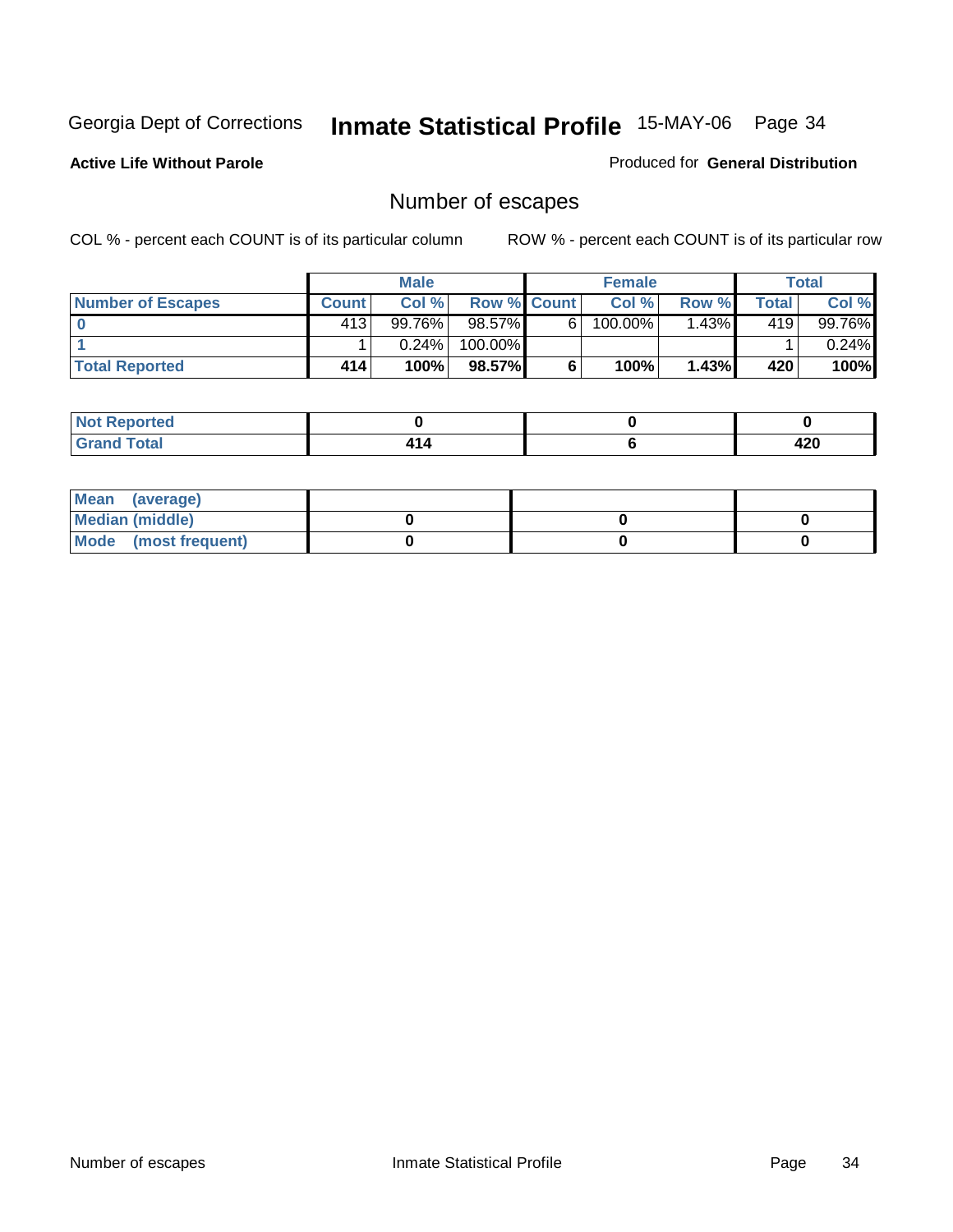**Active Life Without Parole** 

Produced for **General Distribution**

## Probable future release type

|                                     |              | <b>Male</b> |                    |   | <b>Female</b> |             |       | Total   |
|-------------------------------------|--------------|-------------|--------------------|---|---------------|-------------|-------|---------|
| <b>Probable Future Release Type</b> | <b>Count</b> | Col%        | <b>Row % Count</b> |   |               | Col % Row % | Total | Col %   |
| <b>Life, LWOP or death sentence</b> | 414          | 100.00%     | 98.57%             | 6 | $100.00\%$    | $1.43\%$    | 420   | 100.00% |
| <b>Total Reported</b>               | 414          | 100%        | 98.57%             | 6 | 100%          | 1.43%       | 420   | 100%    |

| <b>rted</b><br>NOT |     |      |      |
|--------------------|-----|------|------|
| <b>otal</b>        | 4 A | . .  | חרו  |
| $\sim$             | T I | + 14 | 44 Y |

| <b>Mode (most frequent)</b> | Life, LWOP or death | Life, LWOP or death | Life, LWOP or death |
|-----------------------------|---------------------|---------------------|---------------------|
|-----------------------------|---------------------|---------------------|---------------------|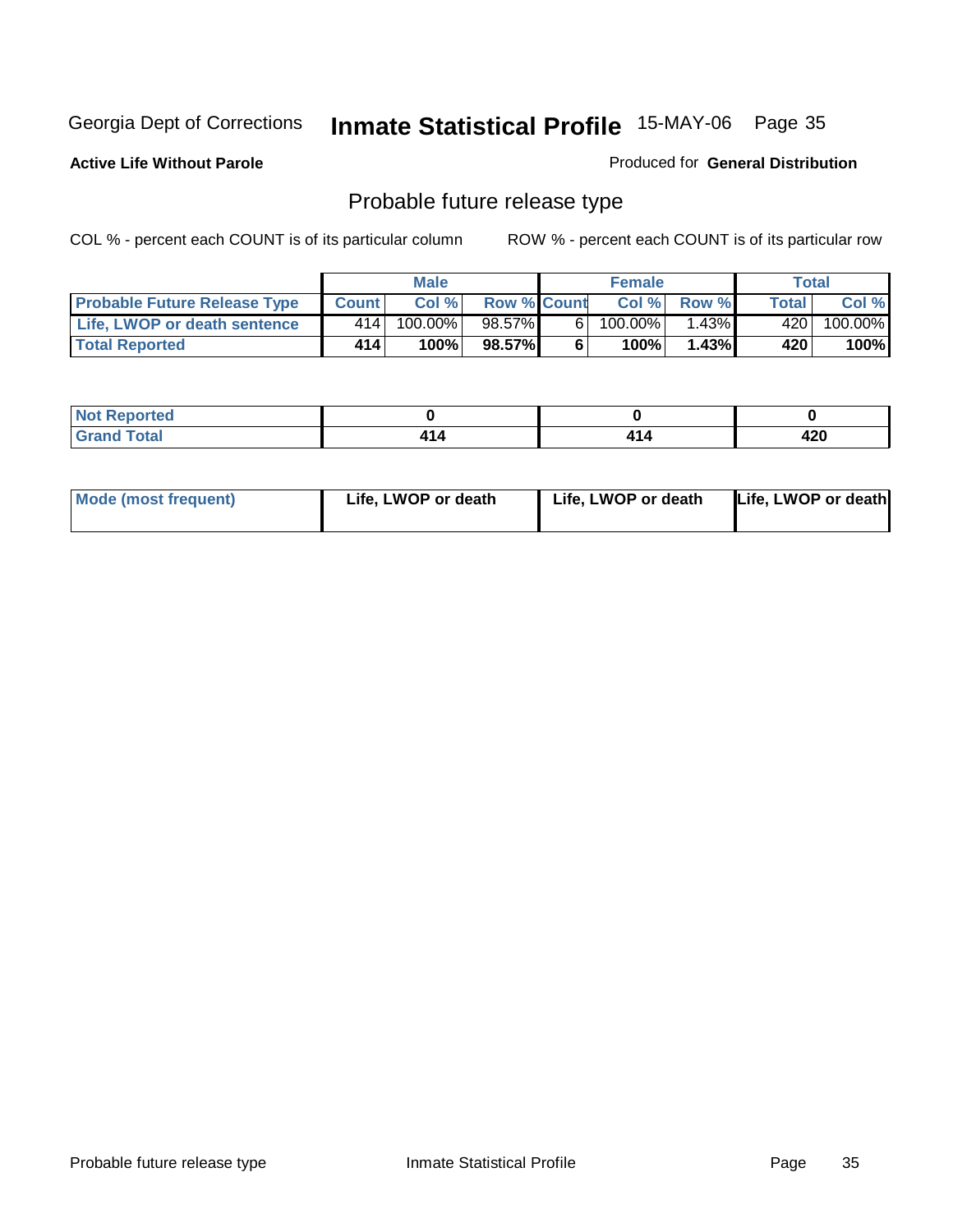**Active Life Without Parole** 

Produced for **General Distribution**

### Actual release type

|                            |        | <b>Male</b> |                    | <b>Female</b> |       |              | Total |
|----------------------------|--------|-------------|--------------------|---------------|-------|--------------|-------|
| <b>Actual Release Type</b> | Count. | Col %       | <b>Row % Count</b> | Col %         | Row % | <b>Total</b> | Col % |
| <b>Total Reported</b>      |        | %           | %                  | %             | %     |              | %     |

| <b>Still Active</b> | 414 | 420 |
|---------------------|-----|-----|
| <b>Not Reported</b> |     |     |
| <b>Grand Total</b>  | 414 | 420 |

| .<br>,,,,,<br>. | лĽ |  |
|-----------------|----|--|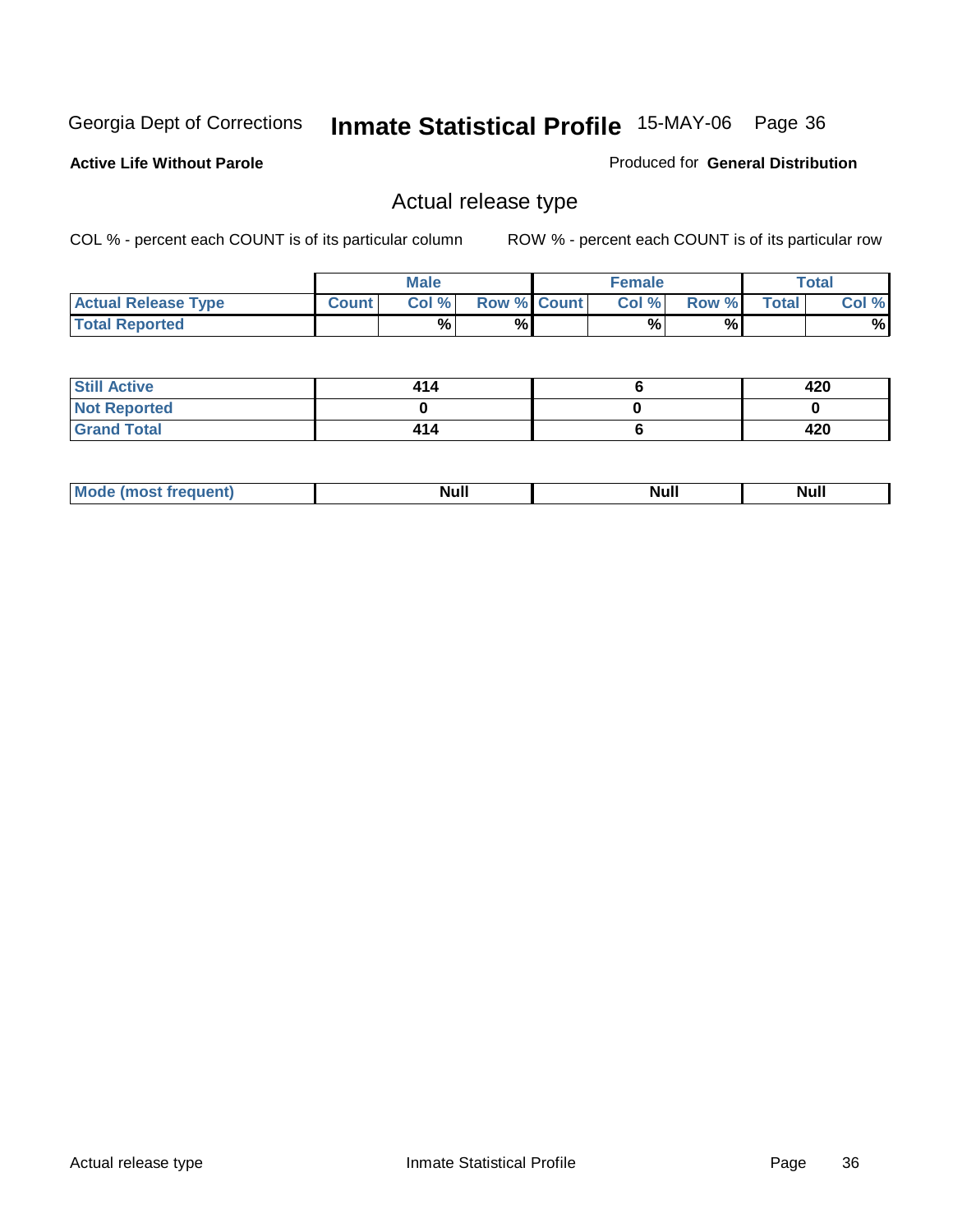### **Active Life Without Parole**

#### Produced for **General Distribution**

### Time served in current (or last) institution

|                            |              | <b>Male</b> |         |              | <b>Female</b> |        |                 | <b>Total</b> |
|----------------------------|--------------|-------------|---------|--------------|---------------|--------|-----------------|--------------|
| <b>Time In Institution</b> | <b>Count</b> | Col %       | Row %   | <b>Count</b> | Col %         | Row %  | <b>Total</b>    | Col %        |
| 0 to 3 months              | 50           | 12.08%      | 100.00% |              |               |        | 50              | 11.90%       |
| 3.01 to 6 months           | 27           | 6.52%       | 96.43%  | 1            | 16.67%        | 3.57%  | 28              | 6.67%        |
| 6.01 to 9 months           | 32           | 7.73%       | 100.00% |              |               |        | 32              | 7.62%        |
| 9.01 to 12 months          | 32           | 7.73%       | 100.00% |              |               |        | 32              | 7.62%        |
| 12.01 to 18 months         | 45           | 10.87%      | 93.75%  | 3            | 50.00%        | 6.25%  | 48              | 11.43%       |
| 18.01 to 24 months         | 29           | 7.00%       | 96.67%  | 1            | 16.67%        | 3.33%  | 30              | 7.14%        |
| 2.01 to 3 years            | 38           | 9.18%       | 100.00% |              |               |        | 38              | 9.05%        |
| 3.01 to 4 years            | 50           | 12.08%      | 100.00% |              |               |        | 50              | 11.90%       |
| 4.01 to 5 years            | 35           | 8.45%       | 100.00% |              |               |        | 35              | 8.33%        |
| 5.01 to 6 years            | 28           | 6.76%       | 100.00% |              |               |        | 28              | 6.67%        |
| 6.01 to 7 years            | 12           | 2.90%       | 100.00% |              |               |        | 12              | 2.86%        |
| $7.01$ to 8 years          | 13           | 3.14%       | 100.00% |              |               |        | 13              | 3.10%        |
| 8.01 to 9 years            | 9            | 2.17%       | 90.00%  | 1            | 16.67%        | 10.00% | 10 <sup>1</sup> | 2.38%        |
| 9.01 to 10 years           | 6            | 1.45%       | 100.00% |              |               |        | 6               | 1.43%        |
| Over 10 years              | 8            | 1.93%       | 100.00% |              |               |        | 8               | 1.90%        |
| <b>Total Reported</b>      | 414          | 100%        | 98.57%  | 6            | 100%          | 1.43%  | 420             | 100%         |

| <b>Not Reported</b> |     |          |
|---------------------|-----|----------|
| <b>Total</b>        | . E | <br>44 V |

| <b>Mean</b><br>(average) | 33 months | 27 months | 33 months |  |
|--------------------------|-----------|-----------|-----------|--|
| Median (middle)          | 22 months | 14 months | 21 months |  |
| Mode (most frequent)     | months    | l months  | 1 months  |  |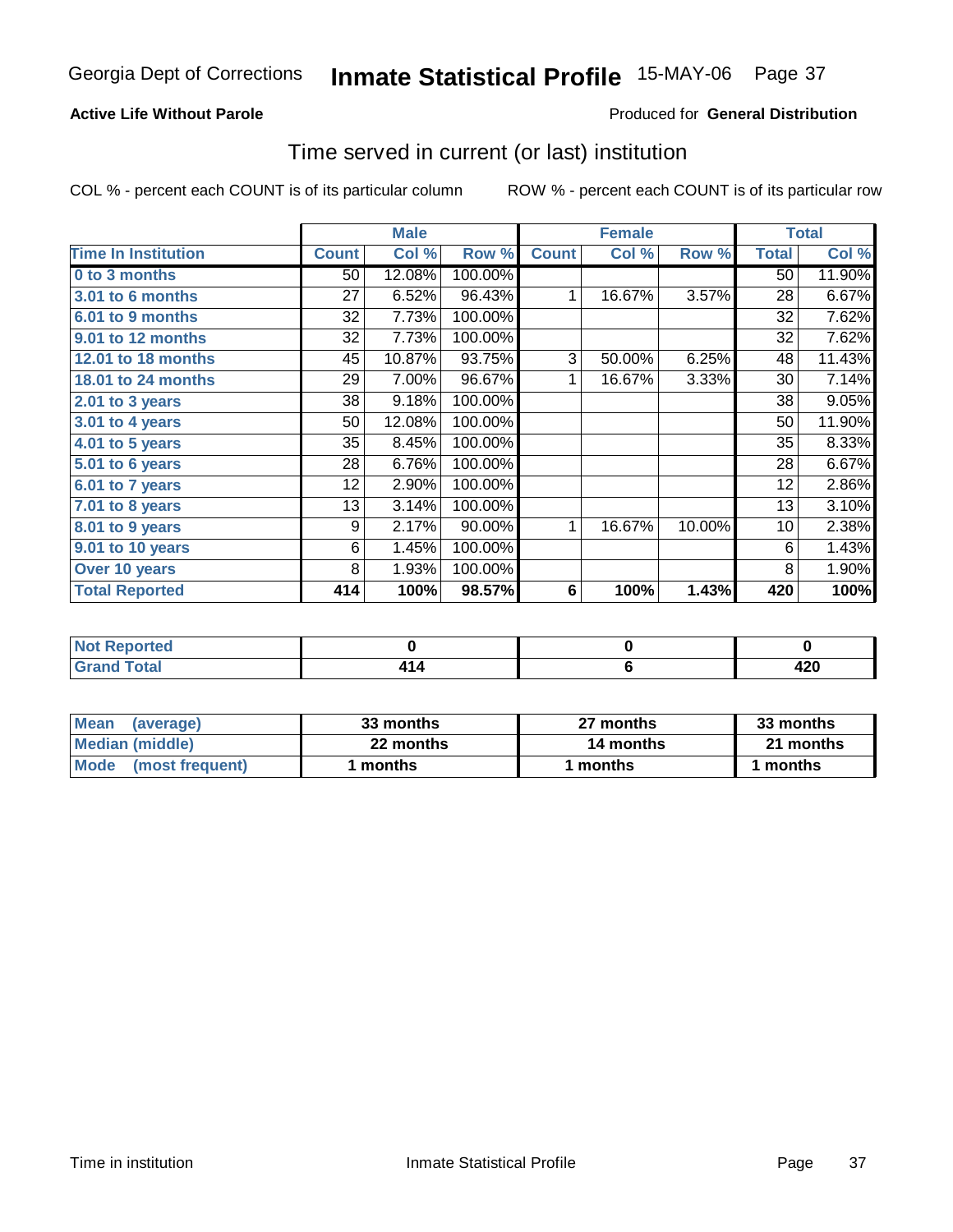#### **Active Life Without Parole**

#### Produced for **General Distribution**

### Highest grade level attained

|                              |              | <b>Male</b> |         |                | <b>Female</b> |       |                 | <b>Total</b> |
|------------------------------|--------------|-------------|---------|----------------|---------------|-------|-----------------|--------------|
| <b>Grade Level</b>           | <b>Count</b> | Col %       | Row %   | <b>Count</b>   | Col %         | Row % | <b>Total</b>    | Col %        |
| <b>Grade 1</b>               | 1            | 0.25%       | 100.00% |                |               |       | 1               | 0.24%        |
| <b>Grade 4</b>               | 3            | 0.74%       | 100.00% |                |               |       | $\overline{3}$  | 0.73%        |
| Grade 5                      | 3            | 0.74%       | 100.00% |                |               |       | 3               | 0.73%        |
| Grade 6                      | 7            | 1.73%       | 100.00% |                |               |       | $\overline{7}$  | 1.70%        |
| <b>Grade 7</b>               | 16           | 3.95%       | 100.00% |                |               |       | $\overline{16}$ | 3.89%        |
| <b>Grade 8</b>               | 41           | 10.12%      | 100.00% |                |               |       | 41              | 9.98%        |
| <b>Grade 9</b>               | 54           | 13.33%      | 98.18%  | 1              | 16.67%        | 1.82% | 55              | 13.38%       |
| Grade 10                     | 84           | 20.74%      | 98.82%  | 1              | 16.67%        | 1.18% | 85              | 20.68%       |
| Grade 11                     | 56           | 13.83%      | 96.55%  | $\overline{c}$ | 33.33%        | 3.45% | 58              | 14.11%       |
| <b>Grade 12 or GED</b>       | 67           | 16.54%      | 98.53%  | 1              | 16.67%        | 1.47% | 68              | 16.55%       |
| <b>Some tech school</b>      | 10           | 2.47%       | 100.00% |                |               |       | 10              | 2.43%        |
| <b>Completed tech school</b> | 12           | 2.96%       | 100.00% |                |               |       | 12              | 2.92%        |
| College, 1 year              | 13           | 3.21%       | 100.00% |                |               |       | 13              | 3.16%        |
| College, 2 year              | 16           | 3.95%       | 94.12%  | 1              | 16.67%        | 5.88% | $\overline{17}$ | 4.14%        |
| College, 3 year              | 7            | 1.73%       | 100.00% |                |               |       | 7               | 1.70%        |
| <b>Bachelor's degree</b>     | 9            | 2.22%       | 100.00% |                |               |       | 9               | 2.19%        |
| <b>Master's degree</b>       | 3            | 0.74%       | 100.00% |                |               |       | 3               | 0.73%        |
| Ph.D. degree                 | 1            | 0.25%       | 100.00% |                |               |       | 1               | 0.24%        |
| Law degree                   | 2            | 0.49%       | 100.00% |                |               |       | $\overline{c}$  | 0.49%        |
| <b>Total Reported</b>        | 405          | 100%        | 98.54%  | 6              | 100.0%        | 1.46% | 411             | 100%         |

| i Alban<br><b>rted</b><br>NI 6<br>. |  |          |
|-------------------------------------|--|----------|
| $T0+0$<br>$-1$                      |  | .<br>42U |

| Mean<br>(average)              | 10.64    | 11.17    | 10.65    |
|--------------------------------|----------|----------|----------|
| Median (middle)                | Grade 10 | Grade 11 | Grade 10 |
| <b>Mode</b><br>(most frequent) | Grade 10 | Grade 11 | Grade 10 |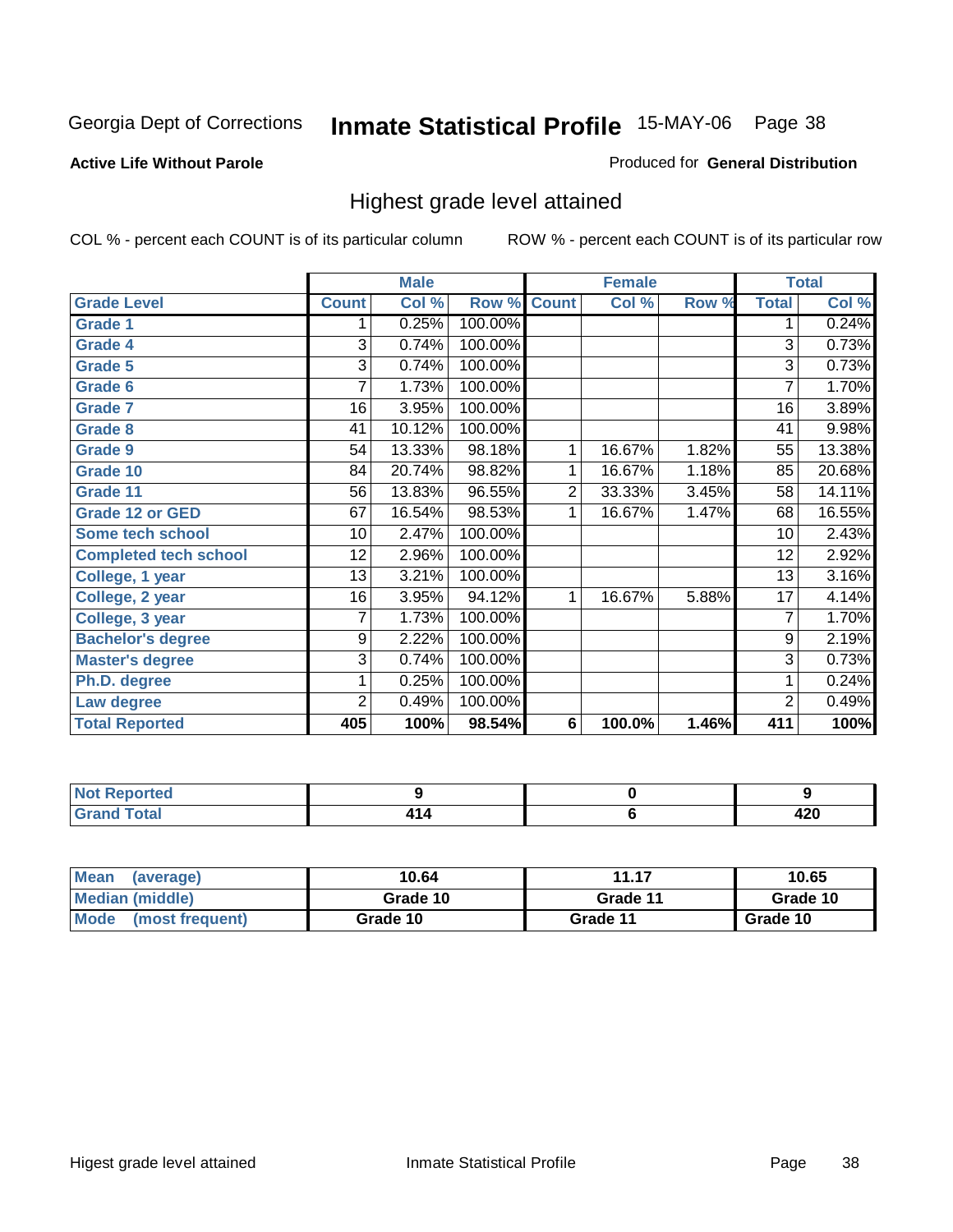#### **Active Life Without Parole**

#### Produced for **General Distribution**

### Culture fair IQ scores

|                       |                 | <b>Male</b> |             |                | <b>Female</b> |       |                 | <b>Total</b> |
|-----------------------|-----------------|-------------|-------------|----------------|---------------|-------|-----------------|--------------|
| <b>IQ Scores</b>      | <b>Count</b>    | Col %       | Row % Count |                | Col %         | Row % | Total           | Col %        |
| $60 - 69$             | 17              | 4.68%       | 100.00%     |                |               |       | $\overline{17}$ | 4.61%        |
| $70 - 79$             | 26 <sup>1</sup> | 7.16%       | 100.00%     |                |               |       | 26              | 7.05%        |
| $80 - 89$             | 53              | 14.60%      | 98.15%      |                | 16.67%        | 1.85% | 54              | 14.63%       |
| $90 - 99$             | 61              | 16.80%      | 96.83%      | $\overline{2}$ | 33.33%        | 3.17% | 63              | 17.07%       |
| $100 - 109$           | 101             | 27.82%      | 99.02%      |                | 16.67%        | 0.98% | 102             | 27.64%       |
| $110 - 119$           | 88              | 24.24%      | 98.88%      |                | 16.67%        | 1.12% | 89              | 24.12%       |
| $120 - 129$           | 17              | 4.68%       | 94.44%      |                | 16.67%        | 5.56% | 18              | 4.88%        |
| <b>Total Reported</b> | 363             | 100%        | 98.37%      | 6              | 100.0%        | 1.63% | 369             | 100%         |

| <b>Not Reported</b>         | 50  | 50  |
|-----------------------------|-----|-----|
| <b>Not Valid (under 60)</b> |     |     |
| <b>Grand Total</b>          | 414 | 420 |

| Mean (average)       | 99  | 104 | 99  |
|----------------------|-----|-----|-----|
| Median (middle)      | 102 | 99  | 102 |
| Mode (most frequent) | 110 | 96  | 110 |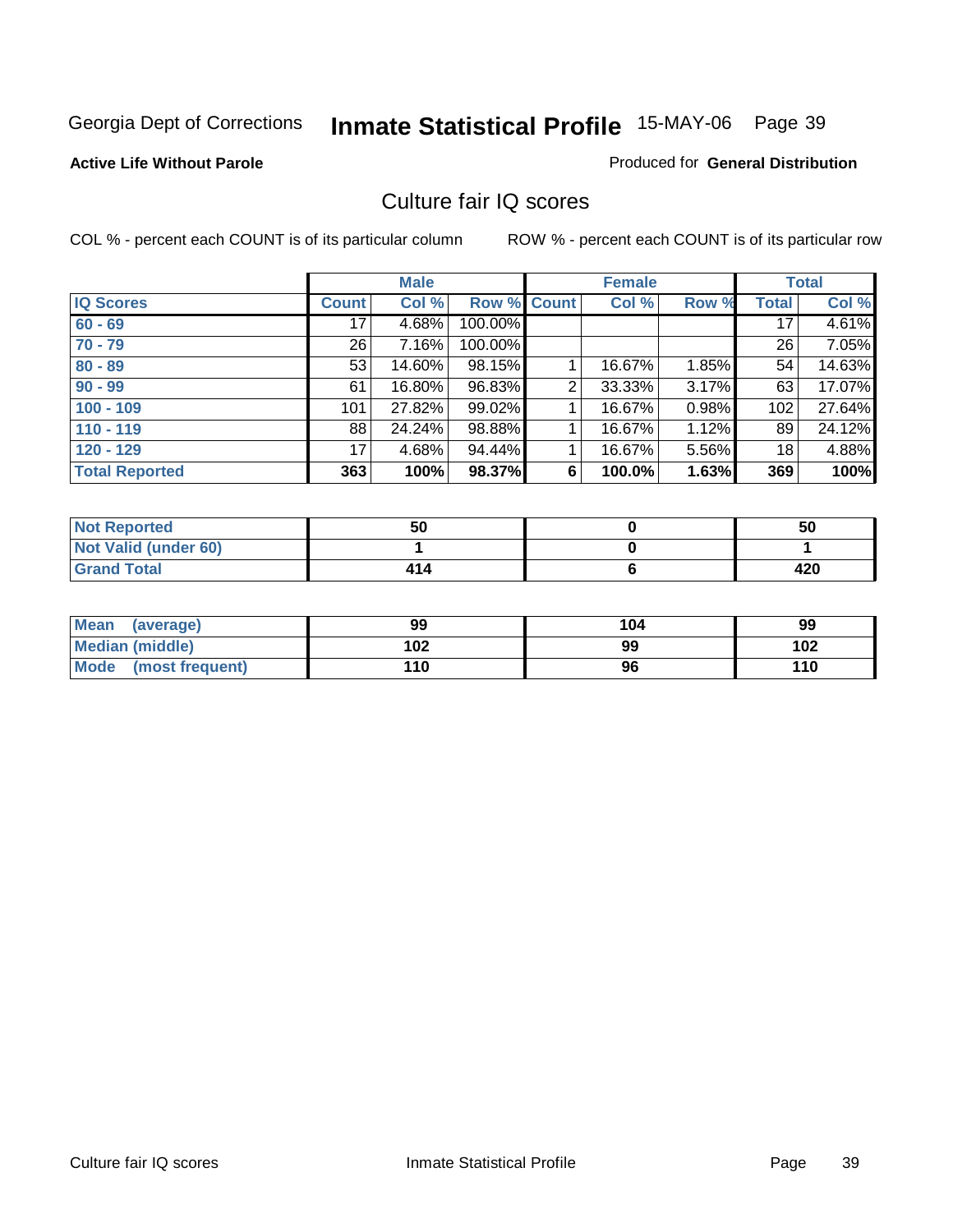#### **Active Life Without Parole**

#### Produced for **General Distribution**

# Wide Range Achievement Test (WRAT) reading score

COL % - percent each COUNT is of its particular column ROW % - percent each COUNT is of its particular row

 **6**

|                           |              | <b>Male</b> |         |              | <b>Female</b> |       |              | <b>Total</b> |
|---------------------------|--------------|-------------|---------|--------------|---------------|-------|--------------|--------------|
| <b>WRAT Reading Score</b> | <b>Count</b> | Col %       | Row %   | <b>Count</b> | Col %         | Row % | <b>Total</b> | Col %        |
| Less than 1               | 6            | 1.63%       | 100.00% |              |               |       | 6            | 1.60%        |
| 1.1 to 1.9                | 8            | 2.17%       | 100.00% |              |               |       | 8            | 2.13%        |
| 2.1 to 2.9                | 23           | 6.23%       | 95.83%  | 1            | 16.67%        | 4.17% | 24           | 6.40%        |
| 3.1 to 3.9                | 18           | 4.88%       | 100.00% |              |               |       | 18           | 4.80%        |
| 4.1 to 4.9                | 29           | 7.86%       | 100.00% |              |               |       | 29           | 7.73%        |
| 5.1 to 5.9                | 35           | 9.49%       | 97.22%  | 1            | 16.67%        | 2.78% | 36           | 9.60%        |
| 6.1 to 6.9                | 33           | 8.94%       | 100.00% |              |               |       | 33           | 8.80%        |
| 7.1 to 7.9                | 16           | 4.34%       | 100.00% |              |               |       | 16           | 4.27%        |
| 8.1 to 8.9                | 27           | 7.32%       | 100.00% |              |               |       | 27           | 7.20%        |
| 9.1 to 9.9                | 33           | 8.94%       | 97.06%  | 1            | 16.67%        | 2.94% | 34           | 9.07%        |
| 10.1 to 10.9              | 12           | 3.25%       | 100.00% |              |               |       | 12           | 3.20%        |
| 11.1 to 11.9              | 22           | 5.96%       | 100.00% |              |               |       | 22           | 5.87%        |
| 12.1 to 12.9              | 62           | 16.80%      | 100.00% |              |               |       | 62           | 16.53%       |
| 13                        | 45           | 12.20%      | 93.75%  | 3            | 50.00%        | 6.25% | 48           | 12.80%       |
| <b>Total Reported</b>     | 369          | 100%        | 98.40%  | 6            | 100.0%        | 1.60% | 375          | 100%         |
|                           |              |             |         |              |               |       |              |              |
| <b>Not Reported</b>       |              | 45          |         |              | $\mathbf 0$   |       |              | 45           |

| Mean<br>(average)       | 8.33 | 9.35     | 8.35 |
|-------------------------|------|----------|------|
| Median (middle)         | 8.5  | 447<br>. | o.u  |
| Mode<br>(most frequent) | 12.8 | טו       |      |

 **414**

 **Grand Total**

 **420**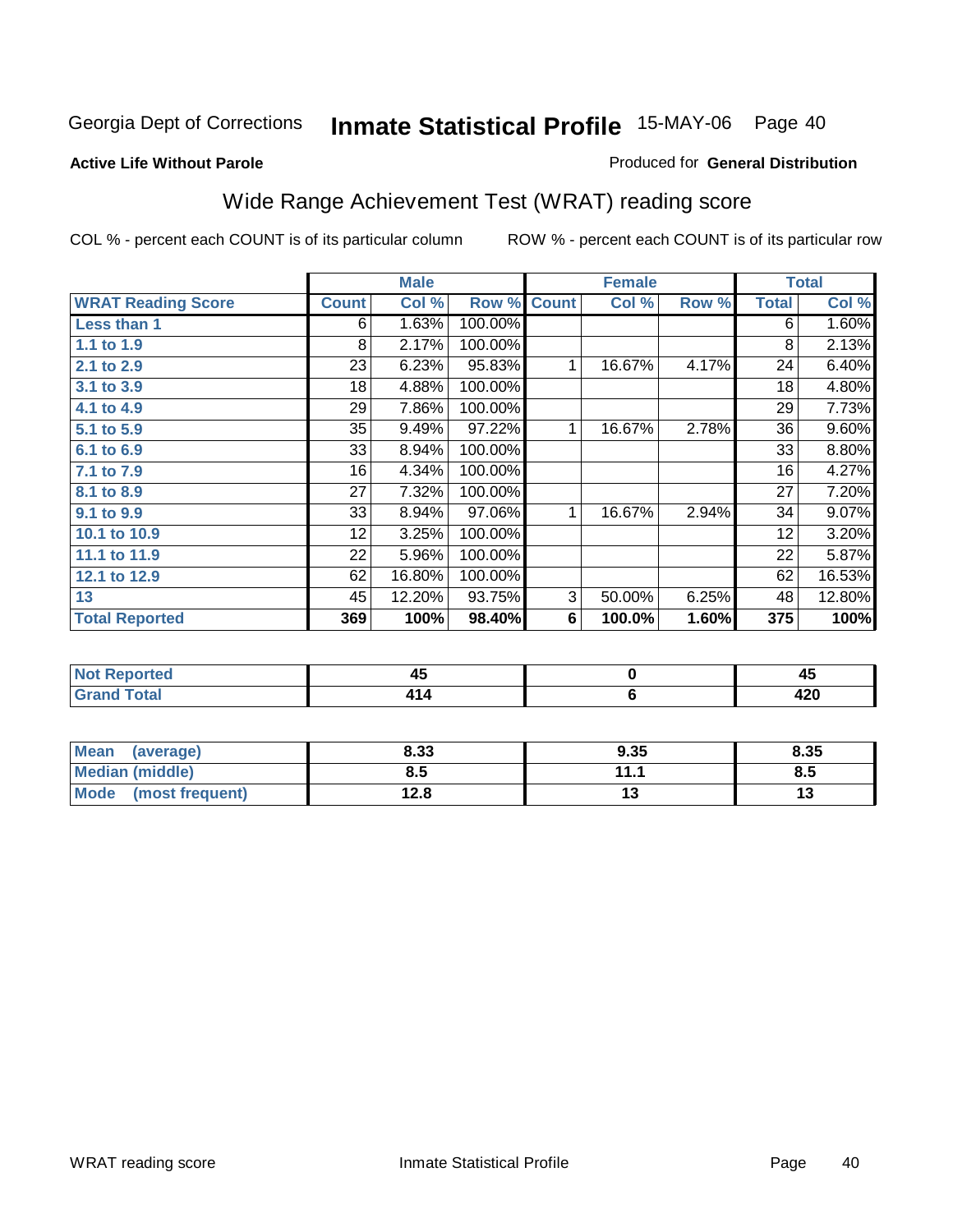#### **Active Life Without Parole**

#### Produced for **General Distribution**

# Wide Range Achievement Test (WRAT) math score

|                              |              | <b>Male</b> |         |                | <b>Female</b> |        |              | <b>Total</b> |
|------------------------------|--------------|-------------|---------|----------------|---------------|--------|--------------|--------------|
| <b>WRAT Mathematic Score</b> | <b>Count</b> | Col %       | Row %   | <b>Count</b>   | Col %         | Row %  | <b>Total</b> | Col %        |
| Less than 1                  |              | 0.27%       | 100.00% |                |               |        |              | 0.27%        |
| 1.1 to 1.9                   | 3            | 0.81%       | 100.00% |                |               |        | 3            | 0.80%        |
| 2.1 to 2.9                   | 14           | 3.79%       | 100.00% |                |               |        | 14           | 3.73%        |
| 3.1 to 3.9                   | 24           | 6.50%       | 100.00% |                |               |        | 24           | 6.40%        |
| 4.1 to 4.9                   | 37           | 10.03%      | 97.37%  | 1              | 16.67%        | 2.63%  | 38           | 10.13%       |
| 5.1 to 5.9                   | 44           | 11.92%      | 100.00% |                |               |        | 44           | 11.73%       |
| 6.1 to 6.9                   | 89           | 24.12%      | 100.00% |                |               |        | 89           | 23.73%       |
| 7.1 to 7.9                   | 49           | 13.28%      | 98.00%  | 1              | 16.67%        | 2.00%  | 50           | 13.33%       |
| 8.1 to 8.9                   | 25           | 6.78%       | 96.15%  | 1              | 16.67%        | 3.85%  | 26           | 6.93%        |
| 9.1 to 9.9                   | 38           | 10.30%      | 95.00%  | $\overline{2}$ | 33.33%        | 5.00%  | 40           | 10.67%       |
| 10.1 to 10.9                 | 18           | 4.88%       | 100.00% |                |               |        | 18           | 4.80%        |
| 11 to 11.9                   | 11           | 2.98%       | 100.00% |                |               |        | 11           | 2.93%        |
| 12 to 12.9                   | 8            | 2.17%       | 100.00% |                |               |        | 8            | 2.13%        |
| 13                           | 8            | 2.17%       | 88.89%  | $\mathbf{1}$   | 16.67%        | 11.11% | 9            | 2.40%        |
| <b>Total Reported</b>        | 369          | 100%        | 98.40%  | 6              | 100.0%        | 1.60%  | 375          | 100%         |

| <b>Not Reported</b> | 77 | - 7      |
|---------------------|----|----------|
| <b>Grand Total</b>  |    | ,<br>42U |

| Mean<br>(average)      | 7.00 | 8.77                          | 7.03 |
|------------------------|------|-------------------------------|------|
| <b>Median (middle)</b> | 6.9  | $\mathbf{o} \cdot \mathbf{v}$ | 6.9  |
| Mode (most frequent)   | 6.9  | 4.6                           | 6.9  |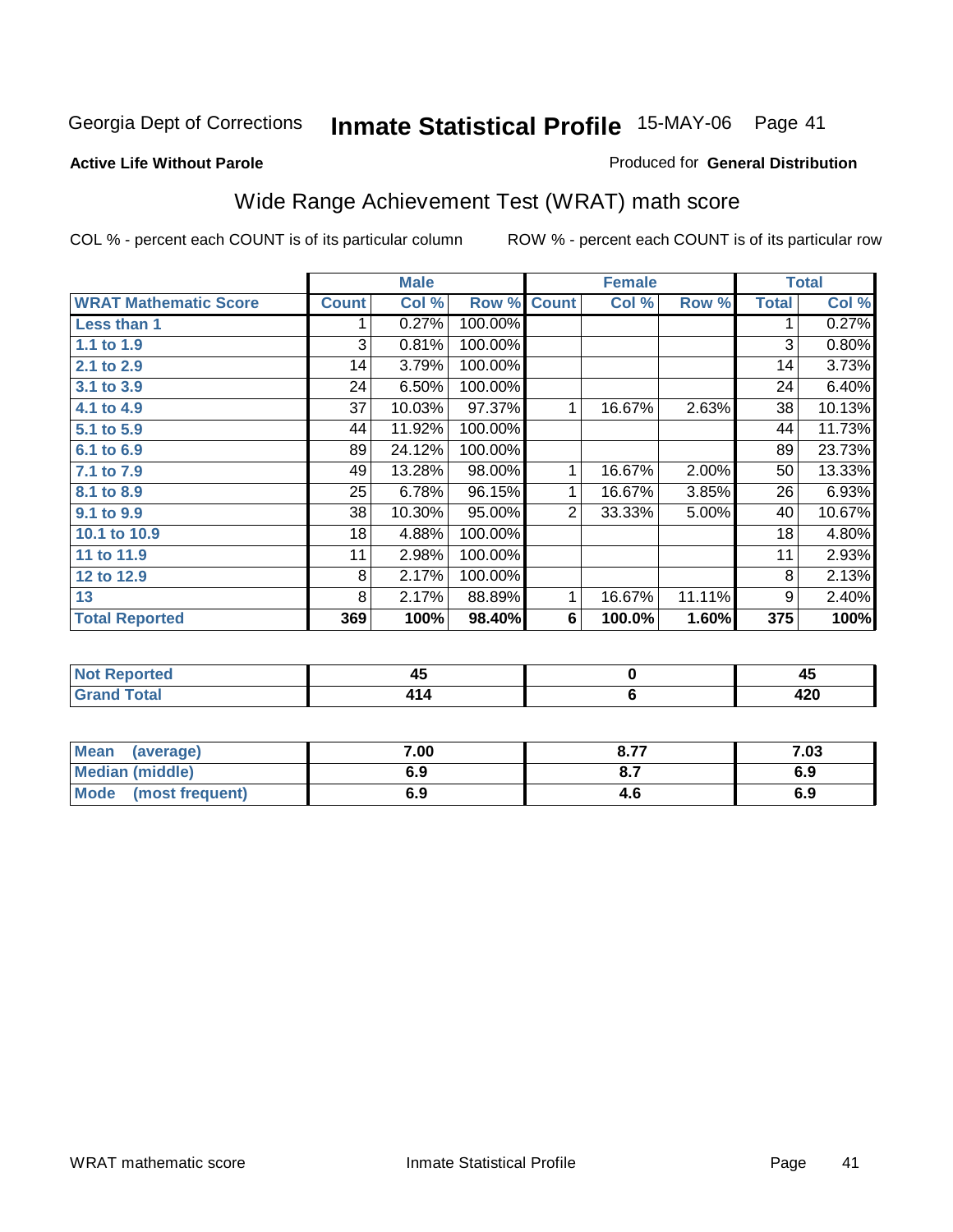#### **Active Life Without Parole**

#### Produced for **General Distribution**

# Wide Range Achievement Test (WRAT) spelling score

|                            |              | <b>Male</b> |                    |                | <b>Female</b> |       |              | <b>Total</b> |
|----------------------------|--------------|-------------|--------------------|----------------|---------------|-------|--------------|--------------|
| <b>WRAT Spelling Score</b> | <b>Count</b> | Col %       | <b>Row % Count</b> |                | Col %         | Row % | <b>Total</b> | Col %        |
| <b>Less than 1</b>         | 3            | 0.82%       | 100.00%            |                |               |       | 3            | 0.80%        |
| 1.1 to 1.9                 | 14           | 3.80%       | 100.00%            |                |               |       | 14           | 3.74%        |
| 2.1 to 2.9                 | 30           | 8.15%       | 100.00%            |                |               |       | 30           | 8.02%        |
| 3.1 to 3.9                 | 20           | 5.43%       | 100.00%            |                |               |       | 20           | 5.35%        |
| 4.1 to 4.9                 | 37           | 10.05%      | 97.37%             | 1              | 16.67%        | 2.63% | 38           | 10.16%       |
| 5.1 to 5.9                 | 33           | 8.97%       | 100.00%            |                |               |       | 33           | 8.82%        |
| 6.1 to 6.9                 | 45           | 12.23%      | 97.83%             | 1              | 16.67%        | 2.17% | 46           | 12.30%       |
| 7.1 to 7.9                 | 34           | 9.24%       | 100.00%            |                |               |       | 34           | 9.09%        |
| 8.1 to 8.9                 | 29           | 7.88%       | 100.00%            |                |               |       | 29           | 7.75%        |
| 9.1 to 9.9                 | 31           | 8.42%       | 100.00%            |                |               |       | 31           | 8.29%        |
| 10.1 to 10.9               | 22           | 5.98%       | 100.00%            |                |               |       | 22           | 5.88%        |
| 11.1 to 11.9               | 21           | 5.71%       | 95.45%             | 1              | 16.67%        | 4.55% | 22           | 5.88%        |
| 12.1 to 12.9               | 29           | 7.88%       | 93.55%             | $\overline{2}$ | 33.33%        | 6.45% | 31           | 8.29%        |
| 13                         | 20           | 5.43%       | 95.24%             | 1              | 16.67%        | 4.76% | 21           | 5.61%        |
| <b>Total Reported</b>      | 368          | 100%        | 98.40%             | 6              | 100.0%        | 1.60% | 374          | 100%         |
|                            |              |             |                    |                |               |       |              |              |
| <b>Not Reported</b>        |              | 46          |                    |                | $\pmb{0}$     |       |              | 46           |

| .                     | $- - -$ | $\sim$ $\sim$ | $- - -$ |
|-----------------------|---------|---------------|---------|
|                       |         |               |         |
|                       |         |               |         |
|                       |         |               |         |
|                       |         |               |         |
|                       |         |               |         |
| $\mathsf{v}$ and      |         |               |         |
| <b>Total</b><br>Grand |         |               | 200     |

| <b>Mean</b><br>(average) | 7.32 | 9.9  | 7.36       |
|--------------------------|------|------|------------|
| <b>Median (middle)</b>   |      | 11.8 | ن. ا       |
| Mode (most frequent)     | 0.Z  | 12.3 | c n<br>ν.Ζ |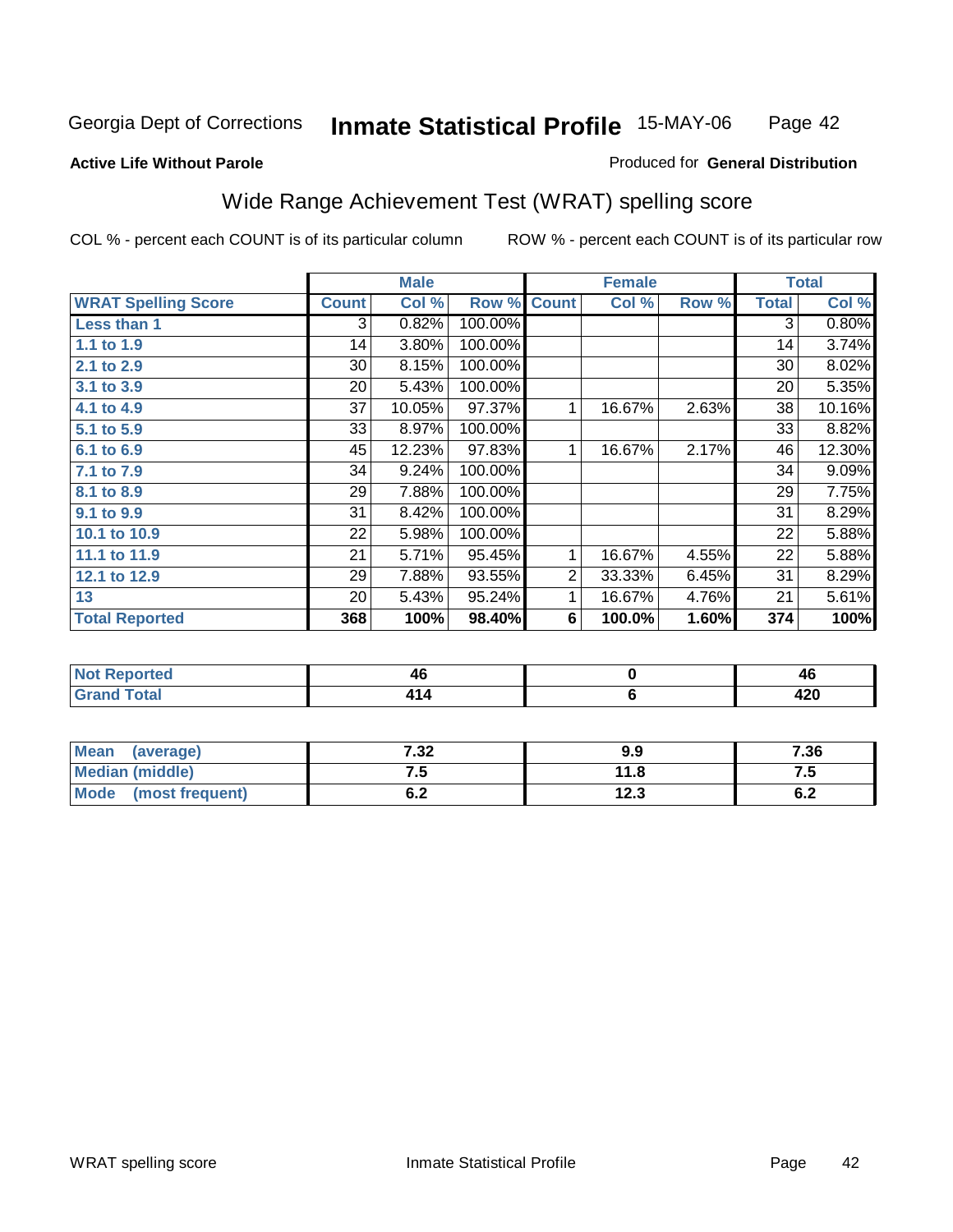#### **Active Life Without Parole**

Produced for **General Distribution**

### Scope of substance abuse - summary

|                        |              | <b>Male</b> |         |                    | <b>Female</b>         |                       |       | Total     |
|------------------------|--------------|-------------|---------|--------------------|-----------------------|-----------------------|-------|-----------|
| <b>Substance Abuse</b> | <b>Count</b> | Col %       |         | <b>Row % Count</b> | Col %                 | Row %                 | Total | Col %     |
| <b>None</b>            | 412'         | $99.52\%$   | 98.56%  | 61                 | $100.\overline{00\%}$ | $1.\overline{44\%}$ i | 418   | $99.52\%$ |
|                        |              | 0.48%       | 100.00% |                    |                       |                       |       | $0.48\%$  |
| <b>Total Reported</b>  | 414          | 100%        | 98.57%l |                    | 100%                  | 1.43%                 | 420   | 100%      |

| Reported           |                    |          |
|--------------------|--------------------|----------|
| <b>otal</b><br>--- | - -<br>. I V<br>__ | ,,,<br>╌ |

|  | Mode | lone | None | <b>None</b> |
|--|------|------|------|-------------|
|--|------|------|------|-------------|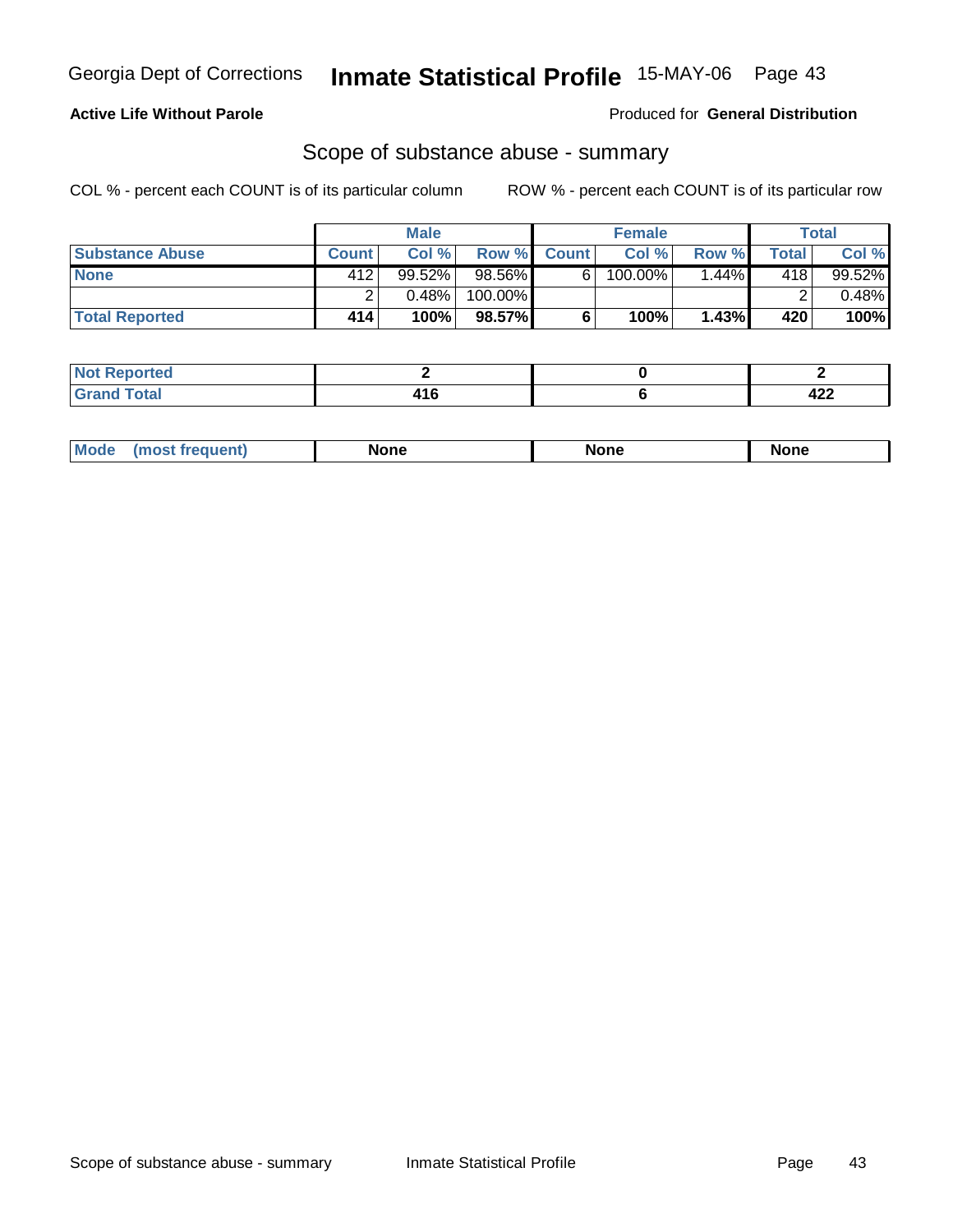### **Active Life Without Parole**

Produced for **General Distribution**

### Scope of substance abuse - detail

|                             |              | <b>Male</b> |           |              | <b>Female</b> |         |       | <b>Total</b> |
|-----------------------------|--------------|-------------|-----------|--------------|---------------|---------|-------|--------------|
| <b>Substance Abuse</b>      | <b>Count</b> | Col%        | Row %     | <b>Count</b> | Col%          | Row %   | Total | Col %        |
| No drug or alcohol problems | 412          | 99.52%      | $98.56\%$ | 6'           | $100.00\%$    | $.44\%$ | 418   | $99.52\%$    |
|                             |              | $0.48\%$    | 100.00%   |              |               |         |       | $0.48\%$     |
| <b>Total Reported</b>       | 414          | 100%        | 98.57%    |              | 100%          | 1.43%   | 420   | 100%         |

| Reported     |                        |         |
|--------------|------------------------|---------|
| <b>Total</b> | $\overline{a}$<br>$ -$ | <br>444 |

| Mode (most frequent) | No drug or alcohol problems No drug or alcohol problems | No drug or       |
|----------------------|---------------------------------------------------------|------------------|
|                      |                                                         | alcohol problems |
|                      |                                                         |                  |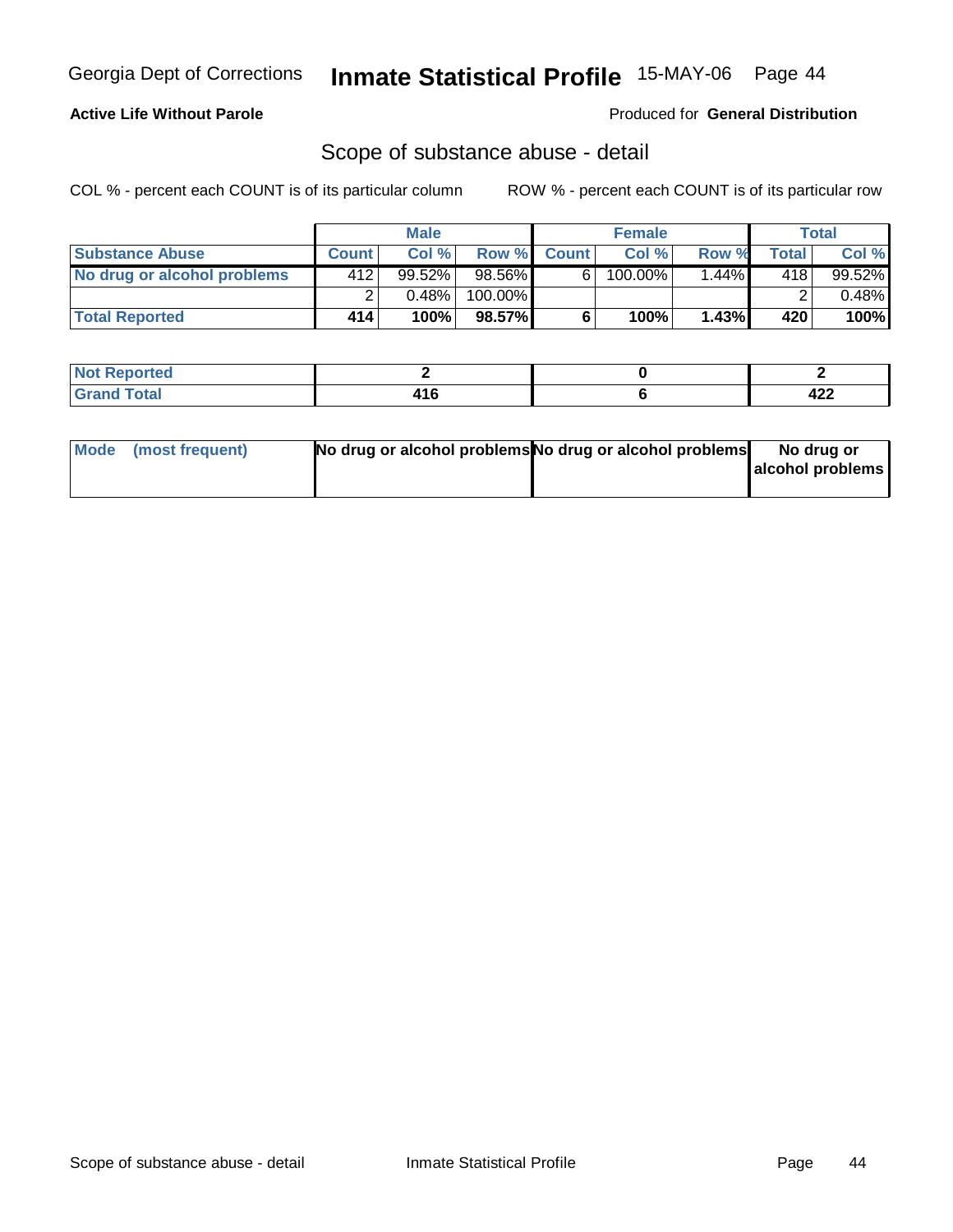#### **Active Life Without Parole**

#### Produced for **General Distribution**

### Current / last mental health treatment level

|                                    |              | <b>Male</b> |            |              | <b>Female</b> |       |              | <b>Total</b> |
|------------------------------------|--------------|-------------|------------|--------------|---------------|-------|--------------|--------------|
| <b>Mental Health Treatment Lev</b> | <b>Count</b> | Col %       | Row %      | <b>Count</b> | Col %         | Row % | <b>Total</b> | Col %        |
| 1 No problem at current time       | 70           | 45.45%      | 98.59%     |              | 20.00%        | 1.41% | 71           | 44.65%       |
| <b>2 Receiving outpatient</b>      | 64           | 41.56%      | 94.12%     | 4            | 80.00%        | 5.88% | 68           | 42.77%       |
| treatment                          |              |             |            |              |               |       |              |              |
| 3 Inpatient, moderate              | 16           | 10.39%      | 100.00%    |              |               |       | 16           | 10.06%       |
| treatment                          |              |             |            |              |               |       |              |              |
| 4 Inpatient, intensive             | 4            | $2.60\%$    | $100.00\%$ |              |               |       | 4            | 2.52%        |
| treatment                          |              |             |            |              |               |       |              |              |
| <b>Total Evaluated</b>             | 154          | 100%        | 96.86%     | 5            | 100%          | 3.14% | 159          | 100%         |

| Never had MH evaluation | 260 | 20 <sub>0</sub><br>20 ' |
|-------------------------|-----|-------------------------|
| Total                   |     | . מ<br>7ZU              |

| <b>Median (middle)</b> | <b>Receiving outpatient</b><br>treatment | <b>Receiving outpatient</b><br>treatment | <b>Receiving</b><br>outpatient<br>treatment |  |
|------------------------|------------------------------------------|------------------------------------------|---------------------------------------------|--|
| <b>Mode</b>            | No problem at current time               | <b>Receiving outpatient</b>              | No problem at                               |  |
| (most frequent)        |                                          | treatment                                | current time                                |  |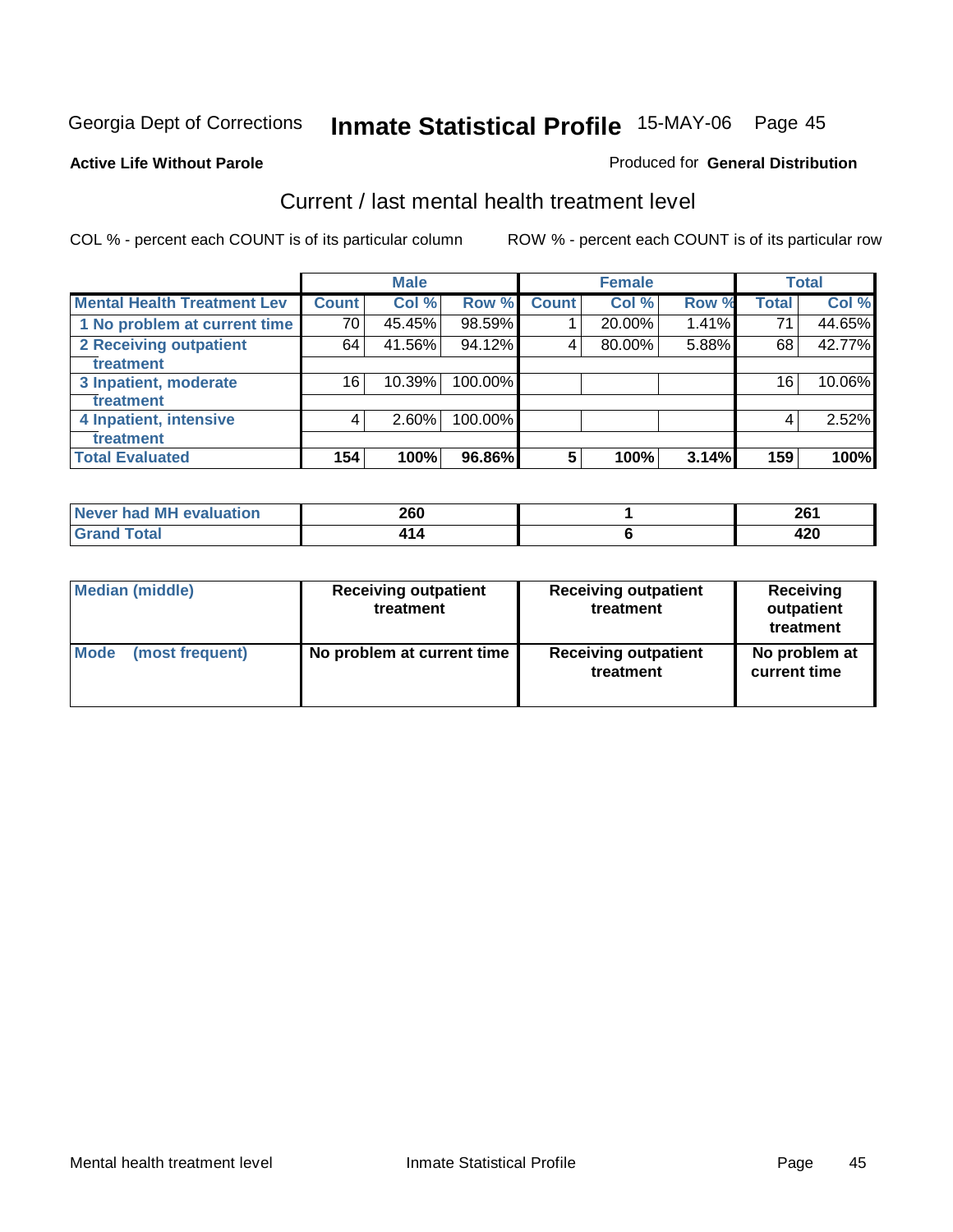#### **Active Life Without Parole**

#### Produced for **General Distribution**

# PULHESDWIT medical scale - 'P' overall condition ('P'hysical)

|                             |              | <b>Male</b> |         |             | <b>Female</b> |       |              | <b>Total</b> |
|-----------------------------|--------------|-------------|---------|-------------|---------------|-------|--------------|--------------|
| 'P' Overall Condition       | <b>Count</b> | Col %       |         | Row % Count | Col %         | Row % | <b>Total</b> | Col %        |
| 1 No medical illness        | 280          | 67.80%      | 98.94%  | ົ           | 50.00%        | 1.06% | 283          | 67.54%       |
| 2 Well-controlled chronic   | 74           | 17.92%      | 96.10%  | 3           | 50.00%        | 3.90% | 77           | 18.38%       |
| <b>illness</b>              |              |             |         |             |               |       |              |              |
| 3 Poorly-controlled chronic | 58           | 14.04%      | 100.00% |             |               |       | 58           | 13.84%       |
| <b>illness</b>              |              |             |         |             |               |       |              |              |
| 4 Significant problems      |              | 0.24%       | 100.00% |             |               |       |              | 0.24%        |
| requiring special housing   |              |             |         |             |               |       |              |              |
| <b>Total Reported</b>       | 413          | 100%        | 98.57%  | 6           | 100%          | 1.43% | 419          | 100%l        |

| rtea<br>,,,,,,<br>$\cdots$ |  |             |
|----------------------------|--|-------------|
| $T0+0'$<br>---             |  | れつの<br>44 U |

| Mode | (most frequent) | 1 No medical illness | <sup>1</sup> No medical illness | 1 No medical<br>illness |
|------|-----------------|----------------------|---------------------------------|-------------------------|
|------|-----------------|----------------------|---------------------------------|-------------------------|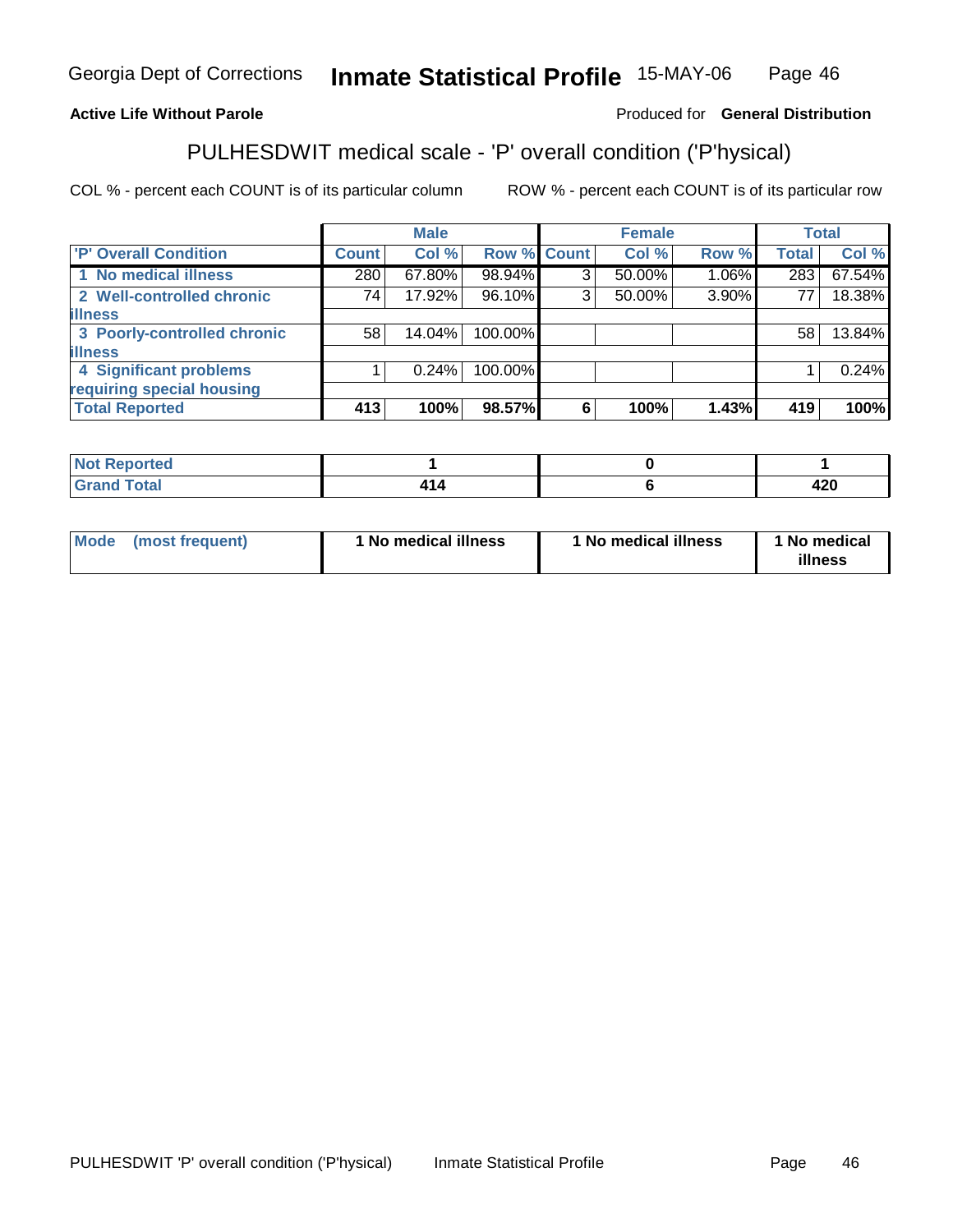#### **Active Life Without Parole**

#### Produced for **General Distribution**

### PULHESDWIT medical scale - 'U' upper body

|                              |              | <b>Male</b> |         |              | <b>Female</b> |       |              | <b>Total</b> |
|------------------------------|--------------|-------------|---------|--------------|---------------|-------|--------------|--------------|
| <b>U' Upper Body</b>         | <b>Count</b> | Col %       | Row %   | <b>Count</b> | Col %         | Row % | <b>Total</b> | Col %        |
| 1 Upper bones, joints,       | 397          | 96.13%      | 98.51%  | 6            | 100.00%       | 1.49% | 403          | 96.18%       |
| muscles all OK               |              |             |         |              |               |       |              |              |
| 2 One or both arms minimally | 10           | $2.42\%$    | 100.00% |              |               |       | 10           | 2.39%        |
| limited                      |              |             |         |              |               |       |              |              |
| 3 One or both arms           | 6            | 1.45%       | 100.00% |              |               |       | 6            | 1.43%        |
| moderately limited           |              |             |         |              |               |       |              |              |
| <b>Total Reported</b>        | 413          | 100%        | 98.57%  | 6            | 100%          | 1.43% | 419          | 100%         |

| Reported<br><b>Not R</b><br>. <b>.</b> |   |              |
|----------------------------------------|---|--------------|
| <b>Total</b>                           | . | ה הי<br>44 U |

| Mode | (most frequent) | 1 Upper bones, joints,<br>muscles all OK | 1 Upper bones, joints,<br>muscles all OK | 1 Upper bones,<br>joints, muscles all<br>ΟK |
|------|-----------------|------------------------------------------|------------------------------------------|---------------------------------------------|
|------|-----------------|------------------------------------------|------------------------------------------|---------------------------------------------|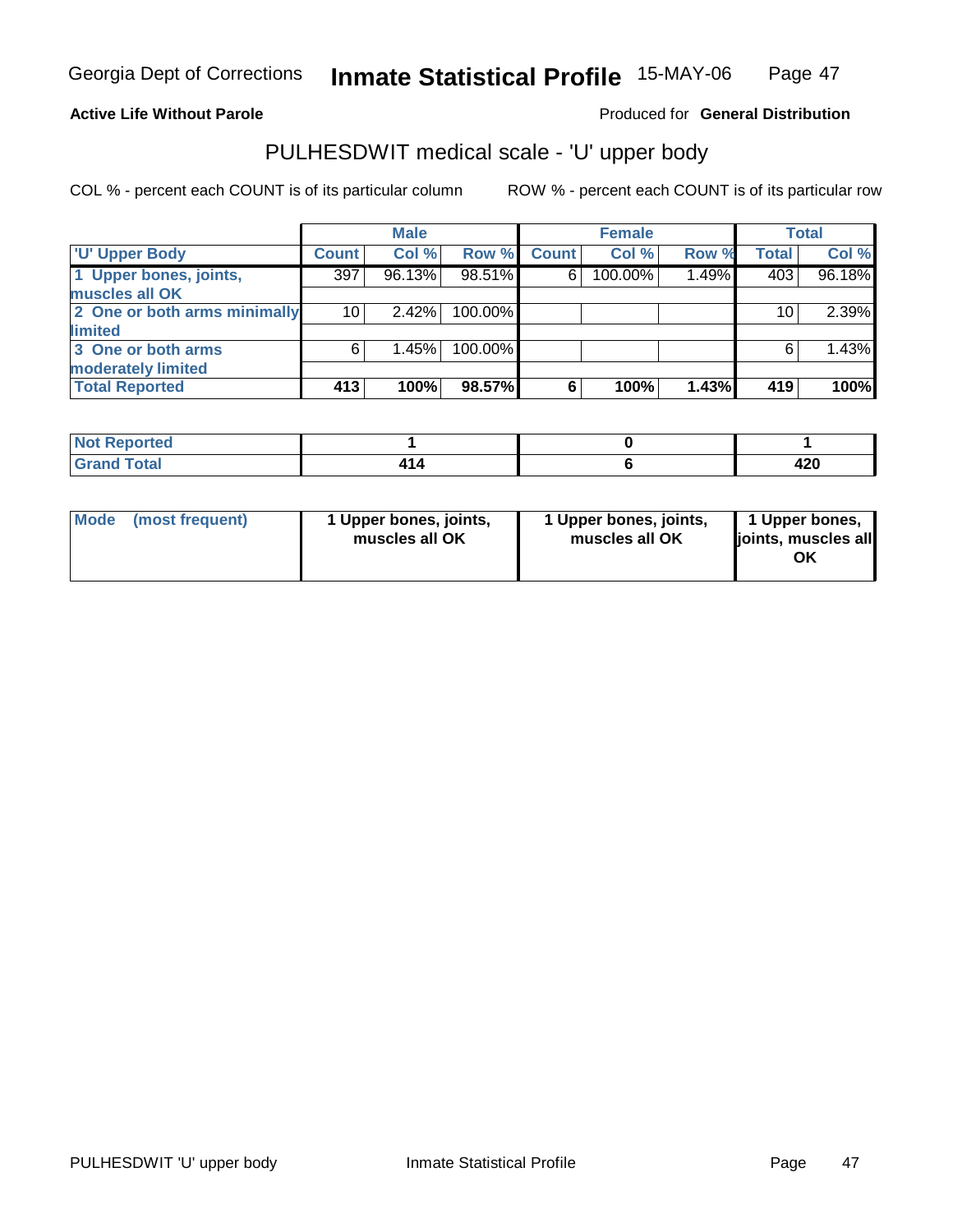#### **Active Life Without Parole**

#### Produced for **General Distribution**

### PULHESDWIT medical scale - 'L' lower body

|                              |                    | <b>Male</b> |         |              | <b>Female</b> |       |              | <b>Total</b> |
|------------------------------|--------------------|-------------|---------|--------------|---------------|-------|--------------|--------------|
| 'L' Lower Body               | Count <sup>'</sup> | Col %       | Row %   | <b>Count</b> | Col %         | Row % | <b>Total</b> | Col %        |
| 1 Lower bones, joints,       | 372                | 90.07%      | 98.67%  | 5            | 83.33%        | 1.33% | 377          | 89.98%       |
| muscles all OK               |                    |             |         |              |               |       |              |              |
| 2 One or both legs minimally | 32                 | 7.75%       | 96.97%  |              | 16.67%        | 3.03% | 33           | 7.88%        |
| limited                      |                    |             |         |              |               |       |              |              |
| 3 One or both legs           | 8                  | 1.94%       | 100.00% |              |               |       | 8            | 1.91%        |
| moderately limited           |                    |             |         |              |               |       |              |              |
| 4 One leg disabled,          |                    | 0.24%       | 100.00% |              |               |       |              | 0.24%        |
| paralyzed, or amputated      |                    |             |         |              |               |       |              |              |
| <b>Total Reported</b>        | 413                | 100%        | 98.57%  | 6            | 100%          | 1.43% | 419          | 100.0%       |

| <b>Not</b><br><b>Exercised</b>             |     |             |
|--------------------------------------------|-----|-------------|
| <b>Total</b><br>C <sub>rou</sub><br>______ | 414 | חרו<br>44 U |

| l Mode | (most frequent) | 1 Lower bones, joints,<br>muscles all OK | 1 Lower bones, joints,<br>muscles all OK | 1 Lower bones,<br>joints, muscles all<br>ΟK |
|--------|-----------------|------------------------------------------|------------------------------------------|---------------------------------------------|
|--------|-----------------|------------------------------------------|------------------------------------------|---------------------------------------------|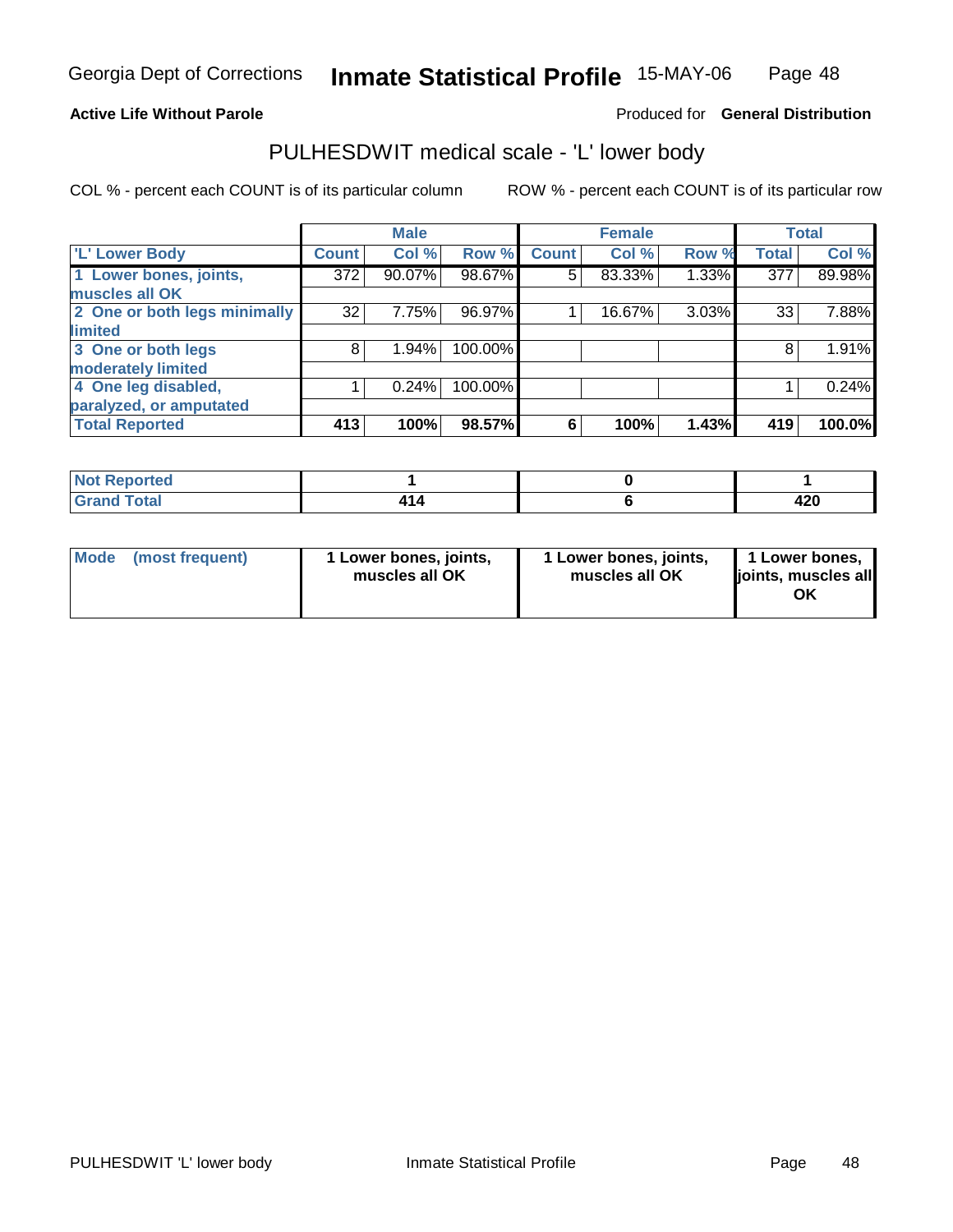**Active Life Without Parole** 

Produced for **General Distribution**

### PULHESDWIT medical scale - 'H' hearing

|                                | <b>Male</b>  |           |             | <b>Female</b> |            |          | <b>Total</b> |        |
|--------------------------------|--------------|-----------|-------------|---------------|------------|----------|--------------|--------|
| <b>H' Hearing</b>              | <b>Count</b> | Col%      | Row % Count |               | Col%       | Row %    | Total,       | Col %  |
| 1 Normal hearing both ears     | 412          | $99.76\%$ | 98.56%      | 6             | $100.00\%$ | $1.44\%$ | 418          | 99.76% |
| 2 Some loss in one ear with    |              | $0.24\%$  | 100.00%     |               |            |          |              | 0.24%  |
| other OK, or mild loss in both |              |           |             |               |            |          |              |        |
| <b>Total Reported</b>          | 413          | 100%      | 98.57%I     | 6             | 100%       | 1.43%    | 419          | 100%   |

| N<br>тес    |   |      |
|-------------|---|------|
| $f$ oto $f$ | - | חרו  |
| _____       |   | 44 U |

| Mode (most frequent) | 1 Normal hearing both ears  1 Normal hearing both ears   1 Normal hearing |           |
|----------------------|---------------------------------------------------------------------------|-----------|
|                      |                                                                           | both ears |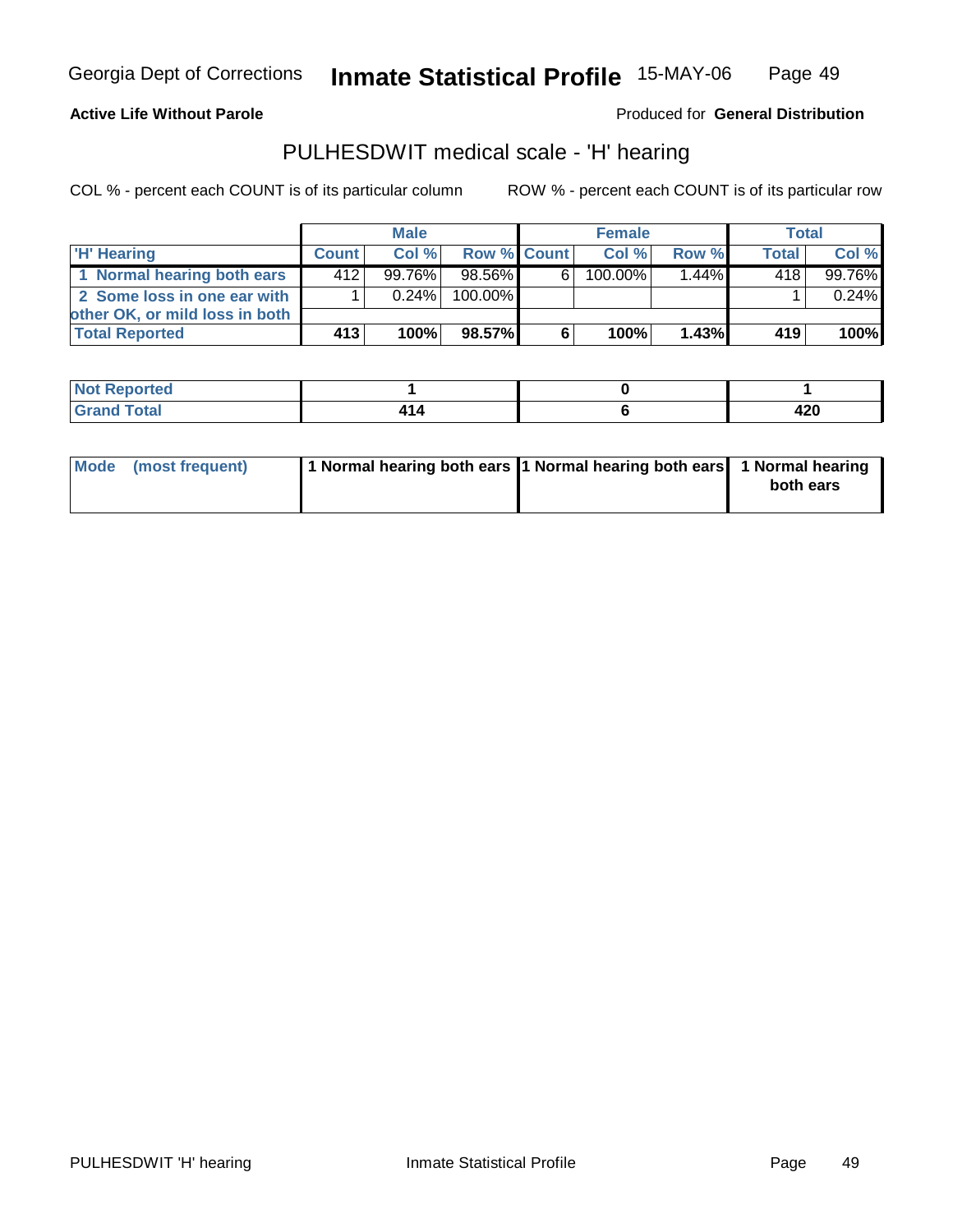#### **Active Life Without Parole**

#### Produced for **General Distribution**

### PULHESDWIT medical scale - 'E' vision

|                                 |              | <b>Male</b> |                    |   | <b>Female</b> |       |              | <b>Total</b> |
|---------------------------------|--------------|-------------|--------------------|---|---------------|-------|--------------|--------------|
| <b>E' Vision</b>                | <b>Count</b> | Col %       | <b>Row % Count</b> |   | Col %         | Row % | <b>Total</b> | Col %        |
| 1 Correctable to 20/40 in both  | 345          | 83.54%      | 98.85%             | 4 | 66.67%        | 1.15% | 349          | 83.29%       |
| eyes                            |              |             |                    |   |               |       |              |              |
| 2 Correctable to 20/70 in one   | 61           | 14.77%      | 96.83%             | 2 | 33.33%        | 3.17% | 63           | 15.04%       |
| eye, may be blind in other      |              |             |                    |   |               |       |              |              |
| 3 Correctable to 20/200 in one  | 5            | 1.21%       | 100.00%            |   |               |       | 5            | 1.19%        |
| eye, may be blind in other      |              |             |                    |   |               |       |              |              |
| 4 One eye not correctable to    |              | 0.24%       | 100.00%            |   |               |       |              | 0.24%        |
| 20/200, other may be blind      |              |             |                    |   |               |       |              |              |
| 5 Blind in both eyes, requiring |              | 0.24%       | 100.00%            |   |               |       |              | 0.24%        |
| special housing                 |              |             |                    |   |               |       |              |              |
| <b>Total Reported</b>           | 413          | 100%        | 98.57%             | 6 | 100%          | 1.43% | 419          | 100%         |

| <b>Not Reported</b> |            |          |
|---------------------|------------|----------|
| <b>Grand Total</b>  | 1 A<br>+14 | <br>44 U |

| Mode (most frequent) | 1 Correctable to 20/40 in<br>both eyes | 1 Correctable to 20/40 in   1 Correctable to<br>both eves | 20/40 in both eyes |
|----------------------|----------------------------------------|-----------------------------------------------------------|--------------------|
|----------------------|----------------------------------------|-----------------------------------------------------------|--------------------|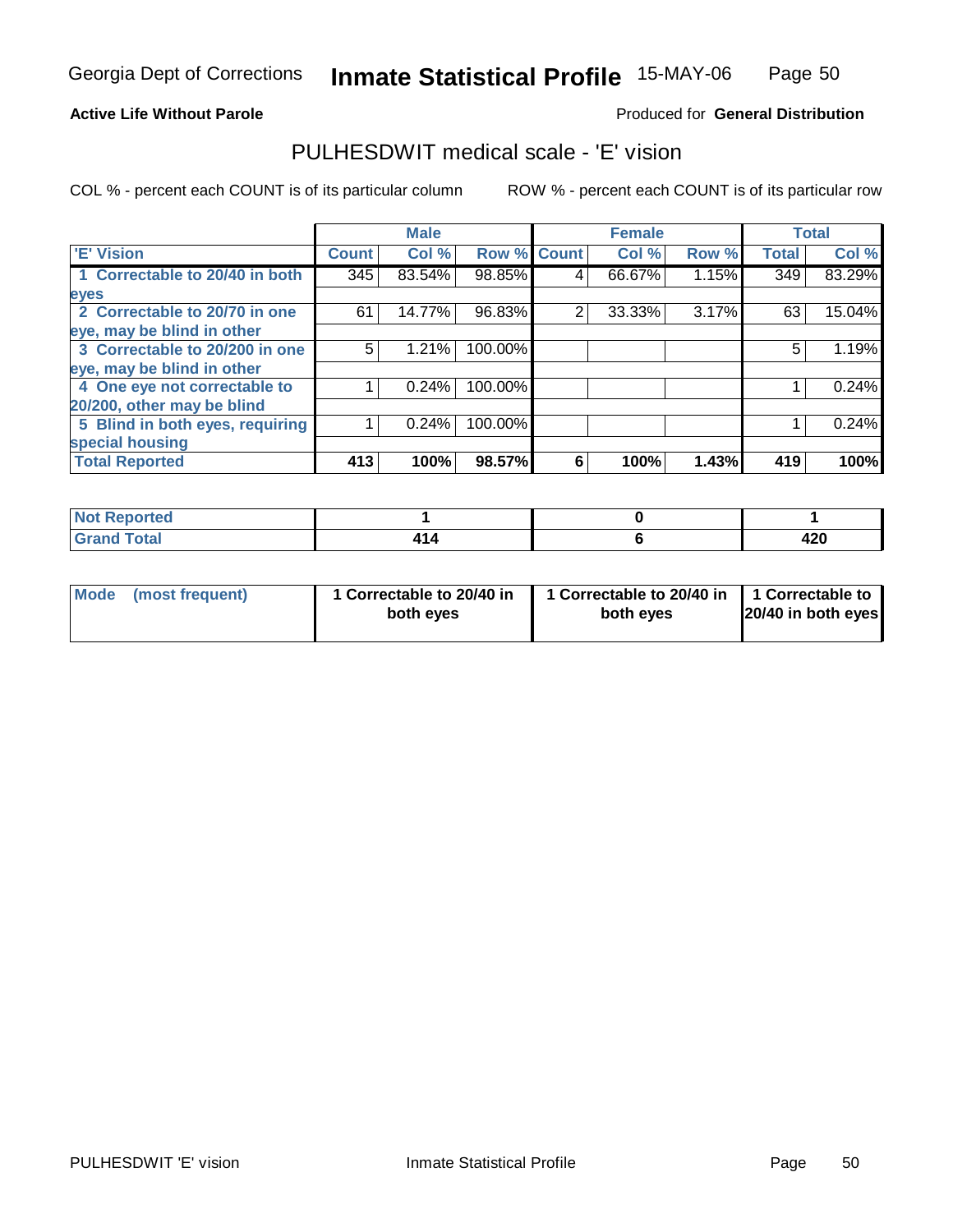#### **Active Life Without Parole**

#### Produced for **General Distribution**

# PULHESDWIT medical scale - 'S' pSychiatric

|                                |              | <b>Male</b> |             |   | <b>Female</b> |       |              | Total  |
|--------------------------------|--------------|-------------|-------------|---|---------------|-------|--------------|--------|
| 'S' pSychiatric                | <b>Count</b> | Col %       | Row % Count |   | Col %         | Row % | <b>Total</b> | Col %  |
| 1 No impairment or disorders   | 326          | 80.69%      | 99.39%      | 2 | 33.33%        | 0.61% | 328          | 80.00% |
| 2 Stable, or in remission, or  | 64           | 15.84%      | 94.12%      | 4 | 66.67%        | 5.88% | 68           | 16.59% |
| mild impairment or retardation |              |             |             |   |               |       |              |        |
| 3 Requires moderate inpatient  | 11           | 2.72%       | 100.00%     |   |               |       | 11           | 2.68%  |
| treatment                      |              |             |             |   |               |       |              |        |
| 4 Requires intensive inpatient | 3            | 0.74%       | 100.00%     |   |               |       | 3            | 0.73%  |
| treatment                      |              |             |             |   |               |       |              |        |
| <b>Total Reported</b>          | 404          | 100%        | 98.54%      | 6 | 100%          | 1.46% | 410          | 100%   |

| <b>Not Reported</b> |     | יי   |
|---------------------|-----|------|
| <b>Grand Total</b>  | 4 A | A ממ |
| Grand               | 414 | 44 U |

| Mode (most frequent) | 1 No impairment or<br>disorders | 2 Stable, or in remission, 1 No impairment or<br>or mild impairment or | disorders |  |
|----------------------|---------------------------------|------------------------------------------------------------------------|-----------|--|
|                      |                                 | retardation                                                            |           |  |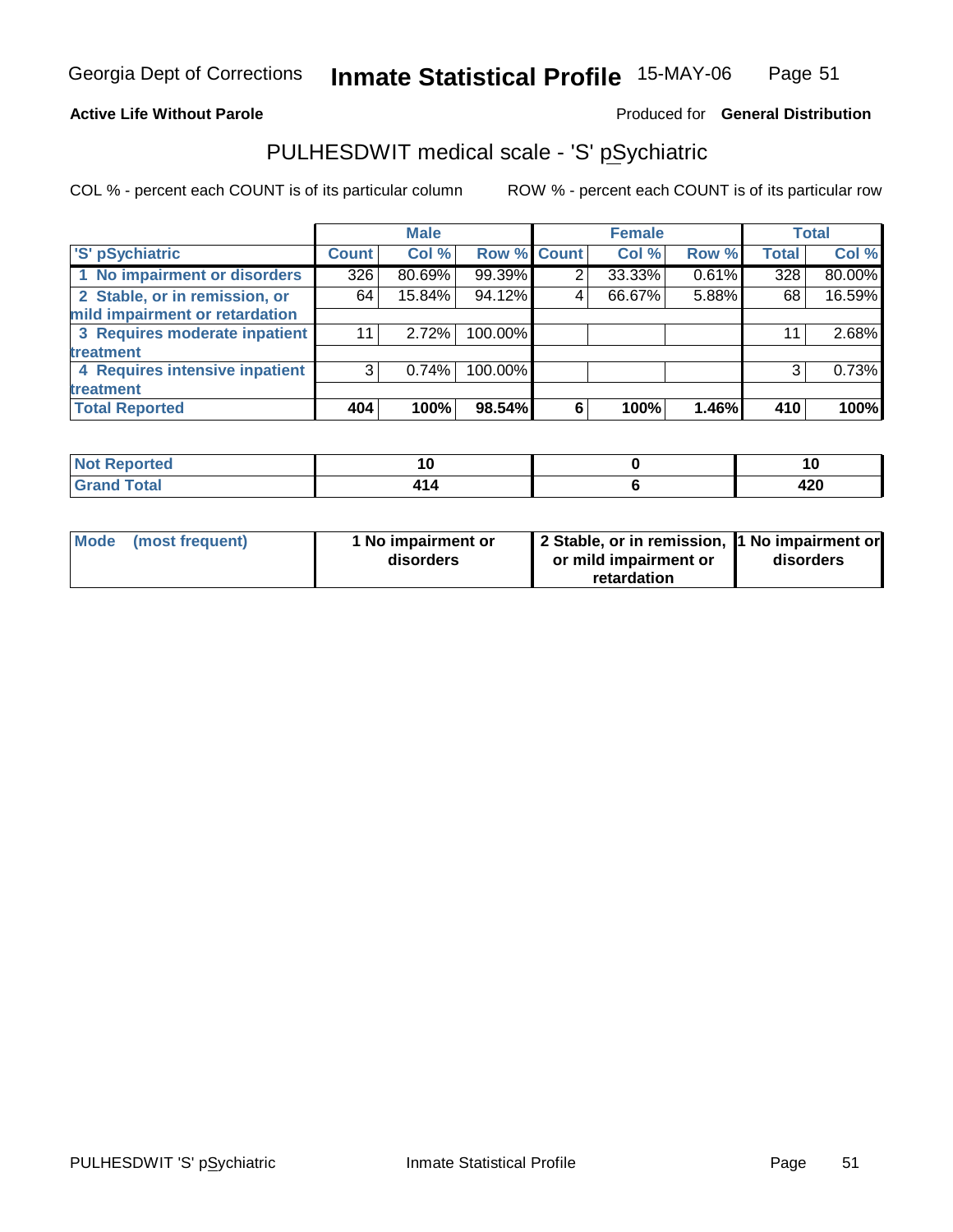#### **Active Life Without Parole**

#### Produced for **General Distribution**

### PULHESDWIT medical scale - 'D' dental

|                                 |              | <b>Male</b> |             |   | <b>Female</b> |       |              | <b>Total</b> |
|---------------------------------|--------------|-------------|-------------|---|---------------|-------|--------------|--------------|
| <b>D'</b> Dental                | <b>Count</b> | Col %       | Row % Count |   | Col %         | Row % | <b>Total</b> | Col %        |
| 1 Minimal routine dental health | 200          | 49.88%      | 98.04%      |   | 66.67%        | 1.96% | 204          | 50.12%       |
| <b>needs</b>                    |              |             |             |   |               |       |              |              |
| 2 Moderate cavities and/or      | 170          | 42.39%      | 98.84%      |   | 33.33%        | 1.16% | 172          | 42.26%       |
| gum disease                     |              |             |             |   |               |       |              |              |
| 3 Extensive gum disease         | 31           | 7.73%l      | 100.00%     |   |               |       | 31           | 7.62%        |
| and/or widespread decay         |              |             |             |   |               |       |              |              |
| <b>Total Reported</b>           | 401          | 100%        | 98.53%      | 6 | 100%          | 1.47% | 407          | 100%         |

| <b><i><u>Property</u></i></b><br>neo         | יי |             |
|----------------------------------------------|----|-------------|
| .'otal<br>$\sim$ $\sim$ $\sim$ $\sim$ $\sim$ |    | חרי<br>44 U |

| Mode            | 1 Minimal routine dental | Minimal routine dental  1 Minimal routine | dental health |
|-----------------|--------------------------|-------------------------------------------|---------------|
| (most frequent) | health needs             | health needs                              | needs         |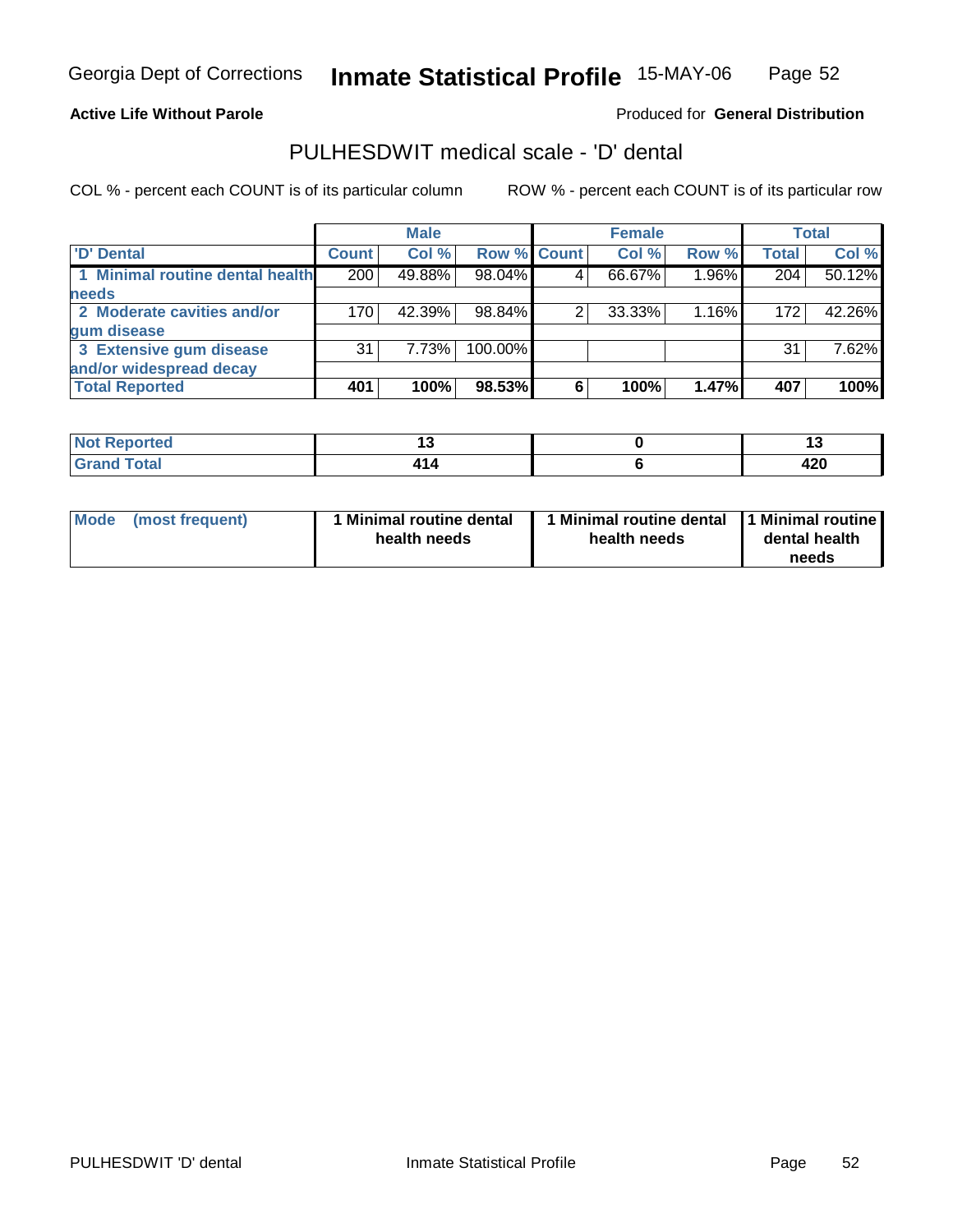#### **Active Life Without Parole**

#### Produced for **General Distribution**

### PULHESDWIT medical scale - 'W' work ability

|                                 |              | <b>Male</b> |             |   | <b>Female</b> |       |              | Total  |
|---------------------------------|--------------|-------------|-------------|---|---------------|-------|--------------|--------|
| W' work ability                 | <b>Count</b> | Col %       | Row % Count |   | Col %         | Row % | <b>Total</b> | Col %  |
| 1 Unrestricted work or activity | 327          | 79.18%      | 98.49%      | 5 | 83.33%        | 1.51% | 332          | 79.24% |
| 2 Minor restrictions on type of | 64           | 15.50%      | 98.46%      |   | 16.67%        | 1.54% | 65           | 15.51% |
| <b>work</b>                     |              |             |             |   |               |       |              |        |
| 3 Moderate restrictions on      | 14           | $3.39\%$    | 100.00%     |   |               |       | 14           | 3.34%  |
| type of work                    |              |             |             |   |               |       |              |        |
| 4 Major restrictions on type of | 8            | $1.94\%$    | 100.00%     |   |               |       | 8            | 1.91%  |
| <b>work</b>                     |              |             |             |   |               |       |              |        |
| <b>Total Reported</b>           | 413          | 100%        | 98.57%      | 6 | 100%          | 1.43% | 419          | 100%   |

| <b>Not Reported</b> |     |            |
|---------------------|-----|------------|
| <b>Grand Total</b>  | 414 | 190<br>44U |

| <b>Mode</b><br>1 Unrestricted work or<br>1 Unrestricted work or<br>(most frequent)<br>activity<br>activity | 1 Unrestricted<br>work or activity |
|------------------------------------------------------------------------------------------------------------|------------------------------------|
|------------------------------------------------------------------------------------------------------------|------------------------------------|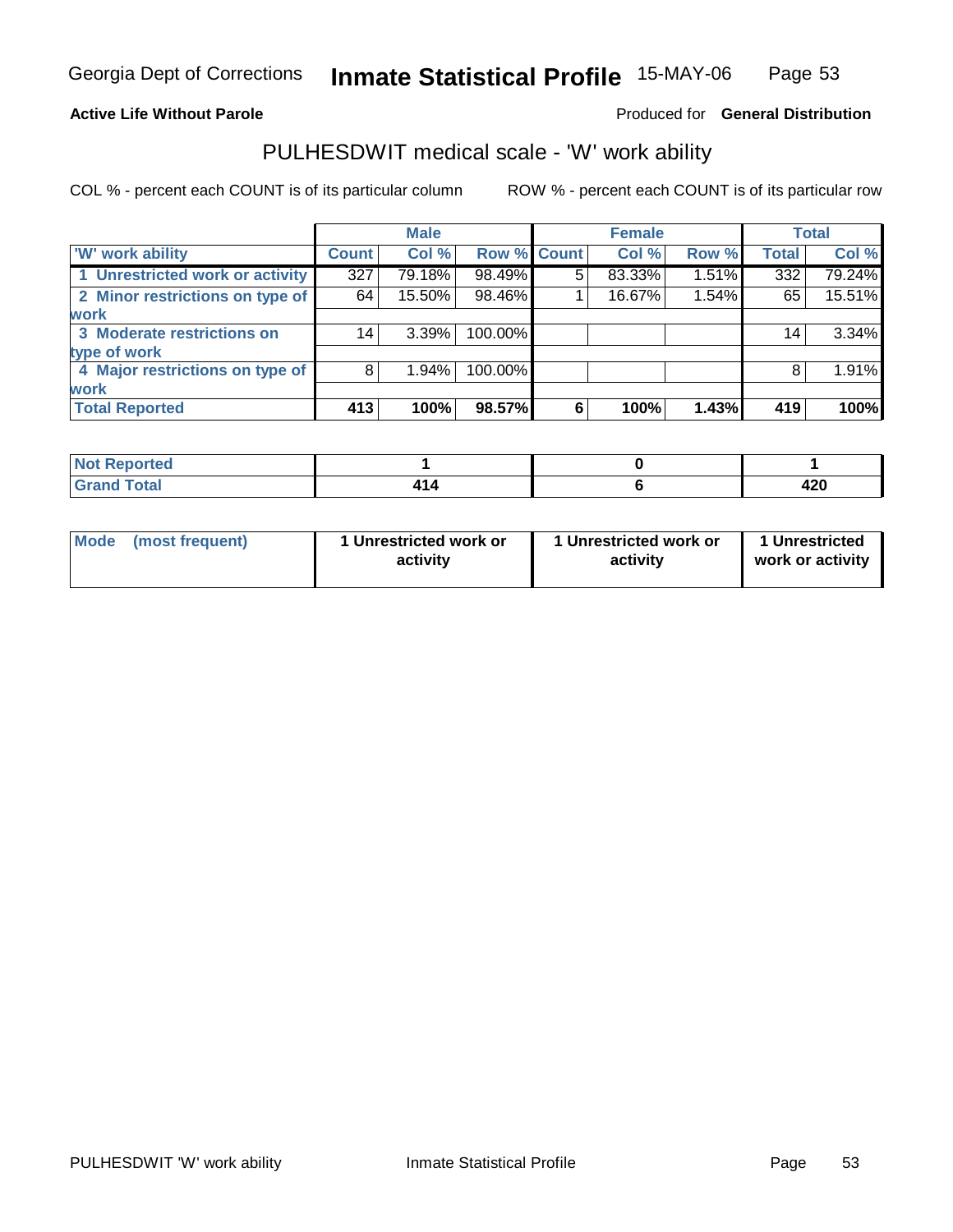#### **Active Life Without Parole**

### Produced for **General Distribution**

# PULHESDWIT medical scale - 'I' impairment

|                                 |              | <b>Male</b> |             |   | <b>Female</b> |       |              | <b>Total</b> |
|---------------------------------|--------------|-------------|-------------|---|---------------|-------|--------------|--------------|
| <b>T' Impairment</b>            | <b>Count</b> | Col %       | Row % Count |   | Col %         | Row % | <b>Total</b> | Col %        |
| 1 No impairments or             | 410          | 99.27%      | 98.56%      | 6 | 100.00%       | 1.44% | 416          | 99.28%       |
| disabilities                    |              |             |             |   |               |       |              |              |
| 4 Needs moderate Assisted       |              | 0.24%       | 100.00%     |   |               |       |              | 0.24%        |
| Living (level II)               |              |             |             |   |               |       |              |              |
| <b>5 Needs maximal Assisted</b> |              | 0.48%       | 100.00%     |   |               |       |              | 0.48%        |
| Living (level III)              |              |             |             |   |               |       |              |              |
| <b>Total Reported</b>           | 413          | 100%        | 98.57%      | 6 | 100%          | 1.43% | 419          | 100%         |

| orted<br>NG |  |            |
|-------------|--|------------|
| Total       |  | חרו<br>42J |

| Mode            | l No impairments or | 1 No impairments or | 1 1 No impairments |
|-----------------|---------------------|---------------------|--------------------|
| (most frequent) | disabilities        | disabilities        | or disabilities    |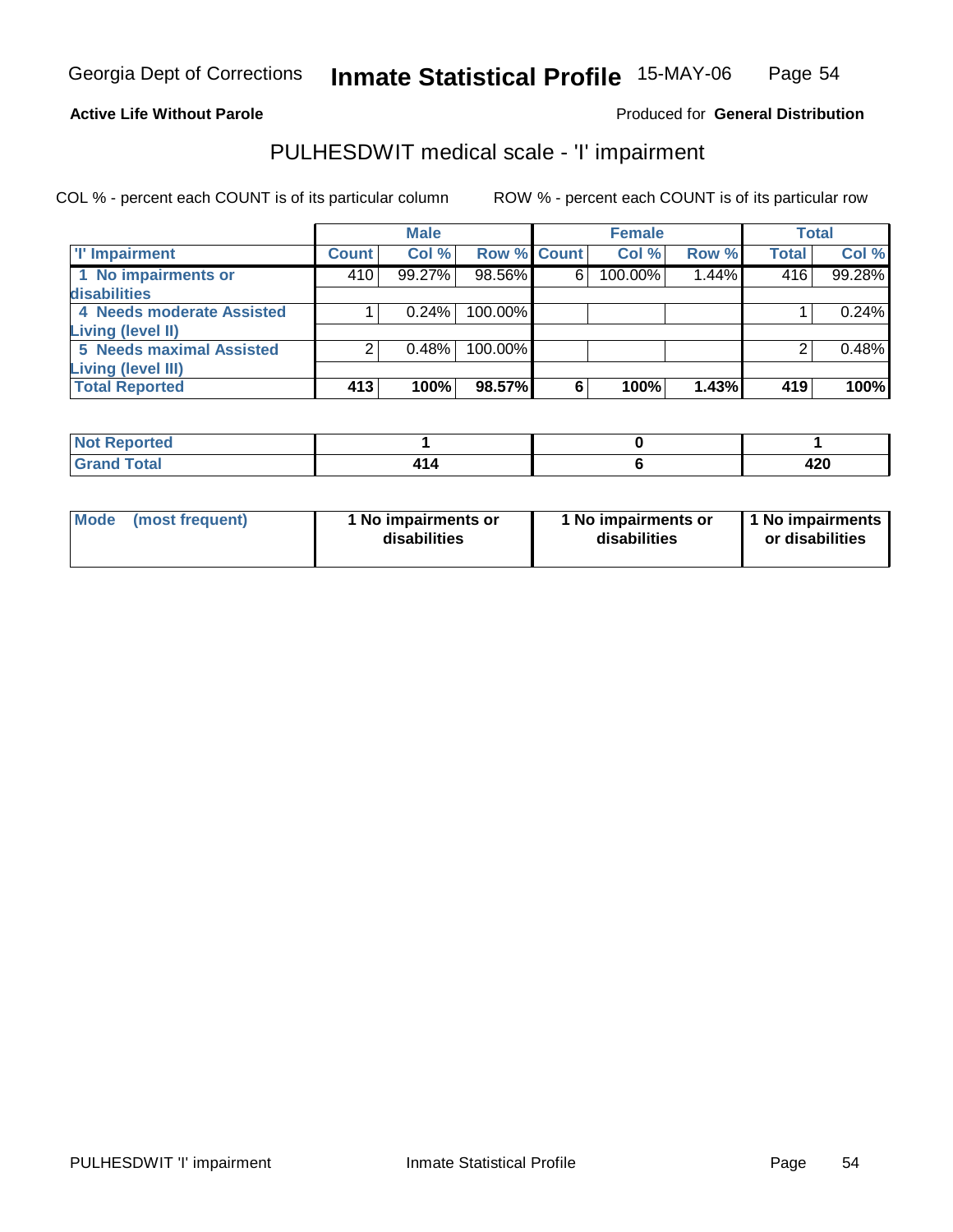Georgia Dept of Corrections

**Inmate Statistical Profile** 15-MAY-06 Page Page 55

**Active Life Without Parole Produced fo Seneral Distribution** 

### PULHESDWIT medical scale - 'T' transportability

|                              |              | <b>Male</b> |                    |   | <b>Female</b> |          |              | Total  |
|------------------------------|--------------|-------------|--------------------|---|---------------|----------|--------------|--------|
| <b>T' Transportability</b>   | <b>Count</b> | Col%        | <b>Row % Count</b> |   | Col %         | Row %    | <b>Total</b> | Col %  |
| 1 Can be transported in any  | 412          | $99.76\%$   | $98.56\%$          | 6 | 100.00%       | $1.44\%$ | 418          | 99.76% |
| ordinary approved vehicle    |              |             |                    |   |               |          |              |        |
| 3 Wheelchair-bound, requires |              | 0.24%       | $100.00\%$         |   |               |          |              | 0.24%  |
| special vehicle              |              |             |                    |   |               |          |              |        |
| <b>Total Reported</b>        | 413          | 100%        | 98.57%             | 6 | 100%          | 1.43%    | 419          | 100%   |

| المتألف والمستنقص والمتعارض<br>prted<br>וחש י |    |            |
|-----------------------------------------------|----|------------|
| <b>Total</b><br>Cro                           | ъ. | 400<br>44, |

| Mode | (most frequent) | 1 Can be transported in any 1 Can be transported in any<br>ordinary approved vehicle   ordinary approved vehicle   transported in any | 1 Can be<br>ordinary approved<br>vehicle |
|------|-----------------|---------------------------------------------------------------------------------------------------------------------------------------|------------------------------------------|
|      |                 |                                                                                                                                       |                                          |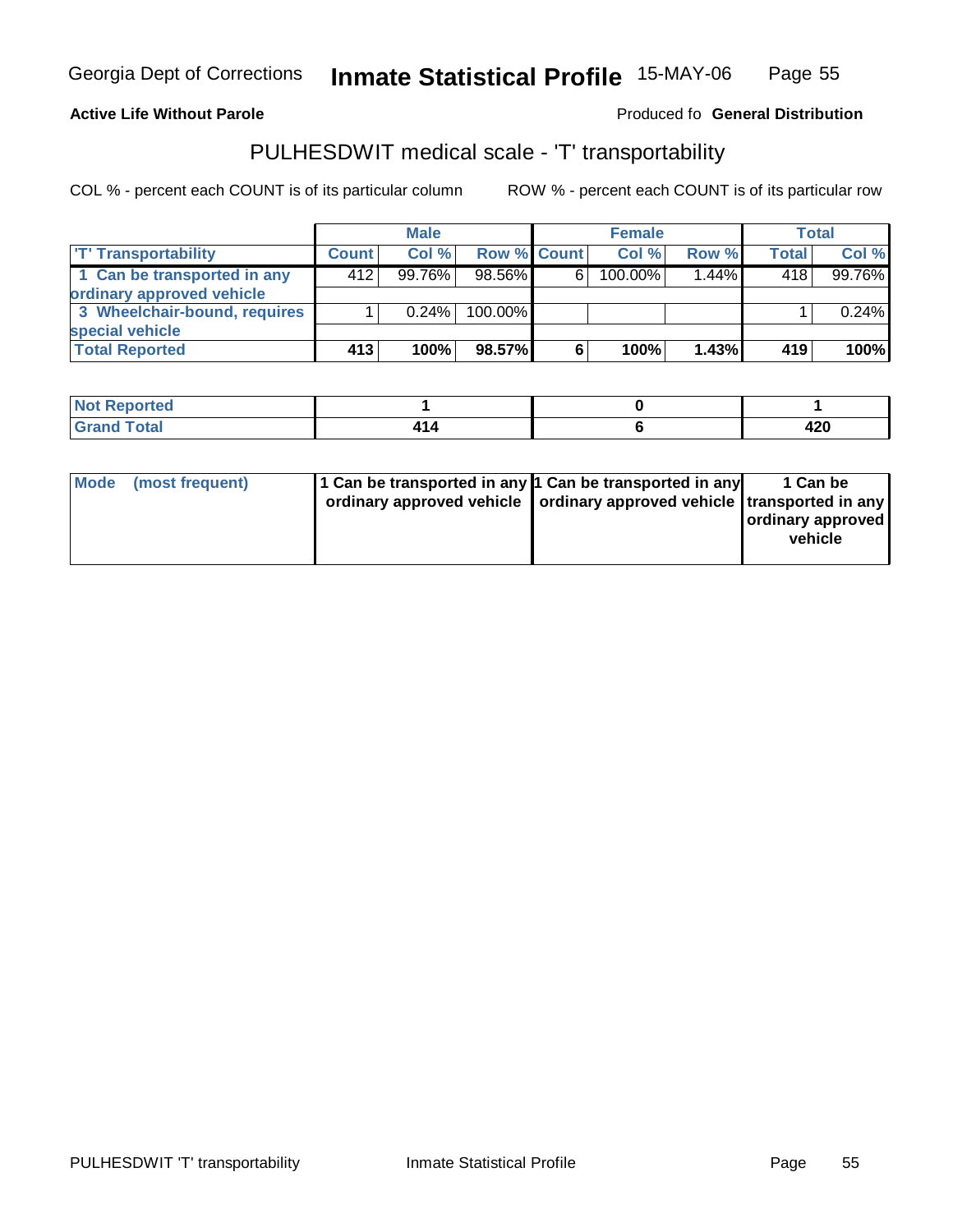### **Active Life Without Parole**

#### Produced for **General Distribution**

### Criminality in family, self-reported

|                              | <b>Male</b>  |        | <b>Female</b> |                |        | Total    |       |           |
|------------------------------|--------------|--------|---------------|----------------|--------|----------|-------|-----------|
| <b>Criminality In Family</b> | <b>Count</b> | Col %  | Row %         | <b>Count</b>   | Col %  | Row %    | Total | Col %     |
| Yes, criminality in family   | 125          | 30.49% | 97.66%        | 3 <sub>1</sub> | 50.00% | $2.34\%$ | 128   | $30.77\%$ |
| No criminality in family     | 285          | 69.51% | 98.96%        | 3 <sub>1</sub> | 50.00% | 1.04%    | 288   | 69.23%    |
| <b>Total Reported</b>        | 410          | 100%   | 98.56%        | 6              | 100%   | 1.44%    | 416'  | 100%      |

| المراجع بالتعبين<br>rteol              |   |           |
|----------------------------------------|---|-----------|
| المفمار<br><b>TULAI</b><br>$- \cdot -$ | . | .<br>44 Y |

| Mode (most frequent) | No criminality in family | No criminality in family | No criminality in<br>family |
|----------------------|--------------------------|--------------------------|-----------------------------|
|----------------------|--------------------------|--------------------------|-----------------------------|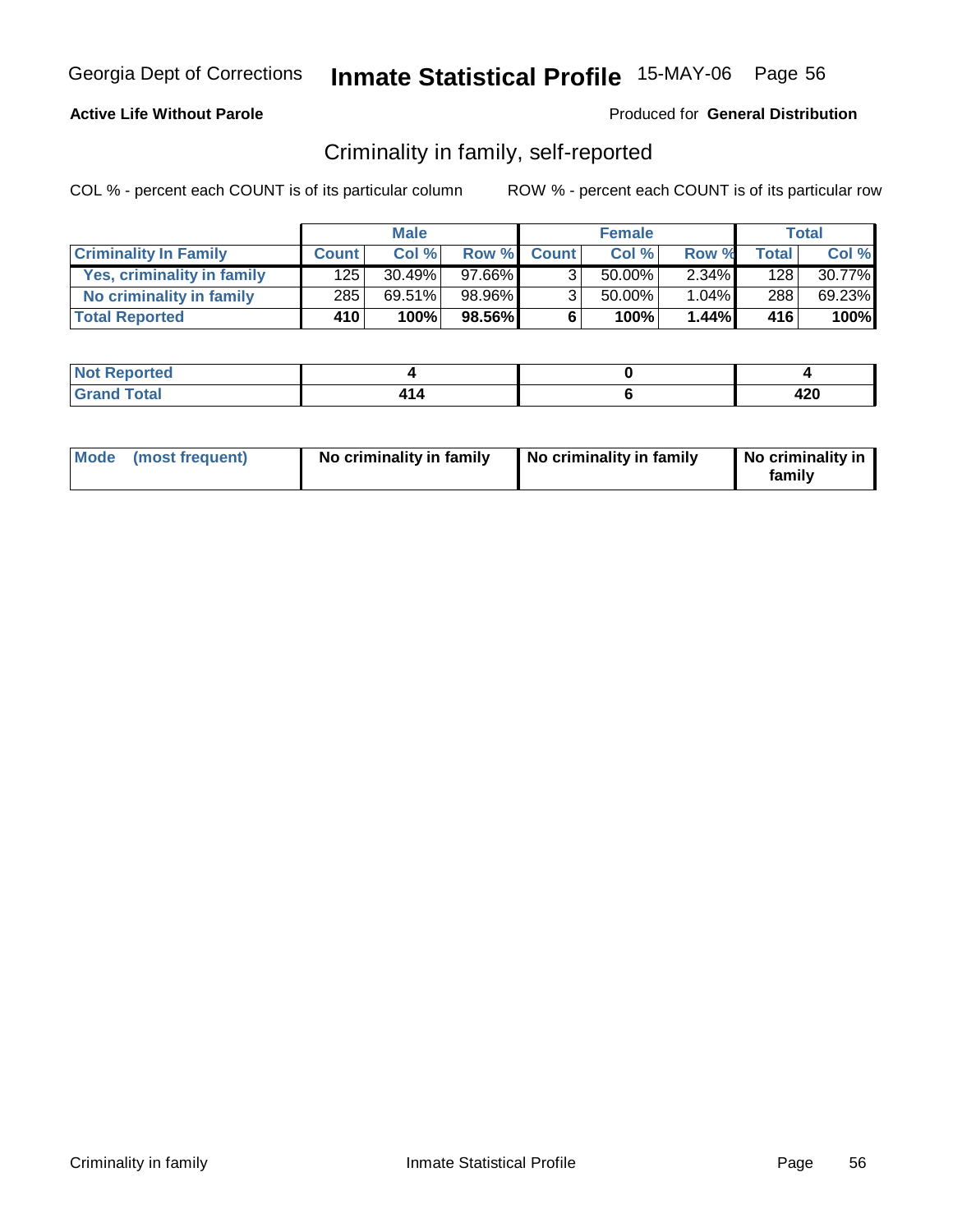### **Active Life Without Parole**

#### Produced for **General Distribution**

### Alcoholism in family, self-reported

|                             | <b>Male</b>  |        | <b>Female</b> |             |        | <b>Total</b> |              |        |
|-----------------------------|--------------|--------|---------------|-------------|--------|--------------|--------------|--------|
| <b>Alcoholism In Family</b> | <b>Count</b> | Col %  |               | Row % Count | Col %  | Row %        | <b>Total</b> | Col %  |
| Yes, alcoholism in family   | 87           | 21.22% | 98.86%        |             | 16.67% | 1.14%        | 88 I         | 21.15% |
| No alcoholism in family     | 323          | 78.78% | 98.48%        | -5          | 83.33% | 1.52%        | 328          | 78.85% |
| <b>Total Reported</b>       | 410          | 100%   | 98.56%        | 6           | 100%   | 1.44%        | 416          | 100%   |

| oorted<br>' NOT               |  |           |
|-------------------------------|--|-----------|
| <b>Total</b><br>Gran<br>----- |  | .<br>44 Y |

| Mode (most frequent)<br>No alcoholism in family | <b>No alcoholism in family</b> | No alcoholism in<br>familv |
|-------------------------------------------------|--------------------------------|----------------------------|
|-------------------------------------------------|--------------------------------|----------------------------|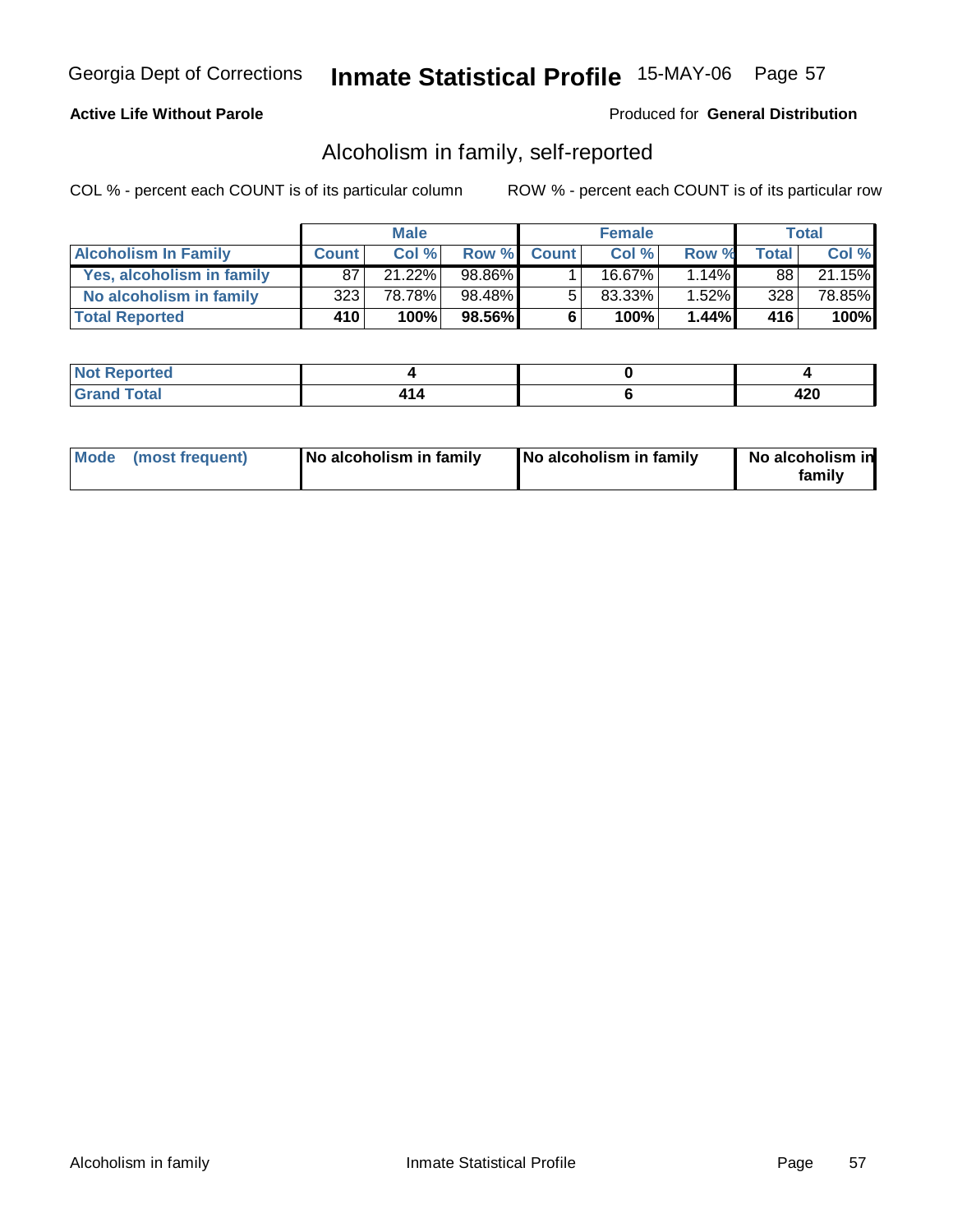### **Active Life Without Parole**

Produced for **General Distribution**

# Drug abuse in family, self-reported

|                           | <b>Male</b>  |        | <b>Female</b> |              |        | Total    |              |        |
|---------------------------|--------------|--------|---------------|--------------|--------|----------|--------------|--------|
| Drug Abuse In Family      | <b>Count</b> | Col %  | Row %         | <b>Count</b> | Col %  | Row %    | <b>Total</b> | Col %  |
| Yes, drug abuse in family | 53           | 12.93% | 96.36%        |              | 33.33% | $3.64\%$ | 55           | 13.22% |
| No drug abuse in family   | 357          | 87.07% | 98.89%        | 4            | 66.67% | 1.11%    | 361          | 86.78% |
| <b>Total Reported</b>     | 410'         | 100%   | 98.56%        | 6            | 100%   | $1.44\%$ | 416'         | 100%   |

| oorted<br>' NOT               |  |           |
|-------------------------------|--|-----------|
| <b>Total</b><br>Gran<br>----- |  | .<br>44 Y |

|  | Mode (most frequent) | No drug abuse in family | No drug abuse in family | No drug abuse in<br>family |
|--|----------------------|-------------------------|-------------------------|----------------------------|
|--|----------------------|-------------------------|-------------------------|----------------------------|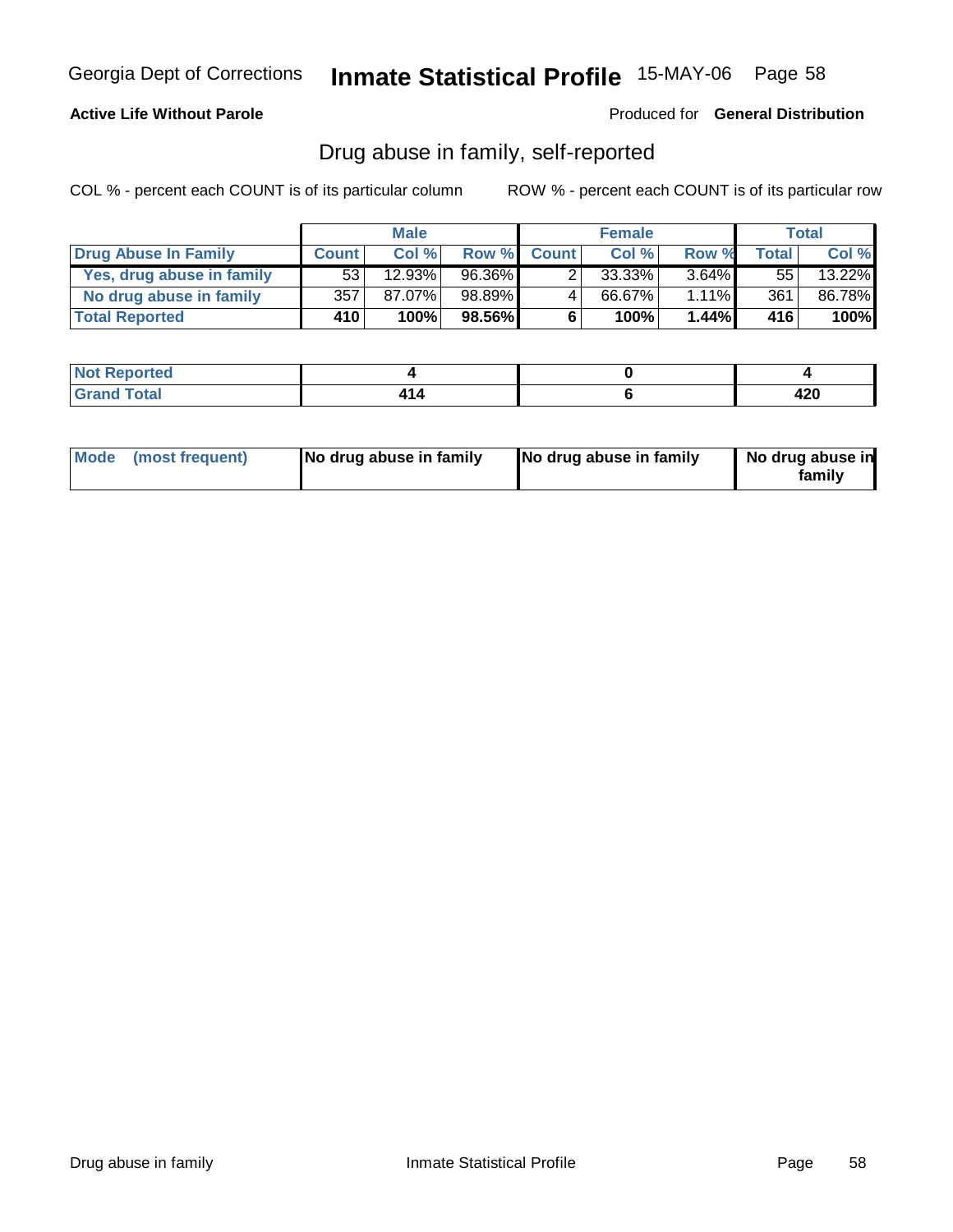### **Active Life Without Parole**

#### Produced for **General Distribution**

### Subjected to frequent beatings, self-reported

|                            |              | <b>Male</b> |        |              | <b>Female</b> |          |       | <b>Total</b> |
|----------------------------|--------------|-------------|--------|--------------|---------------|----------|-------|--------------|
| <b>Frequent beatings</b>   | <b>Count</b> | Col%        | Row %  | <b>Count</b> | Col%          | Row %    | Total | Col %        |
| Yes, subjected to frequent | 26           | 6.34%       | 96.30% |              | $16.67\%$     | $3.70\%$ | 27    | 6.49%        |
| beatings                   |              |             |        |              |               |          |       |              |
| Not subjected to frequent  | 384          | 93.66%      | 98.71% | 5            | 83.33%        | $1.29\%$ | 389   | 93.51%       |
| beatings                   |              |             |        |              |               |          |       |              |
| <b>Total Reported</b>      | 410          | 100%        | 98.56% | 6            | 100%          | $1.44\%$ | 416   | 100%         |

| <b>Not Reported</b><br>$\cdots$ |      |          |
|---------------------------------|------|----------|
| <b>Total</b><br>Croi            | l 14 | .<br>42U |

| Mode (most frequent) | Not subjected to frequent<br>beatings | Not subjected to frequent   Not subjected to  <br>beatings | <b>frequent beatings</b> |
|----------------------|---------------------------------------|------------------------------------------------------------|--------------------------|
|                      |                                       |                                                            |                          |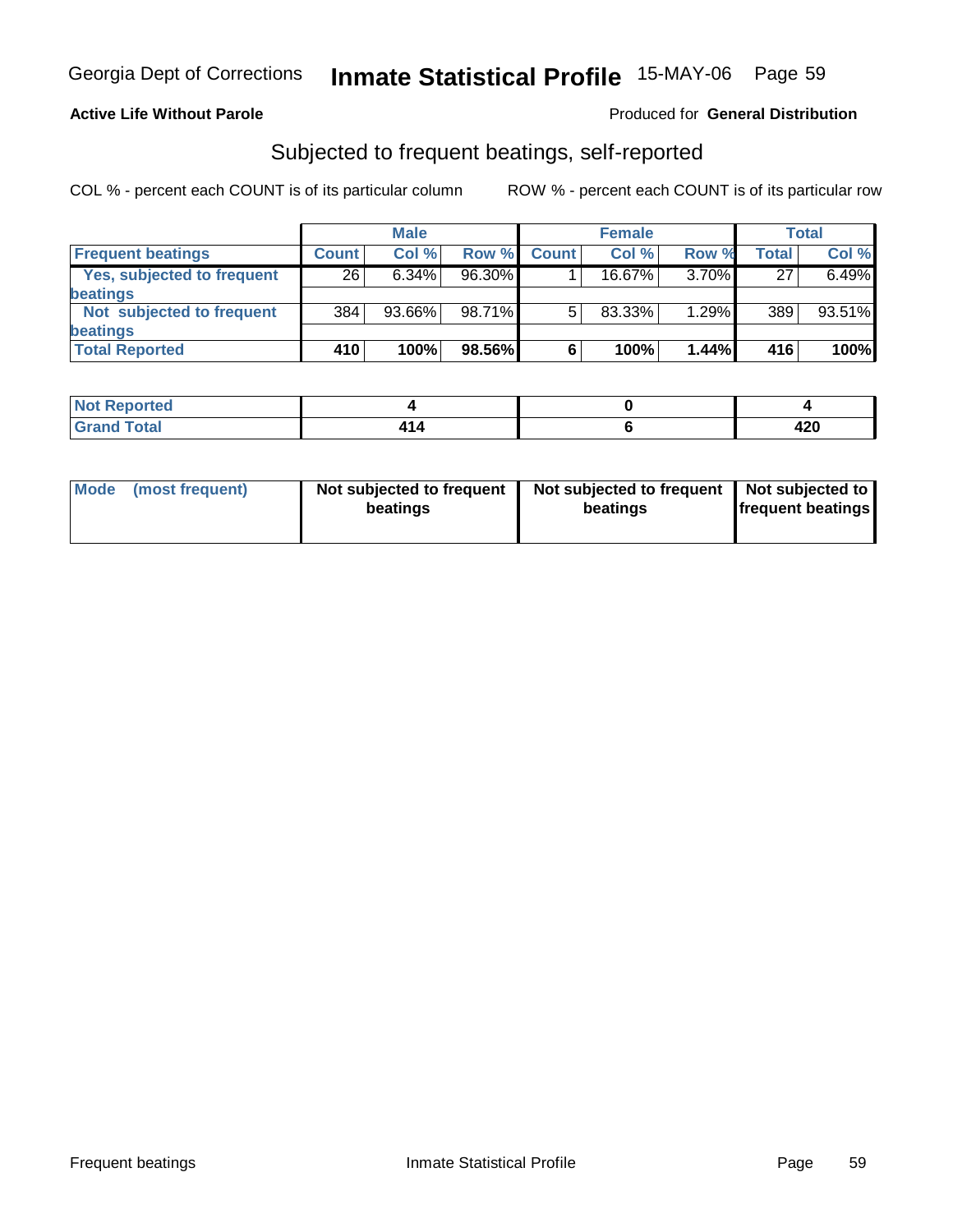### **Active Life Without Parole**

#### Produced for **General Distribution**

# Father absent during inmate's childhood

|                           | <b>Male</b>      |        | <b>Female</b> |             |        | Total    |              |        |
|---------------------------|------------------|--------|---------------|-------------|--------|----------|--------------|--------|
| <b>Father Absent</b>      | <b>Count</b>     | Col %  |               | Row % Count | Col %  | Row %    | <b>Total</b> | Col %  |
| Yes, father was absent    | 211              | 51.46% | 99.06%        |             | 33.33% | $0.94\%$ | 213          | 51.20% |
| No, father was not absent | 199              | 48.54% | 98.03%        | 4           | 66.67% | 1.97%    | 203          | 48.80% |
| <b>Total Reported</b>     | 410 <sup>1</sup> | 100%   | 98.56%        | 6           | 100%   | 1.44%    | 416'         | 100%   |

| المراجع بالتعبين<br>rteol              |   |           |
|----------------------------------------|---|-----------|
| المفمار<br><b>TULAI</b><br>$- \cdot -$ | . | .<br>44 Y |

| Mode (most frequent)<br>Yes, father was absent | No, father was not absent | Yes, father was<br>absent |
|------------------------------------------------|---------------------------|---------------------------|
|------------------------------------------------|---------------------------|---------------------------|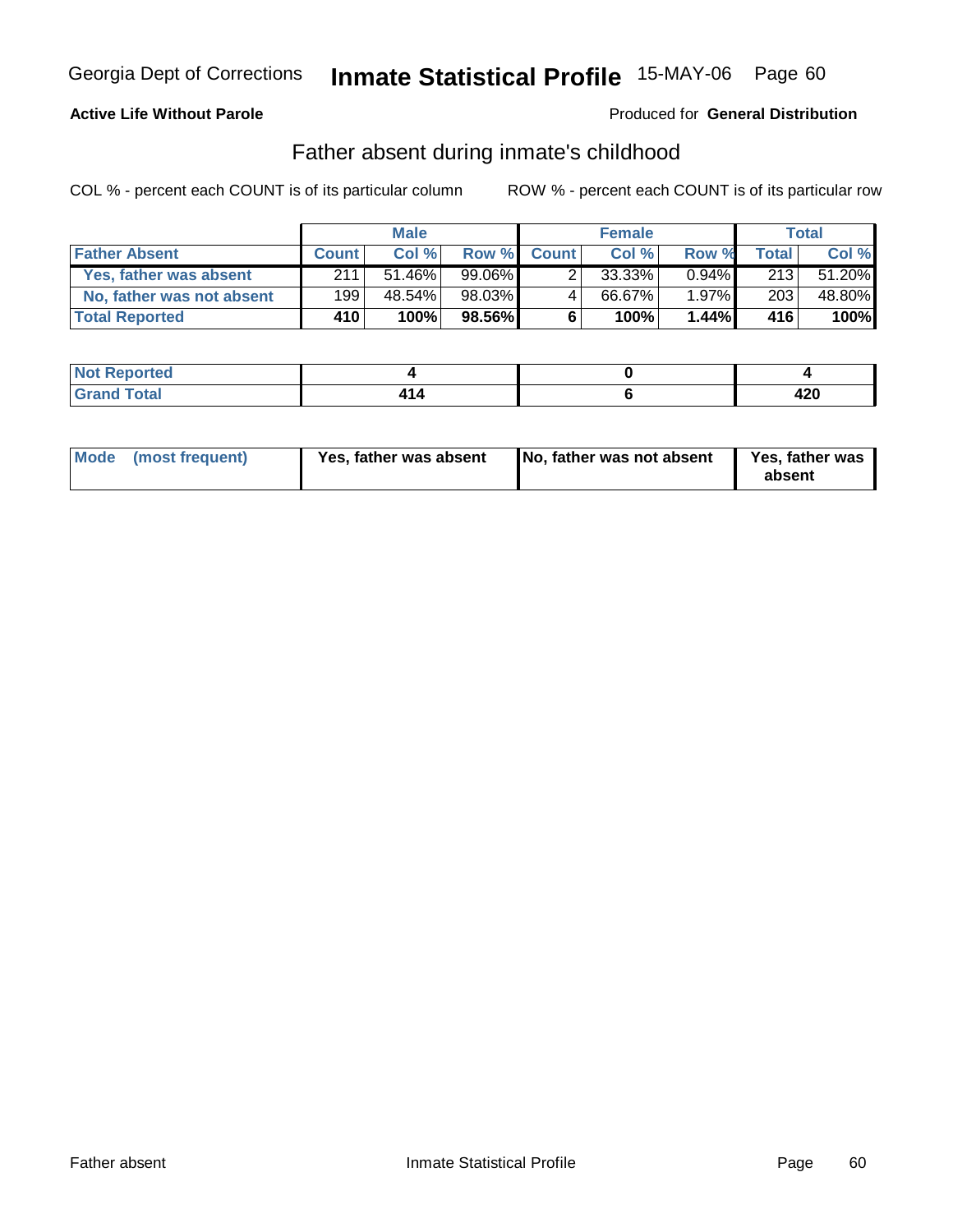### **Active Life Without Parole**

#### Produced for **General Distribution**

# Mother absent during inmate's childhood

|                           | <b>Male</b>  |        |        | <b>Female</b> |           |          | Total        |        |
|---------------------------|--------------|--------|--------|---------------|-----------|----------|--------------|--------|
| <b>Mother Absent</b>      | <b>Count</b> | Col%   | Row %  | <b>Count</b>  | Col %     | Row %    | <b>Total</b> | Col %  |
| Yes, mother was absent    | 59           | 14.39% | 98.33% |               | $16.67\%$ | $1.67\%$ | 60           | 14.42% |
| No, mother was not absent | 351          | 85.61% | 98.60% | 5             | 83.33%    | 1.40%    | 356          | 85.58% |
| <b>Total Reported</b>     | 410'         | 100%   | 98.56% | 6             | 100%      | 1.44%    | 416'         | 100%   |

| د د کې<br>rteo                    |  |            |
|-----------------------------------|--|------------|
| المفمار<br><b>TULAI</b><br>$\sim$ |  | חרי<br>42V |

| Mode (most frequent) | No, mother was not absent   No, mother was not absent   No, mother was |            |
|----------------------|------------------------------------------------------------------------|------------|
|                      |                                                                        | not absent |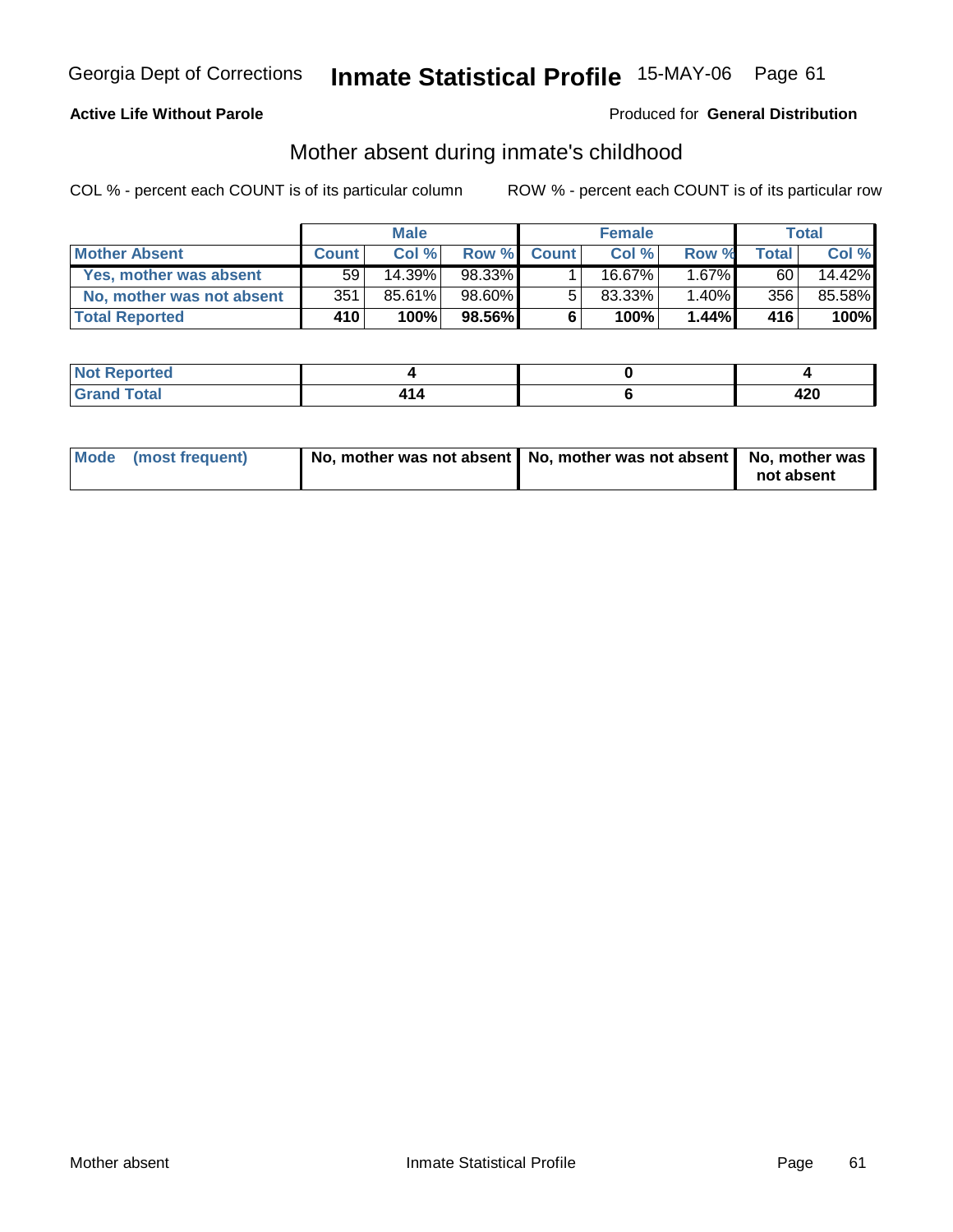### **Active Life Without Parole**

#### Produced for **General Distribution**

### Inmate diagnosed as manipulative

|                          | <b>Male</b>  |        |          | <b>Female</b> |         |          | Total |        |
|--------------------------|--------------|--------|----------|---------------|---------|----------|-------|--------|
| <b>Manipulative</b>      | <b>Count</b> | Col %  | Row %    | <b>Count</b>  | Col %   | Row %    | Total | Col %  |
| <b>Yes, manipulative</b> | 93           | 22.68% | 98.94% ∎ |               | 16.67%। | 1.06%    | 94    | 22.60% |
| No, not manipulative     | 317          | 77.32% | 98.45%   | 5             | 83.33%  | $1.55\%$ | 322   | 77.40% |
| <b>Total Reported</b>    | 410          | 100%   | 98.56%   | 6             | 100%    | $1.44\%$ | 416   | 100%   |

| المتستقين<br>∵NΩ).<br>ortea |  |          |
|-----------------------------|--|----------|
| Total<br>-----              |  | <br>44 Y |

| <b>Mode</b><br>(most frequent)<br>  No. not manipulative | No, not manipulative | No, not<br><b>Imanipulative</b> |
|----------------------------------------------------------|----------------------|---------------------------------|
|----------------------------------------------------------|----------------------|---------------------------------|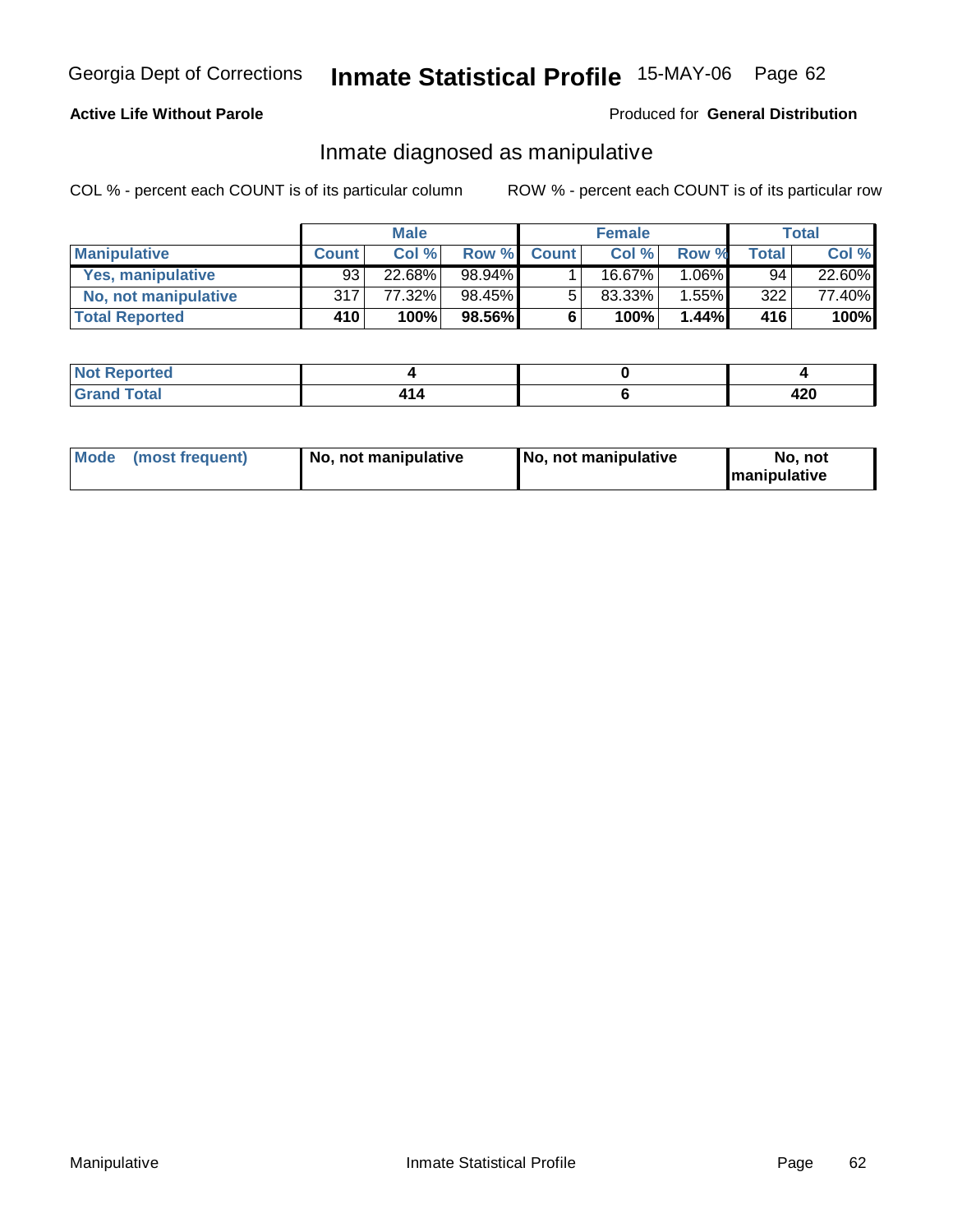### **Active Life Without Parole**

#### Produced for **General Distribution**

### Inmate diagnosed as assaultive

|                       | <b>Male</b>  |           |              | <b>Female</b> |         |       | Total      |           |
|-----------------------|--------------|-----------|--------------|---------------|---------|-------|------------|-----------|
| <b>Assaultive</b>     | <b>Count</b> | Col %     | <b>Row %</b> | <b>Count</b>  | Col %   | Row % | Total      | Col %     |
| Yes, assaultive       | 329          | $80.24\%$ | 98.21%       | 6             | 100.00% | 1.79% | 335        | 80.53%    |
| No, not assaultive    | 81           | 19.76%    | 100.00%      |               |         |       | 81         | $19.47\%$ |
| <b>Total Reported</b> | 410          | 100%      | 98.56%       | 6             | 100%    | 1.44% | <b>416</b> | 100%      |

| <b>Reported</b><br><b>NO</b> |  |           |
|------------------------------|--|-----------|
| <b>Total</b>                 |  | "<br>44 U |

| <b>Mode</b><br>Yes, assaultive<br>(most frequent) | Yes, assaultive | Yes, assaultive |
|---------------------------------------------------|-----------------|-----------------|
|---------------------------------------------------|-----------------|-----------------|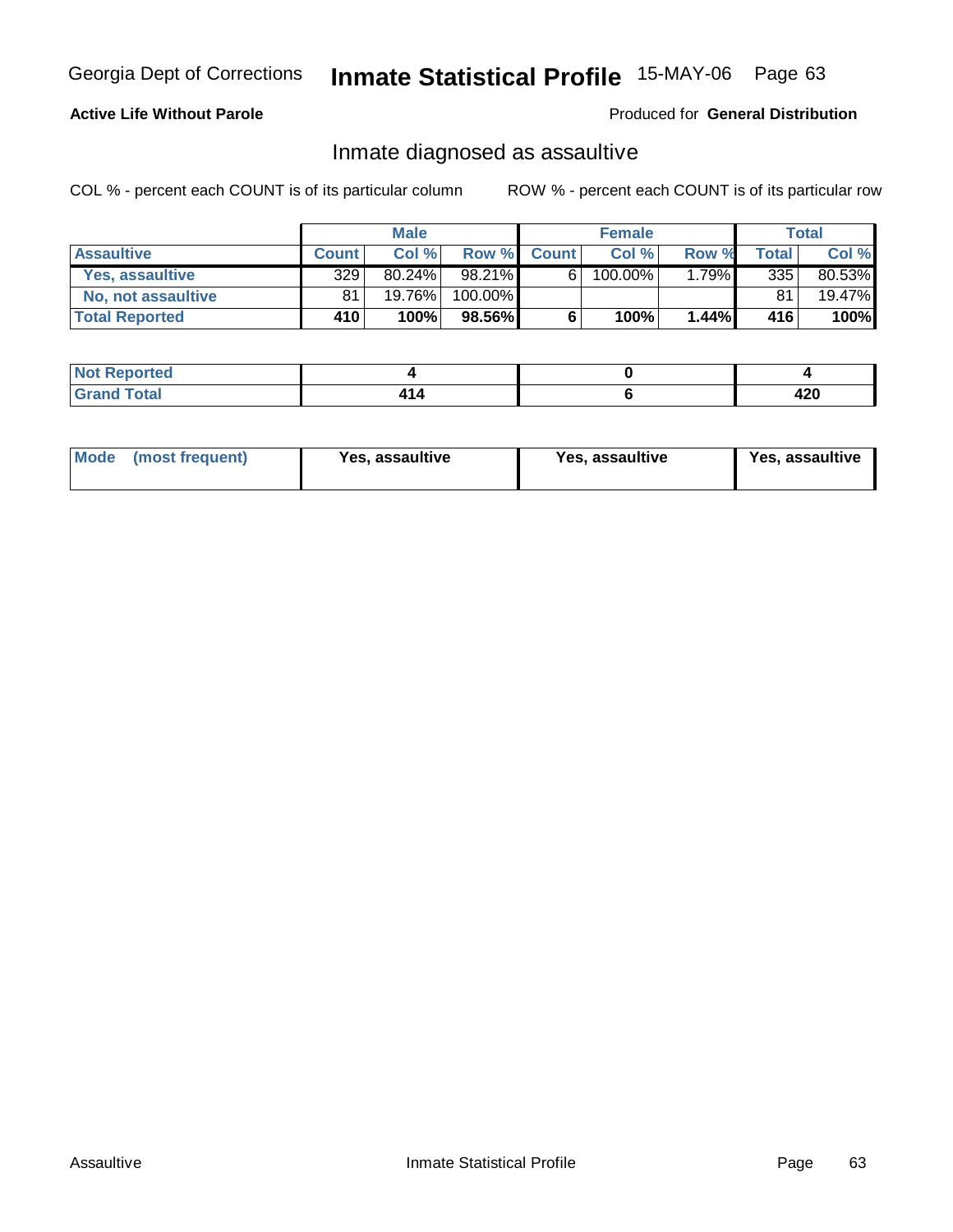#### **Active Life Without Parole**

#### Produced for **General Distribution**

# Number of prior Georgia incarcerations

|                                       |                  | <b>Male</b> |                    |   | <b>Female</b> |       |       | <b>Total</b> |
|---------------------------------------|------------------|-------------|--------------------|---|---------------|-------|-------|--------------|
| <b>Num of Prior GA Incarcerations</b> | <b>Count</b>     | Col %       | <b>Row % Count</b> |   | Col %         | Row % | Total | Col %        |
|                                       | $\overline{202}$ | 48.79%      | 97.12%             | 6 | 100.00%       | 2.88% | 208   | 49.52%       |
|                                       | 83               | 20.05%      | 100.00%            |   |               |       | 83    | 19.76%       |
|                                       | 47               | 11.35%      | 100.00%            |   |               |       | 47    | 11.19%       |
|                                       | 41               | 9.90%       | 100.00%            |   |               |       | 41    | 9.76%        |
|                                       | 22               | 5.31%       | 100.00%            |   |               |       | 22    | 5.24%        |
|                                       | 11               | 2.66%       | 100.00%            |   |               |       | 11    | 2.62%        |
| <b>More Than 5</b>                    | 8                | 1.93%       | 100.00%            |   |               |       | 8     | 1.90%        |
| <b>Total Reported</b>                 | 414              | 100%        | 98.57%             | 6 | 100%          | 1.43% | 420   | 100%         |

| --<br>. |  |             |
|---------|--|-------------|
|         |  | חרו<br>44 U |

| Mean (average)         | 20. ا | 1.19 |
|------------------------|-------|------|
| <b>Median (middle)</b> |       |      |
| Mode (most frequent)   |       |      |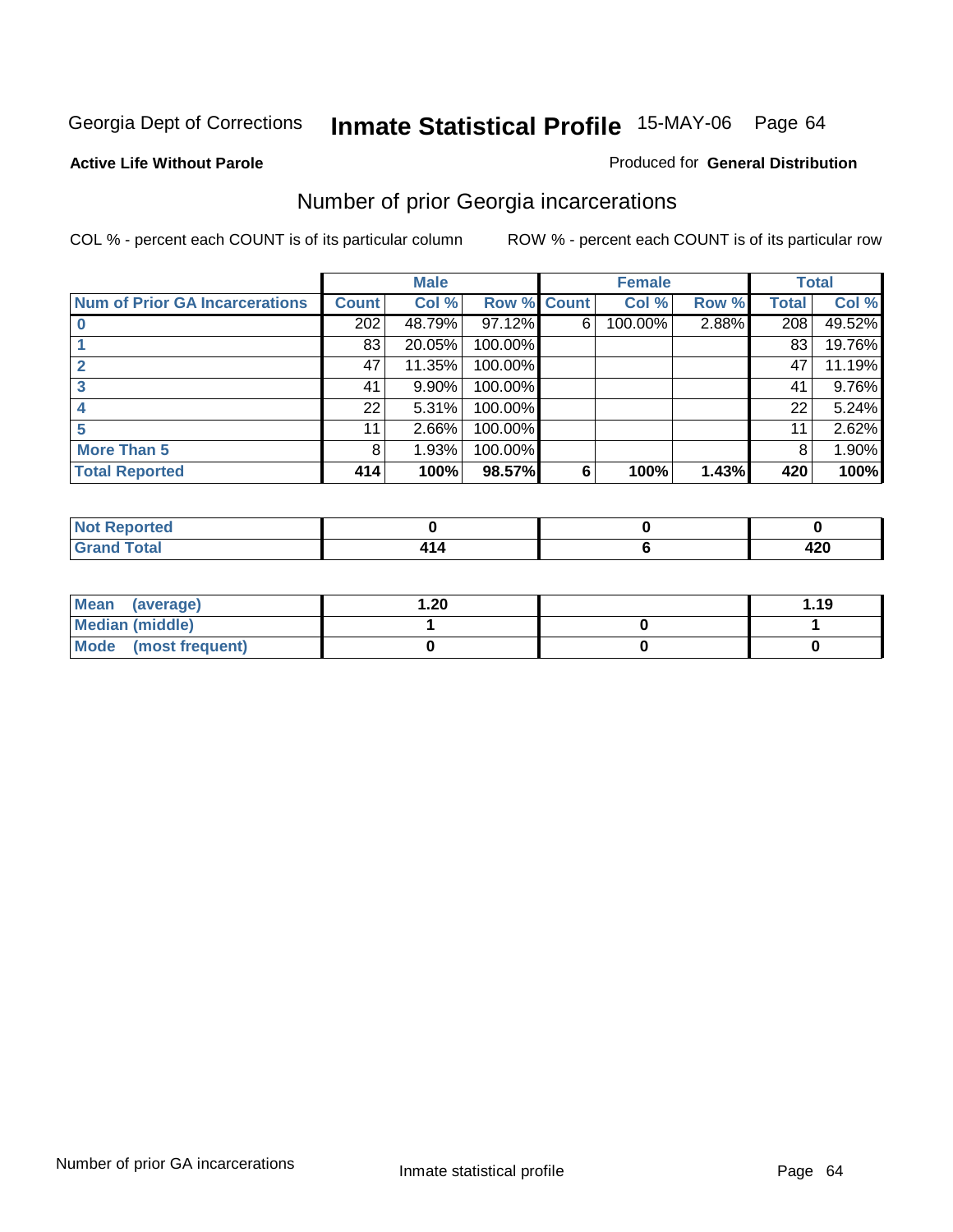**Active Life Without Parole** 

Produced for **General Distribution**

### Prison sentence in years

COL % - percent each COUNT is of its particular column ROW % - percent each COUNT is of its particular row

|                                 |              | <b>Male</b> |                    | <b>Female</b> |       |        | Total                 |
|---------------------------------|--------------|-------------|--------------------|---------------|-------|--------|-----------------------|
| <b>Prison Sentence In Years</b> | <b>Count</b> | Col %       | <b>Row % Count</b> | Col %         | Row % | Total. | Col %                 |
| <b>Life Without Parole</b>      | 414'         | $100.00\%$  | $98.57\%$          | $100.00\%$    | .43%  | 420    | $100.\overline{00\%}$ |
| <b>Total Reported</b>           | 414          | 100%        | 98.57%             | 100%          | 1.43% | 420    | $100\%$               |

| orted<br>N                       |  |            |
|----------------------------------|--|------------|
| <b>cotal</b><br>$\mathbf{v}$ and |  | חרו<br>42Y |

#### **Determinate (numeric) sentences only**

| <b>Mean</b> | (average) |  |  |
|-------------|-----------|--|--|
|             |           |  |  |

**All sentences (including determinate), with life, life without parole, and death sentences figured at 45 years**

| ' Mea<br>апо      | ᠇ᡂ |        | т.     |
|-------------------|----|--------|--------|
| --- <i>--</i> --- | __ | $\sim$ | $\sim$ |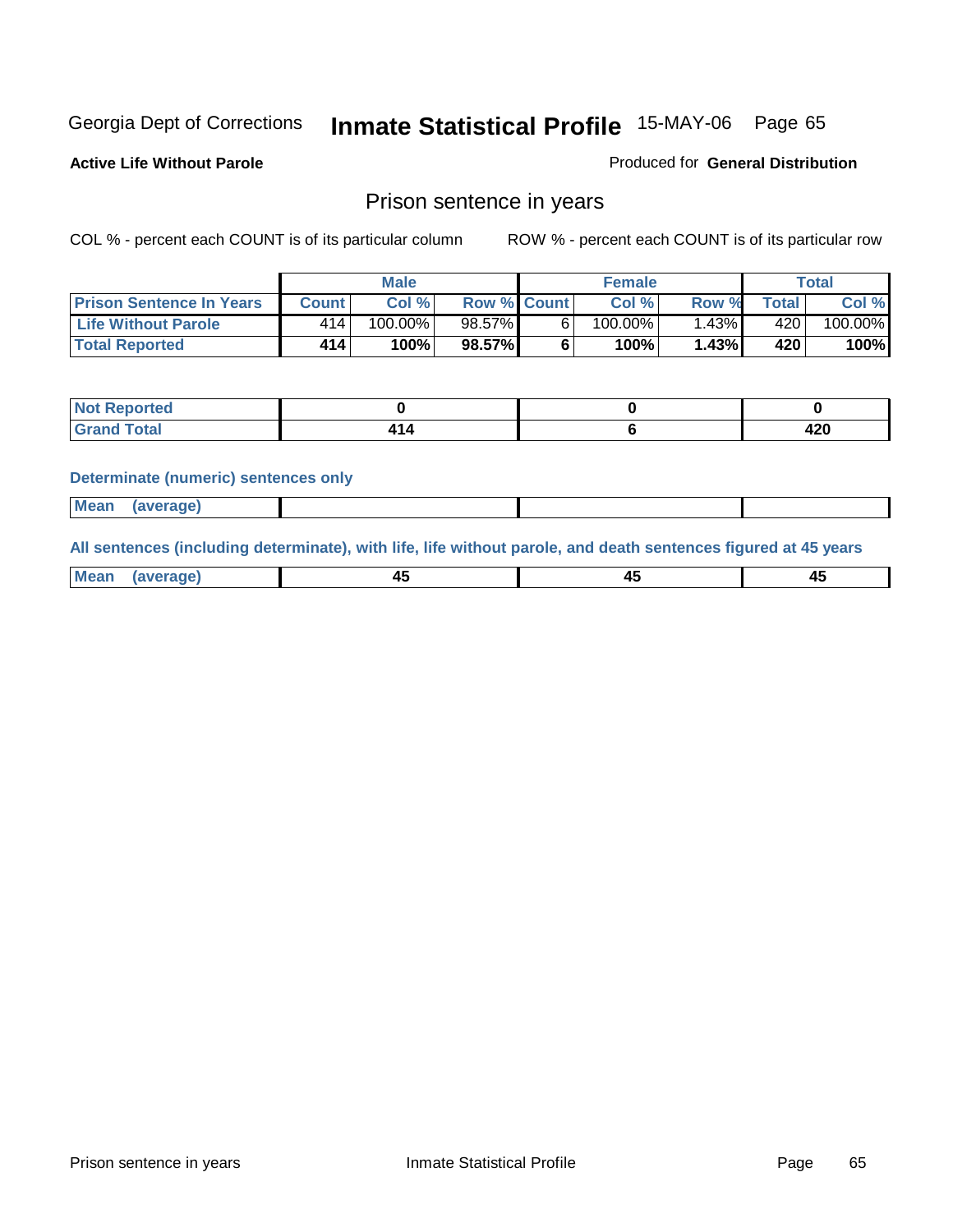#### **Active Life Without Parole**

### Produced for **General Distribution**

# Primary offense, broken out into felonies vs misdemeanors

|                                  |              | <b>Male</b> |                    |    | <b>Female</b> |       | Total        |            |
|----------------------------------|--------------|-------------|--------------------|----|---------------|-------|--------------|------------|
| <b>Felonies and Misdemeanors</b> | <b>Count</b> | Col%        | <b>Row % Count</b> |    | Col%          | Row % | <b>Total</b> | Col %      |
| <b>Felonies</b>                  | 414          | 100.00%     | $98.57\%$          | 6. | $100.00\%$    | .43%  | 420          | $100.00\%$ |
| <b>Total Reported</b>            | 414          | 100%        | 98.57%             |    | 100%          | 1.43% | 420          | 100%       |

| <b>Not Reported</b><br>$\sim$ |  |     |
|-------------------------------|--|-----|
| <b>Total</b><br>Grand         |  | 420 |

| <b>Mo</b><br>requent)<br>onies<br>.<br>____ | nies.<br>חי<br>____ | <b>onies</b><br>. |
|---------------------------------------------|---------------------|-------------------|
|---------------------------------------------|---------------------|-------------------|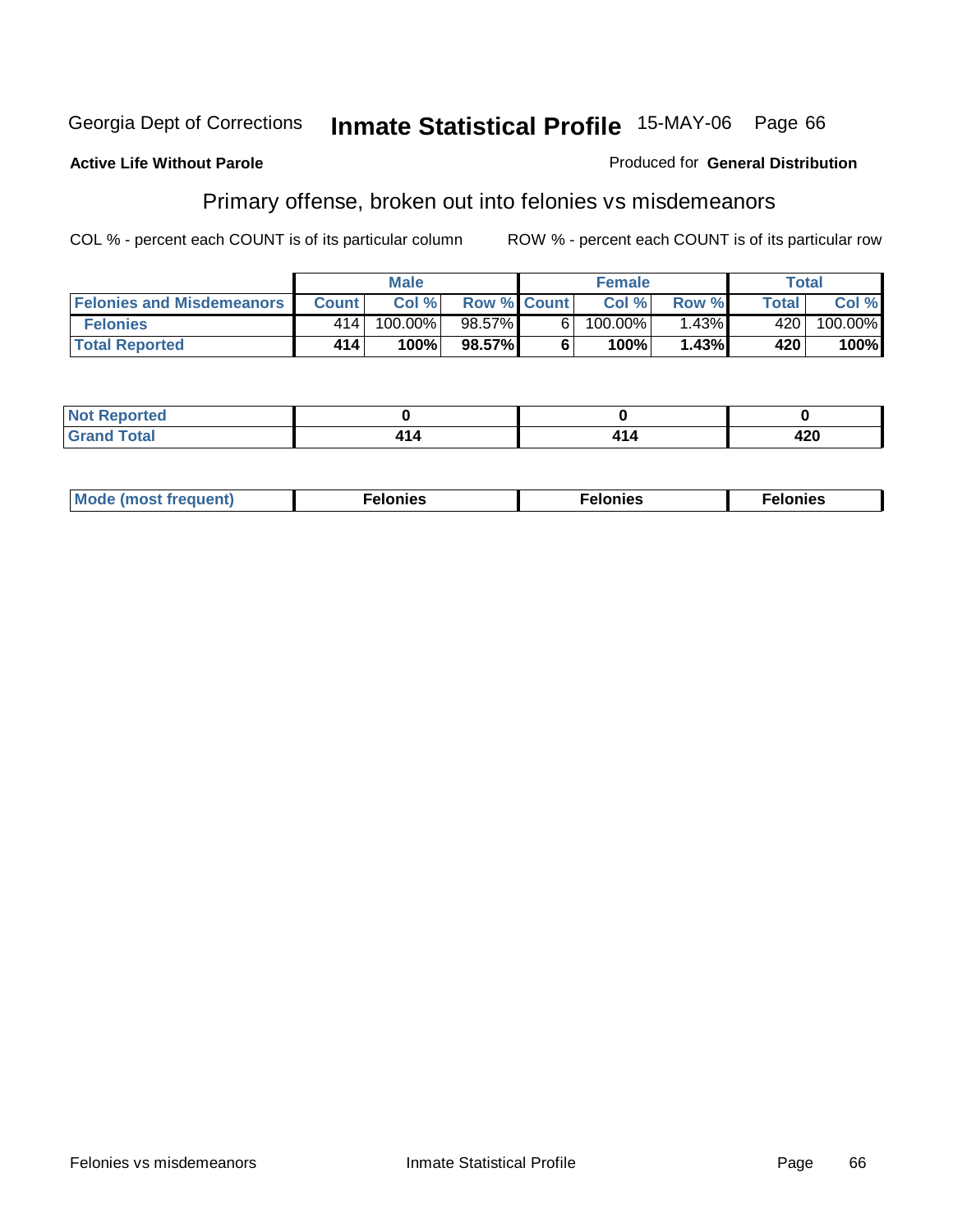#### **Active Life Without Parole**

#### Produced for **General Distribution**

# Primary offense, broken out into six broad crime categories

|   |                         |                 | <b>Male</b> |             |   | <b>Female</b> |          |                 | <b>Total</b> |
|---|-------------------------|-----------------|-------------|-------------|---|---------------|----------|-----------------|--------------|
|   | <b>Crime Categories</b> | <b>Count</b>    | Col %       | Row % Count |   | Col %         | Row %    | <b>Total</b>    | Col %        |
|   | <b>Violent</b>          | 348             | 84.06%      | 98.31%      | 6 | 100.00%       | $1.69\%$ | 354             | 84.29%       |
| 2 | <b>Sex Crime</b>        | 54              | $13.04\%$   | 100.00%     |   | $.00\%$ $ $   |          | 54              | 12.86%       |
| 3 | <b>Property</b>         | 2               | .48%        | 100.00%     |   | .00%          |          | 2               | .48%         |
| 4 | <b>Drug</b>             | 10 <sub>1</sub> | 2.42%       | 100.00%     |   | .00%          |          | 10 <sub>1</sub> | 2.38%        |
|   | <b>Total Reported</b>   | 414             | 100%        | 98.57%      | 6 | 100%          | 1.43%    | 420             | 100%         |

| <b>Not</b><br><b>Exported</b><br>$\mathbf{1}$ |        |             |
|-----------------------------------------------|--------|-------------|
| $f \circ f \circ f$                           | , , ., | ィクハ<br>44 U |

| M <sub>c</sub><br>--------<br>AUAZ | .<br>Violent | วlent | --<br>lent<br>ш<br>____ |
|------------------------------------|--------------|-------|-------------------------|
|                                    |              |       |                         |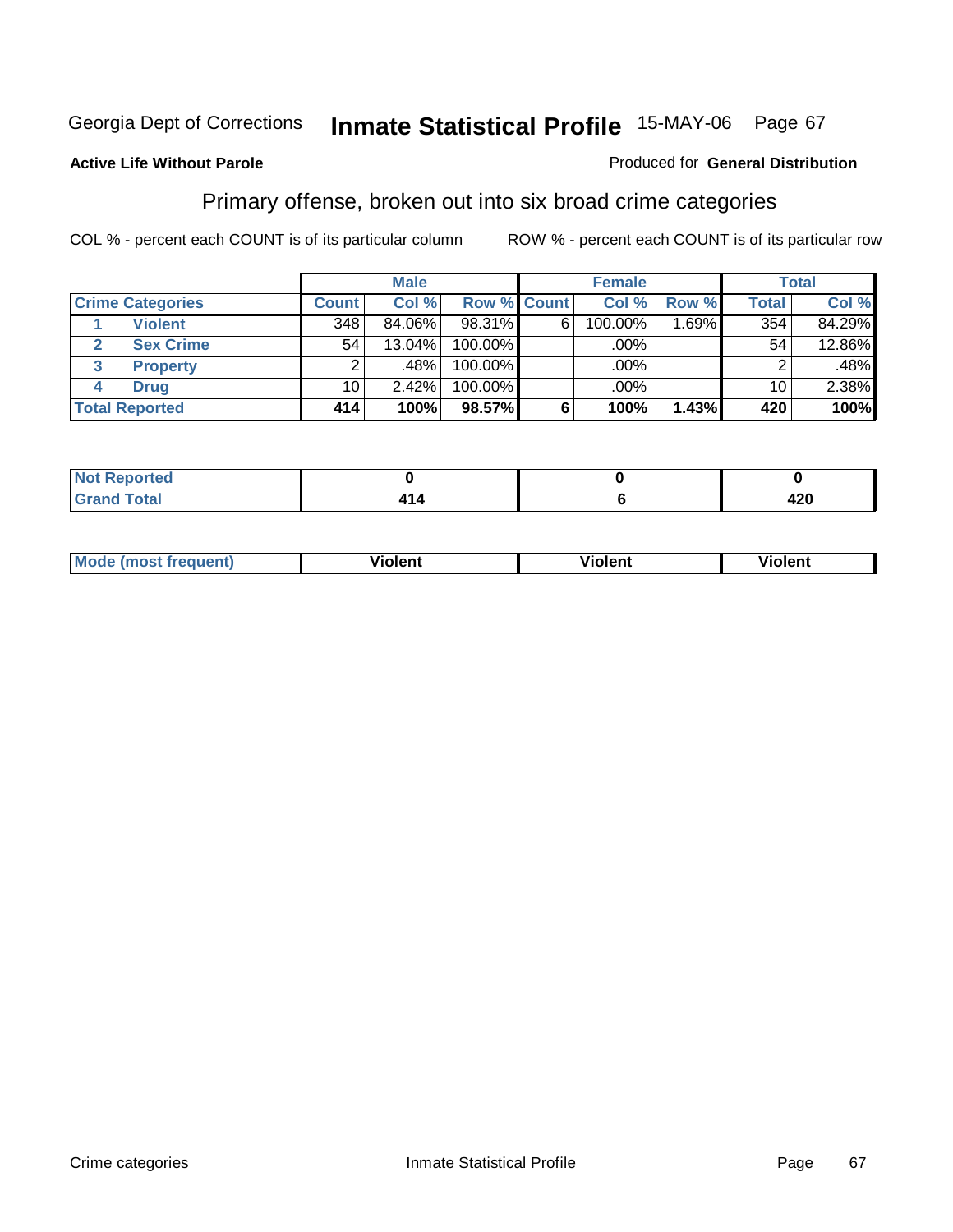#### **Active Life Without Parole**

### Produced for **General Distribution**

# Primary offense, detailed offense code

|      |                                |              | <b>Male</b> |         |              | <b>Female</b> |       |                | <b>Total</b> |
|------|--------------------------------|--------------|-------------|---------|--------------|---------------|-------|----------------|--------------|
|      | <b>Primary Offense</b>         | <b>Count</b> | Col %       | Row %   | <b>Count</b> | Col %         | Row % | Total          | Col %        |
| 1101 | <b>Murder</b>                  | 248          | 59.90%      | 97.64%  | 6            | 100.00%       | 2.36% | 254            | 60.48%       |
| 1311 | <b>Kidnapping</b>              | 42           | 10.14%      | 100.00% |              |               |       | 42             | 10.00%       |
| 1601 | <b>Burglary</b>                | 2            | .48%        | 100.00% |              |               |       | 2              | .48%         |
| 1902 | <b>Armed Robbery</b>           | 57           | 13.77%      | 100.00% |              |               |       | 57             | 13.57%       |
| 1911 | <b>Hijacking Motor Vehicle</b> |              | .24%        | 100.00% |              |               |       |                | .24%         |
| 2001 | <b>Rape</b>                    | 42           | 10.14%      | 100.00% |              |               |       | 42             | 10.00%       |
| 2003 | <b>Aggrav Sodomy</b>           |              | .24%        | 100.00% |              |               |       |                | .24%         |
| 2009 | <b>Aggrav Sexual Battery</b>   | 2            | .48%        | 100.00% |              |               |       | $\overline{2}$ | .48%         |
| 2019 | <b>Child Molestation</b>       | 2            | .48%        | 100.00% |              |               |       | $\overline{2}$ | .48%         |
| 2021 | <b>Aggrav Child</b>            | 7            | 1.69%       | 100.00% |              |               |       | 7              | 1.67%        |
|      | <b>Molestation</b>             |              |             |         |              |               |       |                |              |
| 4012 | <b>Viol Ga Cntrl Sbst Act</b>  |              | .24%        | 100.00% |              |               |       |                | .24%         |
| 4018 | <b>S/D Cont Sub School</b>     |              | .24%        | 100.00% |              |               |       | 1              | .24%         |
| 4021 | <b>S/D Cocaine</b>             | 3            | .72%        | 100.00% |              |               |       | 3              | .71%         |
| 4022 | <b>Poss Of Cocaine</b>         | 4            | .97%        | 100.00% |              |               |       | 4              | .95%         |
| 4134 | <b>Att/Consprcy Commt</b>      |              | .24%        | 100.00% |              |               |       |                | .24%         |
|      | C/S/Of                         |              |             |         |              |               |       |                |              |
|      | <b>Total Rported</b>           | 414          | 100%        | 98.57%  | 6            | 100%          | 1.43% | 420            | 100%         |

| <b>Not</b><br>Reported<br>.                 |  |           |
|---------------------------------------------|--|-----------|
| <b>Total</b><br>l Grand<br>$\mathsf{v}$ and |  | ,<br>42 U |

| <b>Mode (most frequent)</b> | 1101 Murder | 1101 Murder | 1101 Murder |
|-----------------------------|-------------|-------------|-------------|
|-----------------------------|-------------|-------------|-------------|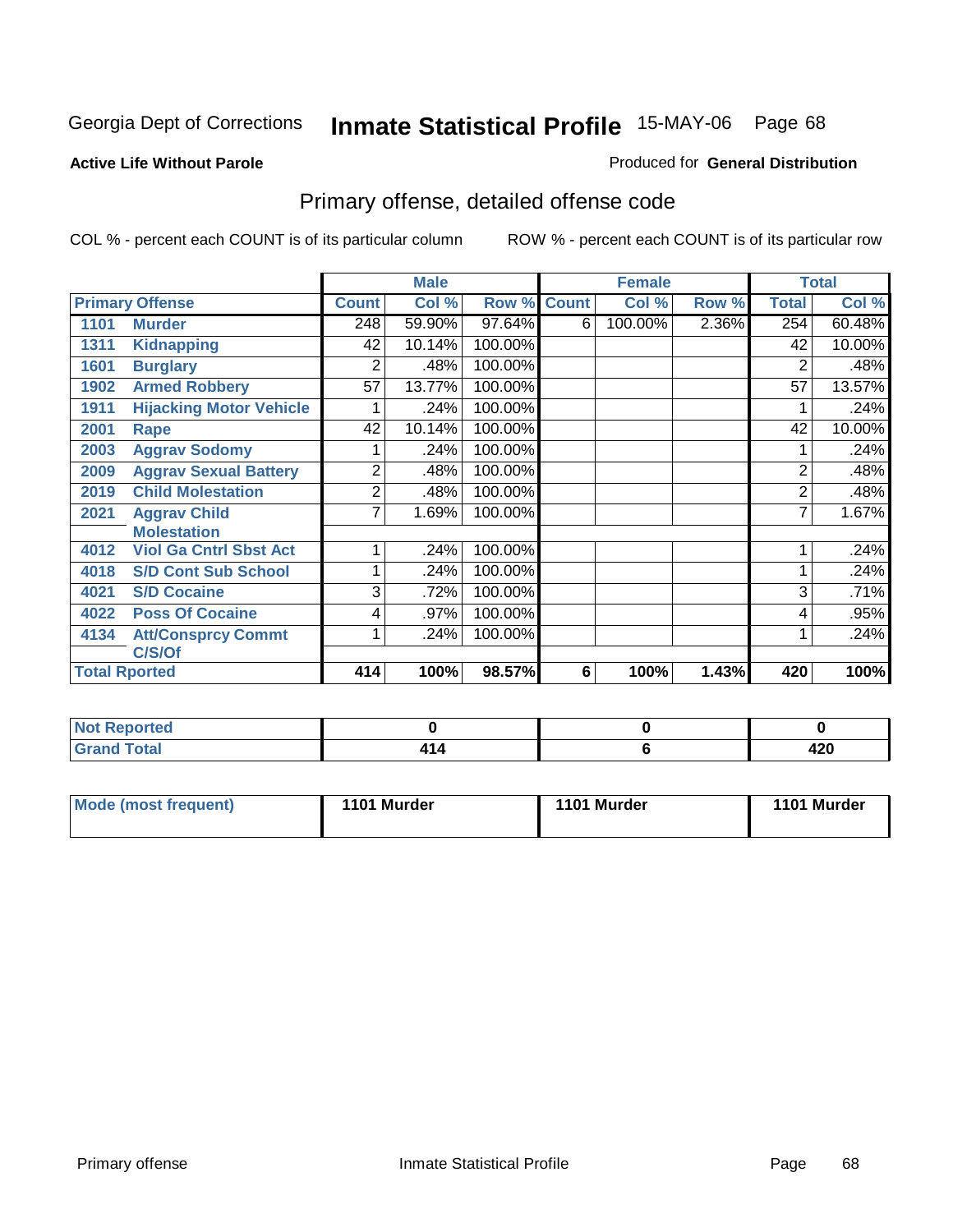Produced for **General Distribution**

#### **Active Life Without Parole**

# County of conviction of primary offense

|                         |                             |                 | <b>Male</b> |         |              | <b>Female</b> |       |                 | <b>Total</b>               |
|-------------------------|-----------------------------|-----------------|-------------|---------|--------------|---------------|-------|-----------------|----------------------------|
|                         | <b>County of Conviction</b> | <b>Count</b>    | Col %       | Row %   | <b>Count</b> | Col %         | Row % | <b>Total</b>    | $\overline{\text{Col }\%}$ |
| 1                       | <b>Appling</b>              | $\overline{2}$  | .48%        | 100.00% |              |               |       | $\overline{2}$  | .48%                       |
| $\overline{2}$          | <b>Atkinson</b>             | 1               | .24%        | 100.00% |              |               |       | $\mathbf 1$     | .24%                       |
| $\overline{\mathbf{3}}$ | <b>Bacon</b>                | 1               | .24%        | 100.00% |              |               |       | 1               | .24%                       |
| 5                       | <b>Baldwin</b>              | 6               | 1.45%       | 100.00% |              |               |       | $\overline{6}$  | 1.43%                      |
| $6\phantom{a}$          | <b>Banks</b>                | 1               | .24%        | 100.00% |              |               |       | 1               | .24%                       |
| $\overline{7}$          | <b>Barrow</b>               | $\overline{3}$  | .72%        | 100.00% |              |               |       | $\overline{3}$  | .71%                       |
| 8                       | <b>Bartow</b>               | $\overline{2}$  | .48%        | 100.00% |              |               |       | $\overline{2}$  | .48%                       |
| 9                       | <b>Ben Hill</b>             | $\overline{3}$  | .72%        | 100.00% |              |               |       | $\overline{3}$  | .71%                       |
| 10                      | <b>Berrien</b>              | 1               | .24%        | 100.00% |              |               |       | $\mathbf{1}$    | .24%                       |
| 11                      | <b>Bibb</b>                 | $\overline{15}$ | 3.62%       | 100.00% |              |               |       | $\overline{15}$ | 3.57%                      |
| 12                      | <b>Bleckley</b>             | 1               | .24%        | 100.00% |              |               |       | $\mathbf 1$     | .24%                       |
| 13                      | <b>Brantley</b>             | 1               | .24%        | 100.00% |              |               |       | 1               | .24%                       |
| 14                      | <b>Brooks</b>               | 1               | .24%        | 100.00% |              |               |       | 1               | .24%                       |
| 16                      | <b>Bulloch</b>              | 1               | .24%        | 100.00% |              |               |       | 1               | .24%                       |
| 17                      | <b>Burke</b>                | 5               | 1.21%       | 100.00% |              |               |       | $\overline{5}$  | 1.19%                      |
| 18                      | <b>Butts</b>                | $\overline{3}$  | .72%        | 100.00% |              |               |       | $\overline{3}$  | .71%                       |
| 20                      | <b>Camden</b>               | $\overline{2}$  | .48%        | 100.00% |              |               |       | $\overline{2}$  | .48%                       |
| 22                      | <b>Carroll</b>              | $\overline{2}$  | .48%        | 100.00% |              |               |       | $\overline{c}$  | .48%                       |
| 23                      | <b>Catoosa</b>              | 1               | .24%        | 100.00% |              |               |       | 1               | .24%                       |
| 24                      | <b>Charlton</b>             | 1               | .24%        | 100.00% |              |               |       | $\mathbf{1}$    | .24%                       |
| 25                      | <b>Chatham</b>              | $\overline{15}$ | 3.62%       | 100.00% |              |               |       | $\overline{15}$ | 3.57%                      |
| 28                      | <b>Cherokee</b>             | $\overline{2}$  | .48%        | 100.00% |              |               |       | $\overline{2}$  | .48%                       |
| 29                      | <b>Clarke</b>               | $\overline{11}$ | 2.66%       | 100.00% |              |               |       | $\overline{11}$ | 2.62%                      |
| 31                      | <b>Clayton</b>              | $\overline{16}$ | 3.86%       | 100.00% |              |               |       | $\overline{16}$ | 3.81%                      |
| 33                      | <b>Cobb</b>                 | $\overline{13}$ | 3.14%       | 100.00% |              |               |       | $\overline{13}$ | 3.10%                      |
| 34                      | <b>Coffee</b>               | $\overline{3}$  | .72%        | 100.00% |              |               |       | 3               | .71%                       |
| 35                      | <b>Colquitt</b>             | $\overline{3}$  | .72%        | 100.00% |              |               |       | $\overline{3}$  | .71%                       |
| 36                      | <b>Columbia</b>             | 4               | .97%        | 100.00% |              |               |       | $\overline{4}$  | .95%                       |
| 37                      | <b>Cook</b>                 | $\overline{3}$  | .72%        | 100.00% |              |               |       | $\overline{3}$  | .71%                       |
| 38                      | <b>Coweta</b>               | $\overline{2}$  | .48%        | 100.00% |              |               |       | $\overline{2}$  | .48%                       |
| 40                      | <b>Crisp</b>                | 1               | .24%        | 100.00% |              |               |       | 1               | .24%                       |
| 41                      | <b>Dade</b>                 | 1               | .24%        | 100.00% |              |               |       | 1               | .24%                       |
| 43                      | <b>Decatur</b>              | 1               | .24%        | 100.00% |              |               |       | $\mathbf{1}$    | .24%                       |
| 44                      | <b>Dekalb</b>               | $\overline{34}$ | 8.21%       | 97.14%  | $\mathbf{1}$ | 16.67%        | 2.86% | $\overline{35}$ | 8.33%                      |
| 45                      | <b>Dodge</b>                | 1               | .24%        | 100.00% |              |               |       | 1               | .24%                       |
| 47                      | <b>Dougherty</b>            | $\overline{12}$ | 2.90%       | 100.00% |              |               |       | $\overline{12}$ | 2.86%                      |
| 48                      | <b>Douglas</b>              | $\overline{12}$ | 2.90%       | 92.31%  | 1            | 16.67%        | 7.69% | $\overline{13}$ | 3.10%                      |
| 49                      | <b>Early</b>                | 1               | .24%        | 100.00% |              |               |       | 1               | .24%                       |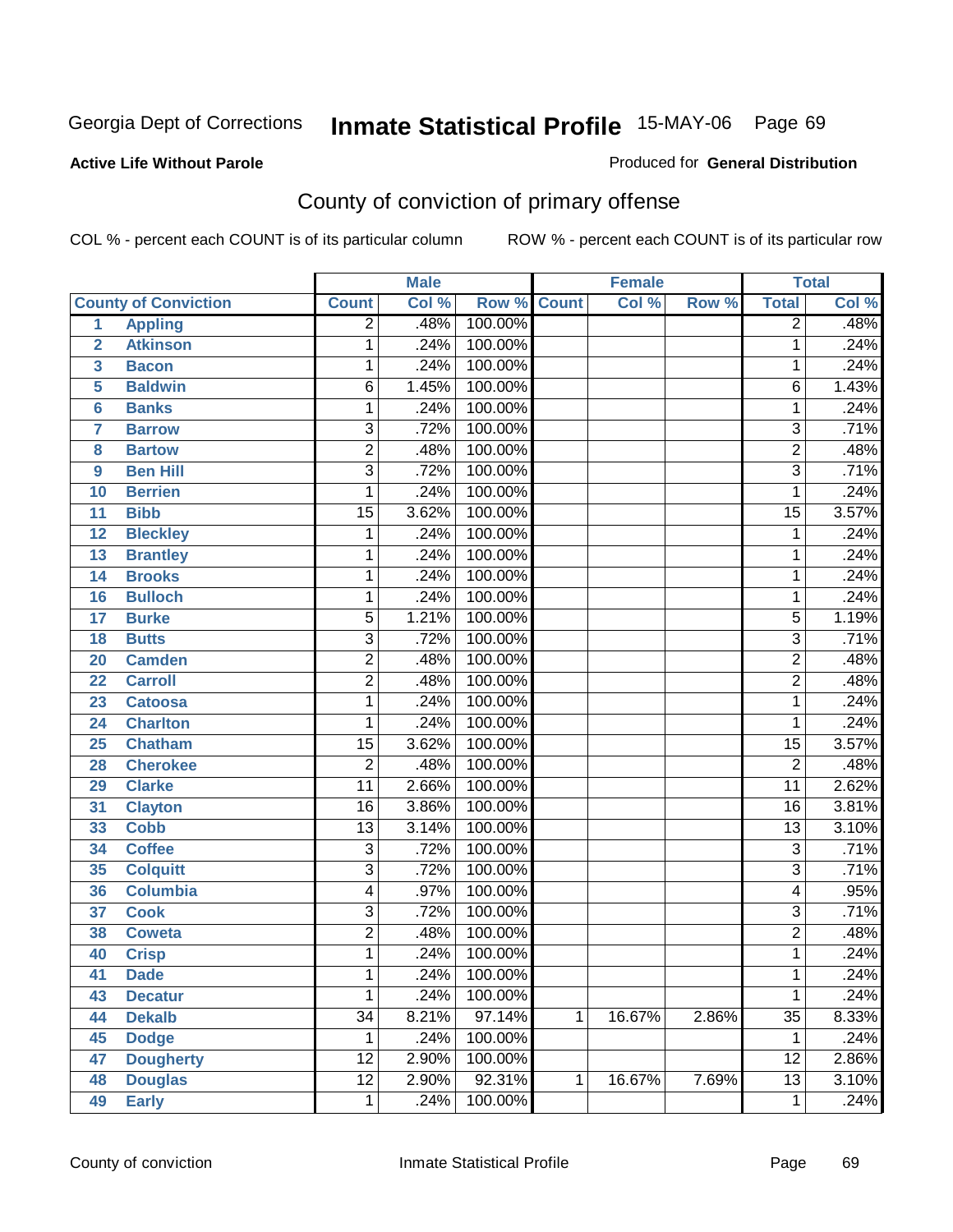**Active Life Without Parole** 

Produced for **General Distribution**

# County of conviction of primary offense

|                 |                             |                 | <b>Male</b> |         |              | <b>Female</b> |        |                         | <b>Total</b> |
|-----------------|-----------------------------|-----------------|-------------|---------|--------------|---------------|--------|-------------------------|--------------|
|                 | <b>County of Conviction</b> | <b>Count</b>    | Col %       | Row %   | <b>Count</b> | Col %         | Row %  | <b>Total</b>            | CoI%         |
| 51              | <b>Effingham</b>            | $\overline{2}$  | .48%        | 100.00% |              |               |        | $\overline{2}$          | .48%         |
| $\overline{52}$ | <b>Elbert</b>               | $\overline{2}$  | .48%        | 100.00% |              |               |        | $\overline{2}$          | .48%         |
| 53              | <b>Emanuel</b>              | 1               | .24%        | 100.00% |              |               |        | 1                       | .24%         |
| 56              | <b>Fayette</b>              | $\overline{3}$  | .72%        | 100.00% |              |               |        | $\overline{3}$          | .71%         |
| 57              | <b>Floyd</b>                | $\overline{5}$  | 1.21%       | 100.00% |              |               |        | $\overline{5}$          | 1.19%        |
| 58              | <b>Forsyth</b>              | 1               | .24%        | 100.00% |              |               |        | 1                       | .24%         |
| 59              | <b>Franklin</b>             | 1               | .24%        | 100.00% |              |               |        | 1                       | .24%         |
| 60              | <b>Fulton</b>               | $\overline{39}$ | 9.42%       | 100.00% |              |               |        | $\overline{39}$         | 9.29%        |
| 61              | <b>Gilmer</b>               | 1               | .24%        | 100.00% |              |               |        | $\mathbf{1}$            | .24%         |
| 63              | <b>Glynn</b>                | $\overline{11}$ | 2.66%       | 100.00% |              |               |        | $\overline{11}$         | 2.62%        |
| 66              | <b>Greene</b>               | 1               | .24%        | 100.00% |              |               |        | 1                       | .24%         |
| 67              | <b>Gwinnett</b>             | $\overline{7}$  | 1.69%       | 100.00% |              |               |        | $\overline{7}$          | 1.67%        |
| 68              | <b>Habersham</b>            | 1               | .24%        | 100.00% |              |               |        | 1                       | .24%         |
| 69              | <b>Hall</b>                 | 6               | 1.45%       | 100.00% |              |               |        | $\overline{6}$          | 1.43%        |
| 72              | <b>Harris</b>               | 1               | .24%        | 100.00% |              |               |        | 1                       | .24%         |
| 73              | <b>Hart</b>                 | 4               | .97%        | 100.00% |              |               |        | 4                       | .95%         |
| $\overline{75}$ | <b>Henry</b>                | $\overline{8}$  | 1.93%       | 100.00% |              |               |        | $\overline{8}$          | 1.90%        |
| 76              | <b>Houston</b>              | 6               | 1.45%       | 100.00% |              |               |        | $\overline{6}$          | 1.43%        |
| 78              | <b>Jackson</b>              | $\overline{7}$  | 1.69%       | 100.00% |              |               |        | $\overline{7}$          | 1.67%        |
| 79              | <b>Jasper</b>               | 1               | .24%        | 100.00% |              |               |        | 1                       | .24%         |
| 80              | <b>Jeff Davis</b>           | 1               | .24%        | 100.00% |              |               |        | 1                       | .24%         |
| 84              | <b>Jones</b>                | 1               | .24%        | 100.00% |              |               |        | 1                       | .24%         |
| 87              | <b>Laurens</b>              | $\overline{2}$  | .48%        | 100.00% |              |               |        | $\overline{2}$          | .48%         |
| 88              | Lee                         | 1               | .24%        | 100.00% |              |               |        | $\mathbf{1}$            | .24%         |
| 89              | <b>Liberty</b>              | 5               | 1.21%       | 100.00% |              |               |        | 5                       | 1.19%        |
| 91              | Long                        | $\overline{3}$  | .72%        | 100.00% |              |               |        | $\overline{3}$          | .71%         |
| 92              | <b>Lowndes</b>              | $\overline{3}$  | .72%        | 100.00% |              |               |        | $\overline{3}$          | .71%         |
| 95              | <b>Madison</b>              | 1               | .24%        | 100.00% |              |               |        | 1                       | .24%         |
| 96              | <b>Marion</b>               | 1               | .24%        | 100.00% |              |               |        | 1                       | .24%         |
| 98              | <b>Mcintosh</b>             | 1               | .24%        | 100.00% |              |               |        | 1                       | .24%         |
| 100             | <b>Miller</b>               | 1               | .24%        | 100.00% |              |               |        | 1                       | .24%         |
| 102             | <b>Monroe</b>               | 2               | .48%        | 100.00% |              |               |        | 2                       | .48%         |
| 106             | <b>Muscogee</b>             | $\overline{15}$ | 3.62%       | 100.00% |              |               |        | $\overline{15}$         | 3.57%        |
| 107             | <b>Newton</b>               | $\overline{3}$  | .72%        | 75.00%  | $\mathbf{1}$ | 16.67%        | 25.00% | $\overline{\mathbf{4}}$ | .95%         |
| 109             | <b>Oglethorpe</b>           | 1               | .24%        | 100.00% |              |               |        | 1                       | .24%         |
| 110             | <b>Paulding</b>             | 1               | .24%        | 100.00% |              |               |        | 1                       | .24%         |
| 113             | <b>Pierce</b>               | $\overline{3}$  | .72%        | 100.00% |              |               |        | $\overline{3}$          | .71%         |
| 114             | <b>Pike</b>                 | $\overline{3}$  | .72%        | 75.00%  | $\mathbf{1}$ | 16.67%        | 25.00% | $\overline{4}$          | .95%         |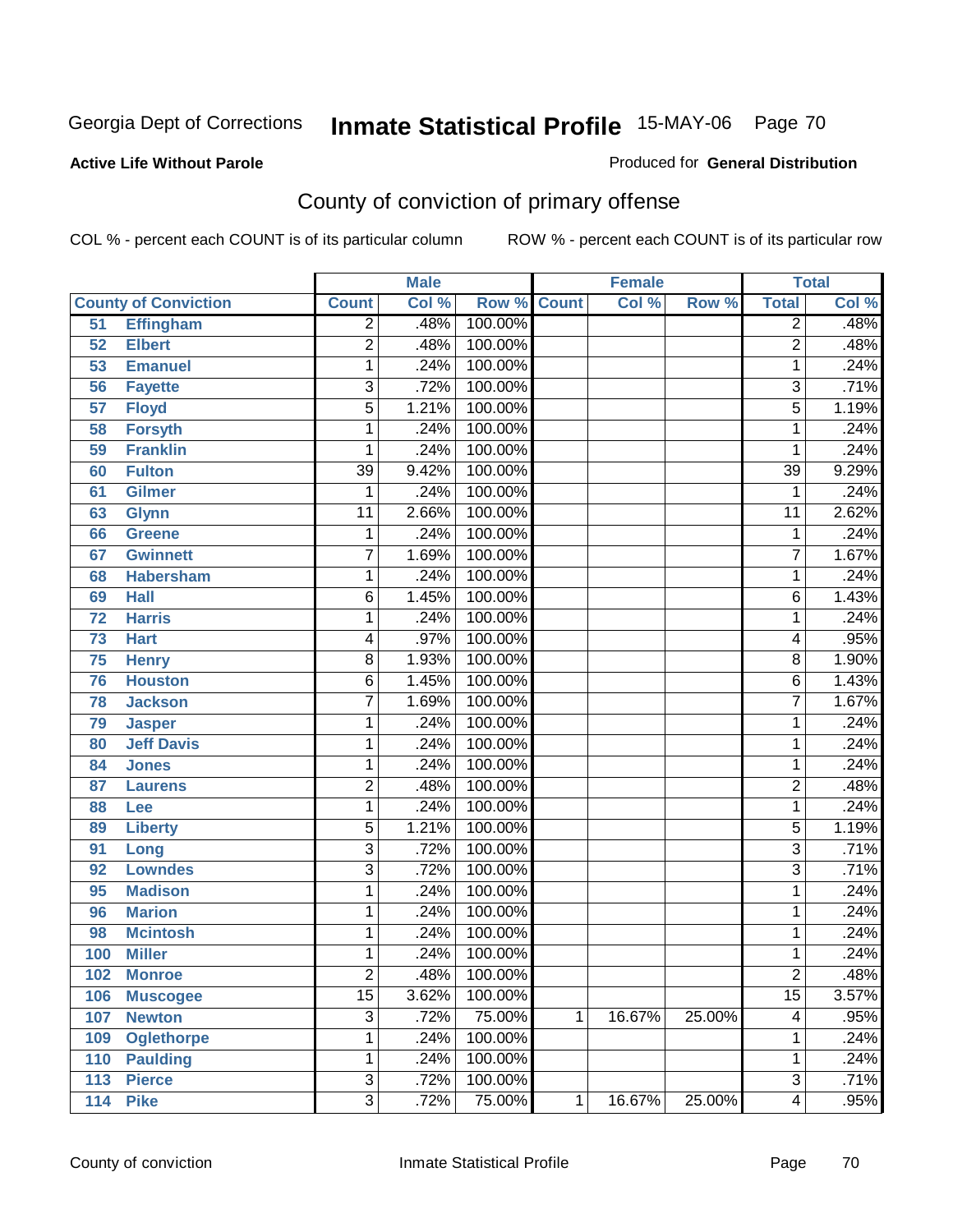#### **Active Life Without Parole**

#### Produced for **General Distribution**

# County of conviction of primary offense

|                             |                | <b>Male</b> |         |              | <b>Female</b> |        | <b>Total</b>     |       |
|-----------------------------|----------------|-------------|---------|--------------|---------------|--------|------------------|-------|
| <b>County of Conviction</b> | <b>Count</b>   | Col %       | Row %   | <b>Count</b> | Col %         | Row %  | <b>Total</b>     | Col % |
| 115<br><b>Polk</b>          | 1              | .24%        | 100.00% |              |               |        | 1                | .24%  |
| 116<br><b>Pulaski</b>       | 1              | .24%        | 100.00% |              |               |        | 1                | .24%  |
| 117<br><b>Putnam</b>        | 4              | .97%        | 100.00% |              |               |        | 4                | .95%  |
| 119<br><b>Rabun</b>         | 1              | .24%        | 100.00% |              |               |        | 1                | .24%  |
| <b>Randolph</b><br>120      | 1              | .24%        | 100.00% |              |               |        | 1                | .24%  |
| <b>Richmond</b><br>121      | 17             | 4.11%       | 94.44%  | $\mathbf 1$  | 16.67%        | 5.56%  | $\overline{18}$  | 4.29% |
| <b>Rockdale</b><br>122      | 4              | .97%        | 100.00% |              |               |        | 4                | .95%  |
| <b>Spalding</b><br>126      | 5              | 1.21%       | 100.00% |              |               |        | 5                | 1.19% |
| 127<br><b>Stephens</b>      | $\overline{2}$ | .48%        | 100.00% |              |               |        | $\overline{2}$   | .48%  |
| <b>Sumter</b><br>129        | 1              | .24%        | 100.00% |              |               |        | 1                | .24%  |
| <b>Terrell</b><br>135       | 1              | .24%        | 100.00% |              |               |        | 1                | .24%  |
| <b>Thomas</b><br>136        | $\overline{2}$ | .48%        | 100.00% |              |               |        | $\overline{2}$   | .48%  |
| <b>Tift</b><br>137          | $\overline{2}$ | .48%        | 100.00% |              |               |        | $\overline{2}$   | .48%  |
| <b>Toombs</b><br>138        | 3              | .72%        | 100.00% |              |               |        | 3                | .71%  |
| 139<br><b>Towns</b>         | 1              | .24%        | 100.00% |              |               |        | 1                | .24%  |
| 141<br><b>Troup</b>         | 1              | .24%        | 100.00% |              |               |        | 1                | .24%  |
| <b>Union</b><br>144         | 1              | .24%        | 100.00% |              |               |        | 1                | .24%  |
| 145<br><b>Upson</b>         | 1              | .24%        | 100.00% |              |               |        | 1                | .24%  |
| <b>Walker</b><br>146        | $\overline{2}$ | .48%        | 66.67%  | $\mathbf 1$  | 16.67%        | 33.33% | $\overline{3}$   | .71%  |
| <b>Walton</b><br>147        | 2              | .48%        | 100.00% |              |               |        | $\overline{2}$   | .48%  |
| 148<br><b>Ware</b>          | 7              | 1.69%       | 100.00% |              |               |        | 7                | 1.67% |
| <b>Washington</b><br>150    | $\overline{2}$ | .48%        | 100.00% |              |               |        | $\overline{2}$   | .48%  |
| 151<br><b>Wayne</b>         | $\overline{2}$ | .48%        | 100.00% |              |               |        | $\overline{2}$   | .48%  |
| <b>Whitfield</b><br>155     | $\overline{5}$ | 1.21%       | 100.00% |              |               |        | $\overline{5}$   | 1.19% |
| <b>Wilkes</b><br>157        | 1              | .24%        | 100.00% |              |               |        | 1                | .24%  |
| <b>Total Rported</b>        | 414            | 100%        | 98.57%  | 6            | 100%          | 1.43%  | $\overline{420}$ | 100%  |

| orted<br>NO. |      |             |
|--------------|------|-------------|
| <b>Total</b> | , 14 | Ann<br>44 U |

| M<br>nuent.<br> | <b>A</b> ditori | Dekalb | .<br>unon |
|-----------------|-----------------|--------|-----------|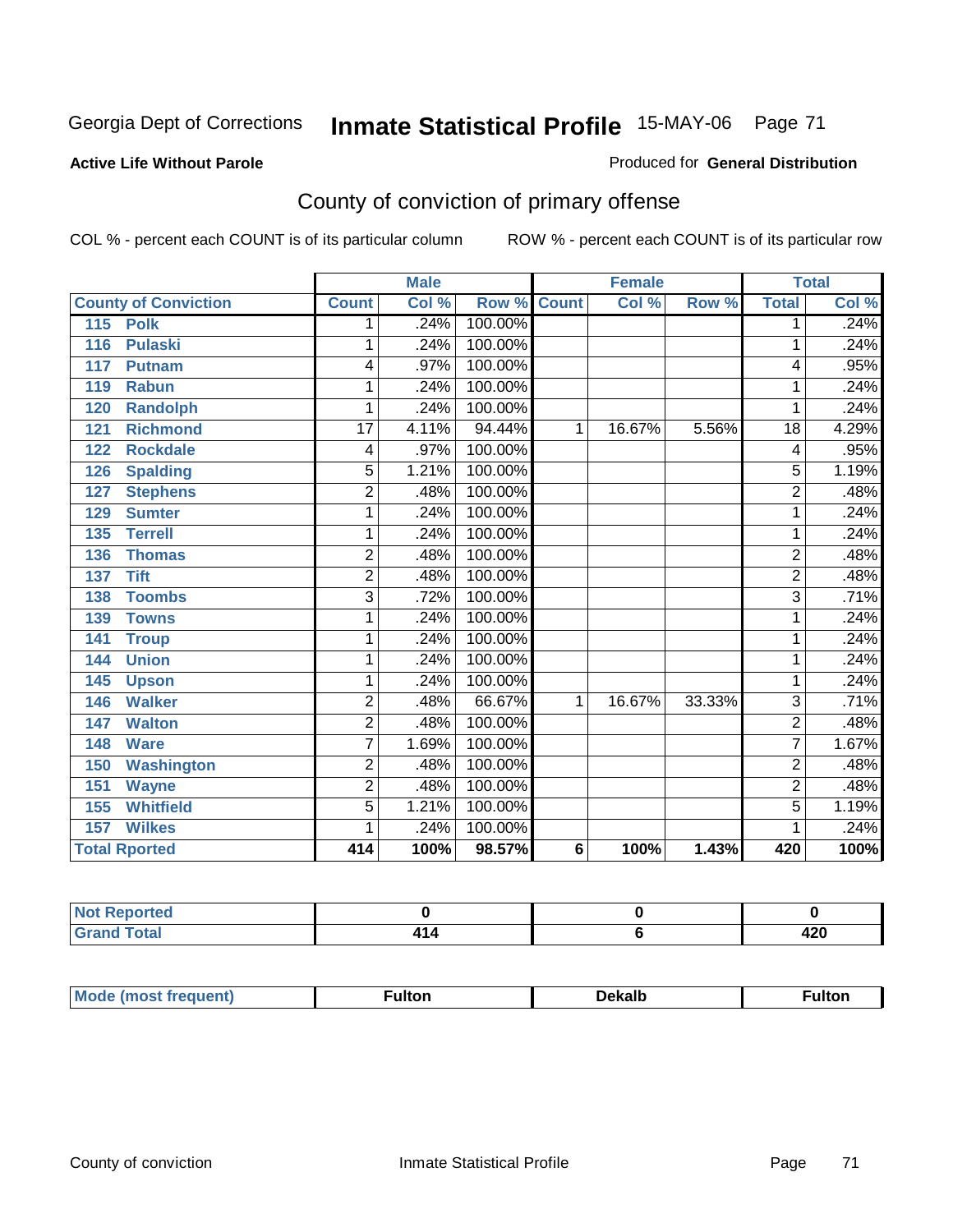#### **Active Life Without Parole**

#### Produced for **General Distribution**

# Circuit of conviction of primary offense

|                         |                               |                 | <b>Male</b> |         |              | Female |        |                 | <b>Total</b> |
|-------------------------|-------------------------------|-----------------|-------------|---------|--------------|--------|--------|-----------------|--------------|
|                         | <b>Circuit of Conviction</b>  | <b>Count</b>    | Col %       | Row %   | <b>Count</b> | Col %  | Row %  | <b>Total</b>    | Col %        |
| 1                       | <b>Alapaha Circuit</b>        | 5               | 1.21%       | 100.00% |              |        |        | 5               | 1.19%        |
| $\overline{2}$          | <b>Alcovy Circuit</b>         | 5               | 1.21%       | 83.33%  | $\mathbf{1}$ | 16.67% | 16.67% | $\overline{6}$  | 1.43%        |
| $\overline{\mathbf{3}}$ | <b>Atlanta Circuit</b>        | $\overline{39}$ | 9.42%       | 100.00% |              |        |        | $\overline{39}$ | 9.29%        |
| 4                       | <b>Atlantic Circuit</b>       | 9               | 2.17%       | 100.00% |              |        |        | $\overline{9}$  | 2.14%        |
| 5                       | <b>Augusta Circuit</b>        | $\overline{26}$ | 6.28%       | 96.30%  | 1            | 16.67% | 3.70%  | $\overline{27}$ | 6.43%        |
| $6\phantom{a}6$         | <b>Blue Ridge Circuit</b>     | $\overline{2}$  | .48%        | 100.00% |              |        |        | $\overline{2}$  | .48%         |
| 7                       | <b>Brunswick Circuit</b>      | $\overline{18}$ | 4.35%       | 100.00% |              |        |        | $\overline{18}$ | 4.29%        |
| 8                       | <b>Chattahoochee Circuit</b>  | $\overline{17}$ | 4.11%       | 100.00% |              |        |        | $\overline{17}$ | 4.05%        |
| 9                       | <b>Cherokee Circuit</b>       | $\overline{2}$  | .48%        | 100.00% |              |        |        | $\overline{2}$  | .48%         |
| 10                      | <b>Clayton Circuit</b>        | $\overline{16}$ | 3.86%       | 100.00% |              |        |        | $\overline{16}$ | 3.81%        |
| 11                      | <b>Cobb Circuit</b>           | 13              | 3.14%       | 100.00% |              |        |        | 13              | 3.10%        |
| 12                      | <b>Conasauga Circuit</b>      | 5               | 1.21%       | 100.00% |              |        |        | 5               | 1.19%        |
| 13                      | <b>Cordele Circuit</b>        | 4               | .97%        | 100.00% |              |        |        | 4               | .95%         |
| 14                      | <b>Coweta Circuit</b>         | $\overline{5}$  | 1.21%       | 100.00% |              |        |        | $\overline{5}$  | 1.19%        |
| 15                      | <b>Dougherty Circuit</b>      | $\overline{12}$ | 2.90%       | 100.00% |              |        |        | $\overline{12}$ | 2.86%        |
| 16                      | <b>Dublin Circuit</b>         | $\overline{2}$  | .48%        | 100.00% |              |        |        | $\overline{2}$  | .48%         |
| 17                      | <b>Eastern Circuit</b>        | $\overline{15}$ | 3.62%       | 100.00% |              |        |        | 15              | 3.57%        |
| 18                      | <b>Flint Circuit</b>          | 8               | 1.93%       | 100.00% |              |        |        | 8               | 1.90%        |
| 19                      | <b>Griffin Circuit</b>        | $\overline{12}$ | 2.90%       | 92.31%  | 1            | 16.67% | 7.69%  | $\overline{13}$ | 3.10%        |
| 20                      | <b>Gwinnett Circuit</b>       | $\overline{7}$  | 1.69%       | 100.00% |              |        |        | $\overline{7}$  | 1.67%        |
| 21                      | <b>Houston Circuit</b>        | 6               | 1.45%       | 100.00% |              |        |        | $\overline{6}$  | 1.43%        |
| 22                      | <b>Lookout Mountain</b>       | 4               | .97%        | 80.00%  | $\mathbf{1}$ | 16.67% | 20.00% | $\overline{5}$  | 1.19%        |
|                         | <b>Circuit</b>                |                 |             |         |              |        |        |                 |              |
| 23                      | <b>Macon Circuit</b>          | 15              | 3.62%       | 100.00% |              |        |        | 15              | 3.57%        |
| 24                      | <b>Middle Circuit</b>         | $\overline{6}$  | 1.45%       | 100.00% |              |        |        | $\overline{6}$  | 1.43%        |
| 25                      | <b>Mountain Circuit</b>       | 4               | .97%        | 100.00% |              |        |        | 4               | .95%         |
| 26                      | <b>Northeastern Circuit</b>   | 6               | 1.45%       | 100.00% |              |        |        | 6               | 1.43%        |
| 27                      | <b>Northern Circuit</b>       | 9               | 2.17%       | 100.00% |              |        |        | 9               | 2.14%        |
| 28                      | <b>Ocmulgee Circuit</b>       | $\overline{13}$ | 3.14%       | 100.00% |              |        |        | $\overline{13}$ | 3.10%        |
| 29                      | <b>Oconee Circuit</b>         | $\overline{3}$  | .72%        | 100.00% |              |        |        | $\overline{3}$  | .71%         |
| 30                      | <b>Ogeechee Circuit</b>       | $\overline{3}$  | .72%        | 100.00% |              |        |        | $\overline{3}$  | .71%         |
| $\overline{31}$         | <b>Pataula Circuit</b>        | $\overline{4}$  | .97%        | 100.00% |              |        |        | $\overline{4}$  | .95%         |
| 32                      | <b>Piedmont Circuit</b>       | 11              | 2.66%       | 100.00% |              |        |        | $\overline{11}$ | 2.62%        |
| 33                      | <b>Rome Circuit</b>           | 5               | 1.21%       | 100.00% |              |        |        | 5               | 1.19%        |
| 34                      | <b>South Georgia Circuit</b>  | 1               | .24%        | 100.00% |              |        |        | $\mathbf{1}$    | .24%         |
| 35                      | <b>Southern Circuit</b>       | $\overline{9}$  | 2.17%       | 100.00% |              |        |        | $\overline{9}$  | 2.14%        |
| 36                      | <b>Southwestern Circuit</b>   | $\overline{2}$  | .48%        | 100.00% |              |        |        | $\overline{2}$  | .48%         |
| 37                      | <b>Stone Mountain Circuit</b> | $\overline{34}$ | 8.21%       | 97.14%  | $\mathbf{1}$ | 16.67% | 2.86%  | $\overline{35}$ | 8.33%        |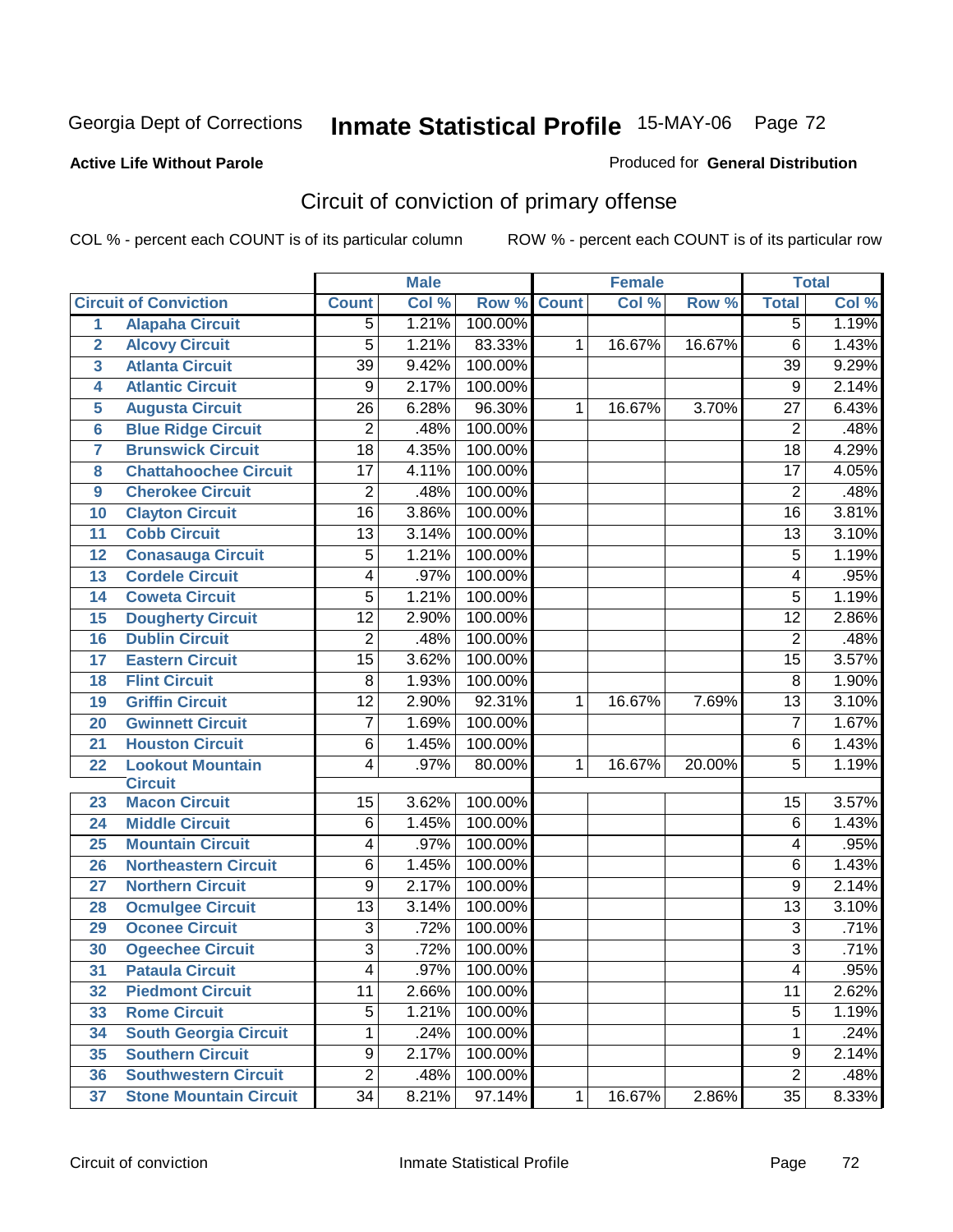**Active Life Without Parole** 

#### Produced for **General Distribution**

# Circuit of conviction of primary offense

|    |                              |                | <b>Male</b> |                    |   | <b>Female</b> |       |              | <b>Total</b> |
|----|------------------------------|----------------|-------------|--------------------|---|---------------|-------|--------------|--------------|
|    | <b>Circuit of Conviction</b> | <b>Count</b>   | Col %       | <b>Row % Count</b> |   | Col %         | Row % | <b>Total</b> | Col %        |
| 38 | <b>Tallapoosa Circuit</b>    |                | .24%        | 100.00%            |   |               |       |              | .24%         |
| 39 | <b>Tifton Circuit</b>        | 2              | .48%        | 100.00%            |   |               |       | 2            | .48%         |
| 40 | <b>Toombs Circuit</b>        |                | .24%        | 100.00%            |   |               |       |              | .24%         |
| 41 | <b>Waycross Circuit</b>      | 16             | 3.86%       | 100.00%            |   |               |       | 16           | 3.81%        |
| 42 | <b>Western Circuit</b>       | 11             | 2.66%       | 100.00%            |   |               |       | 11           | 2.62%        |
| 43 | <b>Rockdale Circuit</b>      | 4              | .97%        | 100.00%            |   |               |       | 4            | .95%         |
| 44 | <b>Douglas Circuit</b>       | 12             | $2.90\%$    | 92.31%             |   | 16.67%        | 7.69% | 13           | 3.10%        |
| 45 | <b>Appalachian Circuit</b>   |                | .24%        | 100.00%            |   |               |       |              | .24%         |
| 46 | <b>Enotah Circuit</b>        | $\overline{2}$ | .48%        | 100.00%            |   |               |       | 2            | .48%         |
| 47 | <b>Bell-Forsyth Circuit</b>  |                | .24%        | 100.00%            |   |               |       |              | .24%         |
| 48 | <b>Towaliga Circuit</b>      | 5              | 1.21%       | 100.00%            |   |               |       | 5            | 1.19%        |
| 49 | <b>Paulding Circuit</b>      |                | .24%        | 100.00%            |   |               |       | 4            | .24%         |
|    | <b>Total Rported</b>         | 414            | 100%        | 98.57%             | 6 | 100%          | 1.43% | 420          | 100%         |

| <b>NOT Reported</b>    |  |      |
|------------------------|--|------|
| $f \wedge f \wedge f'$ |  | . הו |
| <b>Utal</b>            |  | 44 U |

| М<br>. | Atlanta | `ow,<br>$ -$ | Atlanta |
|--------|---------|--------------|---------|
|        |         |              |         |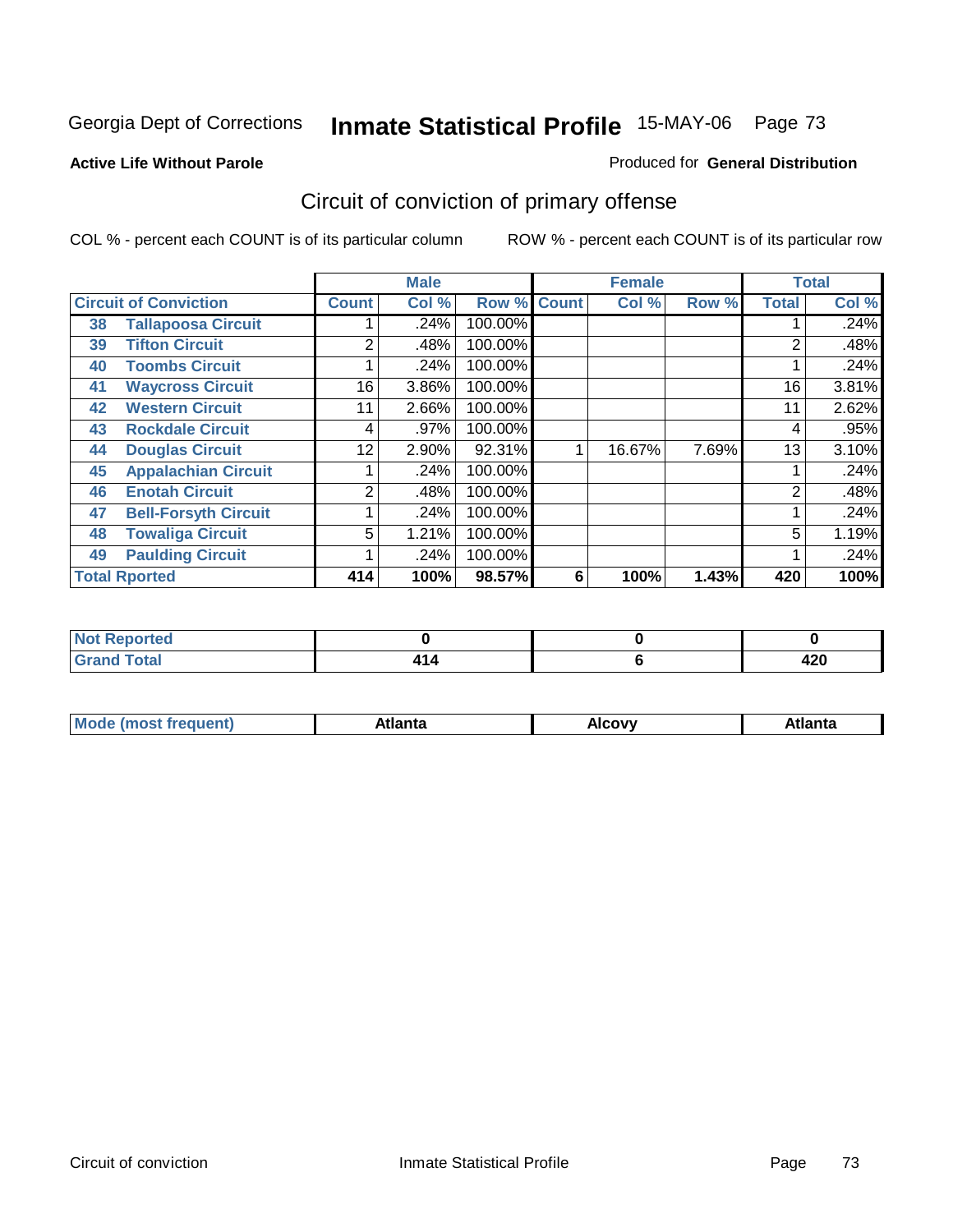### **Active Life Without Parole**

#### Produced for **General Distribution**

# Years served (jail + prison) in this incarceration

|                       | <b>Male</b>     |        | <b>Female</b> |                 |                     | <b>Total</b> |                 |        |
|-----------------------|-----------------|--------|---------------|-----------------|---------------------|--------------|-----------------|--------|
| <b>Years Served</b>   | <b>Count</b>    | Col %  | Row %         | <b>Count</b>    | $\overline{C}$ ol % | Row %        | <b>Total</b>    | Col %  |
| Less than one year    | 4               | 0.97%  | 100.00%       |                 |                     |              | 4               | 0.96%  |
| 1 to 1.99 years       | $\overline{12}$ | 2.92%  | 100.00%       |                 |                     |              | $\overline{12}$ | 2.88%  |
| 2 to 2.99 years       | $\overline{22}$ | 5.35%  | 100.00%       |                 |                     |              | $\overline{22}$ | 5.28%  |
| 3 to 3.99 years       | $\overline{38}$ | 9.25%  | 90.48%        | 4               | 66.67%              | 9.52%        | 42              | 10.07% |
| 4 to 4.99 years       | 33              | 8.03%  | 100.00%       |                 |                     |              | 33              | 7.91%  |
| 5 to 5.99 years       | 48              | 11.68% | 100.00%       |                 |                     |              | 48              | 11.51% |
| 6 to 6.99 years       | 40              | 9.73%  | 100.00%       |                 |                     |              | 40              | 9.59%  |
| 7 to 7.99 years       | $\overline{32}$ | 7.79%  | 96.97%        | 1               | 16.67%              | 3.03%        | 33              | 7.91%  |
| 8 to 8.99 years       | 44              | 10.71% | 97.78%        | 1               | 16.67%              | 2.22%        | 45              | 10.79% |
| 9 to 9.99 years       | 45              | 10.95% | 100.00%       |                 |                     |              | 45              | 10.79% |
| 10 to 10.99 years     | 26              | 6.33%  | 100.00%       |                 |                     |              | 26              | 6.24%  |
| 11 to 11.99 years     | 19              | 4.62%  | 100.00%       |                 |                     |              | 19              | 4.56%  |
| 12 to 12.99 years     | $\overline{21}$ | 5.11%  | 100.00%       |                 |                     |              | $\overline{21}$ | 5.04%  |
| 13 to 13.99 years     | 6               | 1.46%  | 100.00%       |                 |                     |              | 6               | 1.44%  |
| 14 to 14.99 years     | 4               | 0.97%  | 100.00%       |                 |                     |              | 4               | 0.96%  |
| 15 to 15.99 years     | 2               | 0.49%  | 100.00%       |                 |                     |              | $\overline{2}$  | 0.48%  |
| 16 to 16.99 years     | 3               | 0.73%  | 100.00%       |                 |                     |              | $\overline{3}$  | 0.72%  |
| 17 to 17.99 years     | $\overline{3}$  | 0.73%  | 100.00%       |                 |                     |              | $\overline{3}$  | 0.72%  |
| 18 to 18.99 years     | 1               | 0.24%  | 100.00%       |                 |                     |              | 1               | 0.24%  |
| 19 to 19.99 years     | 2               | 0.49%  | 100.00%       |                 |                     |              | $\overline{2}$  | 0.48%  |
| 22 to 22.99 years     | 1               | 0.24%  | 100.00%       |                 |                     |              | 1               | 0.24%  |
| 25 to 25.99 years     | 1               | 0.24%  | 100.00%       |                 |                     |              | 1               | 0.24%  |
| 28 to 28.99 years     | 2               | 0.49%  | 100.00%       |                 |                     |              | $\overline{2}$  | 0.48%  |
| 29 to 29.99 years     | $\overline{2}$  | 0.49%  | 100.00%       |                 |                     |              | $\overline{2}$  | 0.48%  |
| <b>Total Reported</b> | 411             | 100%   | 98.56%        | $6\phantom{1}6$ | 100%                | 1.44%        | 417             | 100.0% |

| المتحدقات المتحدث<br>тес. |     |             |
|---------------------------|-----|-------------|
| <b>Total</b>              | . . | 000<br>44 Y |

| <b>Mean</b><br>(average)       | 7.71            | 5.14            | 7.67              |
|--------------------------------|-----------------|-----------------|-------------------|
| Median (middle)                | 7.36            | 3.795           | 7.26              |
| <b>Mode</b><br>(most frequent) | 3 to 3.99 years | 3 to 3.99 years | $3$ to 3.99 years |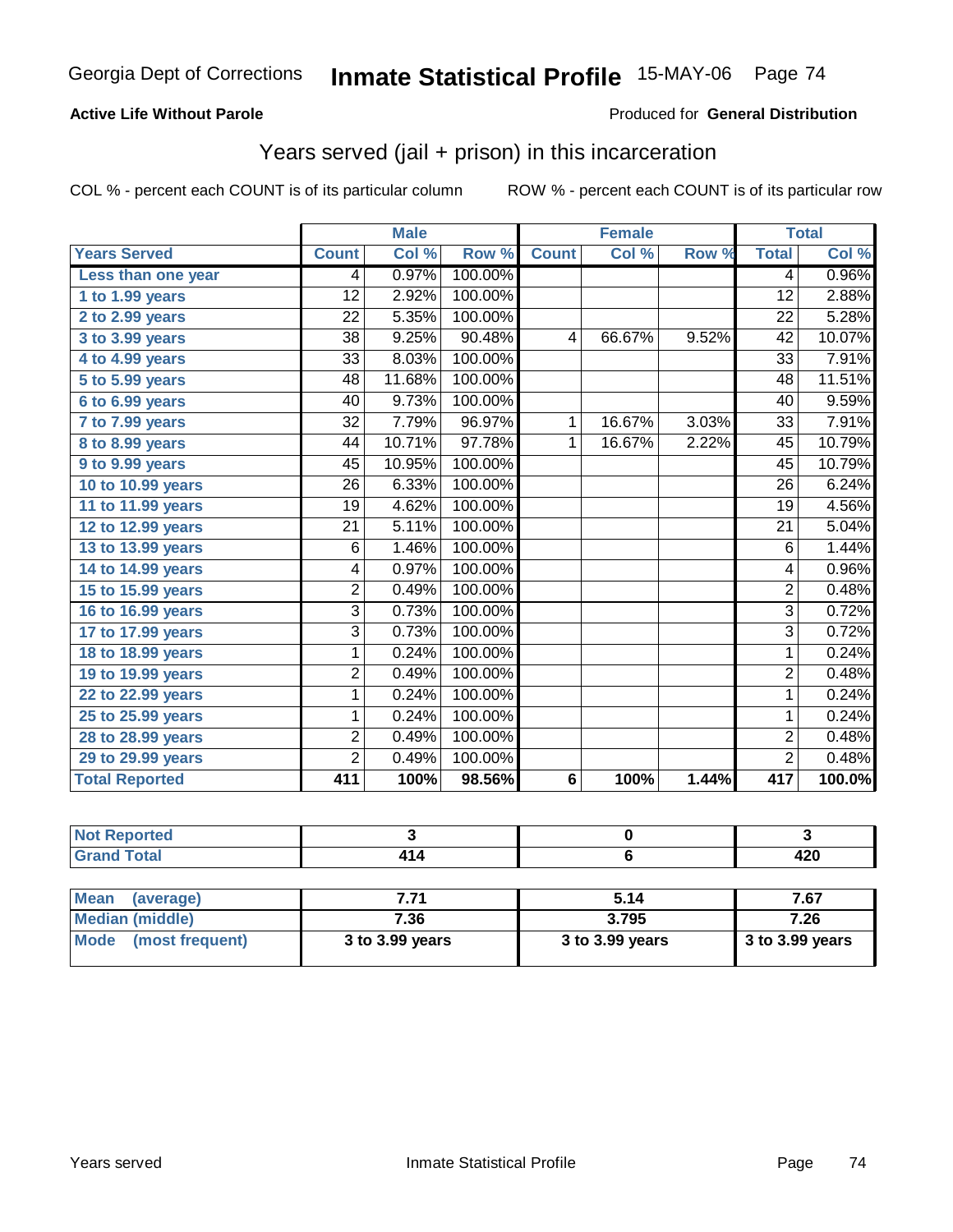#### **Active Life Without Parole**

Produced for **General Distribution**

### Results of most recent HIV tests

|                         | <b>Male</b>  |        | <b>Female</b> |                |        | Total  |       |             |
|-------------------------|--------------|--------|---------------|----------------|--------|--------|-------|-------------|
| <b>HIV Test Results</b> | <b>Count</b> | Col %  | Row %         | <b>Count</b> I | Col %  | Row %  | Total | Col %       |
| <b>Positive</b>         |              | 0.73%  | 75.00%        |                | 16.67% | 25.00% |       | $0.95\%$    |
| <b>Negative</b>         | 410          | 99.27% | 98.80%        |                | 83.33% | 1.20%  | 415   | $99.05\%$   |
| <b>Total Reported</b>   | 413          | 100%   | 98.57%        |                | 100%   | 1.43%  | 419   | <b>100%</b> |

| Reported<br>I NOT                    |  |               |
|--------------------------------------|--|---------------|
| <b>cotal</b><br>. Gro<br>$\sim$ 0000 |  | A O O<br>44 U |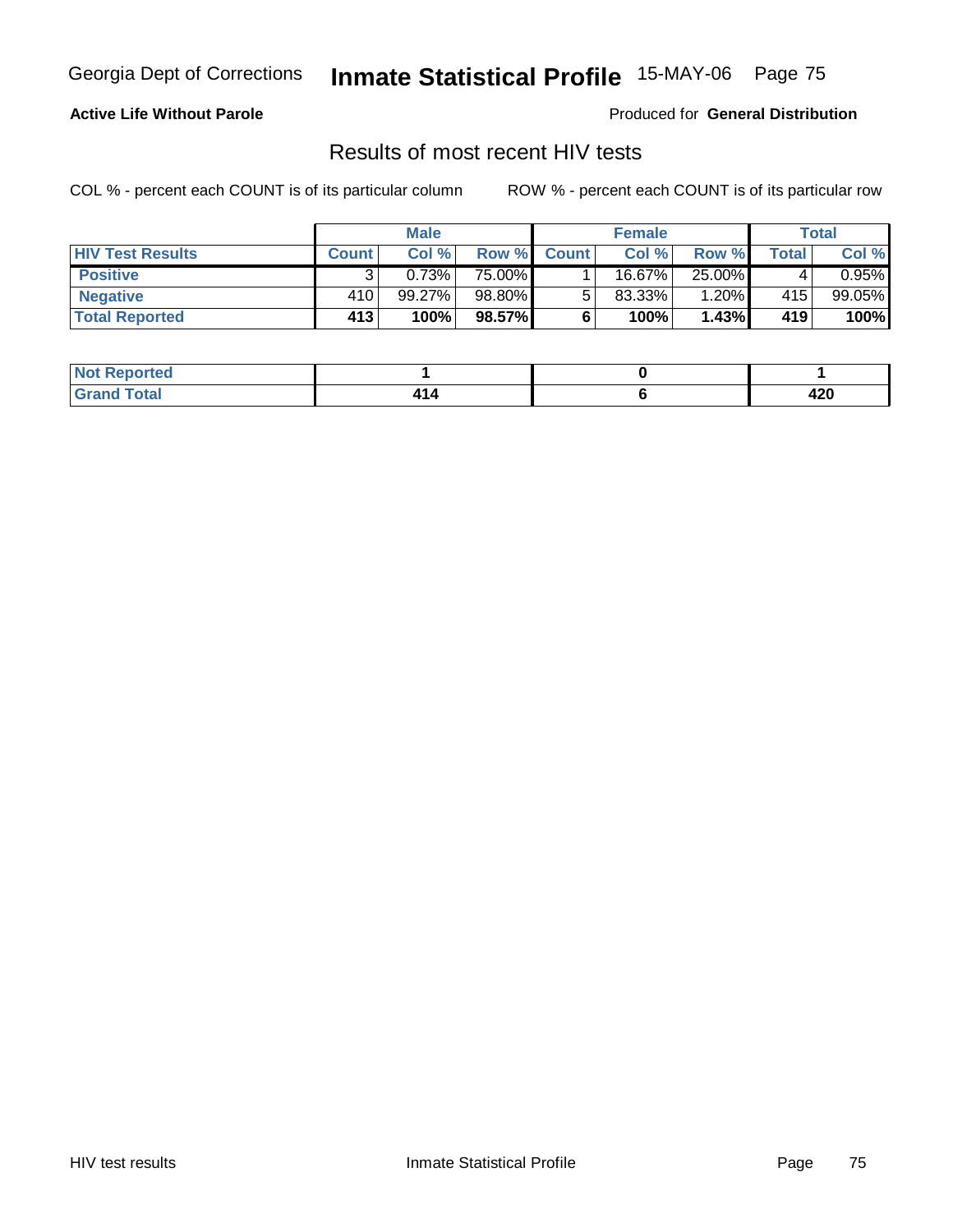## **Active Life Without Parole**

### Produced for **General Distribution**

## Results of most recent tuberculosis test

|                                  |              | <b>Male</b> |         |              | <b>Female</b> |       |        | Total  |
|----------------------------------|--------------|-------------|---------|--------------|---------------|-------|--------|--------|
| <b>Tuberculosis Test Results</b> | <b>Count</b> | Col%        | Row %   | <b>Count</b> | Col %         | Row % | Total, | Col %  |
| <b>Positive on current test</b>  | 22           | $5.37\%$    | 100.00% |              |               |       | 22     | 5.29%  |
| <b>Positive on previous test</b> | 69           | $16.83\%$   | 100.00% |              |               |       | 69     | 16.59% |
| <b>Negative</b>                  | 319          | 77.80%      | 98.15%  |              | 100.00%       | 1.85% | 325    | 78.13% |
| <b>Total Reported</b>            | 410          | 100%        | 98.56%I |              | 100%          | 1.44% | 416    | 100.0% |

| Reported<br><b>NOT</b> |   |      |
|------------------------|---|------|
| <b>Cotal</b>           | - | 100  |
| _____                  |   | 44 U |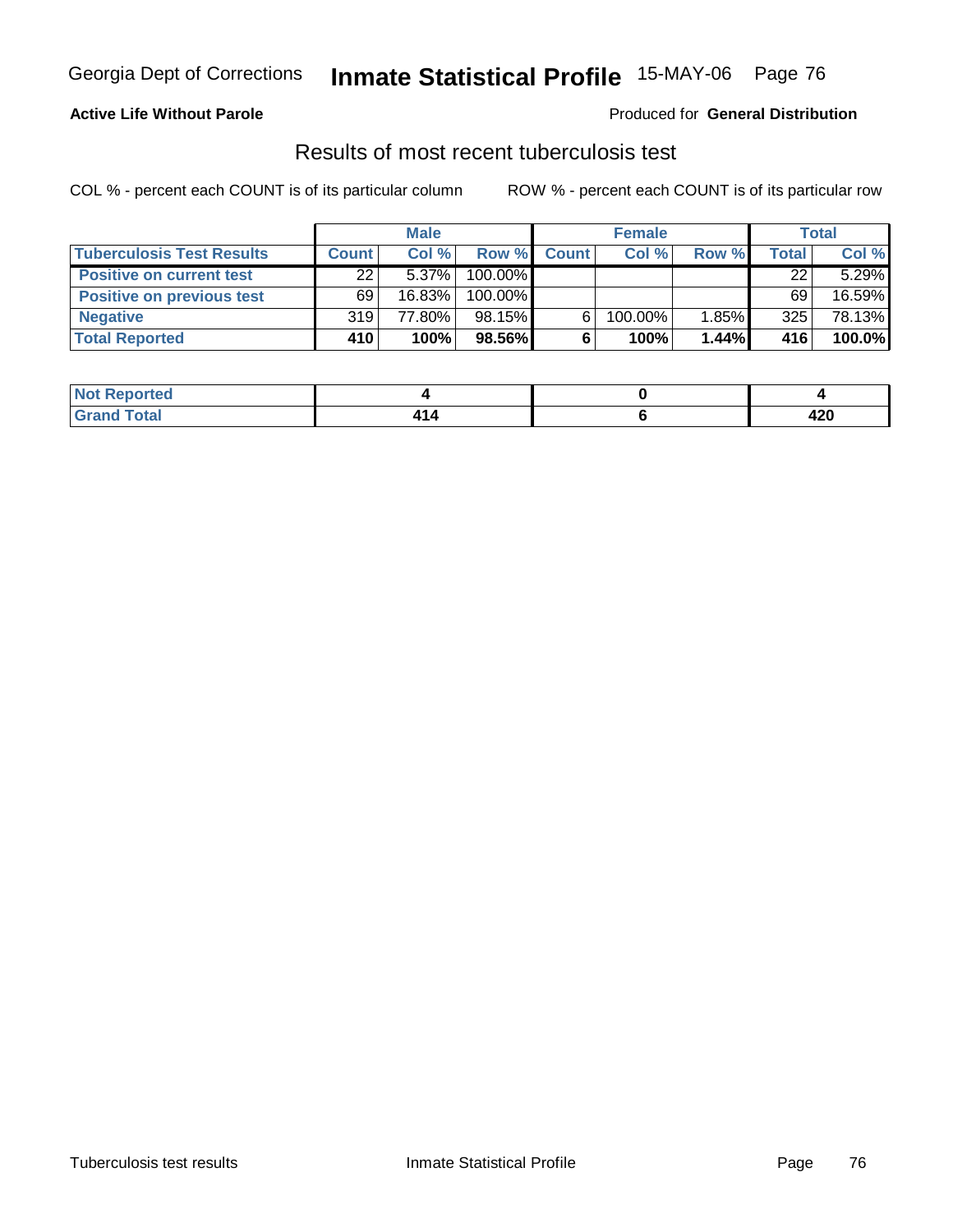### **Active Life Without Parole**

### Produced for **General Distribution**

## Results of most recent syphilis test

|                                 |                 | <b>Male</b> |         |             | <b>Female</b> |          |              | Total    |
|---------------------------------|-----------------|-------------|---------|-------------|---------------|----------|--------------|----------|
| <b>Syphilis Test Results</b>    | <b>Count</b>    | Col %       |         | Row % Count | Col %         | Row %    | <b>Total</b> | Col %    |
| <b>Positive on current test</b> | 12 <sup>°</sup> | $2.94\%$    | 100.00% |             |               |          | 12           | $2.90\%$ |
| <b>Negative</b>                 | 396             | $97.06\%$   | 98.51%  |             | $100.00\%$    | $1.49\%$ | 402          | 97.10%   |
| <b>Total Reported</b>           | 408             | 100%        | 98.55%  |             | 100%          | 1.45%    | 414          | 100%     |

| <b>Not Reported</b> |  |          |
|---------------------|--|----------|
| <b>Total</b>        |  | <br>44 Y |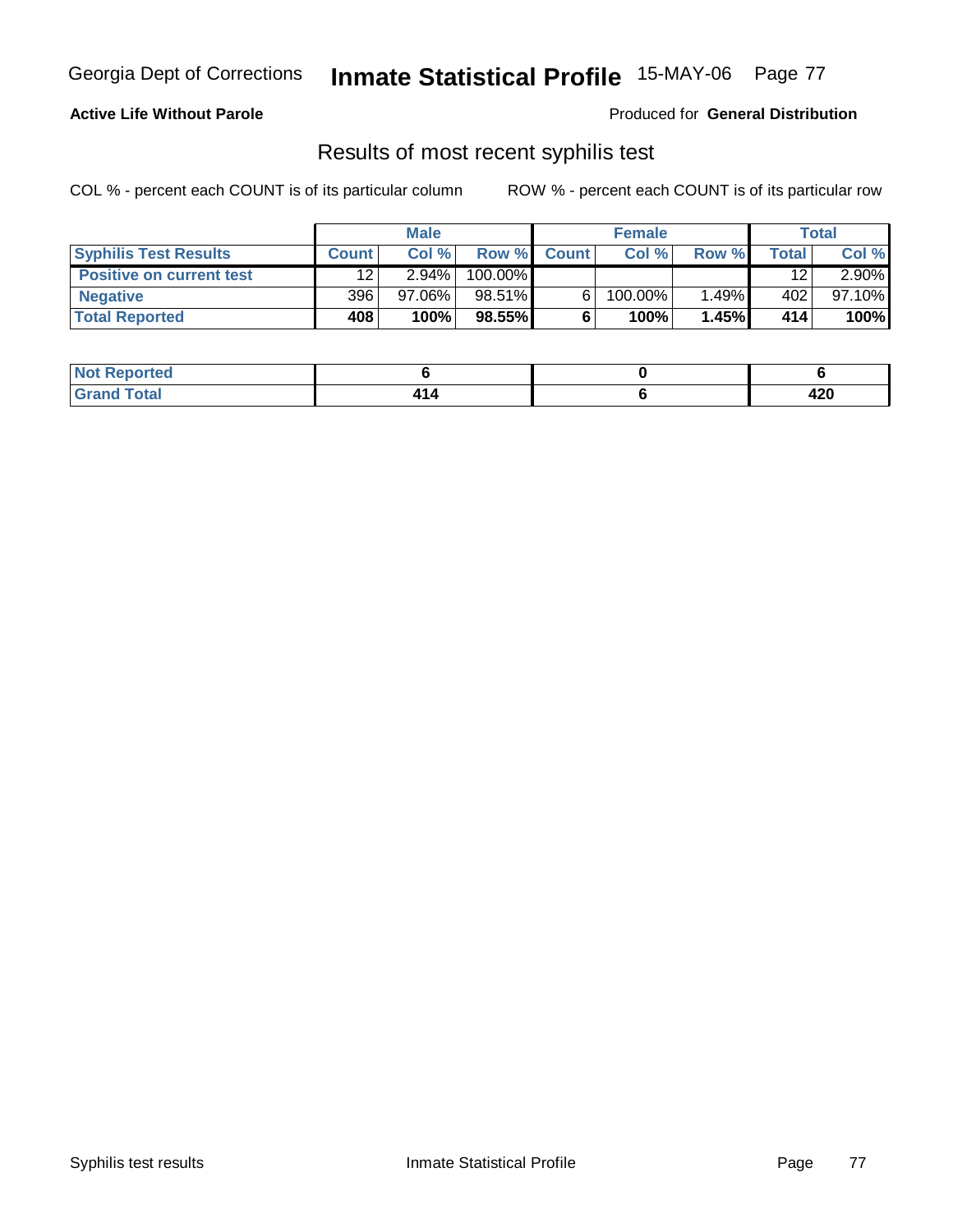## **Active Life Without Parole**

Produced for **General Distribution**

## Results of most recent Hepatitis-C test

|                                 |              | <b>Male</b> |         |             | <b>Female</b> |          |       | Total  |
|---------------------------------|--------------|-------------|---------|-------------|---------------|----------|-------|--------|
| <b>Hepatitis-C Test Results</b> | <b>Count</b> | Col%        |         | Row % Count | Col%          | Row %    | Total | Col %  |
| Positive on current test        |              | $33.33\%$   | 100.00% |             |               |          |       | 33.33% |
| <b>Negative</b>                 |              | 66.67%      | 100.00% |             |               |          |       | 66.67% |
| <b>Total Reported</b>           |              | 100%        | 100.00% |             | %             | $0.00\%$ |       | 100%   |

| ported                     | . . | $\rightarrow$ |
|----------------------------|-----|---------------|
| NOT.                       |     | $  -$         |
| <b>ota</b><br>. Gr<br>____ |     | חרו<br>44V    |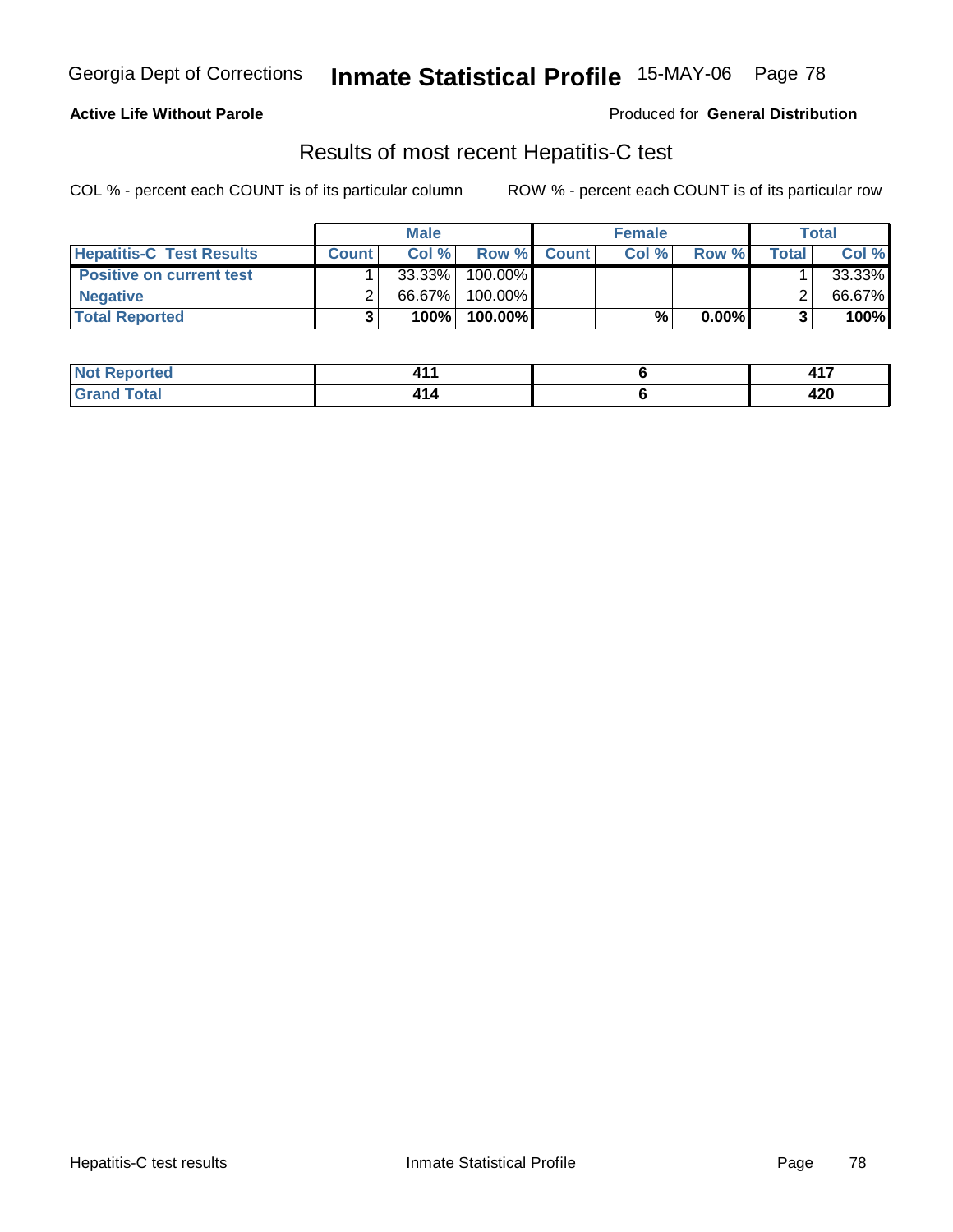## **Active Life Without Parole**

Produced for **General Distribution**

## Results of most recent pregnancy test

|                               |              | <b>Male</b> |          |             | <b>Female</b> |            |              | Total   |
|-------------------------------|--------------|-------------|----------|-------------|---------------|------------|--------------|---------|
| <b>Pregnancy Test Results</b> | <b>Count</b> | Col %       |          | Row % Count | Col %         | Row %      | <b>Total</b> | Col %   |
| <b>Negative</b>               |              |             |          |             | $100.00\%$    | $100.00\%$ |              | 100.00% |
| <b>Total Reported</b>         |              | %           | $0.00\%$ |             | 100%          | 100.00%    |              | 100%    |

| orted            |    |      |
|------------------|----|------|
| int <sub>0</sub> | 14 | ,    |
| .                |    | 44 U |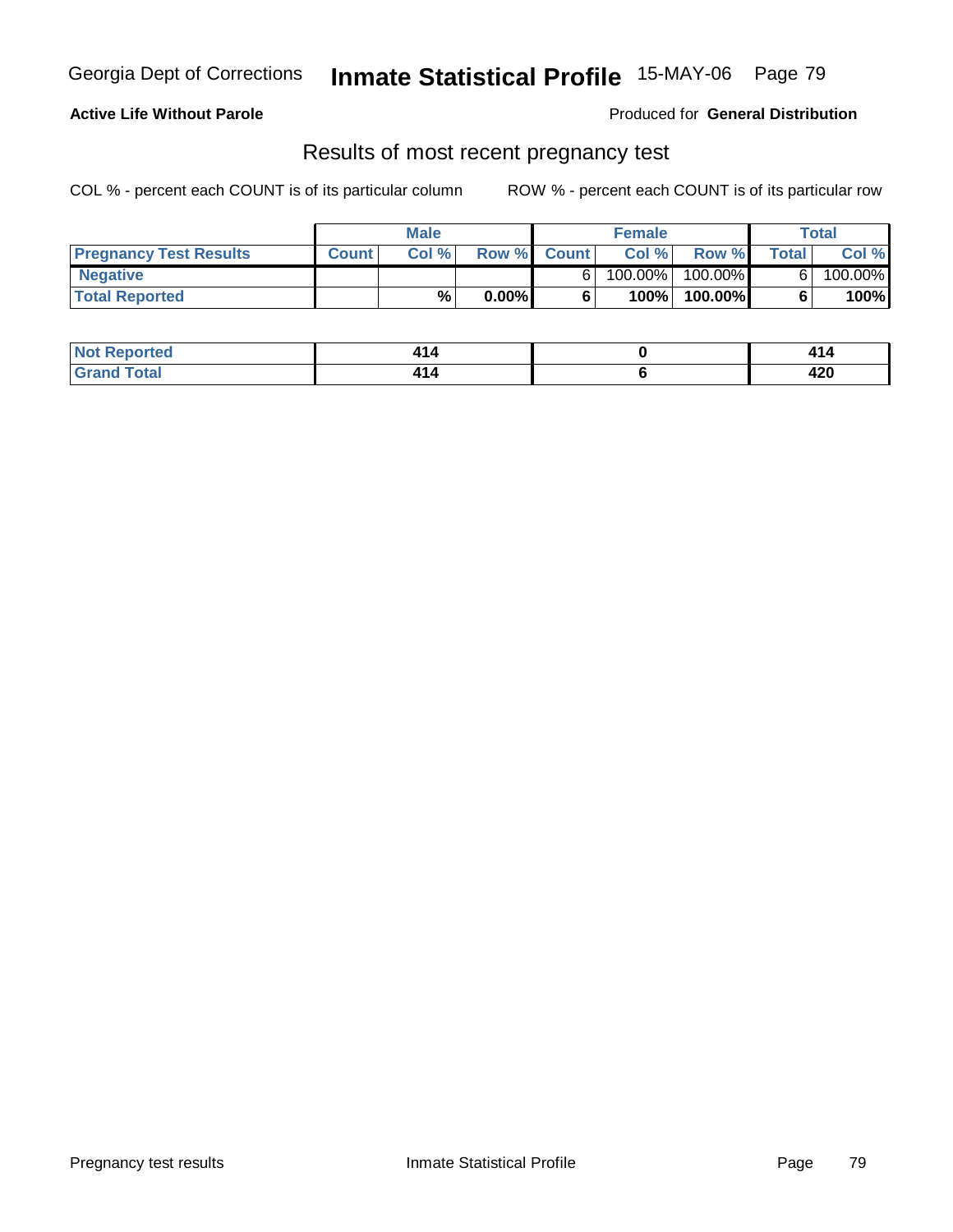## **Active Life Without Parole**

### Produced for **General Distribution**

## Results of most recent diabetes test

|                                 |              | <b>Male</b> |         |             | <b>Female</b> |          |              | Total   |
|---------------------------------|--------------|-------------|---------|-------------|---------------|----------|--------------|---------|
| Diabetes Test Results           | <b>Count</b> | Col %       |         | Row % Count | Col %         | Row %    | <b>Total</b> | Col %   |
| <b>Positive on current test</b> |              | $100.00\%$  | 100.00% |             |               |          |              | 100.00% |
| <b>Total Reported</b>           |              | 100%        | 100.00% |             | %             | $0.00\%$ |              | 100%    |

| ported             | 149   | <i><b>AAC</b></i> |
|--------------------|-------|-------------------|
| <b>NOT</b>         | – I – | 11 D              |
| <b>c</b> otal<br>. | T 1 T | חרו<br>44 U       |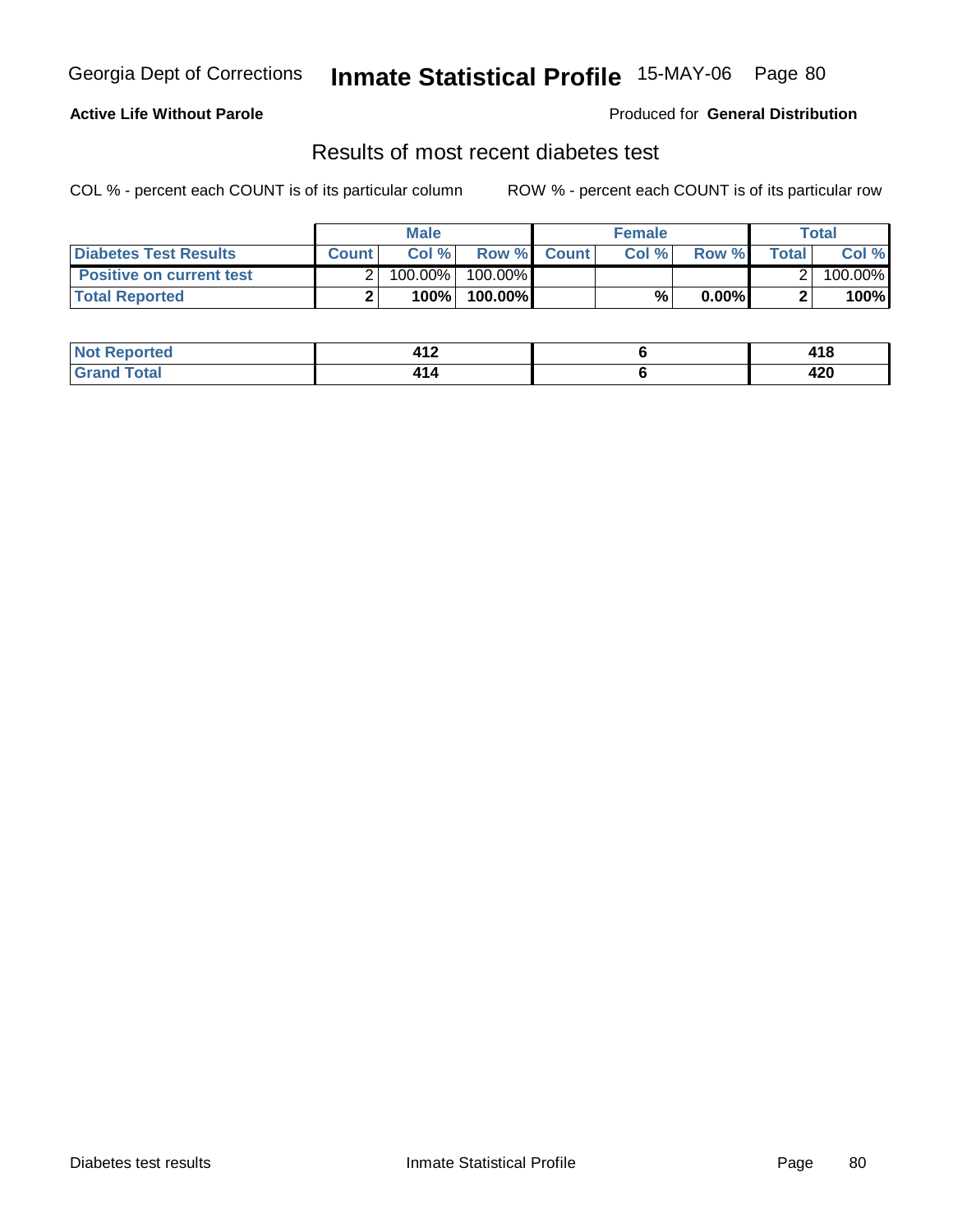## **Active Life Without Parole**

Produced for **General Distribution**

## Results of most recent hypertension test

|                                  |              | <b>Male</b> |           |             | <b>Female</b> |          |       | Total   |
|----------------------------------|--------------|-------------|-----------|-------------|---------------|----------|-------|---------|
| <b>Hypertension Test Results</b> | <b>Count</b> | Col %       |           | Row % Count | Col%          | Row %    | Total | Col %   |
| <b>Positive on current test</b>  |              | $100.00\%$  | 100.00% I |             |               |          |       | 100.00% |
| <b>Total Reported</b>            |              | 100%        | 100.00%   |             | %             | $0.00\%$ |       | 100%    |

| المنتقلة والمتناز<br>orted | 408 |            |
|----------------------------|-----|------------|
| _____                      | ъ.  | 120<br>44V |